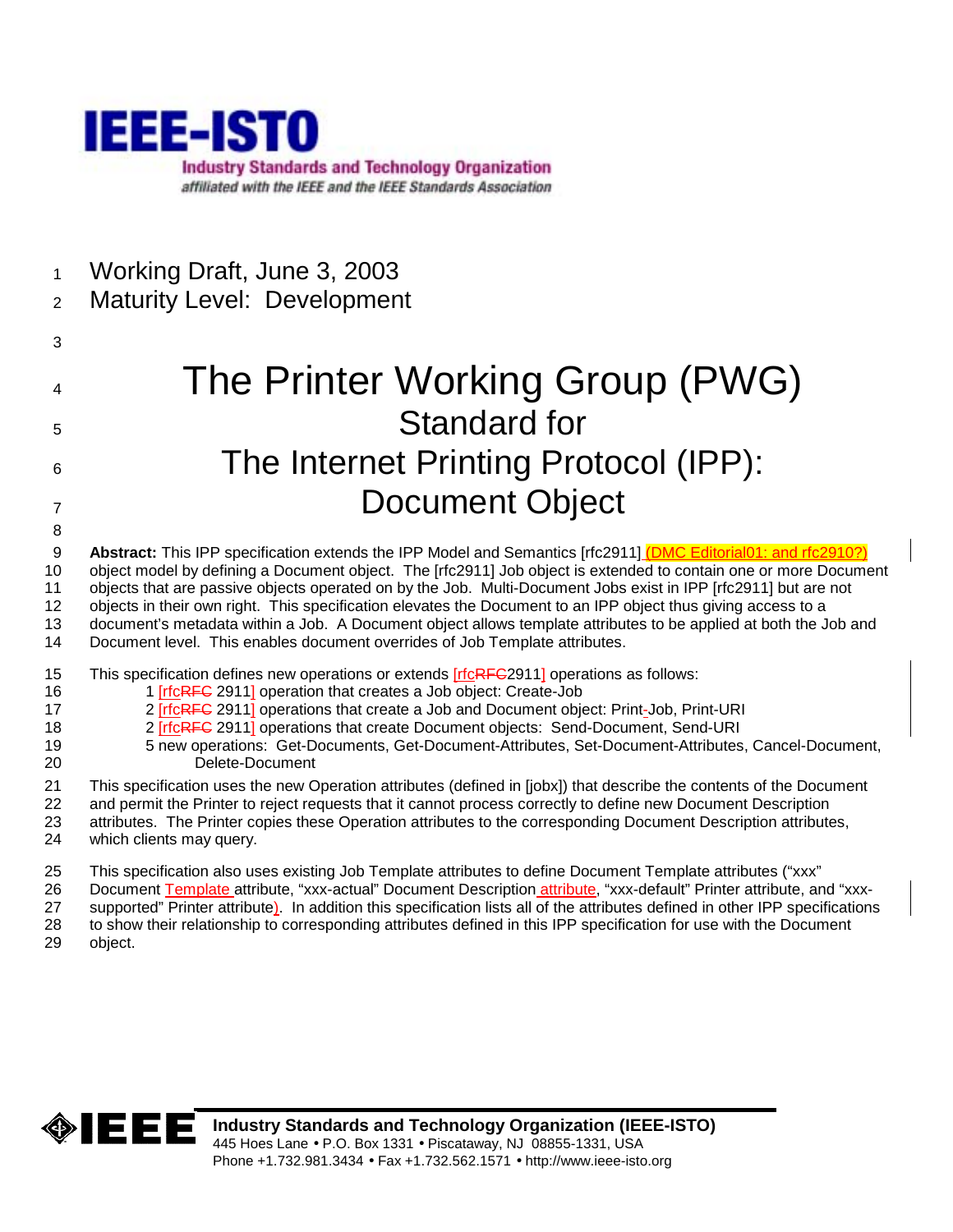#### Page 2 of 91 **PWG Working Draft of a Candidate Standard for the IPP Document Object, version 6/3/03**

- 30 The purpose for specifying the Document object is so that the print industry can have a common semantic
- 31 specification for use in IPP, the PWG Semantic Model, the PWG Print Service Interface (PSI) project, and the Free<br>32 | Standards Group Job Ticket API, which all have a Document object.
- Standards Group Job Ticket API, which all have a Document object.

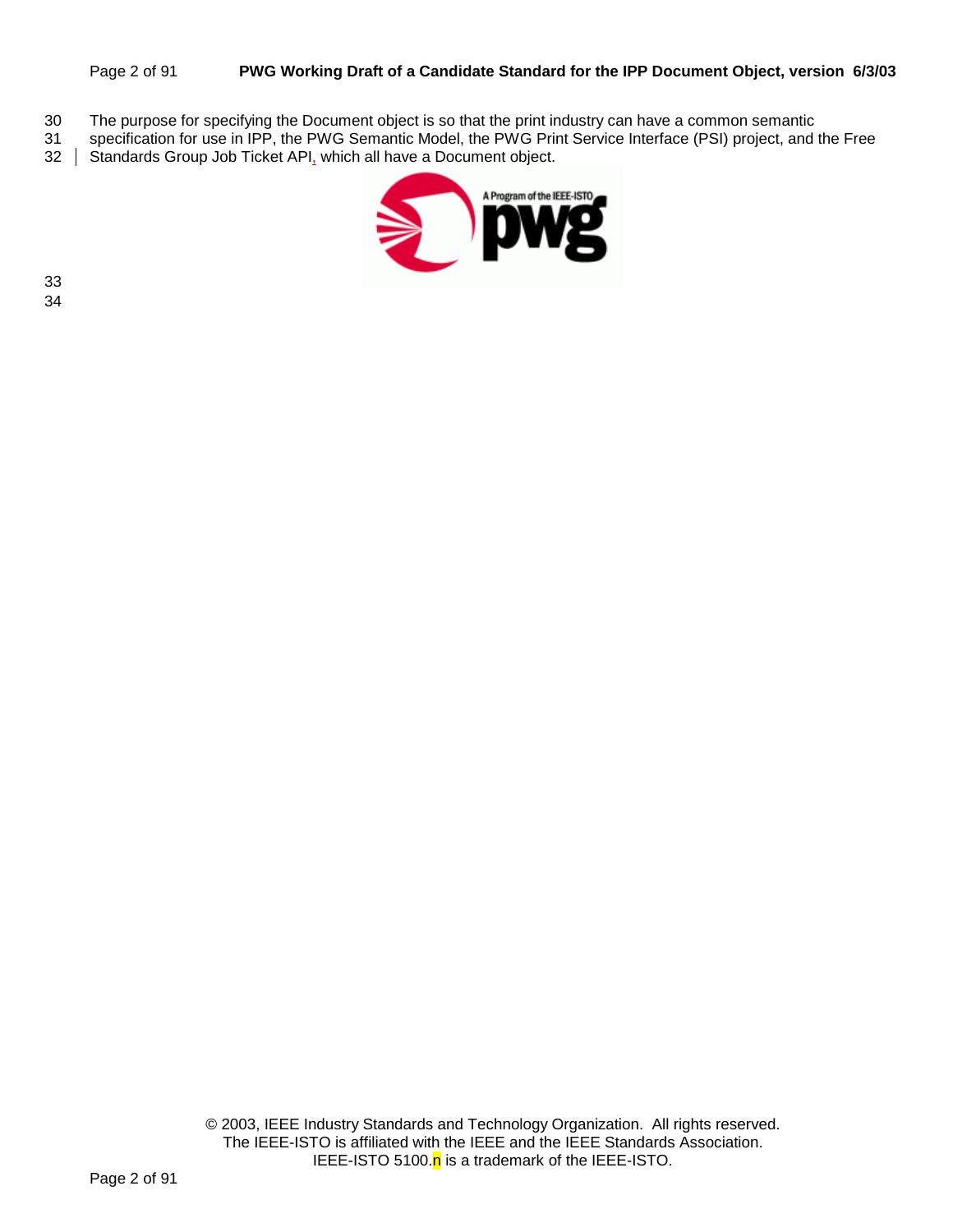| 34                         |                                                                                                                                                                                                                                                                                                                                                                                                                                                                                                                                                                   |
|----------------------------|-------------------------------------------------------------------------------------------------------------------------------------------------------------------------------------------------------------------------------------------------------------------------------------------------------------------------------------------------------------------------------------------------------------------------------------------------------------------------------------------------------------------------------------------------------------------|
| 35                         | Working Draft, June 3, 2003                                                                                                                                                                                                                                                                                                                                                                                                                                                                                                                                       |
| 36                         | The Printer Working Group (PWG)                                                                                                                                                                                                                                                                                                                                                                                                                                                                                                                                   |
| 37                         | <b>Standard for</b>                                                                                                                                                                                                                                                                                                                                                                                                                                                                                                                                               |
| 38                         | The Internet Printing Protocol (IPP):                                                                                                                                                                                                                                                                                                                                                                                                                                                                                                                             |
| 39                         | <b>Document Object</b>                                                                                                                                                                                                                                                                                                                                                                                                                                                                                                                                            |
| 40<br>41                   |                                                                                                                                                                                                                                                                                                                                                                                                                                                                                                                                                                   |
| 42<br>43                   | This version of the PWG Proposed Standard is available electronically at:                                                                                                                                                                                                                                                                                                                                                                                                                                                                                         |
| 44                         | ftp://ftp.pwg.org/pub/pwg/ipp/new_DOC/wd-ippdoc20030530.pdf, .doc, .rtf                                                                                                                                                                                                                                                                                                                                                                                                                                                                                           |
| 45<br>46<br>47<br>48<br>49 | This document is a Working Draft for an IEEE-ISTO PWG Candidate Standard. For a definition of a "PWG<br>Candidate Standard" and its transition to a "PWG Standard", see: ftp://ftp.pwg.org/pub/pwg/general/pwg-<br>process.pdf. After approval by the PWG (by a Last Call) to transition a PWG Working Draft to a PWG Candidate<br>Standard, the resulting PWG Candidate Standard will be available electronically at: ftp://ftp.pwg.org/pub/pwg/cs/.<br>After approval by the PWG (by a Last Call) to transition a PWG Candidate Standard to a PWG Standard, the |

50 resulting PWG Standard will be available electronically at: ftp://ftp.pwg.org/pub/pwg/standards/.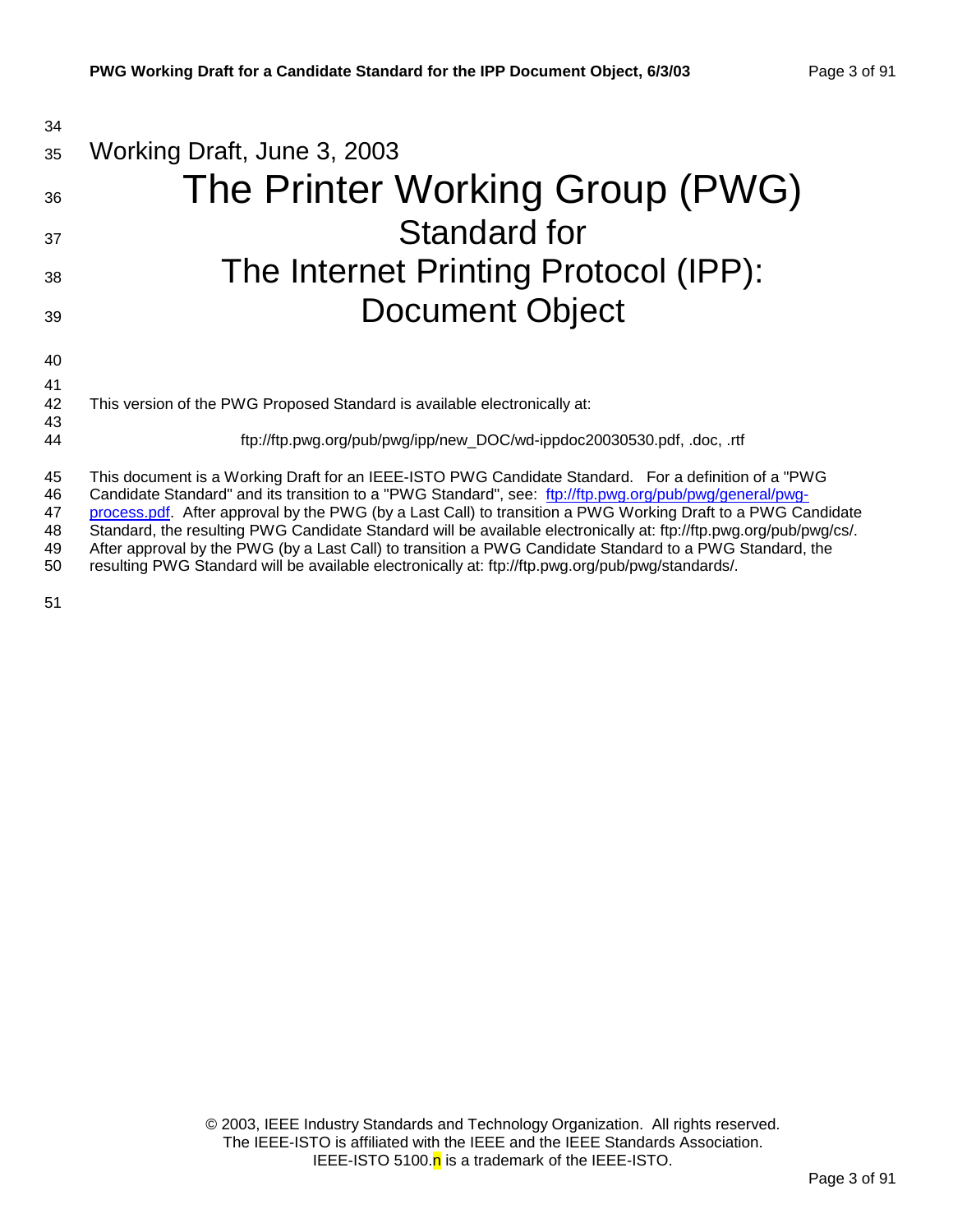#### Page 4 of 91 **PWG Working Draft of a Candidate Standard for the IPP Document Object, version 6/3/03**

#### 51 **Copyright (C) 2003, IEEE ISTO. All rights reserved.**

52 This document may be copied and furnished to others, and derivative works that comment on, or otherwise explain it 53 or assist in its implementation may be prepared, copied, published and distributed, in whole or in part, without

54 restriction of any kind, provided that the above copyright notice, this paragraph and the title of the Document as

55 referenced below are included on all such copies and derivative works. However, this document itself may not be

56 modified in any way, such as by removing the copyright notice or references to the IEEE-ISTO and the Printer

57 Working Group, a program of the IEEE-ISTO.

58 Title: The Printer Working Group Standard for the Internet Printing Protocol (IPP): Document Object

59 The IEEE-ISTO and the Printer Working Group DISCLAIM ANY AND ALL WARRANTIES, WHETHER EXPRESS 60 OR IMPLIED INCLUDING (WITHOUT LIMITATION) ANY IMPLIED WARRANTIES OF MERCHANTABILITY OR 61 FITNESS FOR A PARTICULAR PURPOSE.

62 The Printer Working Group, a program of the IEEE-ISTO, reserves the right to make changes to the document 63 without further notice. The document may be updated, replaced or made obsolete by other documents at any time.

64 The IEEE-ISTO takes no position regarding the validity or scope of any intellectual property or other rights that might 65 be claimed to pertain to the implementation or use of the technology described in this document or the extent to 66 which any license under such rights might or might not be available; neither does it represent that it has made any 67 effort to identify any such rights.

68 The IEEE-ISTO invites any interested party to bring to its attention any copyrights, patents, or patent applications, or

69 other proprietary rights which may cover technology that may be required to implement the contents of this 70 document. The IEEE-ISTO and its programs shall not be responsible for identifying patents for which a license may

71 be required by a document and/or IEEE-ISTO Industry Group Standard or for conducting inquiries into the legal

72 validity or scope of those patents that are brought to its attention. Inquiries may be submitted to the IEEE-ISTO by e-73 mail at:

74 ieee-isto@ieee.org.

75 The Printer Working Group acknowledges that the IEEE-ISTO (acting itself or through its designees) is, and shall at 76 all times, be the sole entity that may authorize the use of certification marks, trademarks, or other special

77 designations to indicate compliance with these materials.

78 Use of this document is wholly voluntary. The existence of this document does not imply that there are no other 79 ways to produce, test, measure, purchase, market, or provide other goods and services related to its scope.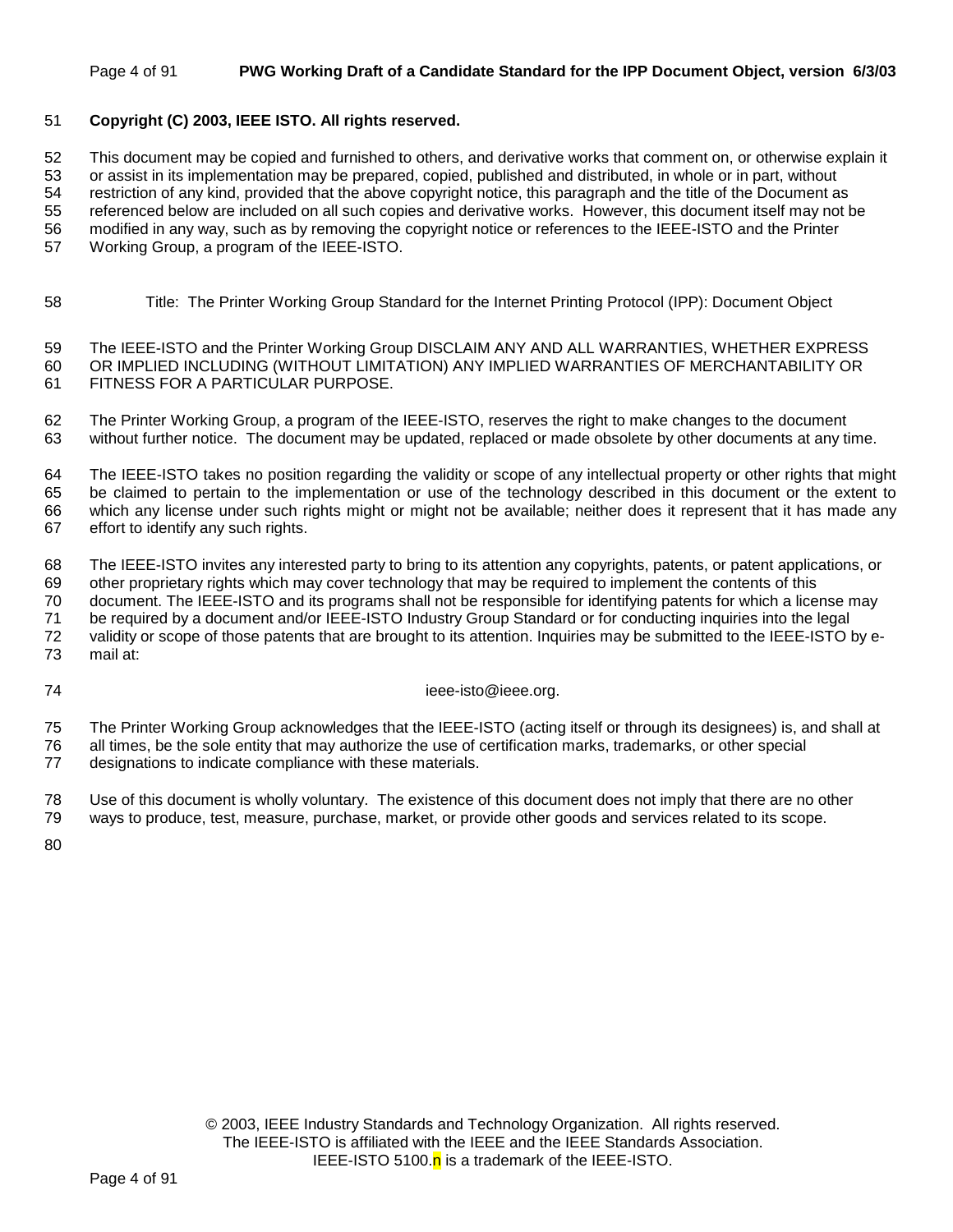#### 80 **About the IEEE-ISTO**

81

82 The IEEE-ISTO is a not-for-profit corporation offering industry groups an innovative and flexible operational forum 83 and support services. The IEEE-ISTO provides a forum not only to develop standards, but also to facilitate activities 84 that support the implementation and acceptance of standards in the marketplace. The organization is affiliated with 85 the IEEE (http://www.ieee.org/) and the IEEE Standards Association (http://standards.ieee.org/).

87 For additional information regarding the IEEE-ISTO and its industry programs visit http://www.ieee-isto.org.

88 89

86

#### 90 **About the IEEE-ISTO PWG**

91 The Printer Working Group (or PWG) is a Program of the IEEE Industry Standards and Technology Organization 92 (ISTO) with member organizations including printer manufacturers, print server developers, operating system 93 providers, network operating systems providers, network connectivity vendors, and print management application 94 developers. The group is chartered to make printers and the applications and operating systems supporting them 95 work together better. All references to the PWG in this document implicitly mean "The Printer Working Group, a 96 Program of the IEEE ISTO." In order to meet this objective, the PWG will document the results of their work as open 97 standards that define print related protocols, interfaces, procedures and conventions. Printer manufacturers and 98 vendors of printer related software will benefit from the interoperability provided by voluntary conformance to these 99 standards.

100 In general, a PWG standard is a specification that is stable, well understood, and is technically competent, has

- 101 multiple, independent and interoperable implementations with substantial operational experience, and enjoys
- 102 significant public support.
- 103 For additional information regarding the Printer Working Group visit: http://www.pwg.org
- 104 105
- 106 **Contact information:**
- 107 IPP Web Page: http://www.pwg.org/ipp/
- 108 IPP Mailing List: ipp@pwg.org
- 109 To subscribe to the ipp mailing list, send the following email:
- 110 1) send it to majordomo@pwg.org
- 111 2) leave the subject line blank
- 112 3) put the following two lines in the message body:
- 113 subscribe ipp
- 114 end

115 Implementers of this specification are encouraged to join the IPP Mailing List in order to participate in any 116 discussions of clarifications or review of registration proposals for additional names. Requests for additional 117 extensions, for inclusion in this specification, should be sent to the IPP Mailing list for consideration. In order to 118 reduce spam the mailing list rejects mail from non-subscribers, so you must subscribe to the mailing list in order to 119 send a question or comment to the mailing list.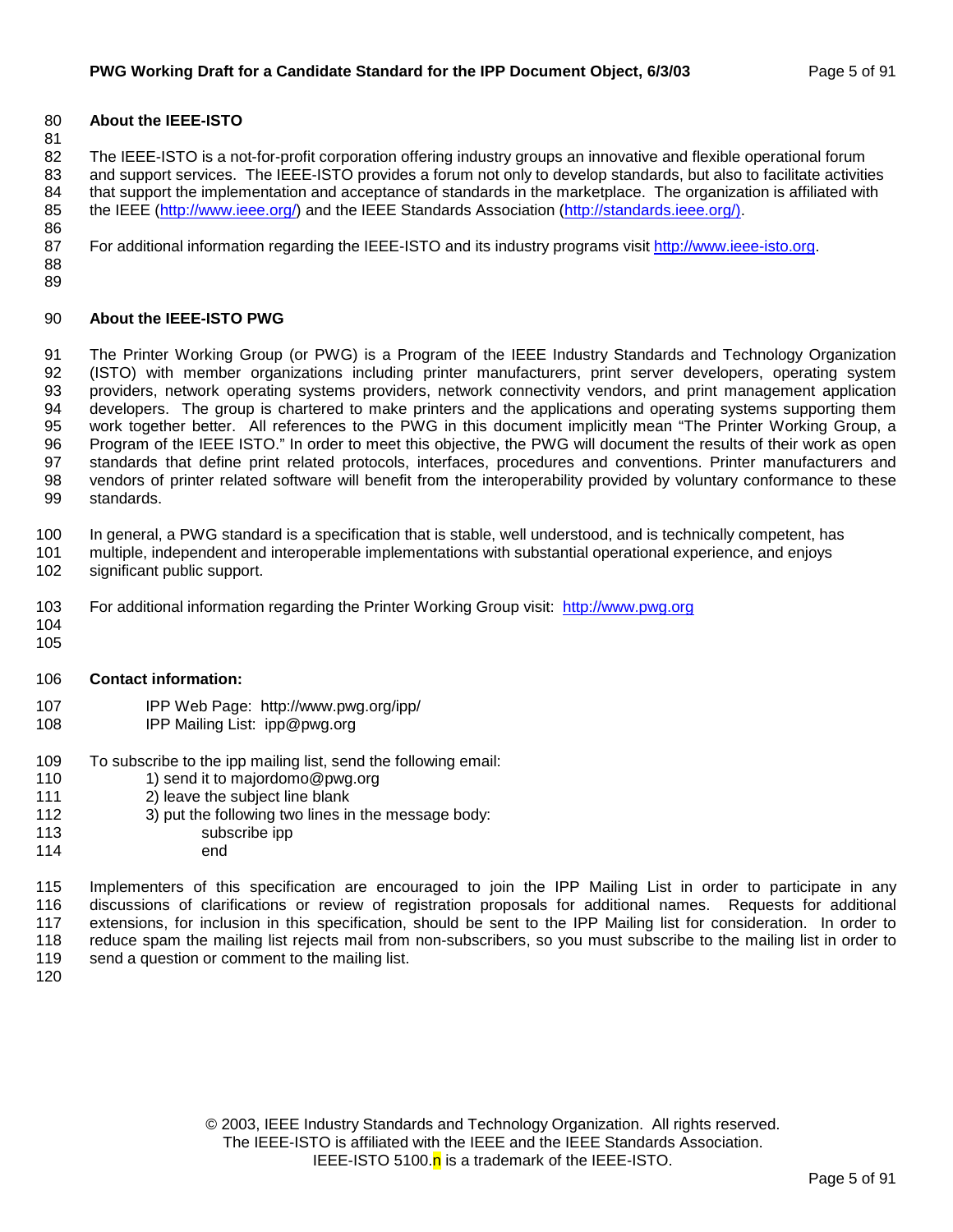# <sup>120</sup>**Contents**

| 121                                           | $\mathbf 1$    | Introduction and Summary                                                                                                                                                               | 10                   |
|-----------------------------------------------|----------------|----------------------------------------------------------------------------------------------------------------------------------------------------------------------------------------|----------------------|
| 122                                           |                |                                                                                                                                                                                        |                      |
| 123                                           | $\overline{2}$ | Terminology                                                                                                                                                                            | 12                   |
| 124                                           |                |                                                                                                                                                                                        |                      |
| 125                                           |                |                                                                                                                                                                                        |                      |
| 126                                           | 3              | New Job operations and semantic extensions to Job operations                                                                                                                           | 14                   |
| 127<br>128<br>129<br>130<br>131<br>132<br>133 |                | 3.1.1.1 ipp-attribute-fidelity (boolean) ([rfc2911] section 3.2.1 and 15)<br>3.1.1.2 job-mandatory-attributes (1setOf type2 keyword) Operation attribute                               | 15<br>15             |
| 134                                           |                |                                                                                                                                                                                        |                      |
| 135<br>136<br>137<br>138<br>139               |                | 3.3.1.1 "limit" (integer(1:MAX)):<br>3.3.1.2 "requested-attributes" (1setOf type2 keyword):                                                                                            | 18<br>18             |
| 140                                           |                |                                                                                                                                                                                        |                      |
| 141                                           |                |                                                                                                                                                                                        |                      |
| 142                                           |                |                                                                                                                                                                                        |                      |
| 143                                           |                |                                                                                                                                                                                        |                      |
| 144                                           |                |                                                                                                                                                                                        |                      |
| 145                                           |                |                                                                                                                                                                                        |                      |
| 146                                           |                |                                                                                                                                                                                        |                      |
| 147                                           | 4              | <b>Document Operations</b>                                                                                                                                                             | 20                   |
| 148<br>149<br>150<br>151<br>152<br>153<br>154 |                | 4.1.2.1 document-number (integer(1:MAX))<br>4.1.2.2 document-state (type1 enum)<br>4.1.2.3 document-state-reasons (1setOf type2 keyword)<br>4.1.2.4 document-state-message (text(MAX)) | 23<br>23<br>23<br>23 |
| 155                                           |                |                                                                                                                                                                                        |                      |
| 156<br>157<br>158<br>159                      |                | 4.3.1.1 "requested-attributes" (1setOf keyword):                                                                                                                                       | 25                   |
| 160<br>161<br>162                             |                |                                                                                                                                                                                        |                      |

© 2003, IEEE Industry Standards and Technology Organization. All rights reserved. The IEEE-ISTO is affiliated with the IEEE and the IEEE Standards Association. IEEE-ISTO 5100. $n$  is a trademark of the IEEE-ISTO.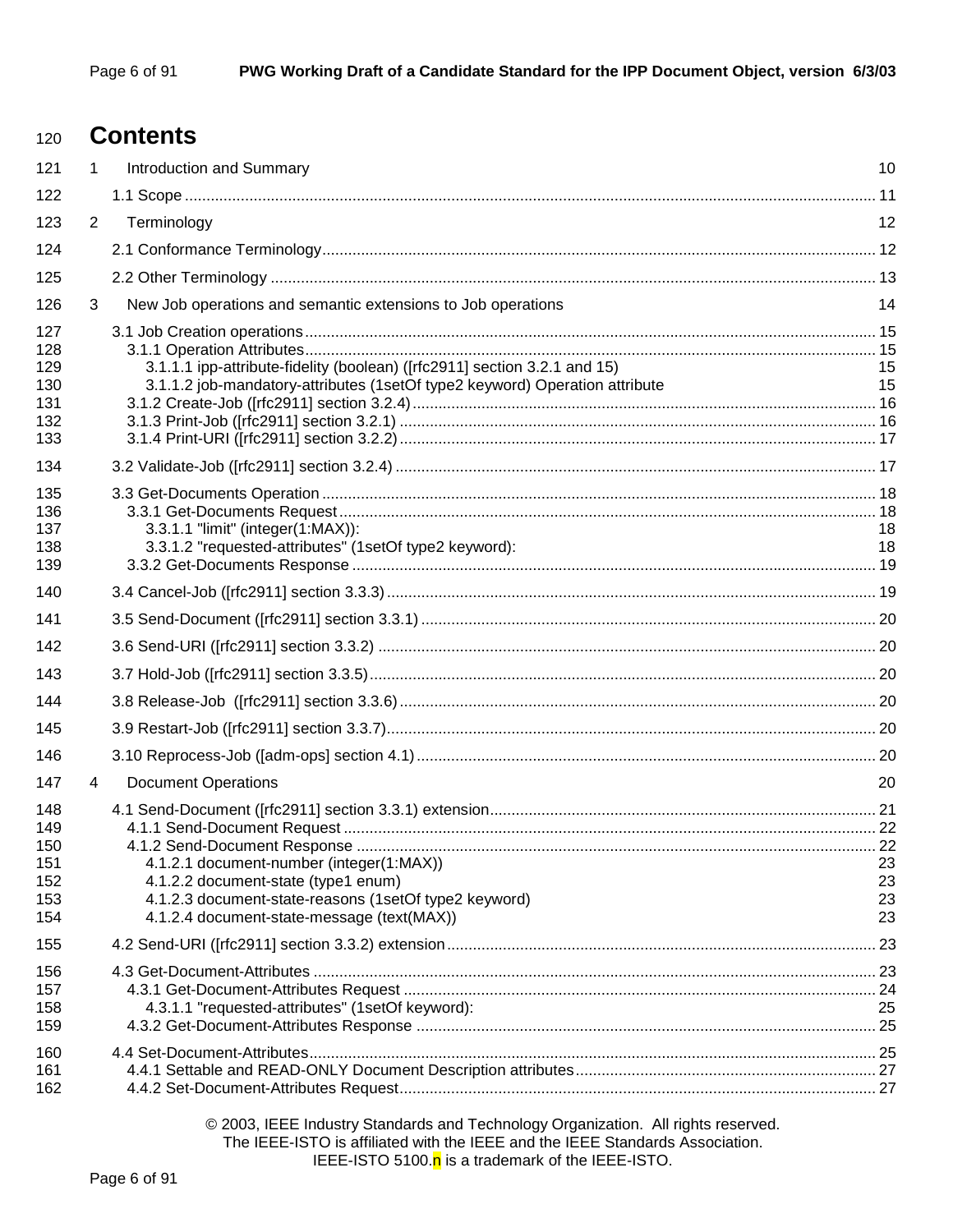#### **PWG Working Draft for a Candidate Standard for the IPP Document Object, 6/3/03** Page 7 of 91

| 163                                                                                                                                                           |                |                                                                                                            |    |
|---------------------------------------------------------------------------------------------------------------------------------------------------------------|----------------|------------------------------------------------------------------------------------------------------------|----|
| 164<br>165<br>166<br>167                                                                                                                                      |                | 4.5.1.1 document-message (text(MAX)):                                                                      | 30 |
| 168                                                                                                                                                           | 5              | Administrative Job and Document operations                                                                 | 31 |
| 169                                                                                                                                                           |                |                                                                                                            |    |
| 170                                                                                                                                                           |                |                                                                                                            |    |
| 171                                                                                                                                                           |                |                                                                                                            |    |
| 172                                                                                                                                                           |                |                                                                                                            |    |
| 173                                                                                                                                                           | 6              | Job and Document Template Attribute Precedence during Job processing                                       | 32 |
| 174                                                                                                                                                           | $\overline{7}$ | Operation Attributes for the Job and Document Creation operations                                          | 34 |
| 175                                                                                                                                                           |                |                                                                                                            |    |
| 176<br>177                                                                                                                                                    |                |                                                                                                            |    |
| 178                                                                                                                                                           |                |                                                                                                            |    |
| 179                                                                                                                                                           | 8              | Job Template and Document Template attributes                                                              | 40 |
| 180                                                                                                                                                           |                |                                                                                                            |    |
| 181                                                                                                                                                           |                |                                                                                                            |    |
| 182                                                                                                                                                           | 9              | Job Description and Document Description attributes                                                        | 48 |
| 184<br>185<br>186<br>187<br>188<br>189<br>190<br>191<br>192<br>193<br>194<br>195<br>196<br>197<br>198<br>199<br>200<br>201<br>202<br>203<br>204<br>205<br>206 |                | 9.1.21 document-number (integer(1:MAX)) <b>DMC ISSUE11: Table above (and IANA section) says (0:MAX)</b> 54 |    |
| 207<br>208                                                                                                                                                    |                | 9.1.23.1 The "document-state" Document Description attribute and the Document object life Cycle            | 56 |
| 209                                                                                                                                                           |                |                                                                                                            |    |
|                                                                                                                                                               |                |                                                                                                            |    |

© 2003, IEEE Industry Standards and Technology Organization. All rights reserved. The IEEE-ISTO is affiliated with the IEEE and the IEEE Standards Association. IEEE-ISTO 5100.<sup>n</sup> is a trademark of the IEEE-ISTO.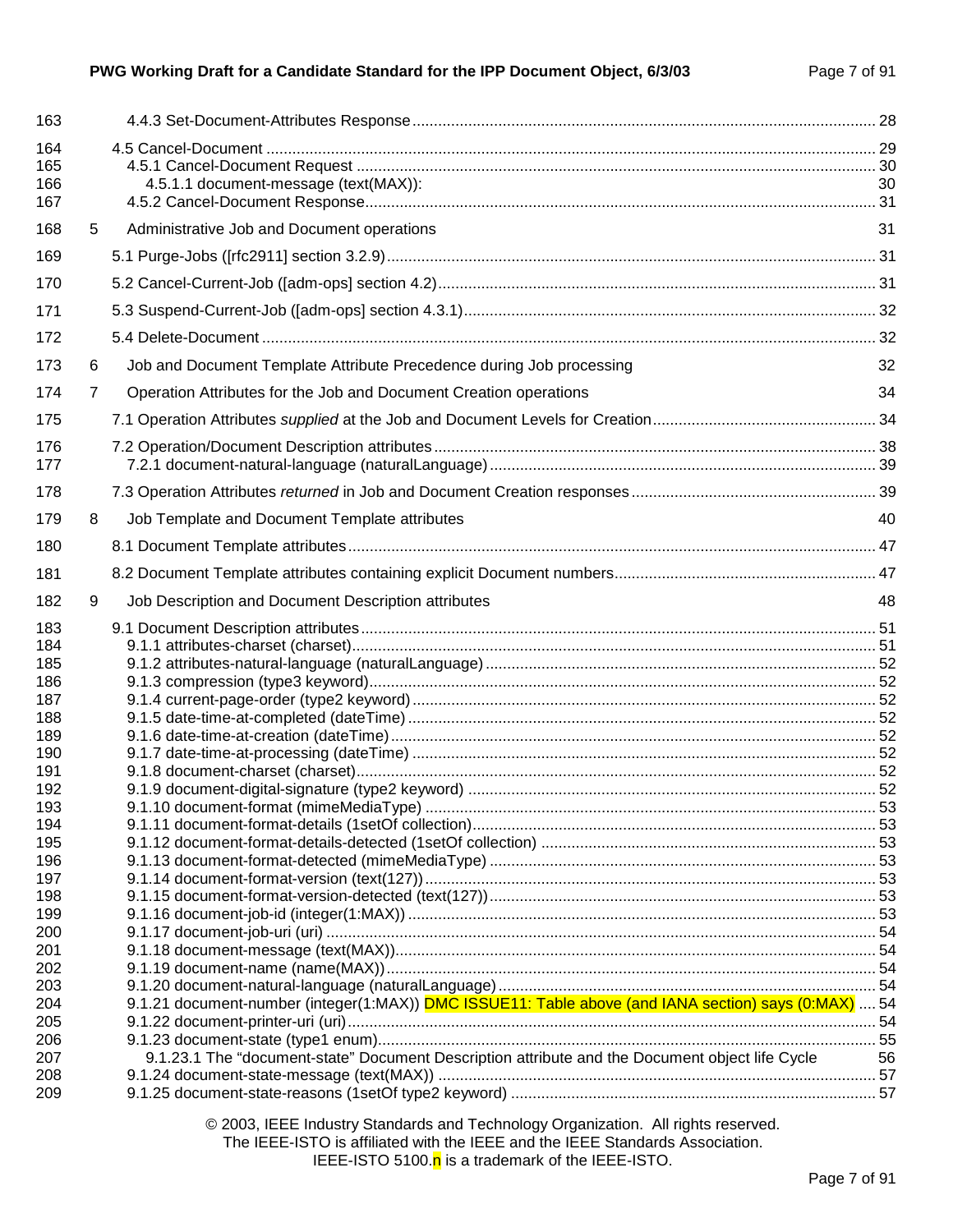| 210        |                                                              |    |
|------------|--------------------------------------------------------------|----|
| 211<br>212 |                                                              |    |
| 213        |                                                              |    |
| 214        |                                                              |    |
| 215        |                                                              |    |
| 216<br>217 |                                                              |    |
| 218        |                                                              |    |
| 219        |                                                              |    |
| 220        |                                                              |    |
| 221<br>222 |                                                              |    |
| 223        |                                                              |    |
| 224        |                                                              |    |
| 225        |                                                              |    |
| 226<br>227 |                                                              |    |
| 228        |                                                              |    |
| 229        |                                                              |    |
| 230        | <b>Printer attributes</b><br>10                              | 65 |
| 231        |                                                              |    |
| 232        | New Values for Existing Printer Description Attributes<br>11 | 72 |
| 233        |                                                              |    |
| 234        | <b>Encodings of Additional Attribute Tags</b><br>12          | 72 |
| 235        | Status codes<br>13                                           | 72 |
| 236        |                                                              |    |
| 237        |                                                              |    |
| 238        | 14 Conformance Requirements                                  | 73 |
| 239        |                                                              |    |
| 240        |                                                              |    |
| 241        | <b>Normative References</b><br>15                            | 74 |
| 242        | <b>Informative References</b><br>16                          | 76 |
| 243        | <b>IANA Considerations</b><br>17                             | 77 |
| 244        |                                                              |    |
| 245        |                                                              |    |
| 246        |                                                              |    |
| 247        |                                                              |    |
| 248        |                                                              |    |
| 249        |                                                              |    |
| 250        |                                                              |    |
| 251        | Internationalization Considerations<br>18                    | 85 |
| 252        | <b>Security Considerations</b><br>19                         | 85 |
|            |                                                              |    |

© 2003, IEEE Industry Standards and Technology Organization. All rights reserved. The IEEE-ISTO is affiliated with the IEEE and the IEEE Standards Association. IEEE-ISTO 5100.<sup>n</sup> is a trademark of the IEEE-ISTO.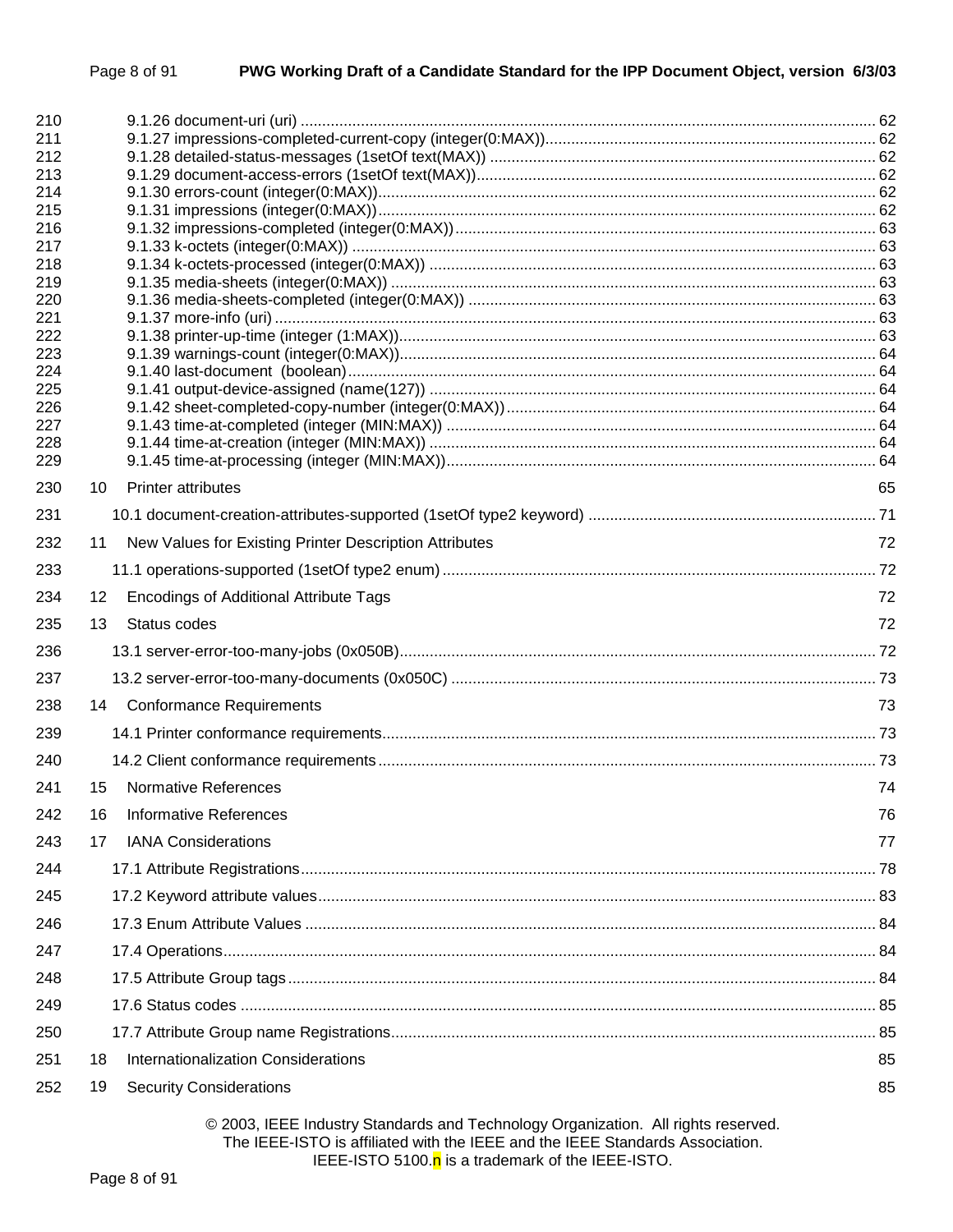| 253        | 20 | Contributors                                                                                                                                         | 85 |
|------------|----|------------------------------------------------------------------------------------------------------------------------------------------------------|----|
| 254        | 21 | Acknowledgments                                                                                                                                      | 86 |
| 255        | 22 | Author's Address                                                                                                                                     | 86 |
| 256<br>257 | 23 | Appendix A: Document operations compared to Job operations <b>DMC Editorial14: Do you have to say</b><br>"Normative" or "Informative" in this title? | 86 |
| 258        | 24 | Annex B: IEEE-ISTO 5100.4-2001 Document Overrides (informative)                                                                                      | 87 |
| 259        | 25 | Annex C: Change Log (informative)                                                                                                                    | 87 |

260

# <sup>261</sup>**Table of Tables**

| 262 |                                                                                                                  |  |
|-----|------------------------------------------------------------------------------------------------------------------|--|
| 263 |                                                                                                                  |  |
| 264 |                                                                                                                  |  |
| 265 |                                                                                                                  |  |
| 266 |                                                                                                                  |  |
| 267 |                                                                                                                  |  |
| 268 |                                                                                                                  |  |
| 269 | Table 8 - Operation Attributes supplied at the Job and Document Levels in Job and Document Creation Requests. 36 |  |
| 270 |                                                                                                                  |  |
| 271 |                                                                                                                  |  |
| 272 |                                                                                                                  |  |
| 273 |                                                                                                                  |  |
| 274 | Figure 1 - The "document-state" Document Description attribute and the Document object life cycle  57            |  |
| 275 |                                                                                                                  |  |
| 276 |                                                                                                                  |  |
| 277 |                                                                                                                  |  |
| 278 |                                                                                                                  |  |
| 279 |                                                                                                                  |  |

# <sup>280</sup>**Table of Figures**

281 Figure 1 - The "document-state" Document Description attribute and the Document object life cycle ........................ 57 282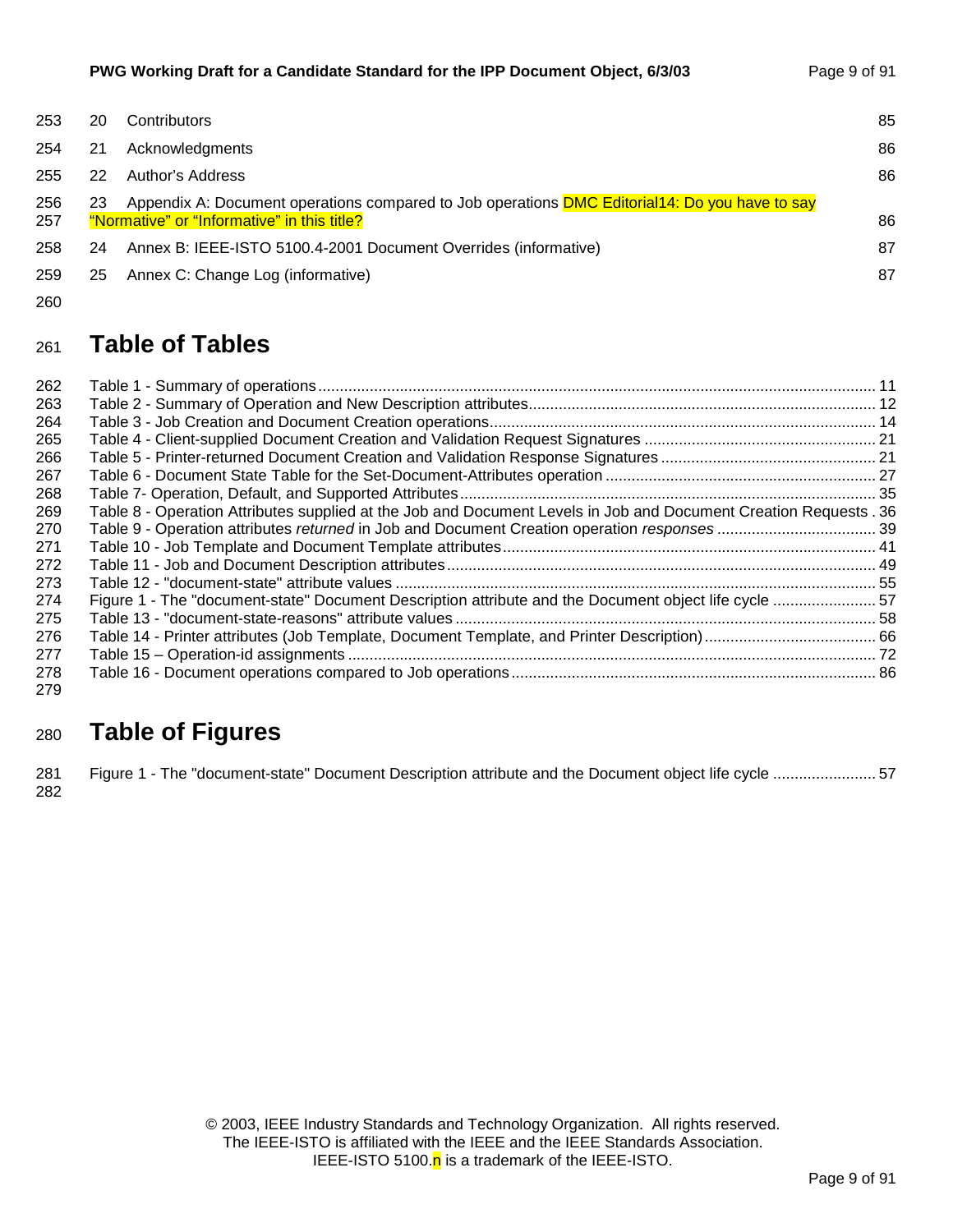## 283 **1 Introduction and Summary**

284 This IPP specification extends the IPP Model and Semantics [rfc2911] object model by defining a Document object. 285 The [rfc2911] Job object is extended to contain one or more Document objects that are passive objects operated on 286 by the Job. The REQUIRED Print-Job and OPTIONAL Print-URI operations ([rfc2911] sections 3.2.1 and 3.2.2) 287 create a Job object containing a single Document object. The REQUIRED Create-Job operation ([rfc2911] section 288 3.2.4) creates a Job object. The REQUIRED Send-Document and OPTIONAL Send-URI operations ([rfc2911] 289 section 3.3.1 and 3.3.2) add a Document object to the specified Job object. This specification adds a Document 290 Attributes group (and tag) to the Send-Document and Send-URI requests and responses. The Document Attributes 291 group contains any Document Template attributes to be applied to this Document object being created, overriding 292 any corresponding Job Template attributes supplied at the job level (by Create-Job) and thereby allowing the client to 293 vary the Document Template attributes between Document objects in a single Job.

- 294 This specification defines onetwo new operation for Job objects, fourfive new operations for Document objects once 295  $\parallel$  they have been created, and extends [rfc<del>RFC</del>-2911] operations as follows:
- 296 1 REQUIRED Job operation: Get-Documents
- 297 1 REQUIRED Job and Document Creation operation: PrintJob [rfc2911]
- 298 1 OPTIONAL Job and Document Creation operation: Print-URI [rfc2911]
- 299 1 REQUIRED Document Creation operation: Send-Document [rfc2911]
- 300 | 1 OPTIONAL Document Cereation operation: Send-URI [rfc2911]
- 301 2 REQUIRED Document operations: Cancel-Document, Get-Document-Attributes
- 302 2 OPTIONAL Document operations: Delete-Document, Set-Document-Attributes.
- 303 This specification uses the new Operation attributes (defined in [jobx]) that describe the contents of the Document 304 and permit the Printer to reject requests that it cannot process correctly to define new Document Description 305 attributes. The Printer copies these Operation attributes to the corresponding Document Description attributes which 306 client may query.
- 307 This specification also uses existing Job Template attributes to define Document Template attributes ("xxx"
- 308 | Document Template attribute, "xxx-actual" Document Description attribute [ippact], "xxx-default" Printer attribute, and
- 309 "xxx-supported" Printer attribute). In addition this specification lists all of the attributes defined in other IPP
- 310 specifications<sup>1</sup> to show their relationship to corresponding attributes defined in this IPP specification for use with the 311 Document object. The analogous Document Descriptions attributes that correspond to the Job Description attributes
- 312 are also defined.

313 The semantics of "document-state", "document-state-reasons", and "document-state-message" Document

- 314 Description attributes are based on the corresponding [rfc2911] "job-state", "job-state-reasons", and "job-state-315 message" Job Description attributes. The state transitions for a Document are simpler than a Job's. A Document 316  $\parallel$  isare either waiting for the Job to process it, being processed by the Job or has reached its terminating state. Only 317 the applicable state values are used. It is assumed that an implementation will only use values from "job-state-318 reasons" that are applicable to a Document for "document-state-reasons".
- 319 The intent is to propose this specification as an IPP extension and which will be referenced as part of the PWG 320 Semantic Model. The purpose for specifying the Document object is so that the print industry can have a common 321 semantic specification for use in IPP, the PWG Semantic Model [pwg-sm], the PWG Print Service Interface (PSI) 322 project [pwg-psi], and the Free Standards Group Job Ticket API [fsg-jt], which all have a Document object.

l

<sup>1</sup> This specification lists all attributes defined in other IPP specifications at the time of publication of this specification. No attempt will be made to keep this specification up to date after publication.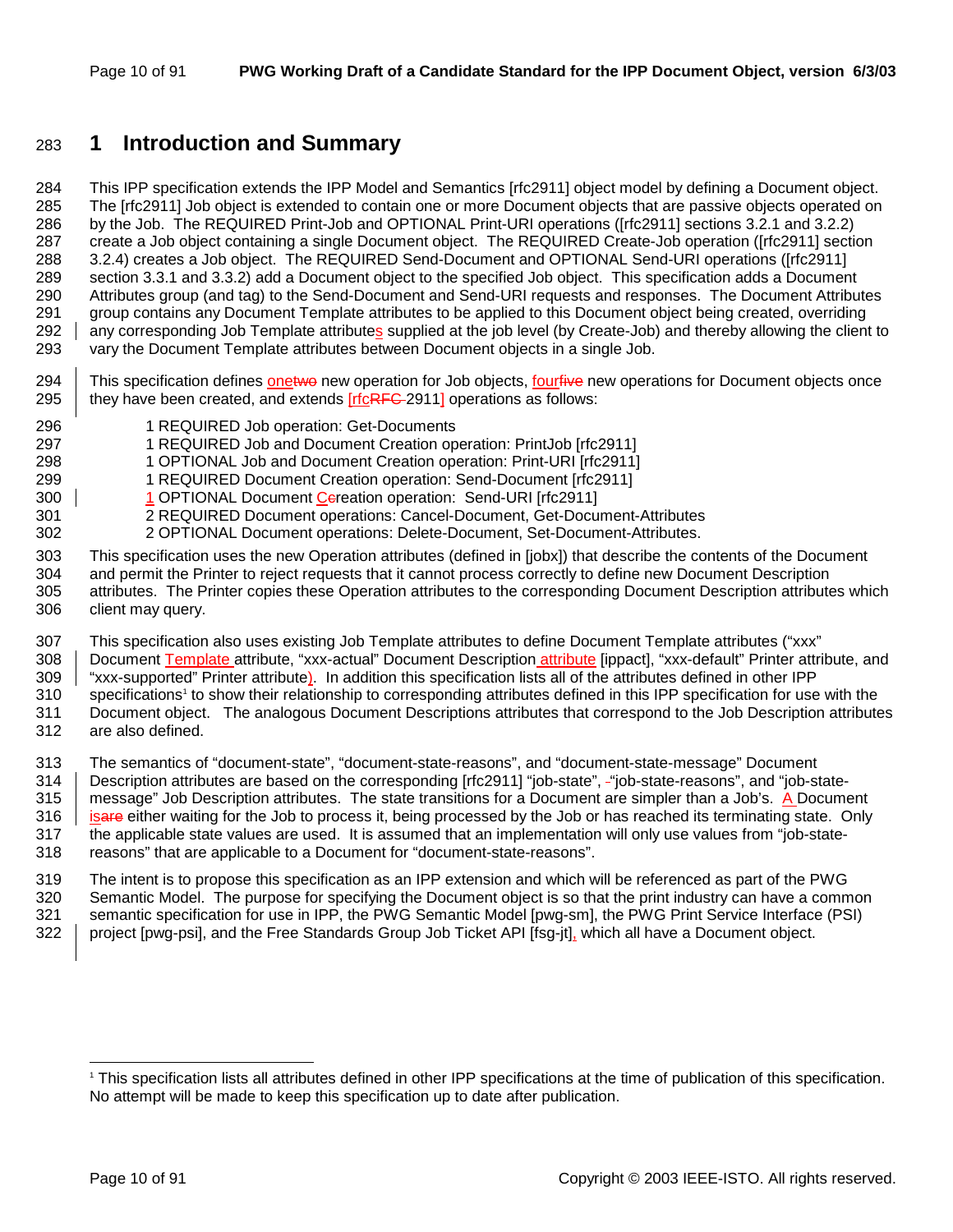## 323 **1.1 Scope**

324 Part of thise extension is to allow the client to supply printing instructions, called Document Template attributes, when 325 creating each Document object. An IPP Printer implementation MAY support most of the existing Job Template 326 attributes as Document Template attributes as well. (The PWG Semantic Model [pwg-sm] currently calls the Job 327 Template attributes and Document Template attributes simply "Job Processing" and "Document Processing" 328 attributes). Note: There are a number of footnotes which relate this IPP specification to the PWG Semantic model 329 and other PWG projects, such as the Print Service Interface (PSI) [pwg-psi].

330 The Document object is a passive object<sup>2</sup> and is operated upon by the Job. The client uses anyeither of the existing

331 Send-Document, and Send-URI, Print-Job, or Print-URI operations to create a Document object. In addition there

332 are 58 new operations that affect the Document object after it has been created as summarized in Table 1.

#### 333 **Table 1 - Summary of operations**

| <b>Operation Name</b>   | Printer                     | <b>Brief Description</b>                                                                                                           |
|-------------------------|-----------------------------|------------------------------------------------------------------------------------------------------------------------------------|
|                         | support                     |                                                                                                                                    |
| Print-Job [rfc2911]     | <b>REQUIRED</b>             | Creates a Job object as in [rfc2911] thatwhich contains a single                                                                   |
|                         |                             | Document object with pushed data in-line. Some additional Operation                                                                |
|                         |                             | attributes are defined in [jobx] for use in creating the Document object<br>with Document Description attributes.                  |
| Print-URI [rfc2911]     | <b>OPTIONAL</b>             | Creates a Job object as in [rfc2911] thatwhich contains a single                                                                   |
|                         |                             | Document object with a reference to the document data. Some                                                                        |
|                         |                             | additional Operation attributes are defined in [jobx] for use in creating                                                          |
|                         |                             | the Document object with Document Description attributes.                                                                          |
| Create-Job [rfc2911]    | <b>REQUIRED<sup>3</sup></b> | Creates the Job object as defined in [rfc2911] with Job Attributes. Job                                                            |
|                         |                             | Template attributes that affect individual documents, such as "media",                                                             |
|                         |                             | are inherited by the Document objects that are subsequently created for                                                            |
|                         |                             | the Job using Send-Document and/or Send-URI.                                                                                       |
| Send-Document [rfc2911] | REQUIRED <sup>3</sup>       | Creates a Document object with Document attributes and data. Some                                                                  |
|                         |                             | additional Operation attributes are defined in [jobx] for use in creating                                                          |
|                         |                             | the Document object with Document Description attributes, along with a                                                             |
|                         |                             | new Document attributes group to pass Document Template attributes.                                                                |
| Send-URI [rfc2911]      | <b>OPTIONAL</b>             | Creates a Document object with Document attributes and a URL                                                                       |
|                         |                             | reference to the data (print-by-reference). Some additional Operation                                                              |
|                         |                             | attributes are defined in [jobx] for use in creating the Document object                                                           |
|                         |                             | with Document Description attributes, along with a new Document                                                                    |
| Get-Document-Attributes | <b>REQUIRED</b>             | attributes group to pass Document Template attributes.<br>Get requested attributes of the specified Document in the specified Job. |
| Get-Documents           | <b>REQUIRED</b>             | Get requested attributes of all of the Documents in the specified Job.                                                             |
| Set-Document-Attributes | <b>OPTIONAL</b>             | Set the supplied Document attributes on the specified Document.                                                                    |
| Cancel-Document         | <b>REQUIRED</b>             | Cancel the specified Document in the specified Job, but don't remove it.                                                           |
| Delete-Document         | <b>OPTIONAL</b>             | Remove the specified Document object and its data from the Job.                                                                    |
|                         |                             |                                                                                                                                    |

<sup>334</sup> 

l

335 This specification uses existing [rfc2911] and [jobx] Operation attributes summarized in Table 2 to define new

336 Document Description attributes. The Printer copies these Operation attributes supplied by the client in the request 337 to the corresponding Job or Document Description attributes.

<sup>2</sup> The Document object is *not* a sub-job. If Job trees are desired where sub-jobs can be on different network nodes, such as in JDF, then a separate specification should be generated for Job trees.

<sup>&</sup>lt;sup>3</sup> In [rfc2911] the Create-Job and Send-Document operations are OPTIONAL for a Printer to support.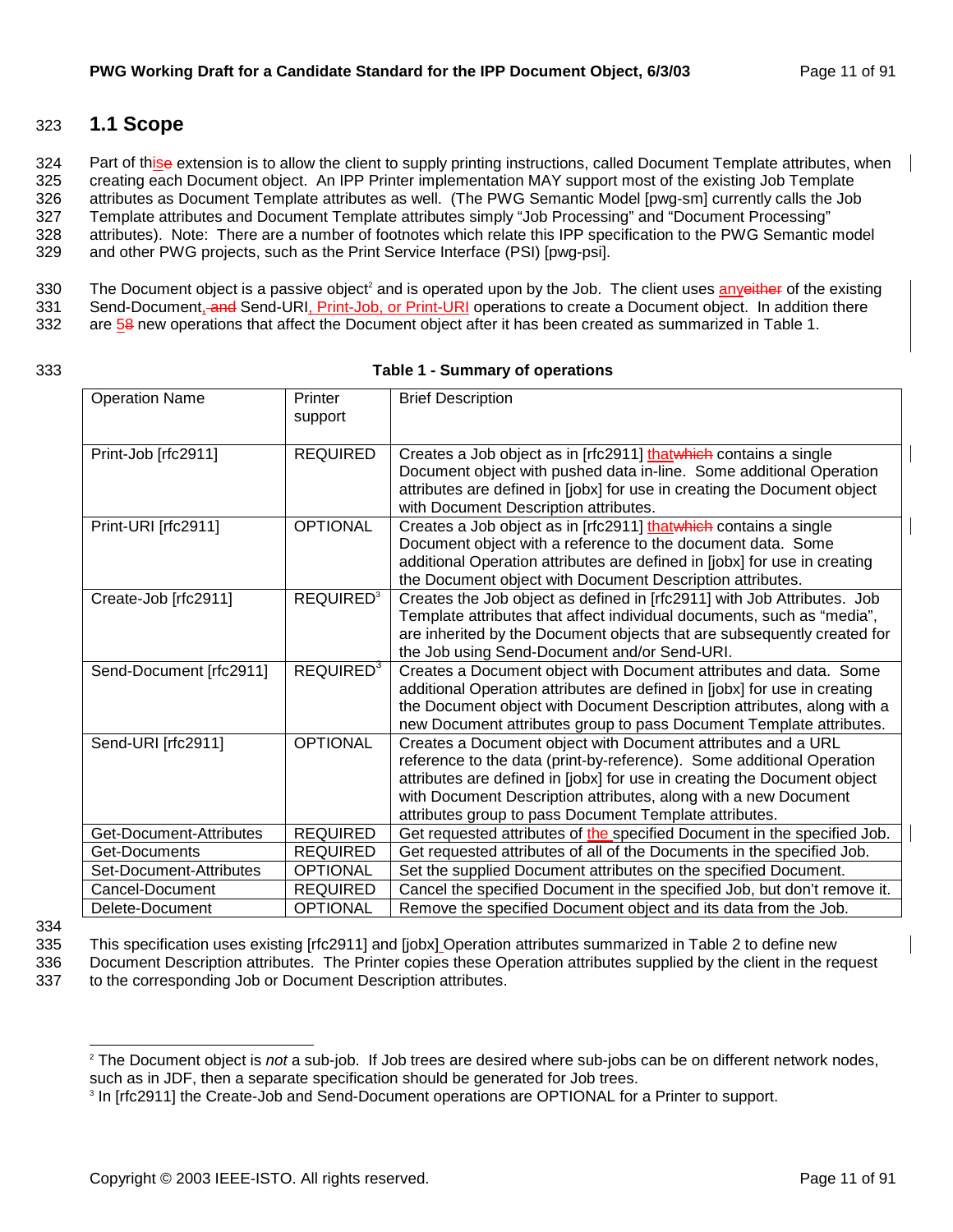|                               | I  |
|-------------------------------|----|
| I<br>۰.<br>w<br>×<br>۰.<br>۰, | ۰, |

#### 338 **Table 2 - Summary of Operation and New Description attributes**

| Operation attribute                                                                             | Creation<br>operation | Printer<br>support | Description                                                                                                                                                                                                                                                                                                                                                    |
|-------------------------------------------------------------------------------------------------|-----------------------|--------------------|----------------------------------------------------------------------------------------------------------------------------------------------------------------------------------------------------------------------------------------------------------------------------------------------------------------------------------------------------------------|
| ipp-attribute-fidelity (boolean) *<br>[rfc2911] §15.1                                           | Job                   | <b>MUST</b>        | Allows the client to indicate whether or not the<br>Printer MUST support all Job Template and<br>Document Template attributes.                                                                                                                                                                                                                                 |
| job-mandatory-attributes (1setOf type2<br>keyword) $\left[\frac{J}{\theta}\right]$ obx] § 4.1.2 | Job                   | <b>MUST</b>        | Allows the client to list which Job Template and<br>Document Template attributes that the Printer<br>MUST support.                                                                                                                                                                                                                                             |
| document-charset (charset) [jJobx] § 4.2.1                                                      | Document              | CMUST <sup>4</sup> | The charset of the Document Object content.                                                                                                                                                                                                                                                                                                                    |
| document-digital-signature (type2<br>keyword) $[i\text{-} \text{obs}]$ § 4.2.2                  | Document              | <b>MAY</b>         | The type of digital signature, if any, used in the<br>Document Object content.                                                                                                                                                                                                                                                                                 |
| document-format (mimeMediaType) *<br>[rfc2911] §3.2.1.1                                         | Document              | <b>MUST</b>        | The document format of the Document Object<br>content.                                                                                                                                                                                                                                                                                                         |
| document-format-details (1setOf<br>collection) $[i\text{-} \text{obs}]$ § 4.2.4                 | Document              | CMUST <sup>5</sup> | The details of the Document Object content,<br>including when it's a package of files (e.g. zip,<br>multipart/related). The details include<br>information, such as the application and the<br>operating system that created the document,<br>the intended device type (when the format is<br>device-dependent), and the natural languages<br>of the document. |
| document-format-version (text(127)) [jobx]<br>$§$ 4.2.5                                         | Document              | <b>MAY</b>         | The level or version of the document format.                                                                                                                                                                                                                                                                                                                   |
| document-natural-language<br>(naturalLanguage) * $[rfc2911]$ §3.2.1.1                           | Document              | <b>MAY</b>         | The primary language of the Document Object<br>content.                                                                                                                                                                                                                                                                                                        |

339 \* - indicates Operation attributes defined in [rfc2911] that are extended to apply to the Document Creation operations 340 defined in this specification.

# 341 **2 Terminology**

342 This section defines terminology used throughout this document.

## 343 **2.1 Conformance Terminology**

344 Capitalized terms, such as **MUST, MUST NOT, REQUIRED, SHOULD, SHOULD NOT, MAY,** and **OPTIONAL**, have 345 special meaning relating to conformance as defined in RFC 2119 [rfc2119]. If an implementation supports the 346 extension defined in this document, then these terms apply; otherwise, they do not. These terms define 347 conformance to *this document (and [rfc2911]) only*; they do not affect conformance to other documents, unless 348 explicitly stated otherwise. For example, the term REQUIRED in this document means "REQUIRED if this 349 OPTIONAL Document Object specification is implemented"*.* 

350 The term **CONDITIONALLY REQUIRED** means that the Printer **MUST** support the feature, if the specified condition 351 is true. The term **CMUST** means **MUST** if the specified "condition" is true.

l

<sup>4</sup> The Printer MUST support the "document-charset" operation/Document Description attributes if the Printer supports a document-format in which the charset may be ambiguous in the Document content, such as 'application/vnd.hp-PCL' where the charset escape sequence MAY be omitted from the data (see [jobx] §3.2.1).

<sup>&</sup>lt;sup>5</sup> The Printer MUST support the "document-format-details" operation/Document Description attributes<sub>7</sub> if the Printer supports a packaging document format, such as 'application/zip' or 'multipart/related'.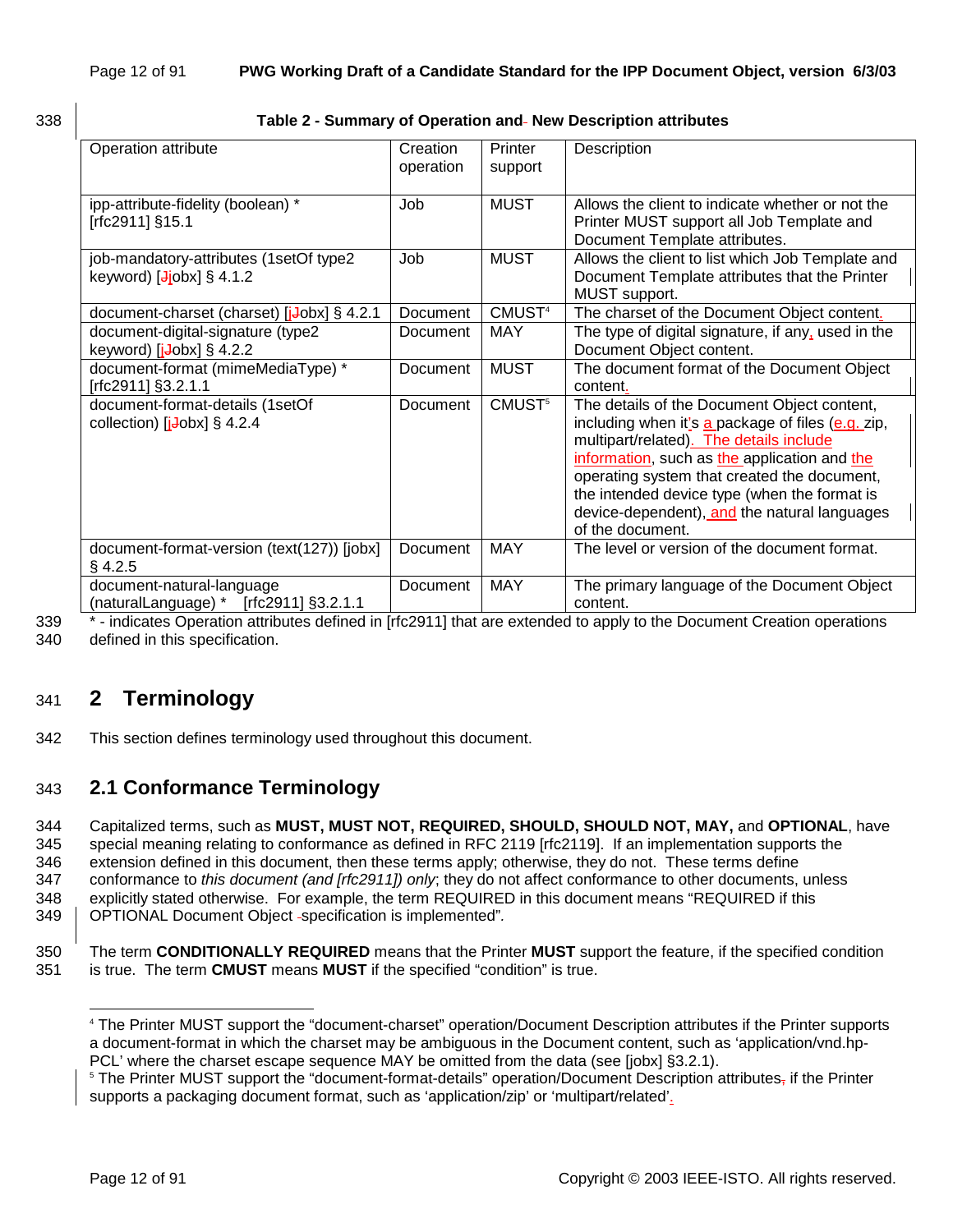## 352 **2.2 Other Terminology**

This document uses the same terminology as [rfc2911], such as "**client**", "**Printer**" <sup>6</sup> 353 , "**attribute**", "**attribute value**", 354 "**keyword**", "**Job Template attribute**", "**Operation attribute**", "**operation**", "**request**", "**response**", and "**support**" 355 with the same meaning. In addition, the following terms are defined for use in this document:

356 **Attribute Precedence** - the precedence rules which dictate which attribute value takes precedence when the same 357 attribute is supplied at different points in the workflow with different values, such as at both the **Job Level** and the 358 **Document Level**. See section 6.

359 **Document attribute** - an **Operation attribute** or a **Document Template attribute** that applies to a **Document**  360 **object** as a whole. For example, "document-format" is an Operation attribute and "media" is a Document Template 361 attribute.

362 **Document Creation operation** - operations that create Document objects. Specifically: Print-Job, Print-URI, Send-363 Document, and Send-URI. Note: the Print-Job and Print-URI are both **Job Creation** and **Document Creation** 364 operations, since they create both a Job and a **Document object** at the same time. TAlso this specification does not 365 extend the Print-Job and Print-URI operations. However, this specification does extend the Send-Document and 366 Send-URI operations to allow the client to supply **Document Template** attributes in each request.

367 **Document Level** - Operation and Document Template attributes supplied in the Send-Document and Send-URI 368 operations are referred to as being supplied at the **Document Level**. Note: attributes supplied in the Print-Job and 369 Print-URI requests are considered as being supplied at the **Job Level** only, *not* also at the **Document Level**, even 370 though Print-Job and Print-URI also create **Document objects** (see Table 3).

371 **Document object** - the object to represent the logical concept of a document in a Job. A **Job object** can contain 372 one or more **Document objects**.

373 **Document Template attribute** - an attribute that the client supplies in a Send-Document or Send-URI operation 374 request in the Document Attributes group. For example, "media".

375 **Honor** - a Printer is said to **Honor** an attribute supplied by the client, if the Printer **supports** that attribute and the

376 supplied value and performs the indicated semantics. If the client supplies the "ipp-attribute-fidelity"- or "job-377 mandatory-attributes" Operation attribute, the client is indicating which supplied Job Template and Document 378 Template attributes the Printer MUST **Honor**.

379 **Job Attribute** - an **Operation attribute** or a **Job Templat**e attribute that applies to the Job (object) as a whole. For

380 example, "job-name" is an **Operation attribute** and "job-priority" is a **Job Template attribute**.

381 **Job Creation operation** - operations that create Job objects, specifically: Print-Job, Print-URI, and Create-Job as 382 defined in [rfc2911].

383 **Job Level** - **Operation** and **Job Template** attributes supplied in the Print-Job, Print-URI, and Create-Job are

384 referred to as being supplied at the **Job Level** (see Table 3). Attributes supplied at the **Job Level** are a mixture of

385 **Job attributes** and **Document attributes**. **Job Template attributes** apply to the Job as a whole, while **Document** 

386 **Template attributes** provide defaults for the **Document objects** in case the client does not supply a **Document**  387 **Template attribute** at the **Document Level** for a **Document object**. Put another way, **Document objects** *inherit*

388 **Document Template attributes** from the **Job object** which are used if the client didn't supply a corresponding

389 **Document Template** attribute for the **Document object**.

l 6 [rfc2911] uses the terms "Printer object" and "Printer" interchangeably to mean the same thing. For simplicity, this document uses the term "Printer" exclusively, except for definitions copied directly from [rfc2911]. None the less, the intent is as in [rfc2911]: a Printer is an object that MAY be hosted in the device or in a server-as in [rfc2911].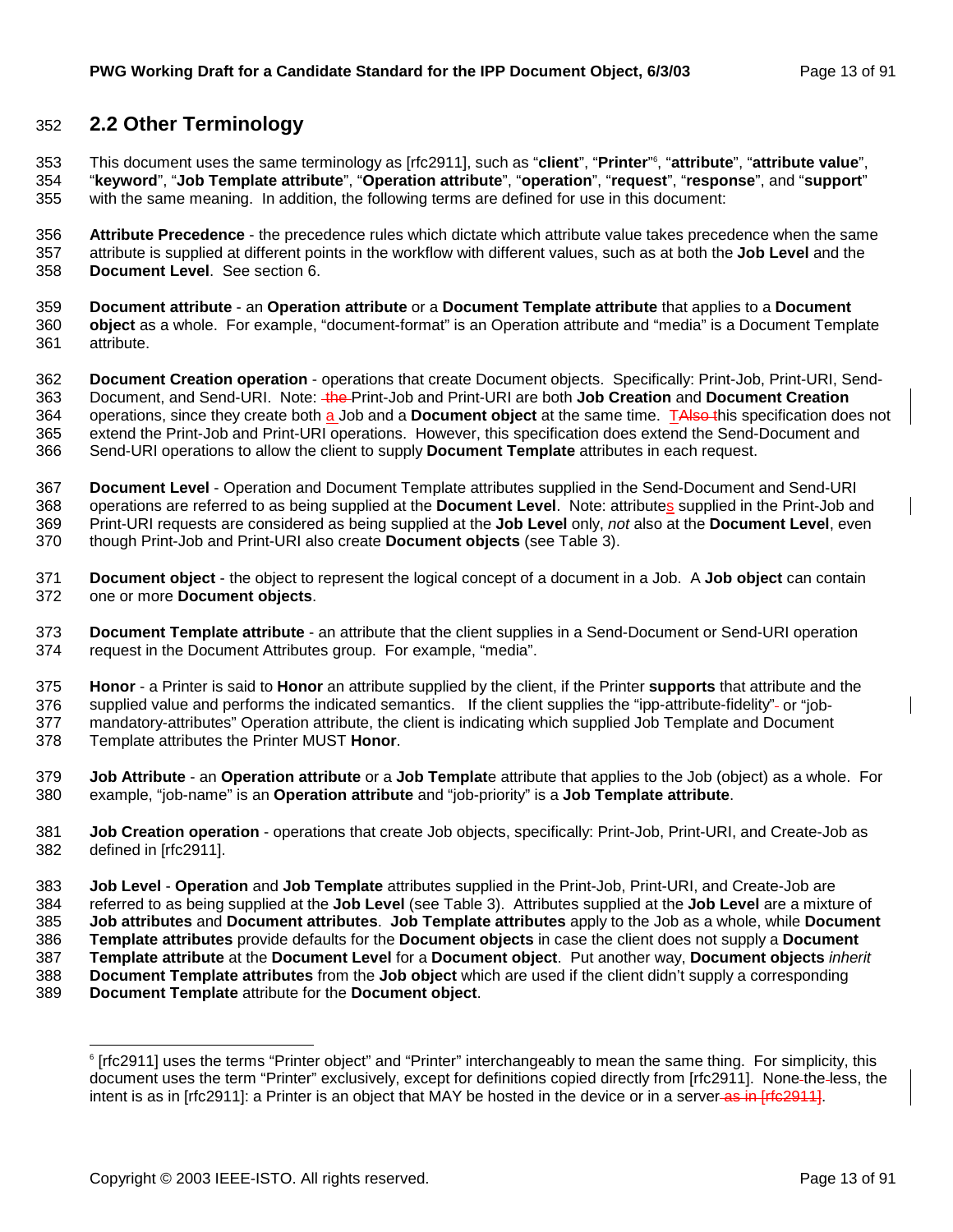#### Page 14 of 91 **PWG Working Draft of a Candidate Standard for the IPP Document Object, version 6/3/03**

390 **Operation attribute** - an attribute supplied by a client in the Operation Attribute group of a request in order to affect 391 the behavior of the operation or an attributer returned by the Printer in the Operation Attributes group in an operation<br>392 Fesponse in order to report the results of the operation. For some Operation attributes, the response in order to report the results of the operation. For some Operation attributes, the Printer copies the values 393 supplied by the client to corresponding Job Description or Document Description attributes.

394 Table 3 shows this terminology as applied to the six operations. Note that Print-Job and Print-URI are both Job 395 Creation operations and Document Creation operations, though they only create single Document jobs. In other 396 words, for Print-Job and Print-URI, there is only one document per job, so whether the attributes are considered to be 397 | submitted at the Job Level and then inherited by the Document object, is moot, since these operations do not have a 398 separate Document group in which the client can supply Document attributes. Note also that for the "Level" concept, 399  $\,\mathrm{n}$  no operation supplies attributes at more than one level.<sup>7</sup>

#### 400 **Table 3 - Job Creation and Document Creation operations**

| <b>Operation</b>                 | Job<br><b>Creation</b><br>operation | <b>Document</b><br><b>Creation</b><br>operation | <b>Attribute Group in Request</b>                           |                                            | Level                 |
|----------------------------------|-------------------------------------|-------------------------------------------------|-------------------------------------------------------------|--------------------------------------------|-----------------------|
|                                  |                                     |                                                 | <b>Job Attributes</b>                                       | <b>Document Attributes</b>                 |                       |
| Create-Job                       | yes                                 |                                                 | Job attributes and<br>Document attributes<br>mixed together |                                            |                       |
| Print-Job                        | yes                                 | yes                                             | Job attributes and<br>Document attributes<br>mixed together |                                            | Job Level             |
| <b>Print-URI</b>                 | yes                                 | yes                                             | Job attributes and<br>Document attributes<br>mixed together |                                            |                       |
| <b>Send-Document</b><br>Send-URI |                                     | ves<br>ves                                      |                                                             | Document attributes<br>Document attributes | <b>Document Level</b> |

401

l

## 402 **3 New Job operations and semantic extensions to Job operations**

403 This section defines the semantic extensions to Job operations that affect Document objects. Printer and 404 Subscription object (Event Notification [ntfy]) operations MUST have no effect on the Document object and the 405 Document object has no effect on the semantics of the Printer and Subscription operations. The Job operations that 406 MUST NOT have any effect on the Document object because they are defined to affect the Job object as a whole

<sup>7</sup> The PWG Semantic Model [pwg-sm] calls the Operation attributes supplied by the client: Job Description attributes or Document Description attributes for the Job Creation and Document Creation operations, respectively. The [pwgsm] also calls Job Template attributes and Document Template attributes: Job Processing and Document Processing attributes, respectively. Each Processing attribute is defined to be a Job Processing or a Document Processing attribute, but is not both. The client can supply both Job Processing and Document Processing attributes in a Job Creation operation, in which case the Document Processing attributes server as defaults for the Document objects. In the [pwg-sm] the Printer copies all of these client's supplied attributes to the Job or Document object. [pwg-sm] Read-only Job and Document attributes that the Printer sets are called Job Status and Document Status attributes (instead of Description attributes).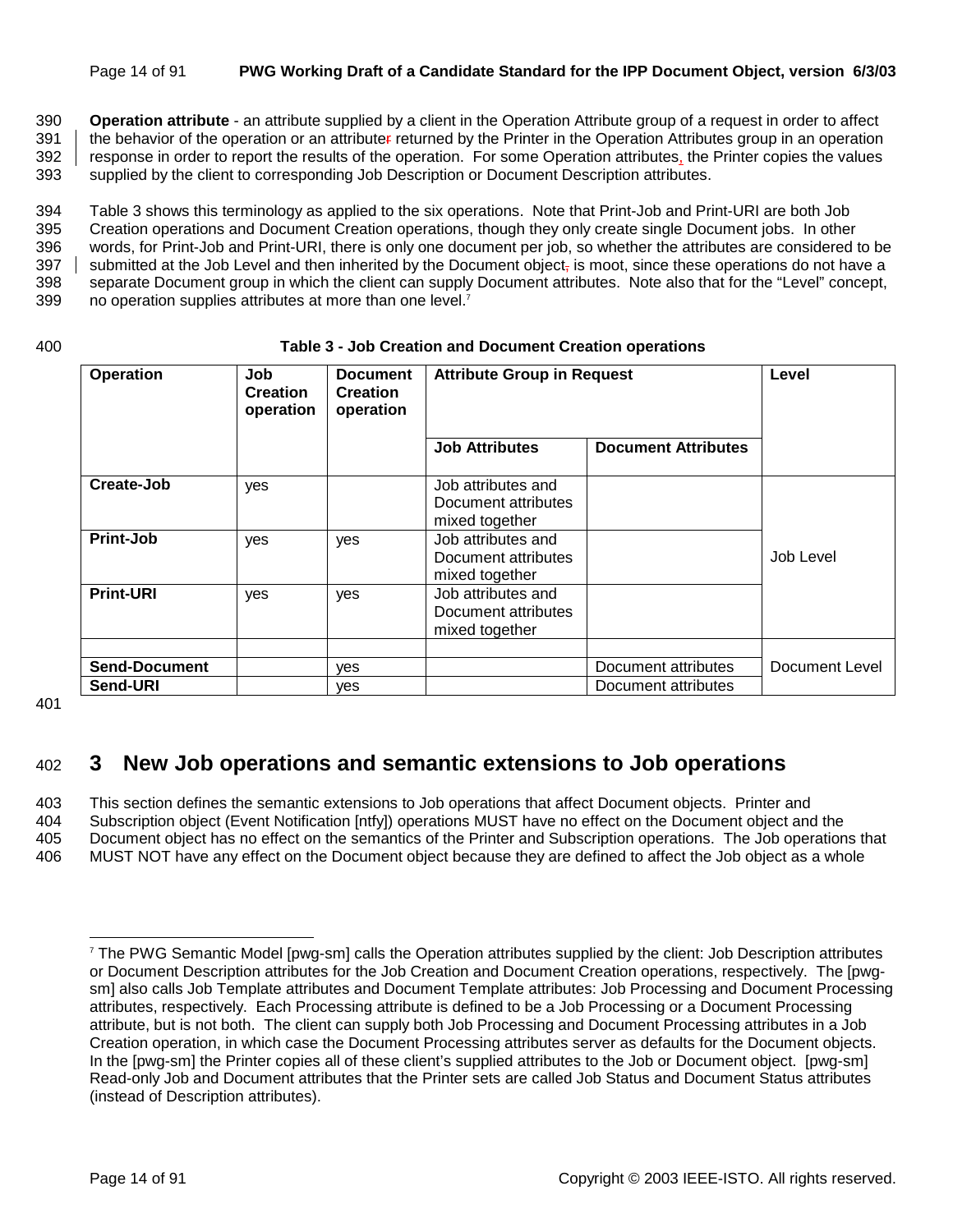- are: **Get-Job-Attributes8** ([rfc2911] section 3.3.4)**, Get-Jobs9** 407 ([rfc2911] section 3.2.6)**, Hold-Job** ([rfc2911] section
- 408 3.3.5), **Release-Job** ([rfc2911] section 3.3.6), **Set-Job-Attributes** ([rfc3380] section 4.2), and **Validate-Job**
- 409 ([rfc2911] section 3.2.3).
- 410 The Job operations that affect Document objects or that Document objects affect the semantics of the Job operations 411 are, in alphabetical order:

## 412 **3.1 Job Creation operations**

413 This section defines the extensions to the Job Creation operations.

### 414 **3.1.1 Operation Attributes**

- 415 The following Operation attribute extensions have additional semantics when used with document objects. These 416 attributes apply for all the Job Creation operations and Validate-Job:
- 417 DMC ISSUE01: It seems fishy to me that we discuss these two attributes here, but not document-format or output-
- 418 device-requested for example. Is this concept of "copy to Description attribute then use at Document level" 419 discussed elsewhere, such that this section is not needed?

#### 420 **3.1.1.1 ipp-attribute-fidelity (boolean) ([rfc2911] section 3.2.1 and 15)**

- 421 This REQUIRED Operation attribute specifies the policy for the Printer to use (see [rfc2911] §3.2.1.1) \_ when the 422 client supplies unsupported Job Template or Document Template attributes<sup>10</sup> or value in a Job Creation operation or 423 a subsequent Document Creation operation for this job. The value 'true' indicates that total fidelity to client supplied 424 Job Template and Document Template attributes and values is required for this Job Creation operation and all 425 subsequent Document Creation operations for this job. If the client supplies the value 'false' or omits the attribute, 426 then the Printer MUST accept the Job Creation operation and all subsequent Document Creation operations even if 427 the client supplies unsupported attributes or values in them.
- 428 The Printer MUST copy this attribute to the corresponding Job Description attribute (see [jobx] section 6.1) and use 429 its value for validating subsequent Document Creation operations for this job.
- 430 Note: The inheritance of the effect of the "ipp-attribute-fidelity" Operation attribute by subsequent Document Creation 431 operations is like the inheritance of Document Template attributes supplied at the Job Level but affecting the
- 432 behavior of the Document Level (see Table 3).

l

#### 433 **3.1.1.2 job-mandatory-attributes (1setOf type2 keyword) Operation attribute**

- 434 This REQUIRED<sup>44</sup> Operation attribute identifies which Job Template and Document Template attributes the Printer
- 435 MUST Honor in this Job Creation request and all subsequent Document Creation requests for this Job.

<sup>&</sup>lt;sup>8</sup> The Printer MUST NOT copy up to the Job object any Document attributes supplied at the Document Level in Create-Document, Send-Document, or Send-URI to the Job object as observable by the client in any Get-Job-Attributes operation responses.

<sup>9</sup> The Printer MUST NOT copy up to the Job object any Document attributes supplied at the Document Level in Create-Document, Send-Document, or Send-URI to the Job object as observable by the client in any Get-Jobs-Attributes operation responses.<br><sup>10</sup> The value of the "ipp-attribute-fidelity" Operation attribute has no effect on other O*peration* attributes supplied by

the client, only on Job Template and Document Template attributes supplied by the client.

<sup>11</sup> The Printer MUST support the "job-mandatory-attributes" Operation/Job Description attributes for conformance to this Document Object specification. However, an implementation that isn't supporting the Document Object MAY still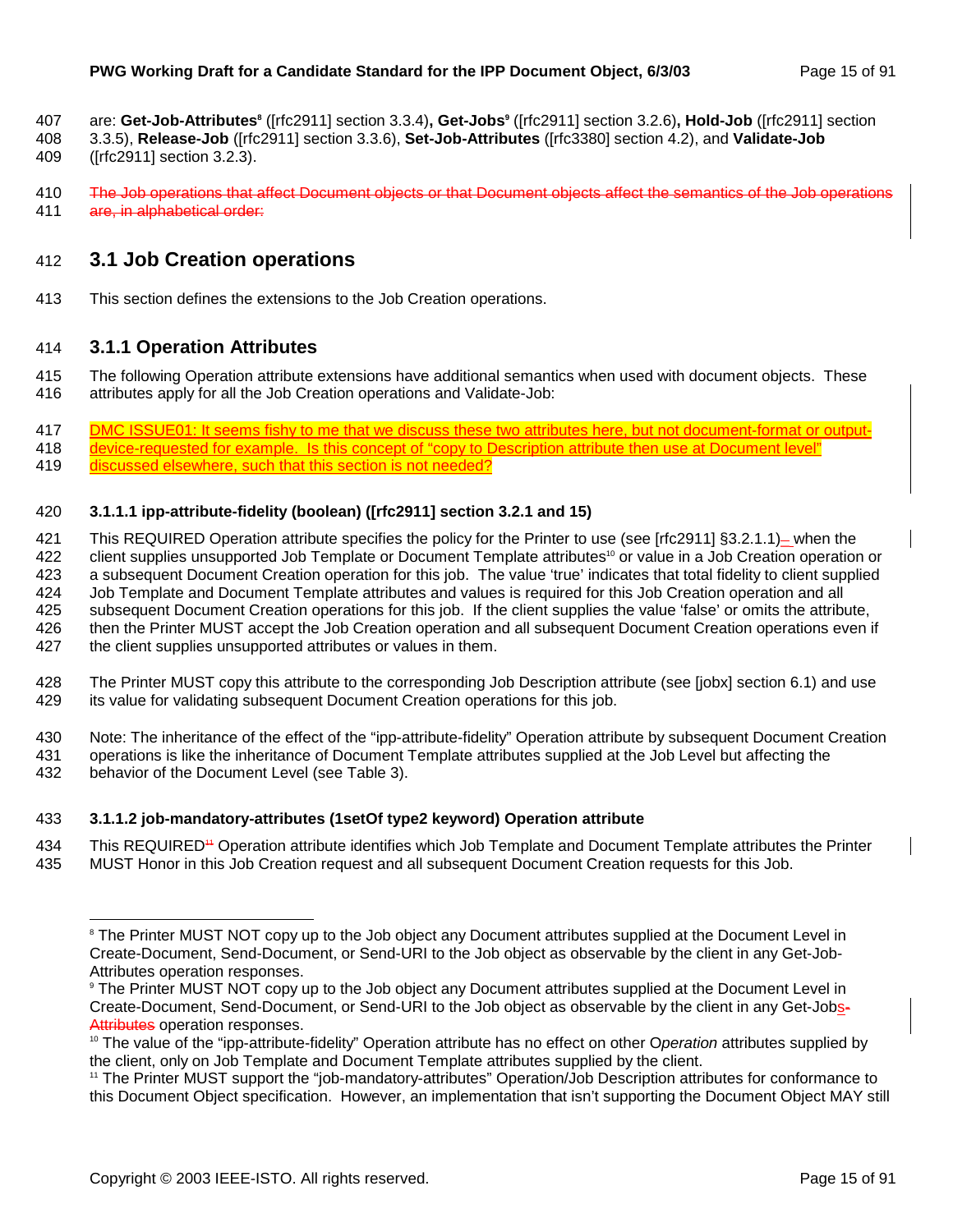#### Page 16 of 91 **PWG Working Draft of a Candidate Standard for the IPP Document Object, version 6/3/03**

436 A client MUST NOT supply this "job-mandatory-attributes" Operation attribute in a Document Creation operation. If a 437 client does supply this attribute in a Document Creation operation, the Printer MUST ignore and otherwise accept the 438 request and return this attribute without any values in the Unsupported Attributes Group in the response (see 439 [rfc2911] section 3.1.7). Thus the Printer only supports the "job-mandatory-attributes" Operation attribute supplied at 440 the Job level. Thus the "job-mandatory-attributes" Operation attribute controls all other Job Template and Document 441 Template attributes supplied at the Job Level and Document Level uniformly. Note: The inheritance of the effect of 442  $\parallel$  "job-mandatory-attributes" Operation attribute supplied at the Job Level by subsequent Document Creation

443 | operations is like the inheritance of Job Template attributes.

444 The Printer MUST copy this attribute to the corresponding "job-mandatory-attributes" Job Description attribute (see 445 | [jobx] section 6.3) for auditing and trouble-shooting purposes and use its value for validating subsequent Document 446 Creation operations for this job.

447 Note: The inheritance of the effect of the "job-mandatory-attributes" Operation attribute by subsequent Document 448 Creation operations is like the inheritance of Document Template attributes supplied at the Job Level but affecting 449 the behavior of the Document Level (see Table 3).

### 450 **3.1.2 Create-Job ([rfc2911] section 3.2.4)**

451 This REQUIRED<sup>12</sup> operation creates the Job object with all of the mixture of Job and Document attributes supplied in 452 the Create-Job operation. All Operation attributes supplied affect the Job as a whole. The client supplies Job 453 Template attributes [rfc2911] that are a mixture of Job and Document attributes supplied together in the Job attribute 454 group in the request<sup>13</sup>. For example, such Job Template attributes as "job-priority" and "job-hold-until" are Job 455 attributes that affect the Job as a whole. On the other hand, such Job Template attributes as "media" and "number-456 up" are Document attributes that the client is supplying as defaults for the Document objects. The Document objects 457 that are subsequently created for the specified Job are said to inherit the Document attributes from the Job object, 458 unless the Document Creation operation supplies a corresponding Document Template attribute. However, the 459 Printer MUST NOT copy down any Job Level attributes to the Document object as observable by a client in any Get-460 Documents or Get-Document-Attributes operation responses.

## 461 **3.1.3 Print-Job ([rfc2911] section 3.2.1)**

462 This REQUIRED operation creates one Document object as a side effect of the Print-Job operation in addition to 463 creating the Job object. The Printer MUST copy all of the supported Operation attributes supplied by the client to the 464 corresponding Job Description or Document Description attributes as indicated in Table 8. For example, the Printer 465 copies the "job-name" and "attributes-charset" operation attributes to the corresponding Job Description attributes, 466 while copying the "document-format" and "document-charset" Operation attributes to the corresponding Document 467 Description attributes. The Printer MUST copy the supported Job Template attributes supplied by the client to the 468 Job object and MUST NOT copy them down to the Document object. In other words, the Document object created 469 by Print-Job has an empty group of Document (and Job) Template attributes. Any Job Template attributes supplied 470 that affect Documents have effect on the Document object because the Document object inherits them from the Job 471 object.

- 472 The Printer MUST populate the single Document object's "document-state", "document-state-reasons", and
- 473 "document-number" Document Description attributes with appropriate values. Thus a Get-Job-Attributes operation
- 474 returns the same attributes for a Job created with Print-Job as a Printer that doesn't support the Document object.

<sup>13</sup> In the PWG Semantic Model, attributes are classified as Job Processing versus Document Processing in their definition. The client supplies them in separate Job Processing or Document Processing groups in the Job Creation operation. Such Document Processing attributes are defaults for subsequent Document Creation operations for that Job.

l

support the "job-mandatory-attributes" Operation attribute. See the definition of REQUIRED in section 2.1. DMC Editorial: Shouldn't we delete this footnote since "job-mandatory-attributes" is now defined in the jobx spec?

 $12$  In [rfc2911] the Create-Job operation is OPTIONAL for a Printer to support.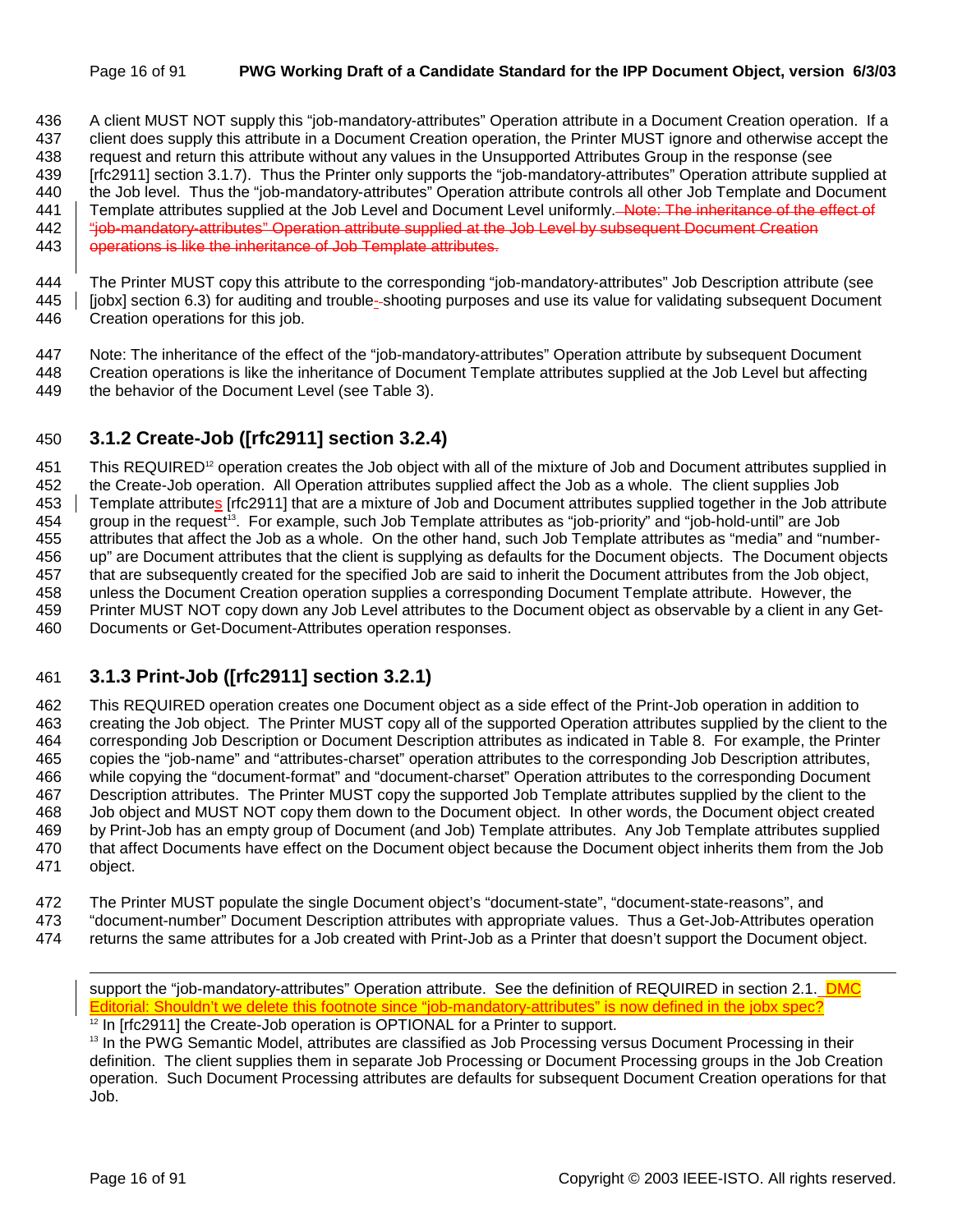#### **PWG Working Draft for a Candidate Standard for the IPP Document Object, 6/3/03** Page 17 of 91

- 475 However, a Get-Documents or Get-Document-Attributes for a Job created by Print-Job will return no Document
- 476 Templates attributes (since the client can't submit any with Print-Job), but will return the populated Document
- 477 Description attributes, such as "document-format", supplied by the client.

478 Note: Using the Get-Job-Attributes and Get-Document-Attributes, a Job created by Print-Job will be indistinguishable 479 to a client from a Job created with Create-Job and Send-Document with no Document Template attributes supplied. 480 Also an old client performing just a Get-Job-Attributes will see the same results from (1) an old Printer that accepted 481 the Print-Job, (2) a new Printer that accepted the Print-Job, and (3) a new Printer that accepted the Create-Job and 482 Send-Document (with no Document Template attributes supplied). However, if a new client supplies Document 483 Template attributes on the Send-Document, instead of the same attributes as Job Template attributes on the Create-484 Job, then an old client will not see any of the Document Template attributes when it performs the Get-Job-Attributes 485 operation (since the Printer does not "copy up" Document Template attributes to the Job Level). On a Get-Job-486 Attributes on a one document job

## 487 **3.1.4 Print-URI ([rfc2911] section 3.2.2)**

488 This OPTIONAL operation creates one Document object as a side effect of the Print-URI operation in addition to 489 creating the Job objectereating the Document object with Document Description attributes. The Printer MUST copy 490 all of the supported Operation attributes supplied by the client and the Job Template attributes as indicated for Print-491 Job in section 3.1.3. In addition the Printer MUST copy the "document-uri" Operation attribute to the corresponding 492 Document Description attribute.

493 Note: Using the Get-Job-Attributes and Get-Document-Attributes, a Job created by Print-URI will be 494 indistinguishable to a client from a Job created with Create-Job and, Send-URI with no Document Template 495 attributes supplied.

496 **3.2 Validate-Job ([rfc2911] section 3.2.4)** 

497 This REQUIRED operation is similar to the Print-Job operation ([rfc2911] section 3.2.1 and [this spec] section 3.1.3) 498 except that a client supplies no document data and the Printer allocates no resources (i.e., it creates neither a new 499 Job object nor a Document object). This operation is used only to verify attributes supplied by the client in the 500 Validate-Job request against the capabilities of a Printer object . By using the Validate-Job operation a client can 501 validate that an identical Print-Job operation (with the document data) would be accepted. A client can also use the 502 Validate-Job operation to validate that an identical Send-Document operation (with the document data) would be 503 accepted. Such a client MAY either:

- 504 (1) perform all of the Validate-Job operations for each of the documents before doing the Create-Job in order 505 to validate all documents before creating the Job and transmitting any document data OR
- 506 (2) perform a Create-Job and then a Validate-Job before each Send-Document (or Send-URI) operation.

507 There are certain configurations and implementations where the above validation will not completely validate a multi-508 document job with differing Document Template attributes for the same Job. Consider a Printer that is representing 509 several dissimilar devices in which no device is a superset of the others. In such as case, the Printer MAY reject a 510 Send-Document operation that cannot be supported in the Job because the combination of its supplied Document 511 Template attributes cannot be supported in the same Job in combination with the differing Document Template 512 attributes of the previously supplied documents. In factsuch a case, there is no way to completely validate a multi-513 document job which has documents with differing Document Template attributes using Validate-Job, since each 514 Validate-Job is a separate independent operation. An administrator can avoid such a configuration by making sure 515 that one of the devices is a superset of all of the other devices.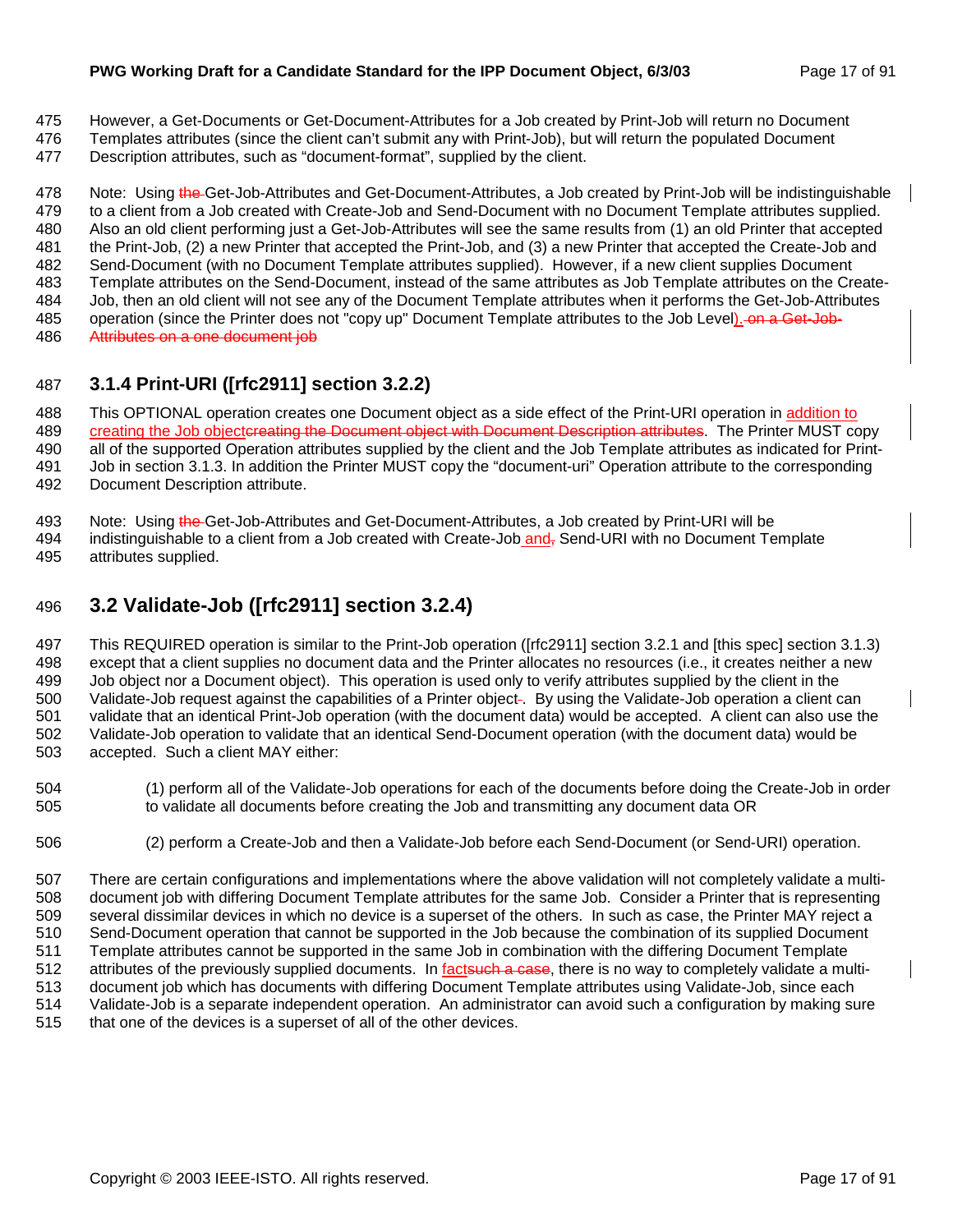### 516 **3.3 Get-Documents Operation**

517 This REQUIRED Job operation allows a client to retrieve the list of Document objects belonging to the target Job

- 518 object. The client MAY also supply a list of Document attribute names and/or attribute group names. A group of
- 519 Document object attributes will be returned for each Document object in the Job.

520 This operation is similar to the Get-Document-Attributes operation (see section 4.3), except that this Get-Documents 521 operation returns attributes from all Document objects contained in the Job object, instead of from a single selected 522 Document object in the Job object. As with the Get-Document-Attributes operation the Printer MUST only return 523 attributes that were submitted by a client when the Document object was created by the Send-Document or Send-524 URI operations and possibly modified by the Set-Document-Attributes operation (see section 4.4).

#### 525 **3.3.1 Get-Documents Request**

526 The client submits the Get-Documents request to a Printer. The Get-Documents is similar to the Get-Jobs 527 operations (see [rfc2911] section 3.2.6) except that there are no equivalents to the "which-jobs" and "my-jobs" 528 Operation attributes.

529 The following groups of attributes are part of the Get-Documents Request:

#### 530 **Group 1: Operation Attributes**

#### 531 **Natural Language and Character Set:**

532 The "attributes-charset" and "attributes-natural-language" attributes as described in [rfc2911] section 3.1.4.1.

#### 533 **Target:**

534 Either (1) the "printer-uri" (uri) plus "job-id" (integer(1:MAX)) or (2) the "job-uri" (uri) Operation attribute(s) 535 which define the target Job object for this operation as described in [rfc2911] section 3.1.5.

#### 536 **Requesting User Name:**

537 The "requesting-user-name" (name(MAX)) attribute SHOULD be supplied by the client as described in 538 [rfc2911] section 8.3.

#### 539 **3.3.1.1 "limit" (integer(1:MAX)):**

540 The client OPTIONALLY supplies this Operation attribute. The Printer MUST support this Operation 541 attribute. It is an integer value that determines the maximum number of Documents that a client will receive 542 from the Printer. The limit is a "stateless limit" in that if the value supplied by the client is 'N', then only the 543 first 'N' Documents are returned in the Get-Documents Response. There is no mechanism to allow for the 544 next 'M' Documents after the first 'N' Documents. If the client does not supply the "limit" attribute, the Printer 545 responds with all Documents in the Job.

#### 546 **3.3.1.2 "requested-attributes" (1setOf type2 keyword):**

- 547 The client OPTIONALLY supplies this attribute. The Printer MUST support this attribute. It is a set of 548 Document attribute names and/or attribute groups names in whose values the requester is interested. This 549 set of attributes is returned for each Document object that is returned. The allowed attribute group names 550 **Fig. 20.50** are the same as those defined in the Get-Document-Attributes operation in section 4.34.3.4.
- 551 If the client does not supply this attribute, the Printer MUST respond as if the client had supplied this attribute 552 with the single value:

553 'document-number' (see section 9.1.21)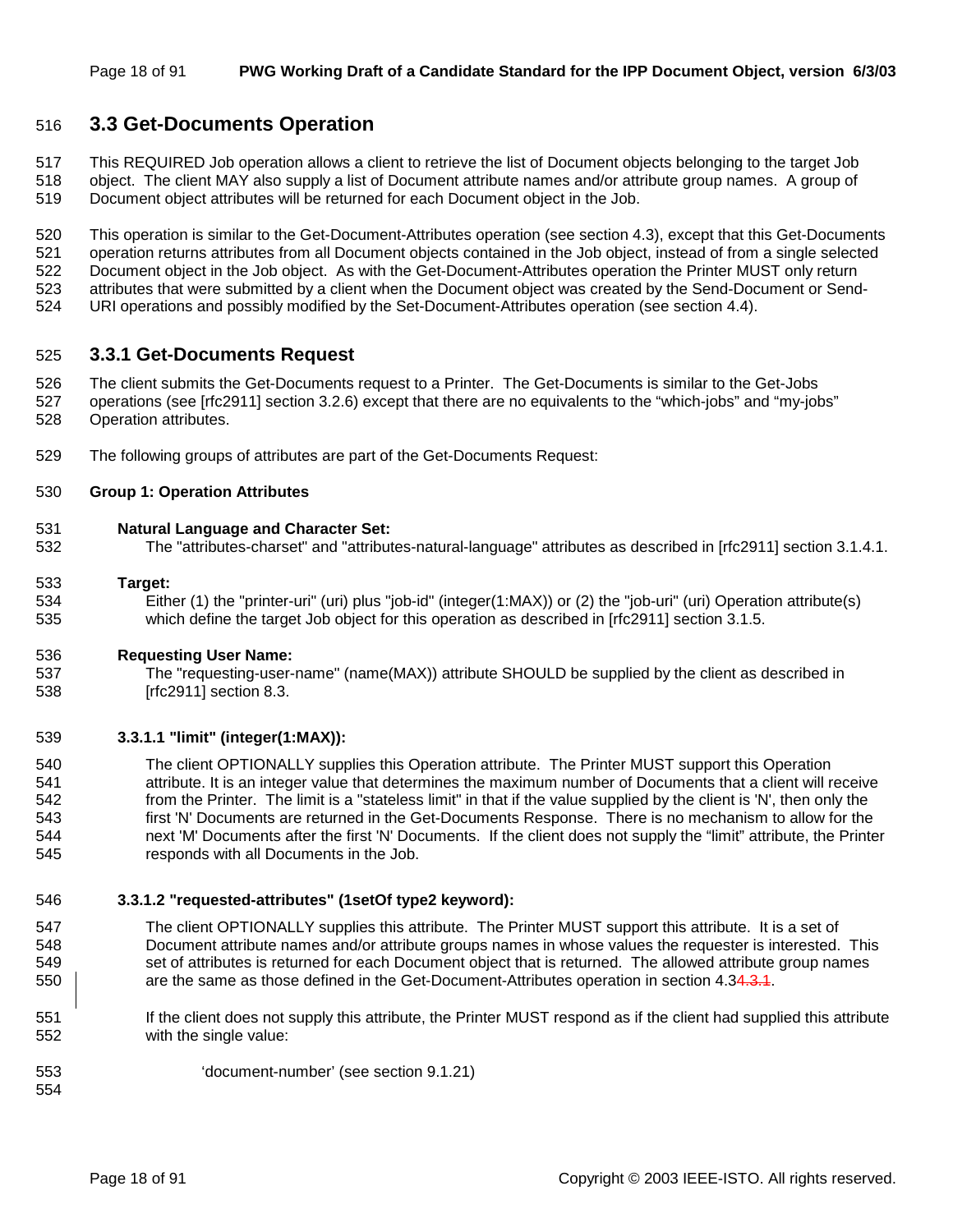#### 555 **3.3.2 Get-Documents Response**

556 The Printer returns all of the Document objects up to the number specified by the "limit" attribute that match the 557 criteria as defined by the attribute values supplied by the client in the request. If the client requests any Document 558 attributes at all, there is a set of Document Object Attributes returned for each Document object.

559 It is not an error for the Printer to return 0 Documents. If the response returns 0 Documents because there are no 560 Documents in the Job, then the status code for 0 Documents MUST be 'successful-ok'.

#### 561 **Group 1: Operation Attributes**

#### 562 **Status Message:**

563 In addition to the REQUIRED status code returned in every response, the response OPTIONALLY includes a 564 "status-message" (text(255)) and/or a "detailed-status-messages" (text(MAX)) Operation attribute as 565 described in [rfc2911] sections 13 and 3.1.6.

#### 566 **Natural Language and Character Set:**

567 The "attributes-charset" and "attributes-natural-language" attributes as described in [rfc2911] section 3.1.4.2.

#### 568 **Group 2: Unsupported Attributes**

- 569 See [rfc2911] section 3.1.7 for details on returning Unsupported Attributes.
- 570 The response MAY contain or MAY omit the "requested-attributes" Operation attribute with any supplied 571 values (attribute keywords) that were requested by the client but are not supported by the Printer. If the 572 Printer does return unsupported attributes referenced in the "requested-attributes" Operation attribute and 573 that attribute included group names, such as 'all', the unsupported attributes MUST NOT include attributes 574 described in the standard but not supported by the implementation.

#### 575 **Groups 3 to N: Document Object Attributes**

- 576 The Printer responds with one set of Document Template attributes (see the D column in Table 10) and 577 Document Description attributes (see the Doc column in Table 11) for each returned Document object as 578 specified by the "requested-attributes" Operation attribute supplied by the client in the request. The Printer 579 ignores (does not respond with) any requested attribute or value which is not supported or which is restricted 580 by the security policy in force, including whether the requesting user is the user that submitted the job (job 581 originating user) or not (see [rfc2911] section 8). However, the Printer MUST respond with the 'unknown' 582 value for any supported attribute (including all REQUIRED attributes) for which the Printer does not know the 583 value, unless it would violate the security policy. See the description of the "out-of-band" values in the 584 beginning of [rfc2911] section 4.1.
- 585 The Printer MUST return the Groups for the requested Job in order of increasing "document-number" 586 Document Description attribute value.

## 587 **3.4 Cancel-Job** ([rfc2911] section 3.3.3)

588 This REQUIRED operation sets the "document-state" Document Description attribute to 'canceled' and the 589 "document-state-reasons" Document Description attribute withto 'canceled-by-user' or 'canceled-by-operator' for *all* 590 Document objects in the identified Job that have not yet reached a terminal state ('completed', 'canceled', or

591 'aborted').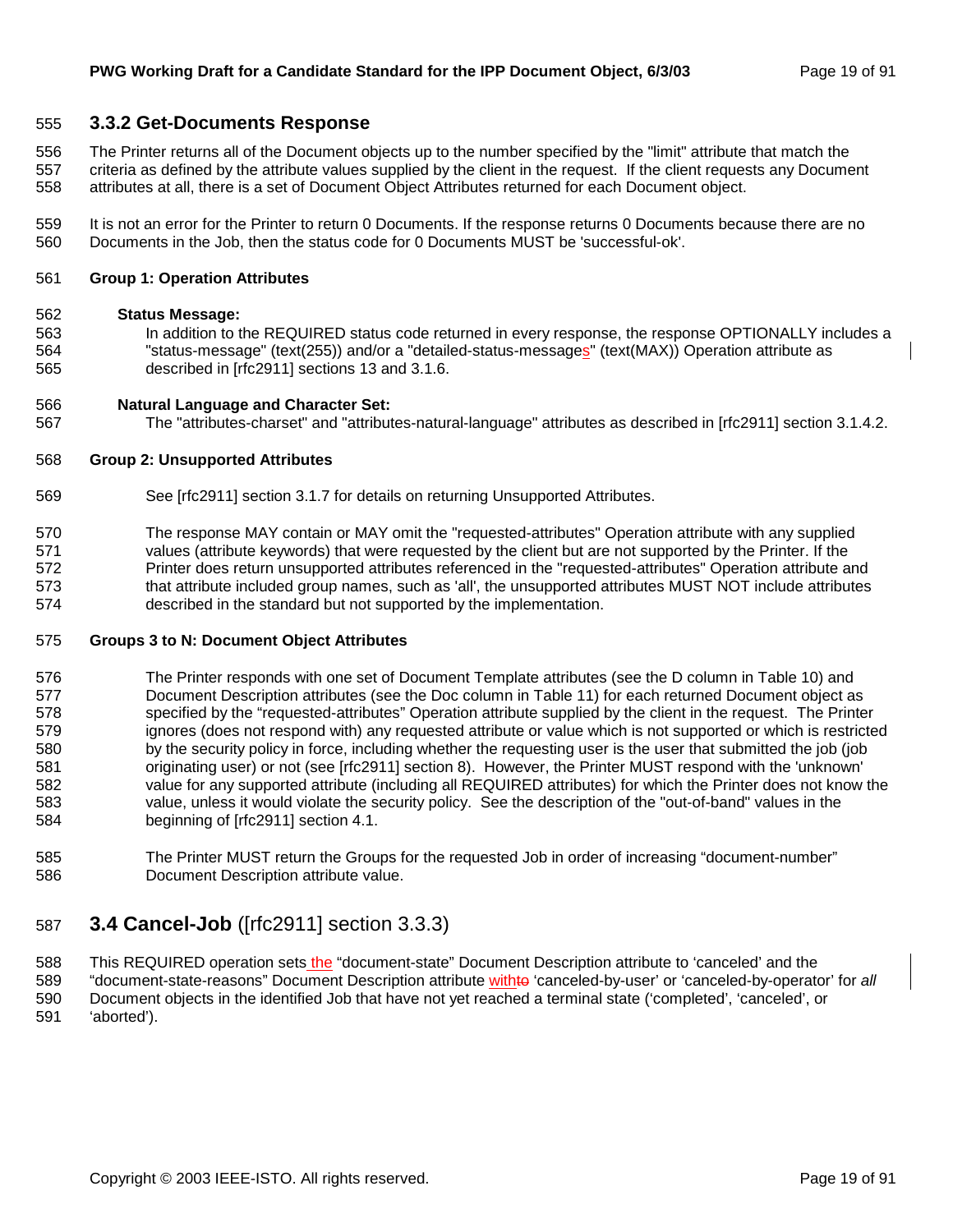## 592 **3.5 Send-Document** ([rfc2911] section 3.3.1)

593 This REQUIRED Job operation is a Document Creation operation that has been extended to accept a new Document

594 Attributes group (Group 4) that the client can supply Document Template attribute and creates a Document object 595 (see section 4.1 for the extension semantics).

## 596 **3.6 Send-URI** ([rfc2911] section 3.3.2)

597 This OPTIONAL Job operation is a Document Creation operation that has been extended to accept a new Document 598 Attributes group (Group 4) that the client can supply Document Template attribute and creates a Document object

599 (see section 4.2 for the extension semantics).

## 600 **3.7 Hold-Job** ([rfc2911] section 3.3.5)

601 This OPTIONAL operation moves the job to the 'pending-held' state, and sets the Job's "job-state-reasons" Job 602 | Description attribute as described ption in [rfc2911] section 3.3.5. The values of the Documents' "document-state-603 reasons" Document Description attributes MUST NOT be affected by this operation.

## 604 **3.8 Release-Job** ([rfc2911] section 3.3.6)

605 This OPTIONAL operation moves the job out ofto the 'pending-held' state, if there are no other "job-state-reasons" to 606 hold the job as described in [rfc2911] section 3.3.6. The values of the Documents' "document-state-reasons"

607 Document Description attributes MUST NOT be affected by this operation.

## 608 **3.9 Restart-Job** ([rfc2911] section 3.3.7)

609 This OPTIONAL operation starts the Job over again by processing *all* Documents in the Job as described in [rfc2911] 610 section 3.3.7, including Documents that have been canceled by a previous Cancel-Document operation (see section

611 4.5). Therefore, the Printer removes any 'canceled-by-*xxx*' values from any of the "document-state-reasons"

612 attributes and the Job's "job-state-reasons" attributes so that any canceled Documents are reprocessed along with

613 the other Documents.

## 614 **3.10 Reprocess-Job** ([adm-ops] section 4.1)

615 This OPTIONAL operation processes the Job again by processing *all* Documents in the Job, including ones that have 616 been canceled by a previous Cancel-Document operation. Therefore, the Printer removes any 'canceled-by-xxx' 617 values from any of the "document-state-reasons" attributes and the Job's "job-state-reasons" attributes so that any

618 canceled Documents are reprocessed along with the other Documents.

## 619 **4 Document Operations**

620 This section defines the Document Creation and Document operations. The Document object semantics are as 621 parallel to the Job object semantics as possible. Therefore, most of the Job operations have analogous Document 622 operations as shown in Table 16 in section "Appendix A: Document operations compared to Job operations". 623  $\Box$  Operations that can apply only to an entire job<sub>r</sub> have no analogous document operation as indicated. This extension 624 adds 5 new Document operations that operate on the Document object once it is created by either of the existing two 625 | operations: Send-Document and Send-URI operations. **DMC Editorial02: Aren't there four Document Creation** 626 | operations? I was going to change this here to say so, but then Table 4 just below would need to be updated as well, 627 and then the paragraph before Table 4 might need rewriting (maybe not "very similar" anymore?), so I decided to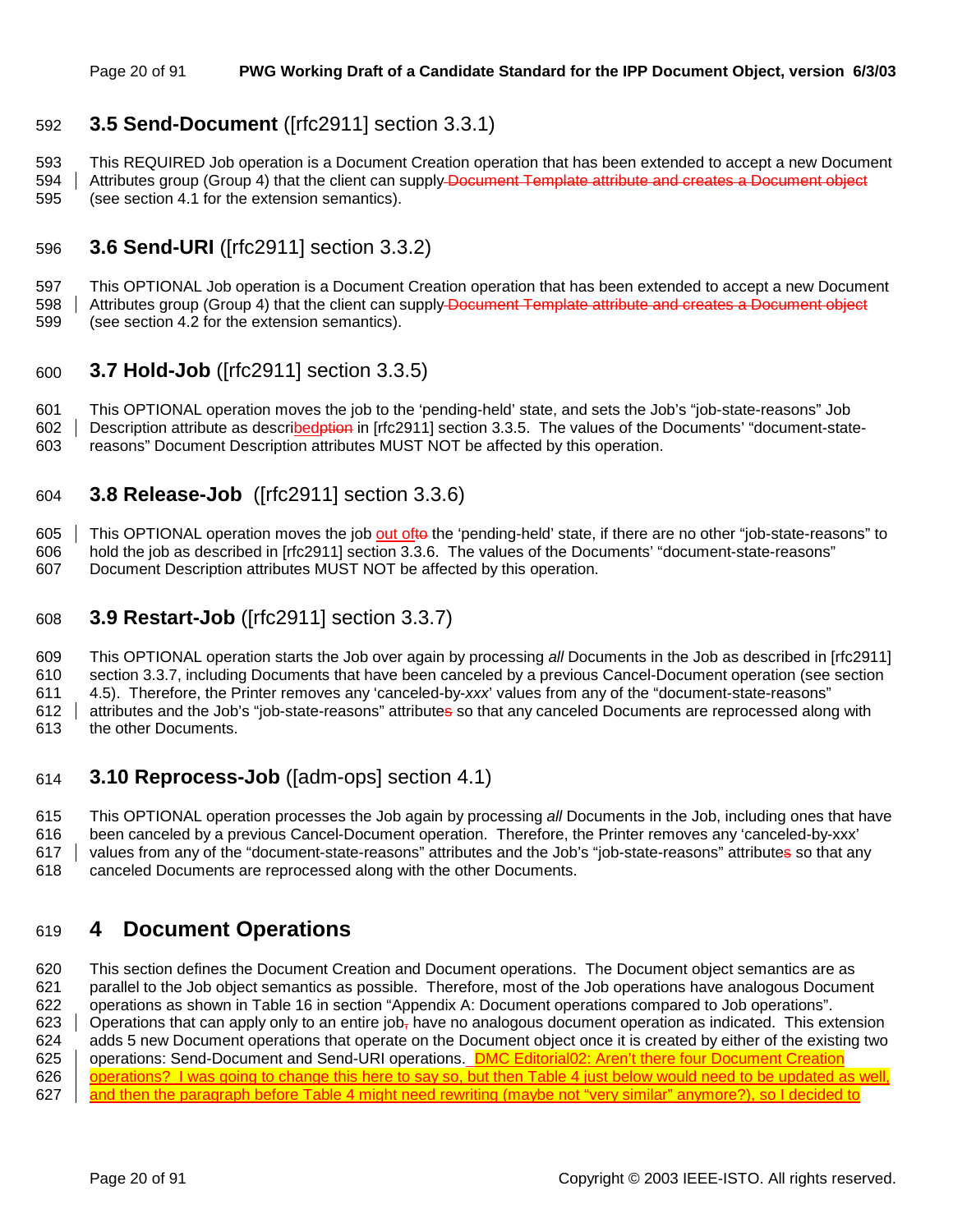#### **PWG Working Draft for a Candidate Standard for the IPP Document Object, 6/3/03** Page 21 of 91

628 bring this up as a question. If Table 4 doesn't get changed for this reason, it should probably have the two empty 629 columns removed. Also, if we add Print-Job and Print-URI to this paragraph and Table 4, they should probably be 630 added to Table 5 as well..

631 Note: By Document object, this specification means the object once it becomes a contained part of a Job object, not 632 before or after. So in this specification a Document object does not represent data in a repository.

633 The signatures of the operation requests that create Document objects are very similar as shown in Table 4. The 634 entries in the table show what a client MUST, MAY, or MUST NOT supply in the indicated operation requests.

#### 635 **Table 4 - Client-supplied Document Creation and Validation Request Signatures**

|                                        | Send-Document   | Send-URI        |
|----------------------------------------|-----------------|-----------------|
| Target job                             | MUST            | <b>MUST</b>     |
| "document-uri"                         | <b>MUST NOT</b> | <b>MUST</b>     |
| <b>Document Template</b><br>attributes | MAY             | MAY             |
| Data                                   | <b>MUST</b>     | <b>MUST NOT</b> |

636

637 The entries in Table 5 show what a Printer MUST or MAY support and return in the indicated operations responses.

#### 638 **Table 5 - Printer-returned Document Creation and Validation Response Signatures**

|                               | Create-Job      | Send-Document | Send-URI     |
|-------------------------------|-----------------|---------------|--------------|
|                               |                 |               |              |
| Status code/message           | <b>MUST</b>     | <b>MUST</b>   | <b>MUST</b>  |
| <b>Unsupported Attributes</b> | MUST, if any    | MUST, if any  | MUST, if any |
| Job status attributes         | <b>MUST</b>     | <b>MUST</b>   | <b>MUST</b>  |
| Document status attributes:   |                 |               |              |
| "document-number"             | <b>MUST NOT</b> | <b>MUST</b>   | <b>MUST</b>  |
| "document-state"              | <b>MUST NOT</b> | <b>MUST</b>   | <b>MUST</b>  |
| "document-state-reasons"      | MUST NOTY       | <b>MUST</b>   | <b>MUST</b>  |
| "document-state-message"      | <b>MUST NOT</b> | <b>MAY</b>    | <b>MAY</b>   |

639

l

## 640 **4.1 Send-Document ([rfc2911] section 3.3.1) extension**

641 This REQUIRED<sup>14</sup> Document Creation operation allows a client to submit multiple documents in a single Job by 642 making a Send-Document request for each Document. In this specification, the Send-Document creates a 643 Document object ([rfc2911] did not have a Document object). A Printer MUST support this operation with the 644 semantics specified in [rfc2911] and with the extension defined in this specification, since this specification 645 REQUIRES the Printer to support multiple document jobs.

646 See [rfc2911] section 3.3.1 for the semantics of the Send-Document operation not reproduced here.

647 *Access Rights:* The authenticated user (see [rfc2911] section 8.3) performing this operation must either be the job 648 owner (as determined in the Create-Job operation) or an operator or administrator of the Printer (see [rfc2911]

<sup>&</sup>lt;sup>14</sup> This specification REQUIRES the Printer to support the Send-Document operation while [rfc2911] did not. This difference is because this specification REQUIRES the Printer to support multiple document jobs, while [rfc2911] did not.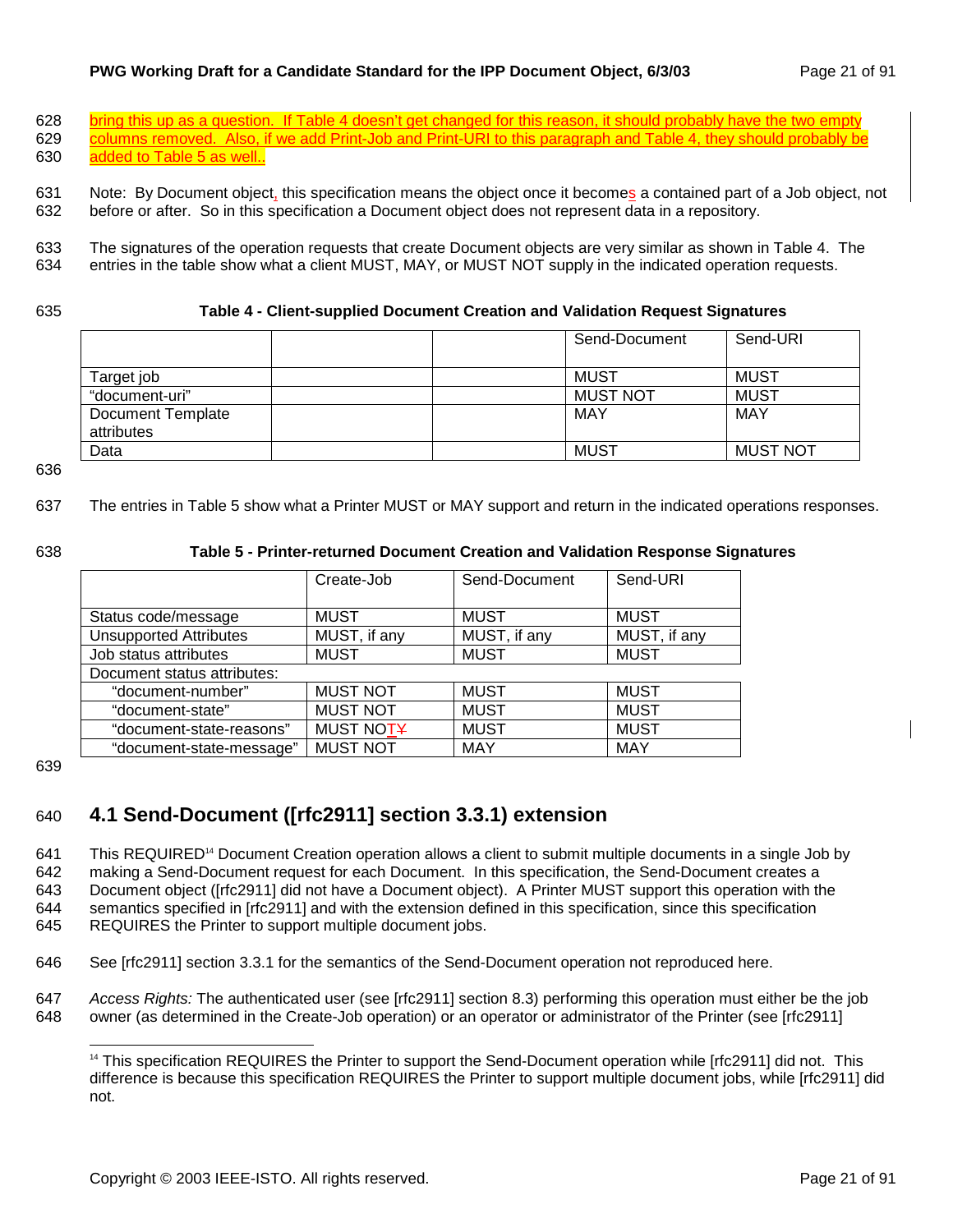#### Page 22 of 91 **PWG Working Draft of a Candidate Standard for the IPP Document Object, version 6/3/03**

649 sections 1 and 8.5). Otherwise, the Printer MUST reject the operation and return: 'client-error-forbidden', 'client-error-650 not-authenticated', or 'client-error-not-authorized' as appropriate.

#### 651 **4.1.1 Send-Document Request**

652 The following attribute sets are part of the Send-Document Request:

#### 653 **Group 1: Operation Attributes (as in [rfc2911])**

654 As specified in [rfc2911] section 3.3.1 Send-Document request, plus any extensions indicated in Table 8. 655 For example, "compression", "document-format", and "document-name".

#### 656 **Group 2: Document Template Attributes (new - not in [rfc2911])**

657 The client OPTIONALLY supplies a set of Document Template attributes as listed in Table 10. For example, 658 "media" and "number-up". If the client is not supplying any Document Template attributes in the request, the 659 client SHOULD omit Group 2 rather than sending an empty group. However, a Printer MUST be able to 660 accept an empty group.

#### 661 **Group 3: Document Content (as in [rfc2911] Group 2)**

662 The client MUST supply the document data in-line to be processed for this Document if the "last-document" 663 flag is set to 'false' or omitted. However, since a client might not know that the previous Document Creation 664 operation that the client had supplied (a Send-Document or a Send-URI operation) was the last document 665 (i.e., the client had supplied the "last-document" attribute with a 'false' value), the client MUST use a Send-666 Document request with no document data where the "last-document" flag is set to 'true' (see [rfc2911] 667 section 3.3.1). For this Send-Document case with no data, the Printer MUST NOT increment the value of the 668 Job object's "number-of-documents" attribute, since no Document object was added to the job. In addition, it 669 is not an error for a client to submit a job with no actual document data, i.e., only a single Create-Job and 670 Send-Document request with a "last-document" Operation attribute set to 'true' with no document data; it is 671 only an empty job which is scheduled and processed normally.

#### 672 **4.1.2 Send-Document Response**

673 The following sets of attributes are part of the Send-Document Response:

#### 674 **Group 1: Operation Attributes (as in [rfc2911] Group 1)**

#### 675 **Status Message:**

676 In addition to the REQUIRED status code returned in every response, the response OPTIONALLY includes a 677 | status-message" (text(255)) and/or a "detailed-status-messages" (text(MAX)) Operation attribute as 678 described in [rfc2911] sections 13 and 3.1.6.

#### 679 **Natural Language and Character Set:**

680 The "attributes-charset" and "attributes-natural-language" attributes as described in [rfc2911] section 3.1.4.2.

#### 681 **Group 2: Unsupported Attributes (as in [rfc2911] Group 2)**

682 See [rfc2911] section 3.1.7 for details on returning Unsupported Attributes.

#### 683 **Group 3: Job Object Attributes (as in [rfc2911] Group 3)**

684 The Printer MUST return the same set of Job status attributes as for the Print-Job response as specified in 685 [rfc2911] section 3.2.1.2.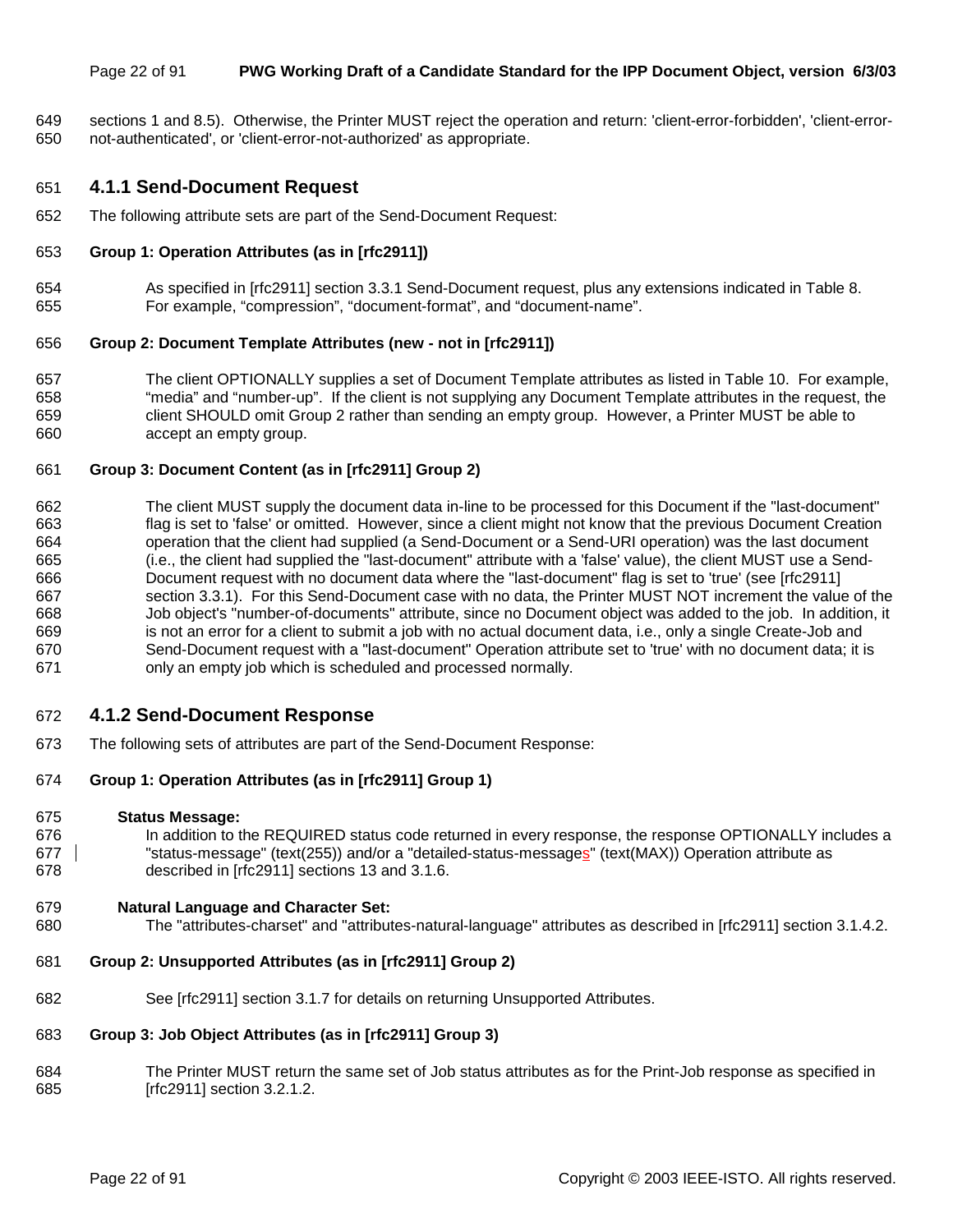#### 686 **Group 4: Document Object Attributes (new)**

687 The following Document Description attributes are defined for this Group:

#### 688 **4.1.2.1 document-number (integer(1:MAX))**

689 The Printer MUST return the document number of this Document object that was assigned by the Printer 690 starting with 1 for each Job (see section 9.1.21).

#### 691 **4.1.2.2 document-state (type1 enum)**

692 The Printer MUST return the state of this Document object (see section 9.1.23).

#### 693 **4.1.2.3 document-state-reasons (1setOf type2 keyword)**

694 The Printer MUST return the associated state reasons for this Document (see section 9.1.25).

#### 695 **4.1.2.4 document-state-message (text(MAX))**

696 The Printer MAY return the localized description of the "document-state" and "document-state-reasons" 697 values for this Document (see section 9.1.24).

## 698 **4.2 Send-URI ([rfc2911] section 3.3.2) extension**

699 This OPTIONAL Document Creation operation has the same request and response semantics as the Send-700 Document operation (see section 4.1) except that a client MUST supply a URI reference ("document-uri" Operation 701 attribute) rather than the document data itself. If a Printer supports this operation, clients can use either this 702 operation or the Send-Document operation to add new Document objects to an existing multi-document Job object. 703 However, if a client needs to indicate that the previous Send-URI or Send-Document was the last document, the 704 client MUST use the Send-Document operation (see section 4.1) with no document data and the "last-document" flag 705 set to 'true' as specified in [rfc2911] section 3.3.2 (rather than using a Send-URI operation with no "document-uri" 706 Operation attribute).

- 707 If a Printer supports this operation, it MUST also support the Print-URI operation (see [rfc2911] section 3.2.2).
- 708 The Printer MUST validate the syntax and URI scheme of the supplied URI before returning a response, just as in
- 709 the Print-URI operation. The IPP Printer MAY validate the accessibility of the document as part of the operation or
- 710 subsequently (see [rfc2911] section 3.2.2).

## 711 **4.3 Get-Document-Attributes**

712 This REQUIRED Document operation allows a client to request the values of selected attributes of a Document

- 713 object. This operation is almost identical to the Get-Job-Attributes operation (see [rfc2911] section 3.3.4). The only 714 differences are that the operation is directed at a Document object rather than a Job object and the returned attribute
- 715 group is a set of Document object attributes rather than a set of Job object attributes.

716 The Printer MUST return the Document Description attributes that a client supplied in the Document Creation 717 operation (Print-Job, Print-URI, Send-Document or Send-URI) as Operation attributes (see the PJ/PU and SD/SU

718 columns in Table 8 and the Doc column in Table 11), any Document Template attributes supplied by Send-Document

719 or Send-URI operations (see the D column in Table 10), plus any additional Document Description attributes that the

720 Printer has generated, such as "document-state" (see the Doc column in Table 11). The Printer MUST NOT return

721 any Job Level attributes that the Document object inherits and MUST NOT factor out common Document object

722 attributes and return them as Job object attributes. Thus the Get-Document-Attributes returns to clients only the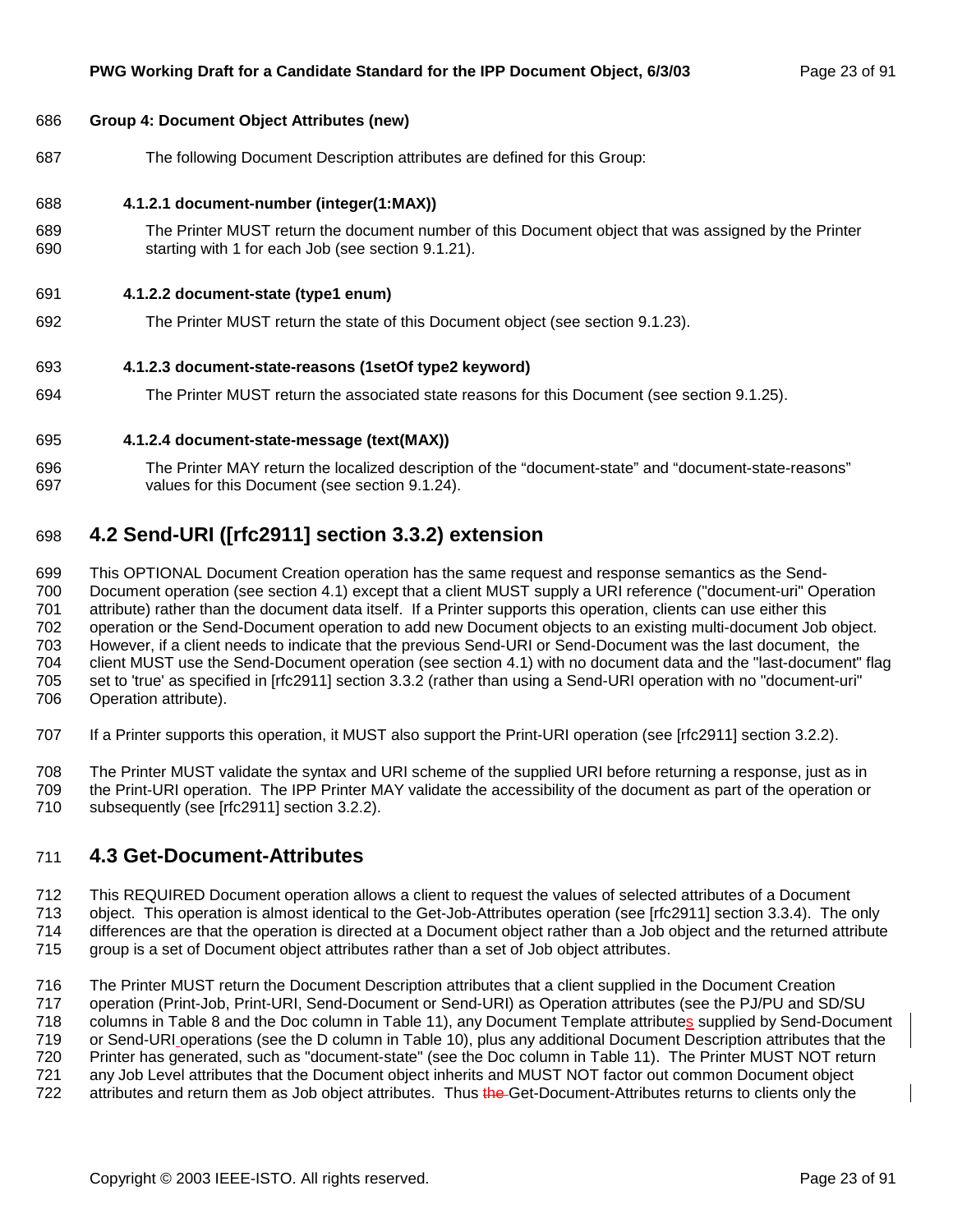#### Page 24 of 91 **PWG Working Draft of a Candidate Standard for the IPP Document Object, version 6/3/03**

723 attributes that clients submitted in Document Creation operations, plus the additional Document Description attributes 724 that the Printer sets.

725 The client MAY display to the user any Document attributes inherited from the Job object. However, such a client 726 MUST query both the Job object using Get-Job-Attributes and the Document object using Get-Document-Attributes 727 in order to be able to merge the inherited attributes with the explicitly-supplied Document attributes. Furthermore, the 728 client MAY factor out common explicitly-supplied Document object attributes and display them once as Job object 729 attributes, instead of with each Document object. However, any such regularization of the display for users is the 730 policy of the client and is outside the scope of this client-Printer protocol specification. Note: to specify any such 731 regularization or canonicalization policy in the Printer response would have been impossible to agree to.

- 732 For Document objects, the possible names of attribute groups are:
- 733 | School 'document-template': the subset of the Document Template attributes that apply to a Document object (the "D" 734 column in Table 10) that the implementation supports for Document objects.
- 735 'document-description': the subset of the Document Description attributes specified in the "Doc" column of 736 Table 11 that the implementation supports for Document objects.
- 737 'all': the special group 'all' that includes all attributes that the implementation supports for Document objects.

738 Since a client MAY request specific attributes or named groups, there is a potential that there is some overlap. For 739 example, if a client requests, 'document-name' and 'document-description', the client is actually requesting the 740 "document-name" attribute once by naming it explicitly, and once by inclusion in the 'document-description' group. In 741 such cases, the Printer MAY return the attribute only once in the response even if it is requested multiple times. The 742 client SHOULD NOT request the same attribute in multiple ways.

743 | It is NOT REQUIRED that a Document object  $\frac{1}{2}$  to support all attributes belonging to a group (since some attributes are 744 OPTIONAL). However, it is REQUIRED that the Printer support all these group names for the Document object.

#### 745 **4.3.1 Get-Document-Attributes Request**

746 The following groups of attributes are part of the Get-Document-Attributes Request when the request is directed at a 747 Document object:

#### 748 **Group 1: Operation Attributes**

#### 749 **Natural Language and Character Set:**

750 The "attributes-charset" and "attributes-natural-language" attributes as described in [rfc2911] section 3.1.4.1.

#### 751 **Target:**

752 The "document-number" (integer(1:MAX)) Operation attribute MUST be supplied immediately after either (1) 753 the "printer-uri" (uri) plus "job-id" (integer(1:MAX)) or (2) the "job-uri" (uri) Operation attribute(s) which define 754 the target Document object for this operation as described in [rfc2911] section 3.1.5. If the client omits the 755 "document-number" Operation attribute, the Printer MUST reject the request and return the 'client-error-bad-756 request' status code.

#### 757 **Requesting User Name:**

758 The "requesting-user-name" (name(MAX)) attribute SHOULD be supplied by the client as described in 759 [rfc2911] section 8.3.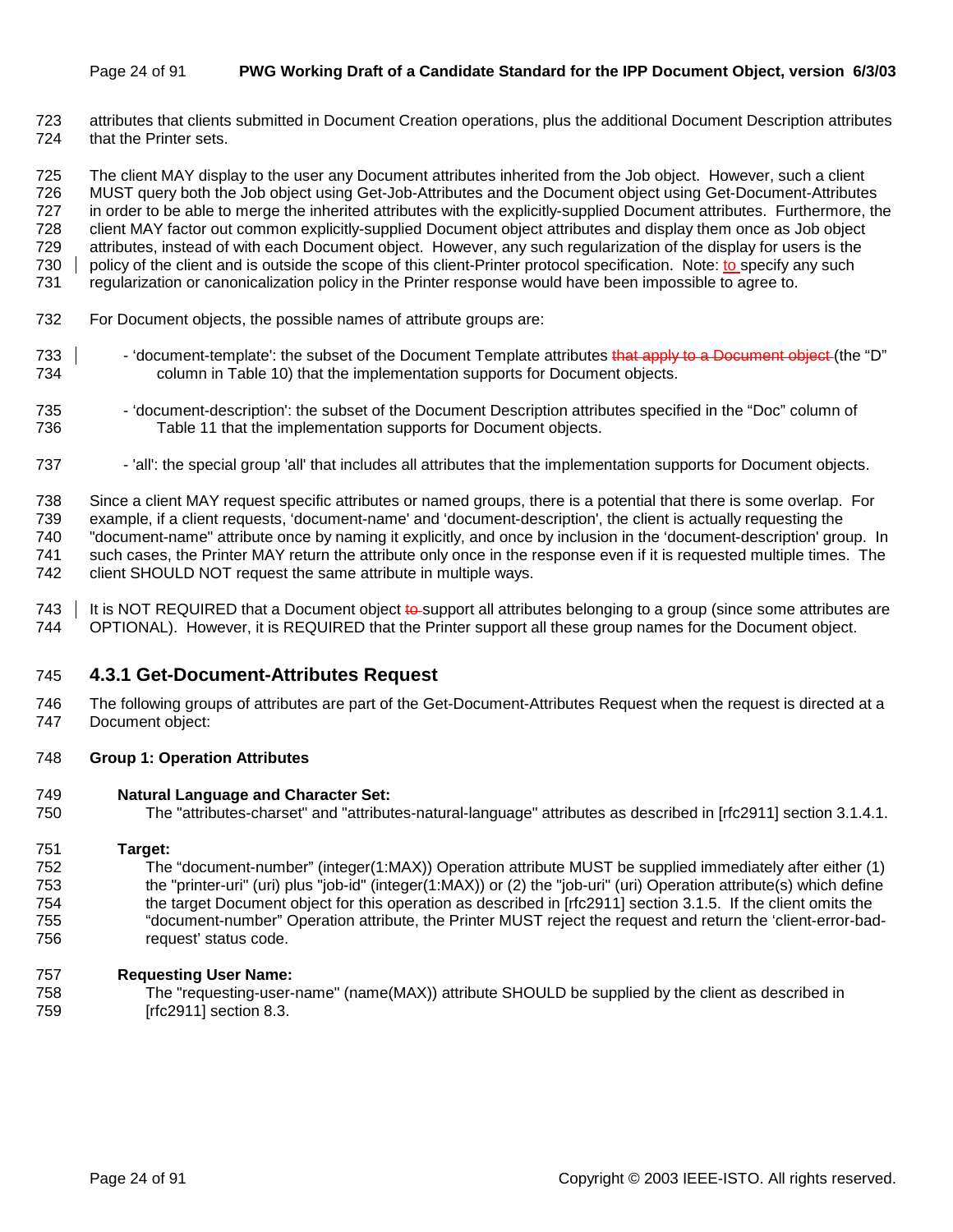#### 760 **4.3.1.1 "requested-attributes" (1setOf keyword):**

761 The client OPTIONALLY supplies this attribute. The Printer MUST support this attribute. It is a set of 762 attribute names and/or attribute group names in whose values the requester is interested. If the client omits 763 this attribute, the Printer MUST respond as if this attribute had been supplied with a value of 'all'.

#### 764 **4.3.2 Get-Document-Attributes Response**

765 The Printer returns the following sets of attributes as part of the Get-Document-Attributes Response:

#### 766 **Group 1: Operation Attributes**

#### 767 **Status Message:**

768 In addition to the REQUIRED status code returned in every response, the response OPTIONALLY includes a 769 "status-message" (text(255)) and/or a "detailed-status-messages" (text(MAX)) Operation attribute as 770 described in [rfc2911] sections 13 and 3.1.6.

#### 771 **Natural Language and Character Set:**

772 The "attributes-charset" and "attributes-natural-language" attributes as described in [rfc2911] section 3.1.4.2. 773 The "attributes-natural-language" MAY be the natural language of the Document object, rather than the one 774 requested.

#### 775 **Group 2: Unsupported Attributes**

- 776 See [rfc2911] section 3.1.7 for details on returning Unsupported Attributes.
- 777 The response MAY contain or MAY omit the "requested-attributes" Operation attribute with any supplied 778 values (attribute keywords) that were requested by the client but are not supported by the Printer. If the 779 Printer does return unsupported attributes referenced in the "requested-attributes" Operation attribute and 780 that attribute included group names, such as 'all', the unsupported attributes MUST NOT include attributes 781 described in the standard but not supported by the implementation.

#### 782 **Group 3: Document Object Attributes**

783 The Printer returns the set of requested Document Template attributes (see the D column in Table 10) and 784 Document Description attributes (see the Doc column in Table 11) and their current values. The Printer 785 ignores (does not respond with) any requested attribute or value which is not supported. Furthermore, the 786 Printer MUST NOT return Document Template attributes that were not supplied by a client in a Send-787 Document or Send-URI request or set by a Set-Document-Attributes request. So the response reflects what 788 was submitted. The Printer MAY omit returning attributes that are restricted by the Printer's security policy in 789 force, including whether the requesting user is the user that submitted the job (job originating user) or not 790 (see [rfc2911] section 8). However, the Printer MUST respond with the 'unknown' value for any supported 791 attribute (including all REQUIRED attributes) for which the Printer does not know the value, unless it would 792 violate the security policy. See the description of the "out-of-band" values in the beginning of [rfc2911] 793 Section 4.1.

### 794 **4.4 Set-Document-Attributes**

795 This OPTIONAL Document operation allows a client to set the values of the attributes of a Document object after the 796 Document object was submitted to the Printer. In the request, the client supplies the set of Document keyword 797 attribute names and values that are to be set. In the response, the Printer returns success or rejects the entire 798 request with indications of which attribute or attributes could not be set.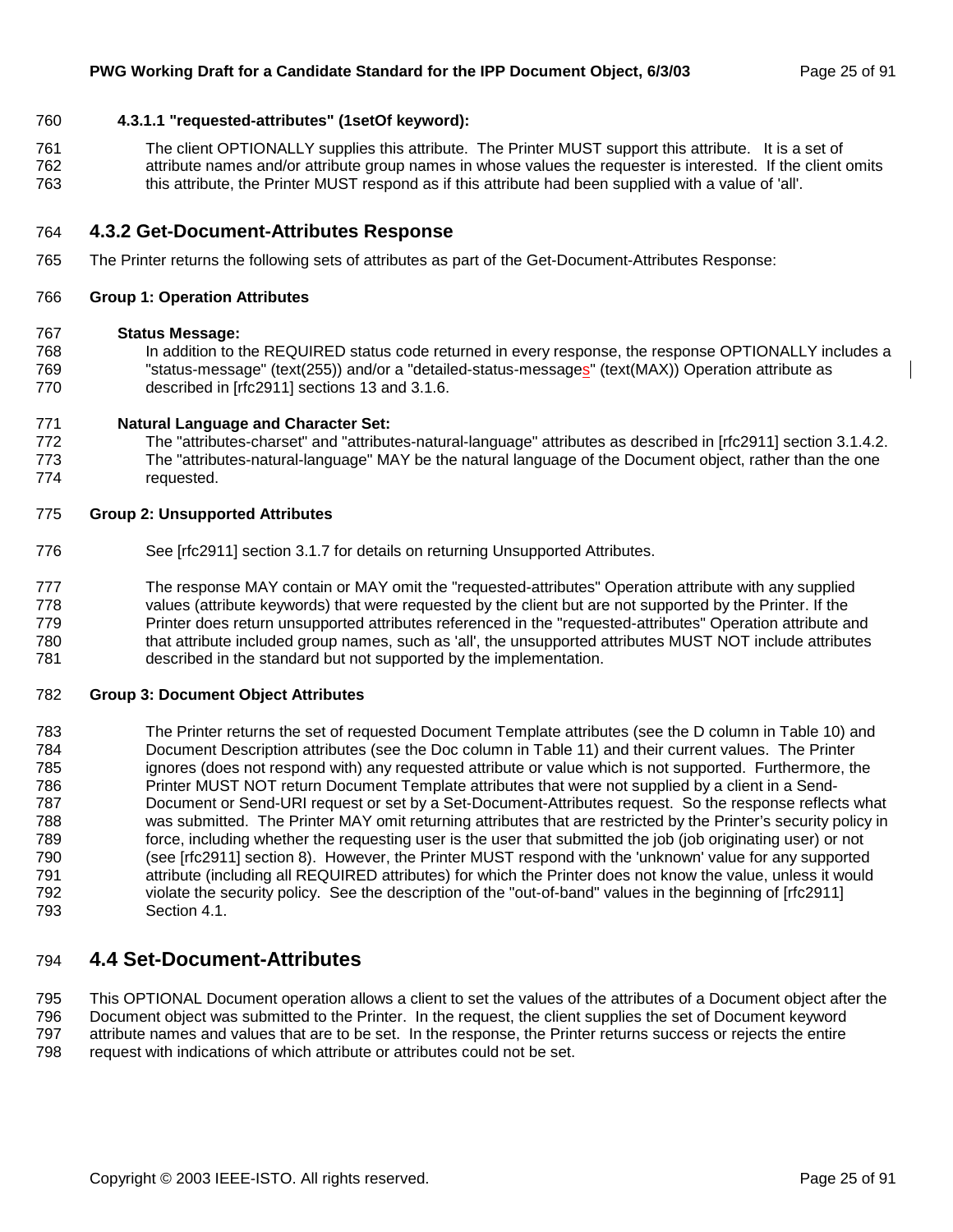#### Page 26 of 91 **PWG Working Draft of a Candidate Standard for the IPP Document Object, version 6/3/03**

799 This operation is almost identical to the Set-Job-Attributes operation and follows the same rules for validation (see 800 [rfc3380] section 4.2). The only differences are that the Set-Document-Attributes operation is directed at a Document 801 object rather than a Job object. As with the Set-Job-Attributes operation, t<del>.T</del>he Set-Document-Attributes operation 802  $\parallel$  can add an attribute to the Target object and, accepts the 'delete-attributes' out-of-band value to remove an attribute 803 from the Target object. In addition the validation is the same as the Send-Document and Send-URI operations that 804 create Document objects, i.e., the Printer validation depends on the "xxx-supported" Printer Description attributes 805 (see [rfc2911] section 3.1).

806 If a client supplies a document attribute in a Set-Document-Attributes request that the Printer supports, and the 807 document was originally submitted without supplying that attribute, the Printer adds the attribute to the Document 808 object.

809 If the client supplies a document attribute with the "out-of-band" value 'delete-attribute' (see [rfc3380] section 8.2), 810 then the Printer MUST remove the attribute and all of its values from the Document object, if present. The semantic 811 effect of the client supplying the 'delete-attribute' value in a Set-Document-Attributes operation MUST be the same as 812 if the attribute had not been supplied with the Document object in the Document Creation operation, i.e., the Printer 813 applies its default attribute or behavior with lower precedence that the PDL (see the beginning of [rfc2911] section 814 4.2 and [rfc2911] 3.2.1.1). Any subsequent query of the Document object using Get-Document-Attributes or Get-815 Documents MUST NOT return any attribute that has been deleted using the 'delete-attribute' out-of-band value. 816 However, a client can re-establish such a deleted Document attribute with any supported value(s) using a

817 subsequent Set-Document-Attributes operation.

818 If the client supplies an attribute in a Set-Document-Attributes request with the 'delete-attribute' value and that

819 attribute is not present on the Document object, the Printer ignores that supplied attribute in the request, does not 820 return the attribute in the Unsupported Attributes group, and returns the 'successful-ok' status code, if there are no 821 other problems with the request.

822 The validation of the Set-Document-Attributes request is performed by the Printer as if the document had been 823 submitted originally with the new attribute values (and the deleted attributes removed) and with "ipp-attribute-fidelity" 824 set to 'true', i.e., all modified attributes Document attributes and values MUST be supported in combination with the 825 Document attributes not modified. If such a Document Creation operation would have been accepted, then the Set-826 Document-Attributes MUST be accepted. If such a Document Creation operation would have been rejected, then the 827 Set-Document-Attributes MUST be rejected and the Document MUST be unchanged. In addition, if any of the 828 supplied attributes are not supported, are not settable, or the values are not supported, the Printer MUST reject the 829 entire operation; the Printer MUST NOT partially set some of the supplied attributes. In other words, after the 830 operation, all the supplied attributes MUST be set or none of them MUST be set, thus making the Set-Document-831 Attributes an atomic operation.

832 The value of the "ipp-attribute-fidelity" and "job-mandatory-attributes" Operation attributes supplied in the original Job 833 Creation request, if any, MUST have no eaffect on the behavior of the Set-Document-Attributes operation, since the 834 Set-Document-Attributes request MUST behave as if "ipp-attribute-fidelity" = 'true'. In other words, the Printer MUST 835 reject any attempt to set a Document attribute to an unsupported value or to a value that would conflict with another 836 Document attribute value.

837 The Printer MUST accept or reject this operations when the Document's READ-ONLY "document-state" attribute has 838 the values shown in Table 6. The document's current state MUST affect whether the Printer accepts or rejects the 839 request. However, the Set-Document-Attributes operation MUST NOT change the state of the Document object 840 (since the Document is a passive object and the Document state is a subset of the Job State). For example, in the 841 case where the operation creates a request for unavailable resources, the Job (but not the Document) transitions to a 842 new state. Table 6 shows the allowed behaviors in each document state.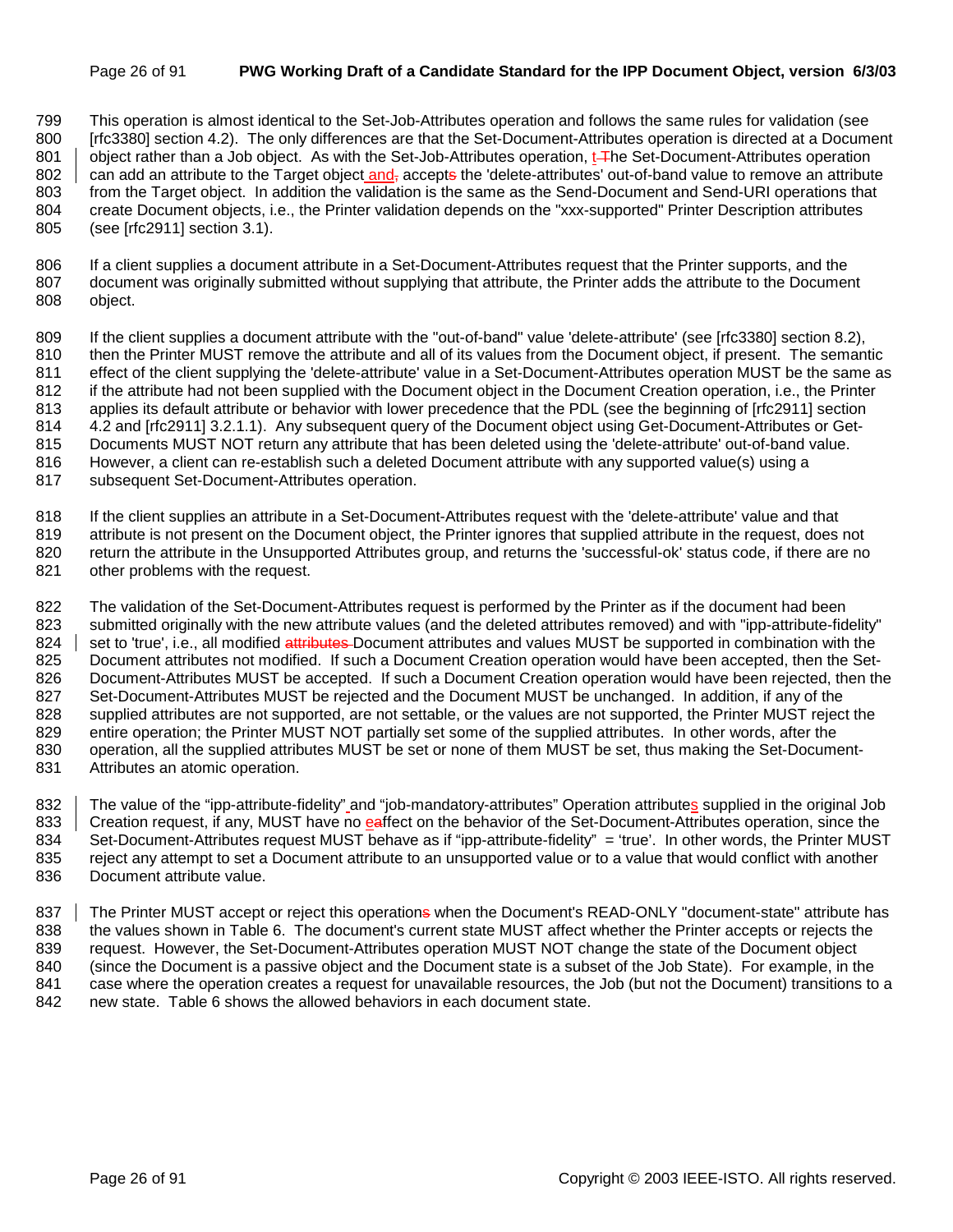#### 843 **Table 6 - Document State Table for the Set-Document-Attributes operation**

| Current<br>"document-state" | <b>New</b><br>"document-state"<br>(no change) | Printer's response status code<br>and "action":                                                                                                                            |
|-----------------------------|-----------------------------------------------|----------------------------------------------------------------------------------------------------------------------------------------------------------------------------|
| 'pending'                   | 'pending'                                     | 'successful-ok'                                                                                                                                                            |
| 'pending'                   | 'pending'                                     | 'successful-ok' - needed resources are not ready (the Job MAY<br>change state, but the Document MUST NOT).                                                                 |
| 'processing'                | 'processing'                                  | 'successful-ok' or 'client-error-not-possible' depending on<br>implementation, including the attributes being set, whether the<br>document has started marking media, etc. |
| 'completed'                 | 'completed'                                   | 'client-error-not-possible'                                                                                                                                                |
| 'canceled'                  | 'canceled'                                    | 'client-error-not-possible'                                                                                                                                                |
| 'aborted'                   | 'aborted'                                     | 'client-error-not-possible'                                                                                                                                                |

844

845 This operation MUST NOT change the value of attributes not specified in the operation unless the definition of the

846 attribute explicitly specifies such side -effects. In general, Document attribute definitions that are settable will not

847 define side -effects on other attributes that are settable, only side effects on READ-ONLY attributes, if any.

### 848 **4.4.1 Settable and READ-ONLY Document Description attributes**

- 849 If the Printer supports the Set-Document-Attributes operation, then it SHOULD support setting of:
- 850 all Document Template document ("xxx") attributes
- 851 that the implementation supports (see the "D" column labeled "D" in Table 10).

852 Almost all Document Description attributes (see [rfc2911] section 4.3) MUST NOT be settable, i.e., they are defined 853 to be READ-ONLY. Only Document Description attributes marked with "(r/w)" in Table 11 Table 10 MAY be settable 854 using Set-Document-Attributes. The Printer MUST reject a Set-Document-Attributes request that attempts to set any 855 attributes in Table 11 that are not marked "(r/w)".

856 Note: From now on, all extensions that define new Document Descriptionobject attributes will indicate whether or not 857 the attributes are READ-ONLY, by including the "READ-ONLY" adjective in their descriptions and/or explicitly stating 858 whether they MAY be settable.

859 *Access Rights:* The authenticated user (see [rfc2911] section 8.3) performing this operation must either be the job 860 owner (as determined in the Job Creation operation) or an operator or administrator of the Printer (see [rfc2911] 861 Sections 1 and 8.5).

- 862 **4.4.2 Set-Document-Attributes Request**
- 863 The following sets of attributes are part of the Set-Document-Attributes Request:
- 864 **Group 1: Operation Attributes**

#### 865 **Natural Language and Character Set:**

866 The "attributes-charset" and "attributes-natural-language" attributes as described in [rfc2911] section 3.1.4.1.

#### 867 **Target:**

868 The client MUST supply the "document-number" (integer(1:MAX)) Operation attribute immediately after 869 either (1) the "printer-uri" (uri) plus "job-id" (integer(1:MAX)) or (2) the "job-uri" (uri) Operation attribute(s) 870 which define the target Document object for this operation as described in [rfc2911] section 3.1.5. If the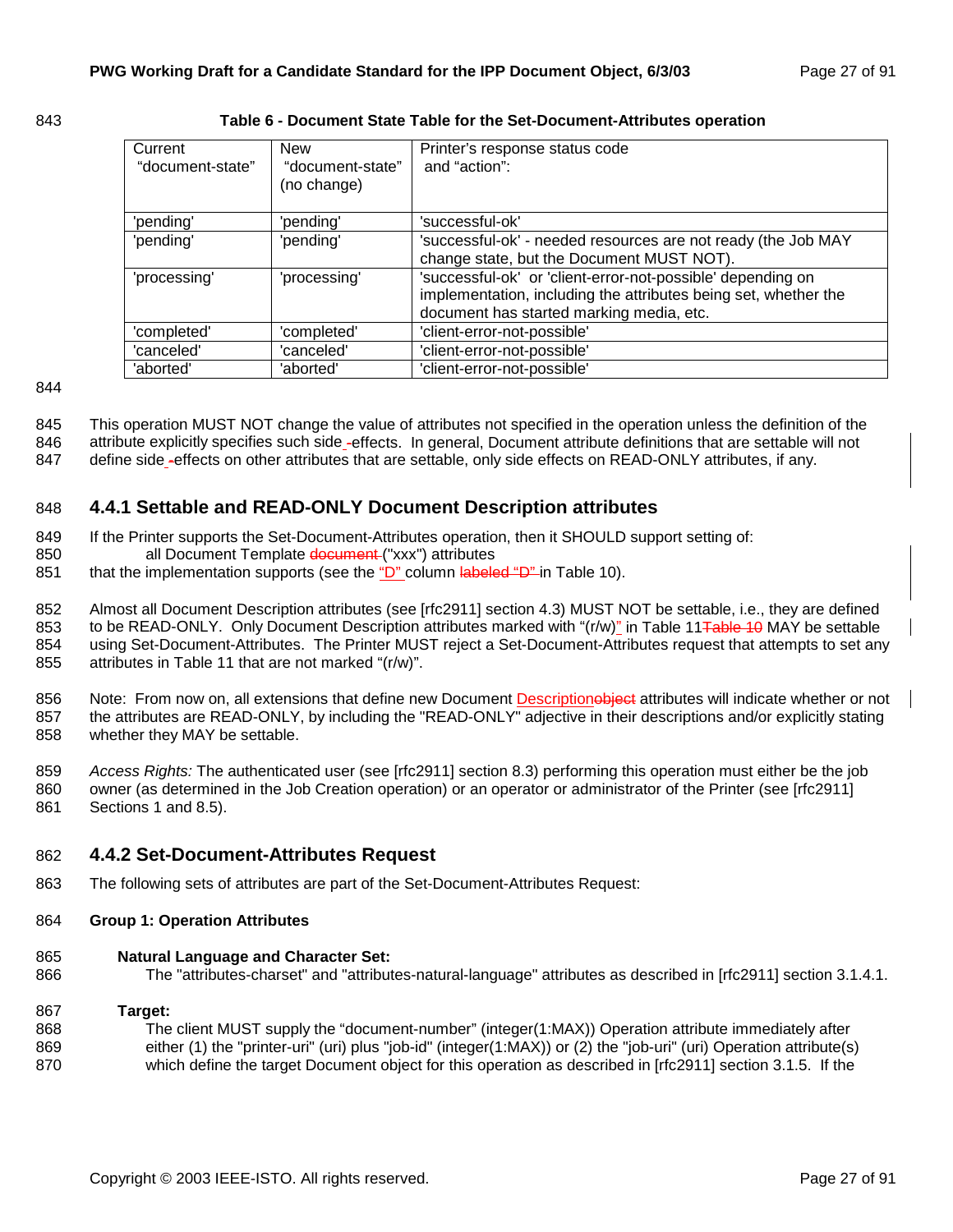#### Page 28 of 91 **PWG Working Draft of a Candidate Standard for the IPP Document Object, version 6/3/03**

871 client omits the "document-number" Operation attribute, the Printer MUST reject the request and return the 872 'client-error-bad-request' status code.

873 Note: There is no way in a single operation for the client to set all of a Job's Document objects to the same 874 attribute value. Either (1) the client sets the corresponding attribute in each Document object in the Job with 875 separate Set-Document-Attributes requests, or (2) the client sets the corresponding attribute at the Job Level 876 using the Set-Job-Attributes operation. Setting the corresponding attribute at the Job Level (or supplying that 877 attribute initially in the Job Creation operation) causes each Document object to inherit the Job Level 878 attribute value, if the Document object doesn't have a corresponding explicit attribute supplied at the 879 Document Level. In other words, supplying an attribute at the Job Levels will affect all the Job's Document 880 objects that don't have that attribute also explicitly supplied at the Document Level.

#### 881 **Requesting User Name:**

882 The "requesting-user-name" (name(MAX)) attribute SHOULD be supplied by the client as described in 883 [rfc2911] section 8.3.

#### 884 **Group 2: Document Attributes**

885 The client MUST supply a set of Document Template attributes with one or more values (including explicitly 886 allowed out-of-band values) as listed in the "D" column labeled "D" in Table 10, Table 10 - Job Template and 887 **Document Template attributes** and Document Description attributes flagged with "(r/w)" and listed in the 888 **We also "Doc**" column labeled "Doc" in Table 11<del>Table 11 - Job and Document Description attributes</del>, and any 889 attribute extensions supported by the Printer. The value(s) of each Document attribute supplied in Group 2 890 replaces the value(s) of the corresponding Document attribute on the target Document object. For attributes 891 that can have multiple values (1setOf), all values supplied by the client replace all values of the 892 corresponding Document object attribute.

- 893 In order to set the Document's "document-message" Document Description attribute (see section 9.1.18), the 894 client MUST supply the attribute in Group 2, rather than supplying a "document-message" Operation attribute 895 in Group 1.
- 896 If the client supplies an "xxx" attribute with the 'delete-attribute' out-of-band value (see [rfc3380] section 8.2), 897 the Printer MUST remove the "xxx" attribute from the Document object, if present.

#### 898 **4.4.3 Set-Document-Attributes Response**

899 The Printer returns the following sets of attributes as part of the Set-Document-Attributes Response:

#### 900 **Group 1: Operation Attributes**

#### 901 **Status Message:**

- 902 In addition to the REQUIRED status code returned in every response, the response OPTIONALLY includes a 903 | status-message" (text(255)) and/or a "detailed-status-messages" (text(MAX)) Operation attribute as 904 described in [rfc2911] sections 13 and 3.1.6.
- 905 **Natural Language and Character Set:**
- 906 The "attributes-charset" and "attributes-natural-language" attributes as described in [rfc2911] section 3.1.4.2.

#### 907 **Group 2: Unsupported Attributes**

- 908 See [rfc2911] section 3.1.7 for details on returning Unsupported Attributes.
- 909 If some of the attributes in the operation fail to validate, the Printer MUST reject the operation, MUST NOT 910 change any Document attributes, and MUST return the indicated status code below. In this group, the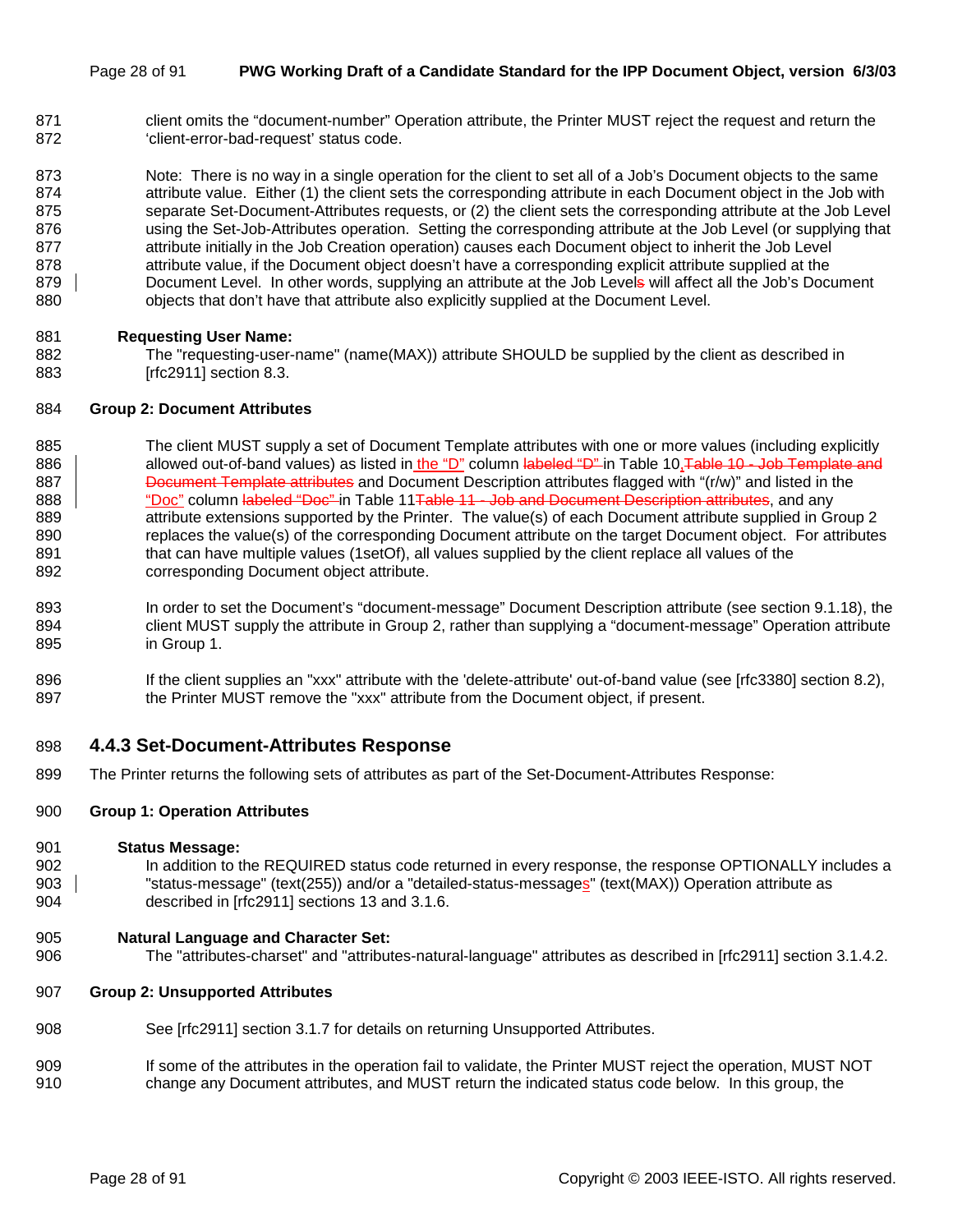- 911 Printer MUST also return all attributes that fail to validate. The following are the reasons that an attribute 912 fails to validate and the value returned for the attribute, along with the indicated status code and order of 913 detection:
- 914 1. The number of attributes supplied by the client exceeds the maximum number that the Printer 915 supports in a Set-Printer-Attributes request: return the 'client-error-request-entity-too-large' (see 916 [rfc2911] section 13.1.4.9].
- 917 2. The Printer doesn't support the attribute: return the attribute with the 'unsupported' out-of-band 918 attribute value (see [rfc2911] section 3.1.7 and [rfc2910]) and the 'client-error-attributes-or-values-919 not-supported (see [rfc2911] section 13.1.4.12).
- 920 3. The attribute is READ-ONLY (in its definition) or is not-settable in this implementation: return the 921 **attribute with the 'not-settable' out-of-band attribute value (see [rfc3380] section 8.1) and the** 922 'client-error-attributes-not-settable' status code (see [rfc3380] section 7.1).
- 923 4. The Printer doesn't support the value: if the attribute in the operation has a single value, return it. 924 **If the attribute in the operation is multi-valued, return only those values in a 1setOf that are not** 925 supported. Return the 'client-error-attributes-or-values-not-supported' status code (see [rfc2911] 926 section 13.1.4.12).
- 927 5. The values of some of the supplied attributes conflict with one another and/or other Document 928 attribute values not being set: if the conflicting attribute in the operation has a single value, return 929 the attribute and the value. If the attribute in the operation is multi-valued, return only the attribute 930 and those values in a 1setOf that are conflicting with other attributes. Return the 'client-error-931 **conflicting-attributes' status code (see [rfc2911] section 13.1.4.15).**

## 932 **4.5 Cancel-Document**

933 This REQUIRED Document operation allows a client to cancel a specified Document in a specified Print Job any time 934 from the time the Document is created up to, but not including, the time that the Document is completed, canceled, or 935 aborted. Since a Document might already be printing by the time a Cancel-Document is received, some media sheet 936 pages might be printed before the document processing is actually terminated.

937 The Cancel-Document operation does not remove the Document from the Job and Printer, but only sets the specified 938 Document's "document-state" Document Description attribute to 'canceled' and the Document's "document-state-939 reasons" Document Description attribute withto 'canceled-by-user' or 'cancel-by-operator'. If the Job object is printed 940 again using operations such as the Reprocess-Job operation (see [adm-ops] section 4.1) or the Restart-Job 941 operation (see [rfc2911] section 3.3.7), any canceled Documents are also printed again. Thus Cancel-Document has 942 the same semantics as Cancel-Job (see [rfc2911] section 3.3.3), which only cancels the processing of the job, and 943 doesn't delete the Job object itself. See the Delete-Document operation (section 5.4) to remove the Document object 944 itself immediately from the Job and Printer.

945 The Cancel-Document operation does not affect the states of any of the other Document objects in the job. If the Job

946 was processing and there are more Documents to be processed, the Printer does so. If there are no further 947 Documents to process, the Job moves to the 'completed' state as usual whenever there is no more processing to be 948 done.

949 The Printer MUST accept or reject the request based on the document's current state and transition the document to 950 the indicated new state as follows: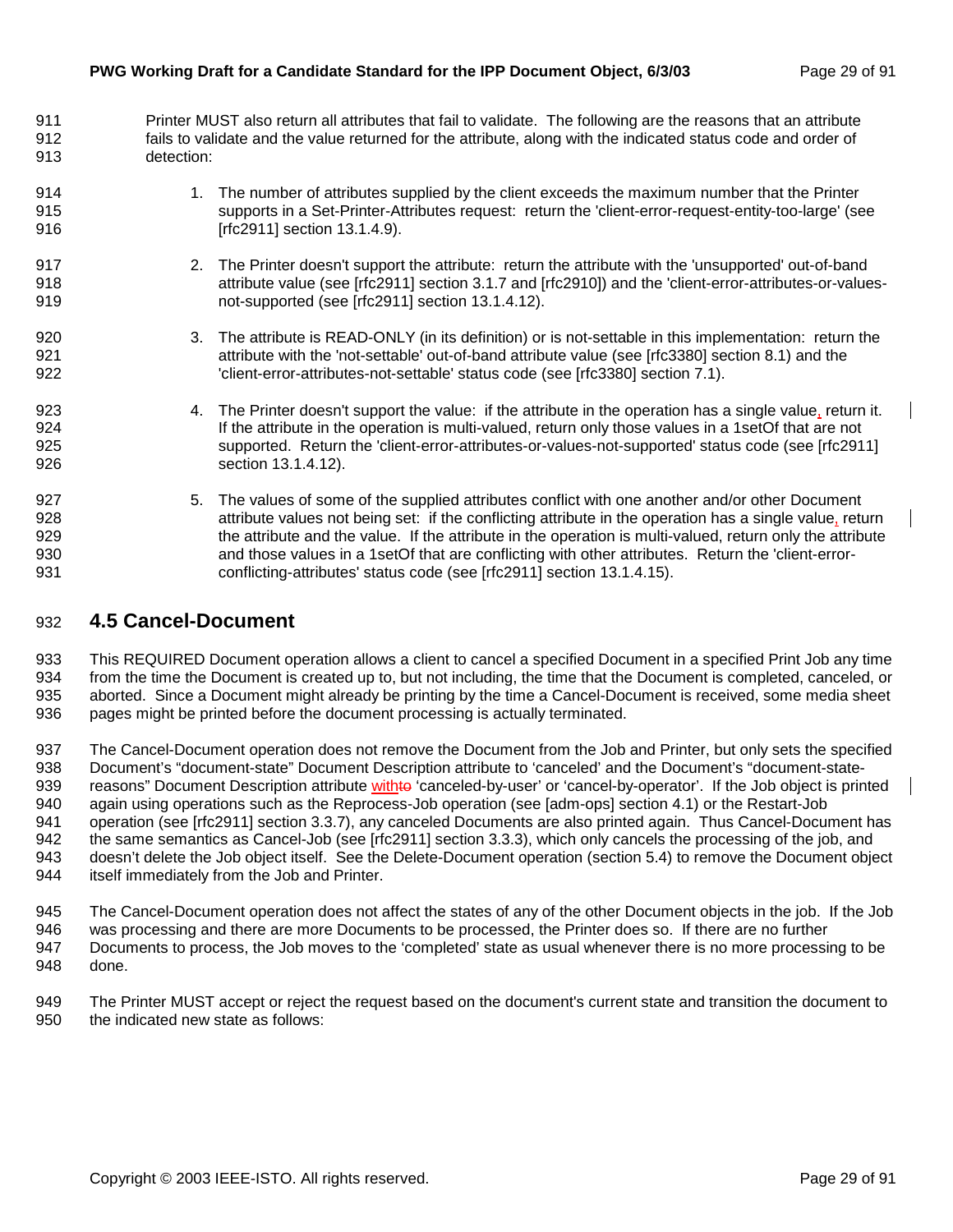| Current "document-state" | New "document-state" | Printer's response status code and action: |  |  |  |
|--------------------------|----------------------|--------------------------------------------|--|--|--|
| 'pending'                | 'canceled'           | 'successful-ok'                            |  |  |  |
| 'processing'             | 'canceled'           | 'successful-ok'                            |  |  |  |
| 'processing'             | 'processing'         | 'successful-ok' See Rule 1                 |  |  |  |
| 'processing'             | 'processing'         | 'client-error-not-possible' See Rule 2     |  |  |  |
| 'completed'              | 'completed'          | 'client-error-not-possible'                |  |  |  |
| 'canceled'               | 'canceled'           | 'client-error-not-possible'                |  |  |  |
| 'aborted'                | 'aborted'            | 'client-error-not-possible'                |  |  |  |

951

952 Rule 1: If the implementation requires some measurable time to cancel the document in the 'processing' document 953 states, the Printer MUST add the 'processing-to-stop-point' value to the document's "document-state-reasons" 954 attribute and then transition the document to the 'canceled' state when the processing ceases (see [rfc2911] section 955 4.3.8).

956 Rule 2: If the Document object already has the 'processing-to-stop-point' value in its "document-state-reasons" 957 attribute, then the Printer MUST reject a Cancel-Document operation.

958 *Access Rights:* The authenticated user (see [rfc2911] section 8.3) performing this operation must either be the job 959 owner or an operator or administrator of the Printer (see [rfc2911] sections 1 and 8.5). Otherwise, the Printer MUST 960 reject the operation and return: 'client-error-forbidden', 'client-error-not-authenticated', or 'client-error-not-authorized' 961 as appropriate.

#### 962 **4.5.1 Cancel-Document Request**

- 963 The following groups of attributes are part of the Cancel-Document Request:
- 964 **Group 1: Operation Attributes**
- 965 **Natural Language and Character Set:**
- 966 The "attributes-charset" and "attributes-natural-language" attributes as described in [rfc2911] section 3.1.4.1.
- 967 **Target:**  968 The client MUST supply the "document-number" (integer(1:MAX)) Operation attribute immediately after 969 either (1) the "printer-uri" (uri) plus "job-id" (integer(1:MAX)) or (2) the "job-uri" (uri) Operation attribute(s) 970 which define the target Document object for this operation as described in section [rfc2911] 3.1.5. If the 971 client omits the "document-number" Operation attribute, the Printer MUST reject the request and return the 972 'client-error-bad-request' status code.

#### 973 **Requesting User Name:**

- 974 The "requesting-user-name" (name(MAX)) attribute SHOULD be supplied by the client as described in 975 [rfc2911] section 8.3.
- 976 **4.5.1.1 document-message (text(MAX)): Operation attribute**

977 The client MAY supply this Operation attribute. If the Printer supports this attribute, the Printer MUST also 978 support the corresponding "document-message" (text(MAX)) Document Description attribute (see section 979 9.1.18) and copy this value to the "document-message" Document Description attribute. The end user can 980 use this Document Description attribute as a message to the operator and the operator can use it as a 981 message to the end user. The Printer MAY print this message on a document start sheet for this document, 982 if any.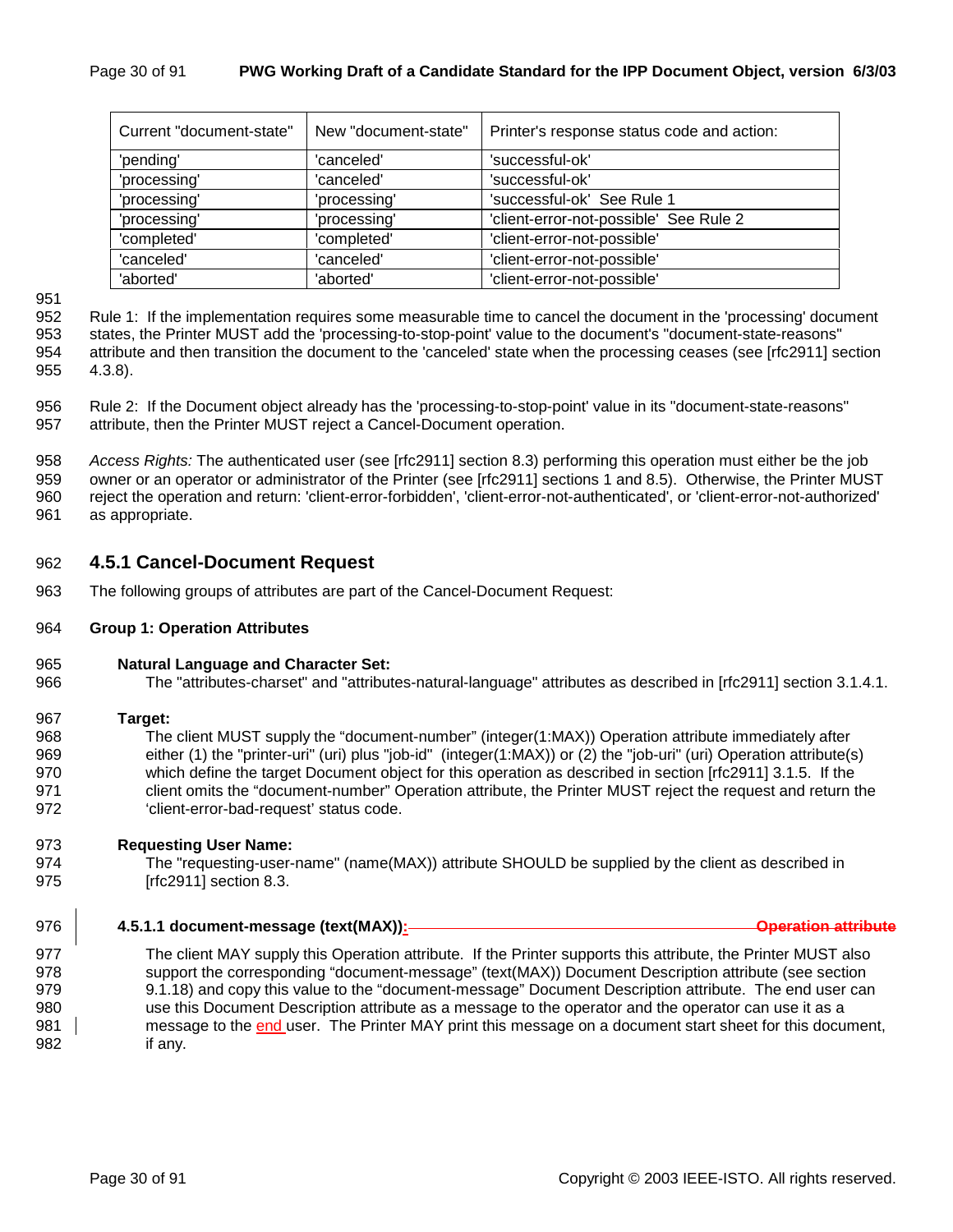983 The Printer MUST ignore the new "job-message-from-operator" Operation attribute (see [adm-ops] section 6) 984 for this operation, since that is a job- only attribute and Cancel-Document is a Document operation.

#### 985 **4.5.2 Cancel-Document Response**

986 The following sets of attributes are part of the Cancel-Document Response:

#### 987 **Group 1: Operation Attributes**

#### 988 **Status Message:**

989 In addition to the REQUIRED status code returned in every response, the response OPTIONALLY includes a 990 "status-message" (text(255)) and/or a "detailed-status-messages" (text(MAX)) Operation attribute as 991 described in [rfc2911] sections 13 and 3.1.6.

#### 992 **Natural Language and Character Set:**

993 The "attributes-charset" and "attributes-natural-language" attributes as described in [rfc2911] section 3.1.4.2.

#### 994 **Group 2: Unsupported Attributes**

995 See [rfc2911] section 3.1.7 for details on returning Unsupported Attributes.

996 Once a successful response has been sent, the implementation guarantees that the Document will eventually end up 997 in the 'canceled' state. Between the time of the Cancel-Document operation is accepted and when the document 998 enters the 'canceled' document-state (see section 9.1.23), the "document-state-reasons" attribute (see section 999 9.1.25) SHOULD (DMC ISSUE02: Rule 1 for the table above says MUST, as does the description of "document-1000 state-reasons"; OK to change it say MUST here as well?) contain the 'processing-to-stop-point' value which indicates 1001 to later queries that although the Document might still be 'processing', it will eventually end up in the 'canceled' state, 1002 not the 'completed' state.

## 1003 **5 Administrative Job and Document operations**

1004 This section summarizes the extensions to existing Administrative Job and Printer operations and defines new 1005 Document Administrative operations. The following administrative operations: **Promote-Job** ([adm-ops] section 1006 4.4.1), **Release-Held-New-Jobs** ([adm-ops] section 3.3.2)**, Resume-Job** ([adm-ops] section 4.3.2)**, Schedule-Job-**1007 **After** ([adm-ops] section 4.4.2) do not affect the Document objects because they are defined to affect the Job object 1008 as a whole.

- 1009 **5.1 Purge-Jobs** ([rfc2911] section 3.2.9)
- 1010 This OPTIONAL Administrative Printer operation removes all Jobs and all of their contained Document objects.

## 1011 **5.2 Cancel-Current-Job** ([adm-ops] section 4.2)

1012 This OPTIONAL Administrative Printer operation sets the "document-state" Document Description attribute to

1013 'canceled' and the "document-state-reasons" Document Description attribute to 'canceled-by-xxx' for any documents

1014 in the current Job that have not yet reached a terminal state ('completed', 'canceled', or 'aborted'), where '"xxx'" is 1015 'user' or 'operator'. See [adm-ops] section 4.2.

- 1016 Note: There is no Cancel-Current-Document operation defined, since it is too likely that the Printer would have
- 1017 moved onto the next document before the operation could issue the request.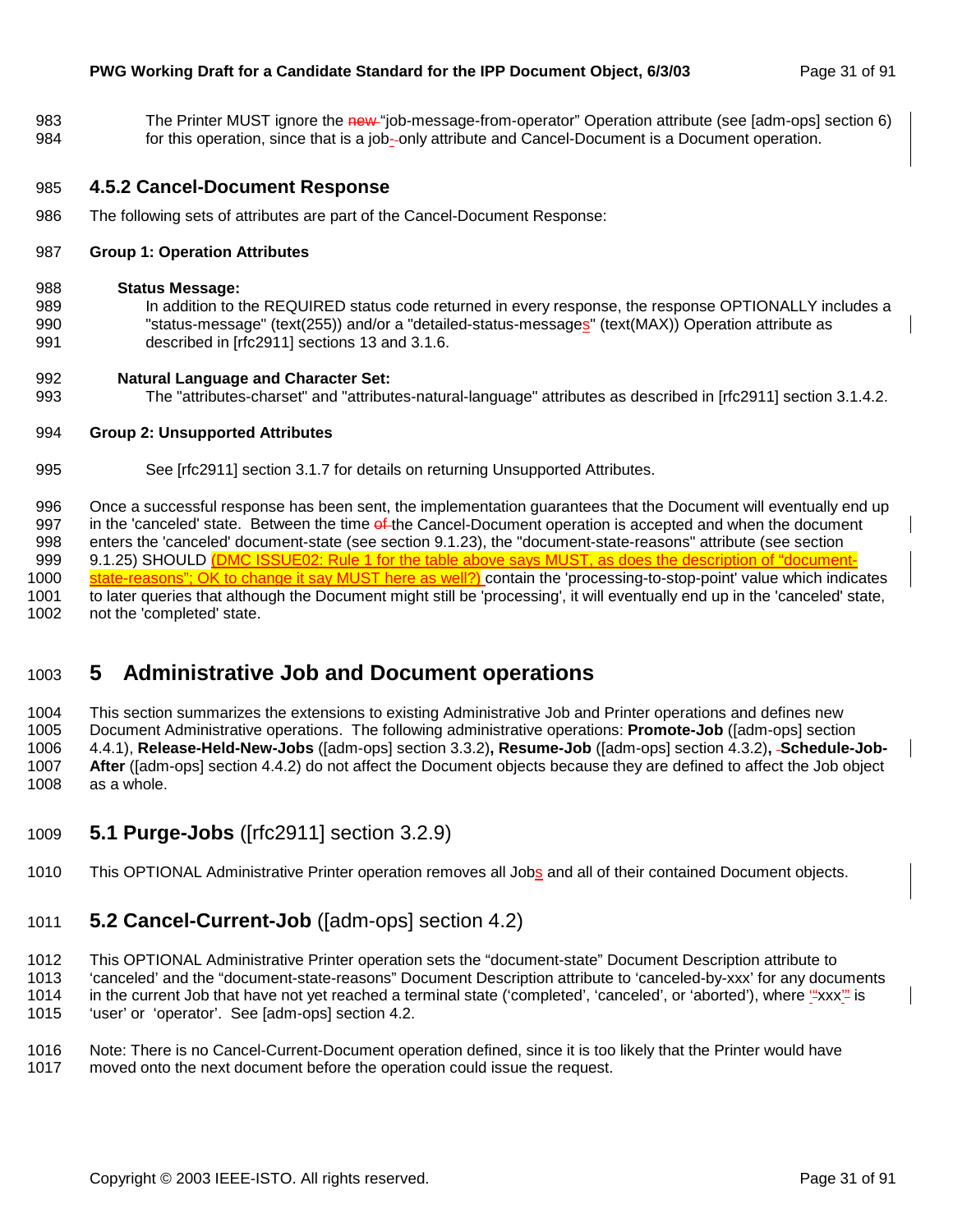## 1018 **5.3 Suspend-Current-Job** ([adm-ops] section 4.3.1)

1019 This OPTIONAL Administrative Printer operation suspends the current job and sets the Job's "job-state" Job 1020 Description attribute to 'processing-stopped' and "job-state-reasons" to 'job-suspended-by-xxx', where 'xxx' is 'user' 1021 or 'operator'. The Documents' "document-state" and "document-state-reasons" Document Description attributes are 1022 unaffected (but the Documents are not processed any further, since the Job is stopped).

### 1023 **5.4 Delete-Document**

1024 This OPTIONAL Administrative Document operation removes the specified Document object and its data 1025 immediately from the specified Job. The Printer MUST reject the request if the Document is in any state other than, 1026 but 'pending" (there is no 'pending-held' state for Documents). The Printer does not reassign the "document-number" 1027 Document Description attribute values of the remaining Document objects in the Job, so that the deleted Document 1028 object leaves a gap in the document numbering space for the Job. The Printer MUST return a 'client-error-not-found' 1029 status code, in a subsequent Get-Document-Attributes operation for this Document object specifying its former 1030 "document-number". This operation is similar to the Purge-Jobs operation that immediately deletes all jobs from the

1031 Printer. However, the Delete-Document operation only deletes a single Document from the specified Job.

1032 *Access Rights:* The authenticated user (see [rfc2911] section 8.3) performing this operation MUST be an operator or 1033 administrator of the Printer (see [rfc2911] sections 1 and 8.5). Otherwise, the Printer MUST reject the operation and 1034 return: 'client-error-forbidden', 'client-error-not-authenticated', or 'client-error-not-authorized' as appropriate. This 1035 operation requires operator/administrator privileges, otherwise a rogue client could submit, then delete, at will using 1036 up valuable spooling space. Instead of using this operation, unprivileged users use Cancel-Document which goes 1037 through the normal accounting, if any.

1038 The Delete-Document request and Delete-Document response have the same attribute groups and attributes as the 1039 Cancel-Document operation (see section 4.5).

## 1040 **6 Job and Document Template Attribute Precedence during Job processing**

1041 This section defines the Attribute Precedence rules that the Printer MUST follow when processing jobs, including 1042 instructions in the PDL data. These rules cover Queue Override attributes, Page Override attributes, Document 1043 Object attributes (Operation/Document Description and Document Template), Document Override attributes, Job 1044 Object attributes (Operation/Job Description and Job Template), PDL instructions, PDL Interpreter initialization files, 1045 and Printer's defaults. Since each attribute can be specified atfor all of these levels, it is important to define which 1046 level takes precedence when the same attribute occurs at different levels with differing values.

- 1047 The attribute precedence model has the following features:
- 1048 1048 1) In principle, each defined attribute can occur at each of the precedence levels.
- 1049 2) Attributes can be introduced and modified at different points in the job workflow, e.g., in the application, print 1050 driver, submission client, protocol, and Printer:
- 1051 Attributes are supplied by different agents in the system: application, user, print driver, administrator, 1052 operator, Printer, and the output device hardware.
- 1053 Attributes are supplied at different points in time: PDL generation, job submission, job acceptance, job pending, job processing.
- 1055 3)Attributes can be introduced and modified at different points in the job workflow, e.g., in the application, print 1056 **driver, submission client, protocol, and Printer.**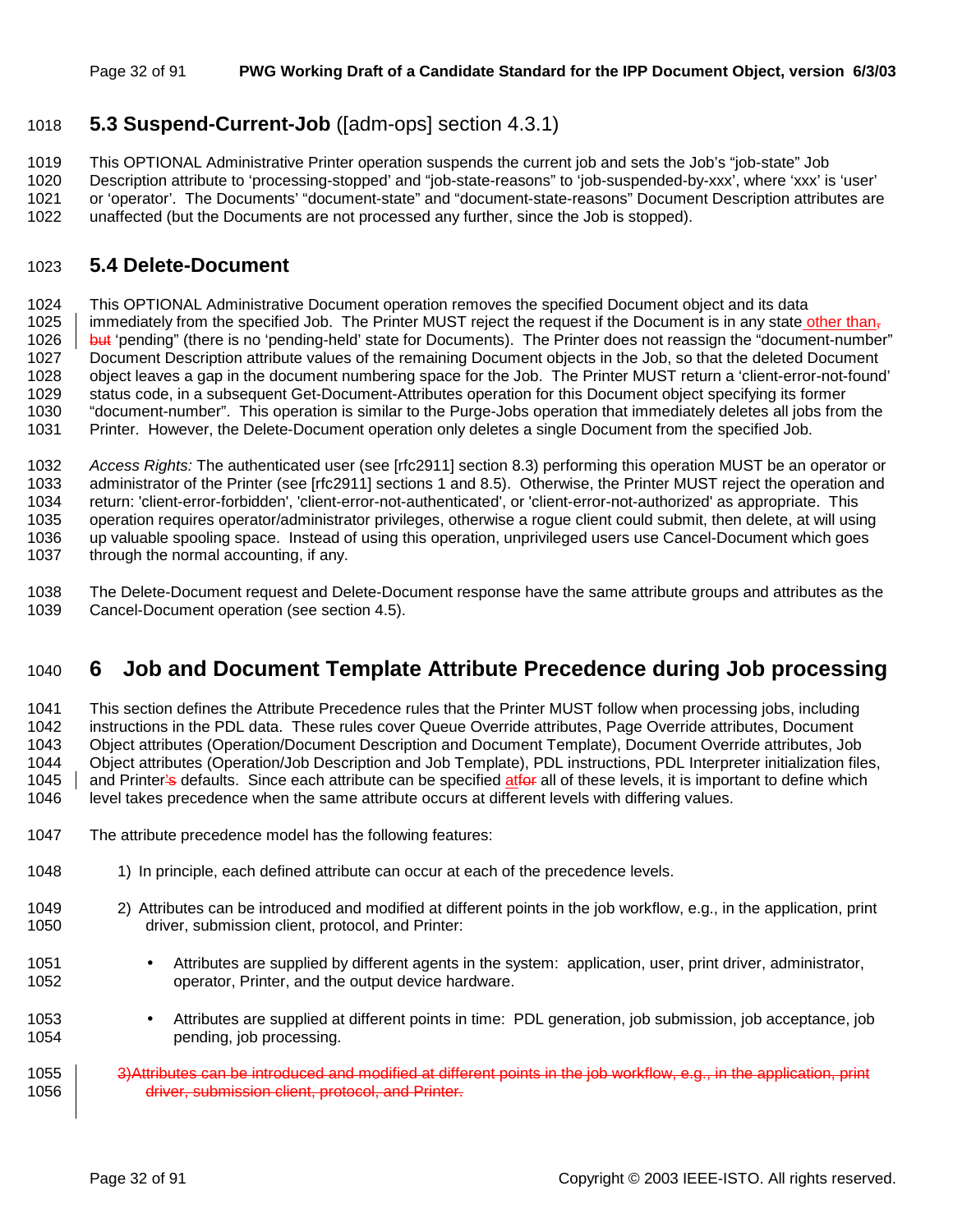- 1057  $\frac{4}{3}$ The later that an attribute is introduced into the work flow or the closer the specified scope of the attribute is 1058 to the affected object, the higher the precedence is assigned to that attribute, since precedence is intended 1059 to reflect the user's wishes.
- 1060 The following levels of Attribute Precedence are defined in order of decreasing priority:
- 1061 1. **queue override** The value that the Printer enforces for any job submitted to it (see [ippsave] section 1062 3.1). Set by the administrator when configuring the Printer by setting an "xxx-supported" Printer attribute 1063 to contain a single value, i.e., the override value. Example: the administrator sets the Printer's "sides" = 1064 'two-sided-long' so that all jobs submitted to that (logical) Printer are printed two-sided flipped along the 1065 long edge.
- 1066 **Note: The queue override** level is only available for Printers that support the 'quaranteed' value for 1067 its "pdl-override-supported" attribute (see [ippsave] section 8.1). All other levels are available for all 1068 **Printers independent of the "pdl-override-supported" value.** DMC ISSUE03: What about a Printer 1069 that had an override for "sides", but didn't override the PDL for everything else? They would have to
	- 1071 **2. Document Level page override programming** The special "overrides" collection Document 1072 Template attribute (see [OvrRide]) supplied at the Document Level, that is, as a Document Template 1073 Attribute in a Send-Document or Send-URI operation, that contains the attributes that are to have the 1074 page override status for the specified ranges of pages. This can be seupplied by the client when 1075 submitting a Document object, or set either by the user or operator after the Document has been 1076 **accepted <del>either</del> using the Set-Document-Attributes operation**, or by the operator using means local to the 1077 Printer. Example: " overrides" = {"pages" = '1:1'; " media" = 'letterhead'}

1070 **report "pdl-override-supported"='attempted', right?** So I don't think this "Note:" is correct.

- 1078 3. **Job Level page override programming** The special " overrides" collection Job Template attribute 1079 (see [OvrRide]) supplied at the Job Level, that is, in a Job Creation operation, that contains the attributes 1080 that are to have the page override status for the specified ranges of pages in the specified Document. 1081 This can be setapplied by the client when submitting a job-either in the protocol, or set either by the user 1082 or operator after the job has been accepted either using the Set-Job-Attributes operation, or by the 1083 operator using means local to the Printer. Example: " overrides" = {"pages" = '1:1'; "document-numbers" 1084  $= '1:1'; 'median' = 'letterhead' - [DMC ISSUE04: What about 'overrides' = {'pages" = '3:3'; 'median' = '3:3'.](https://www.1084/30.1084)$ 1085 <sup>'</sup> letterhead'} at the Job level? If I read the overrides spec correctly, this means that page 3 of every 1086 document is supposed to be on letterhead. So what about a "job level" override that doesn't specify a 1087 document number, but nonetheless overrides the document? Can there be one of these as well as a 1088 **Specific document override at the job level?**
- 1089 **4. Document Level Document object attributes** The Document attributes supplied at the Document 1090 Level, that is, Operation/Document Description and Document Template attributes supplied in a Send-1091 **Document or Send-URI operation to apply to the Input Document.** This can be ssupplied by the client 1092 when submitting a Document object, or set either by the user or operator after the Document has been 1093 accepted either using the Set-Document<del>Job</del>-Attributes operation, or by the operator using means local to 1094 the Printer. Examples: "media" = 'na-letter' and "copies" = '2'.
- 1095 5. **`Job Level Job object and Document object attributes**  The Job attributes (Operation/Job 1096 Description and Job Template) and Document attributes (Operation/Document Description and 1097 Document Template) supplied at the Job Level, i.e., with a Create-Job, Print-Job, or Print-URI operation. 1098 This can be saupplied by the client when submitting a Job in the protocol, or set either by the user or 1099 operator after the job has been accepted either using the Set-Job-Attributes operation, or by the operator 1100 using means local to the Printer. Examples: "media" = 'na-letter' and "copies" = '2'.
- 1101 6. **PDL document data**  Aan instruction in the PDL document data. This is sSupplied by the application or 1102 **print driver that created the PDL.** Example: PostScript setPageDevice specifying na-letter media.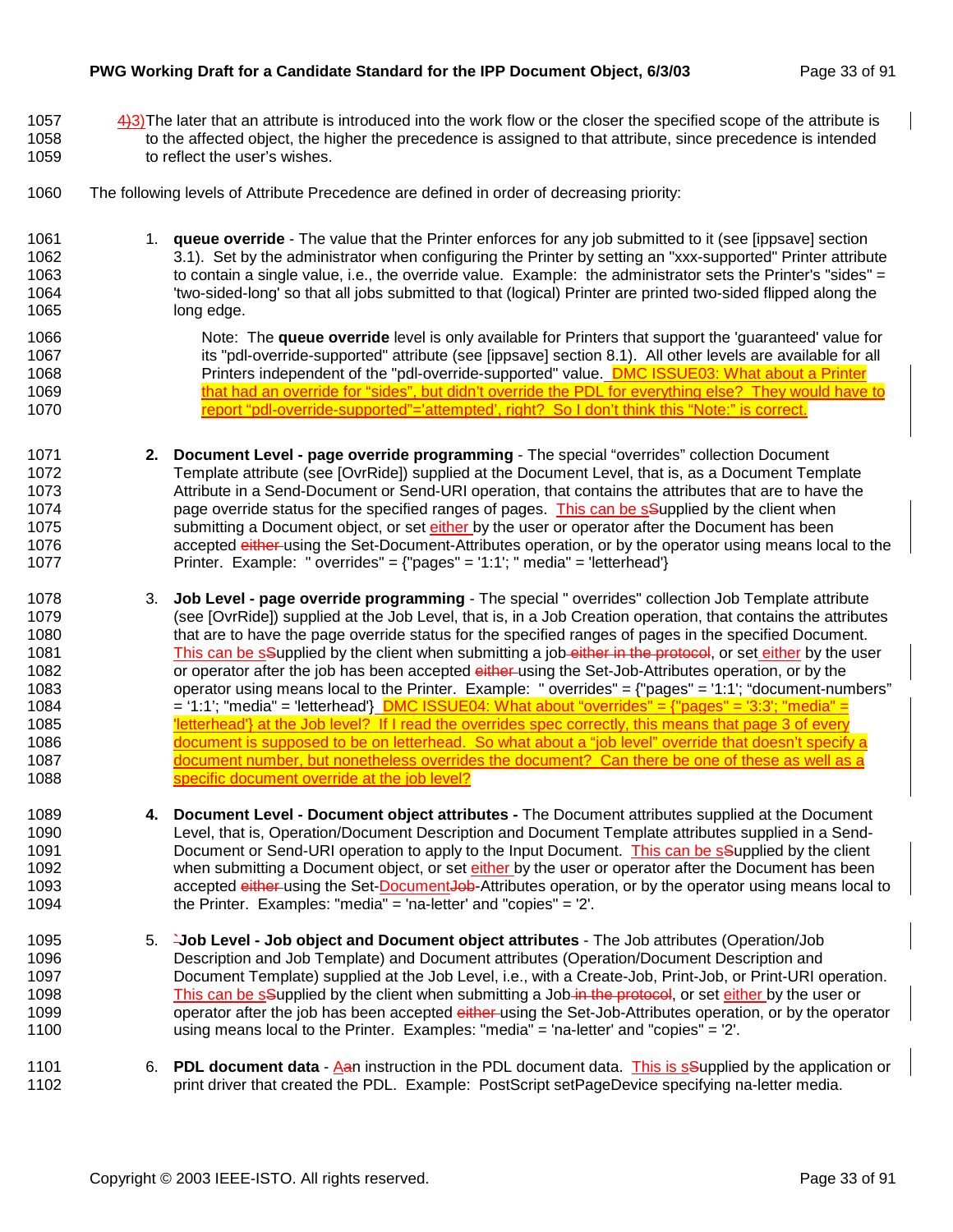#### Page 34 of 91 **PWG Working Draft of a Candidate Standard for the IPP Document Object, version 6/3/03**

1103 Whether PDL document data is actually lower precedence than the preceding levels depends on the 1104 implementation as expressed in the "pdl-override-supported" Printer Description attribute (see [rfc2911] 1105 section 4.4.28 and [ippsave] section 8.1).

1107 Job Template and Document Template attributes of the form "xxx-requested", such as "orientation-1108 requested" (see [rfc2911] section 4.2.10) have a lower priority than the PDL. If the PDL contains a 1109 corresponding instruction, that PDL instruction will be used instead of the supplied "xxx-requested" 1110 attribute. For example, PostScript PDL data always has a well-defined orientation, so that "orientation-1111 **requested**" never affects the result. On the other hand, PDLs such as text/plain never haves orientation 1112 **Alter and PCL MAY omit orientation, in which case, "orientation-requested" takes eaffect.** 

- 1113 7. **PDL Init File data**  Aa file that the Printer uses to initialize the PDL Interpreter before it starts 1114 interpreting each document in a Job. See the description of the "pdl-init-file" Job Template attribute in 1115 [ippsave] Section 5.8. It is immaterial how this file is specified, whether it be by a queue override, job 1116 object attribute or printer default – the precedence of the contents of this file is at this level.
- 1117 8. **printer default**  Aa Printer "xxx-default" attribute that is applied by the Printer provided that none of the 1118 higher levels have supplied a value. The Printer implementation supplies values for the Printer's "xxx-1119 default" attributes that reflect the out-of-the-box action by the output device. For example, if the output 1120 device will use media from the large-capacity input tray if not directed otherwise, the implementation 1121 supplies the Printer's "media-default" attribute with the 'large-capacity' keyword value without requiring 1122 the administrator to configure that value. Implementations might allow the administrator to configure the 1123 **Printer's "xxx-default" attributes to other values**, if other values are supported by the implementation. 1124 Example: The administrator changes the Printer's "media-default" from 'large-capacity' to 'na-letter'.
- 1125 9. **Hardware default**  When none of the above the above conditions supply an explicit value, the printer 1126 will apply the defaults supplied by the hardware. An example of these implicit defaults would be a 1127 "copies" value of 1 or a "sides" value of 'one-sided'.
- 1128

1106

## 1129 **7 Operation Attributes for the Job and Document Creation operations**

1130 This section defines some new Operation/Description attributes and lists *all* the Operation/Description attributes that 1131 have been defined in other IPP specifications that are used in Job Creation operations and extends their use to the 1132 Document Creation operations. In addition, some new Job/Document Description attributes have been defined to be 1133 set from existing Operation attributes. Note: Operation attributes relate to the operation and do not depend on the 1134 printing capabilities of the Printer.

## 1135 **7.1 Operation Attributes** *supplied* **at the Job and Document Levels for Creation**

1136 Table 7 lists all the Operation attributes and their attributes syntaxes supplied in Job Creation and Document 1137 Creation operations and the attribute syntaxes of their corresponding "xxx-default" and "xxx-supported" Printer 1138 Description attributes, if any. A "-" indicates that there isn't an "xxx-default" or "xxx-supported" Printer Description 1139 attribute.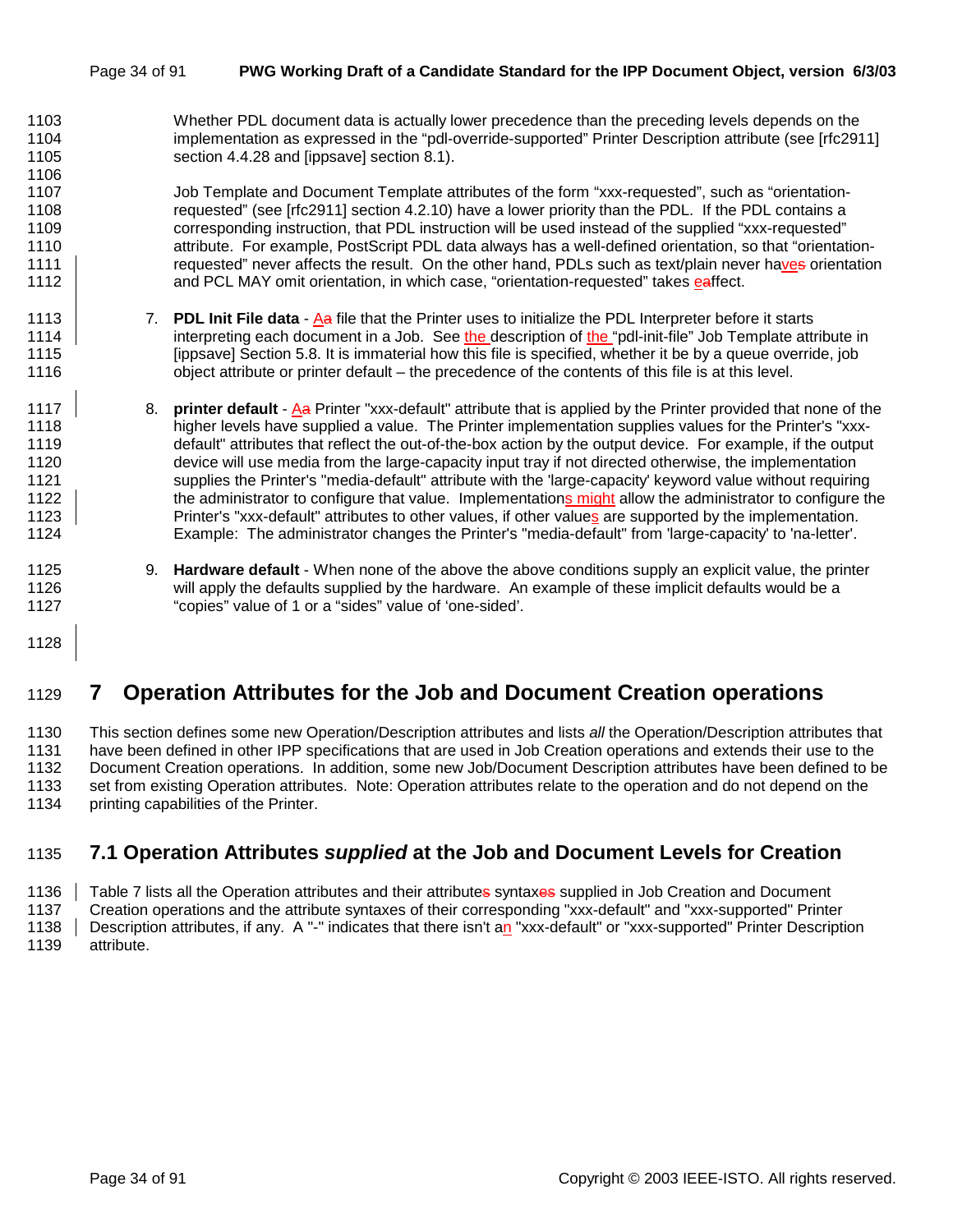l

**Table 7- Operation, Default, and Supported Attributes** 

| Operation attribute                          | Operation<br>attribute syntax | <b>Printer: Default Value</b><br>attribute syntax | <b>Printer: Supported Values</b><br>attribute syntax |  |
|----------------------------------------------|-------------------------------|---------------------------------------------------|------------------------------------------------------|--|
| attributes-charset                           | charset                       | $\blacksquare$                                    | 1setOf charset <sup>15</sup>                         |  |
| attributes-natural-language                  | naturalLanguage               | L.                                                | 1setOf naturalLanguage <sup>16</sup>                 |  |
| compression                                  | type3 keyword                 | $\overline{a}$                                    | 1setOf type3 keyword                                 |  |
| document-charset                             |                               |                                                   | 1setOf charset                                       |  |
|                                              | charset                       | charset                                           |                                                      |  |
| document-digital-signature                   | type2 keyword                 | type2 keyword                                     | 1setOf type2 keyword                                 |  |
| document-format                              | mimeMediaType                 | mimeMediaType                                     | 1setOf mimeMediaType                                 |  |
| document-format-details                      | 1setOf collection             | 1setOf collection                                 | 1setOf type2 keyword <sup>42</sup>                   |  |
| document-source-application-name             | name(MAX)                     | name(MAX)                                         |                                                      |  |
| document-source-application-version          | text(127)                     | text(127)                                         | L.                                                   |  |
| document-source-os-name                      | name(40)                      | name(40)                                          | ä,                                                   |  |
| document-source-os-version                   | text(40)                      | text(40)                                          | $\overline{a}$                                       |  |
| document-format<br>document-format-device-id | mimeMediaType                 | mimeMediaType                                     | $\blacksquare$<br>$\overline{a}$                     |  |
| document-format-version                      | text(127)<br>text(127)        | text(127)<br>text(127)                            |                                                      |  |
| document-natural-language                    | naturalLanguage               | naturalLanguage                                   |                                                      |  |
| document-format-version                      |                               |                                                   |                                                      |  |
|                                              | text(127)<br>text(127)        |                                                   | 1setOf text(127)                                     |  |
| document-message                             | text(MAX)                     | $\blacksquare$                                    |                                                      |  |
| document-name                                | name(MAX)                     |                                                   |                                                      |  |
| document-natural-language                    | naturalLanguage               | naturalLanguage                                   | 1setOf naturalLanguage                               |  |
| document-uri                                 | uri                           | $\blacksquare$                                    | 1setOf uriScheme <sup>18</sup>                       |  |
| ipp-attribute-fidelity                       | boolean                       | $\blacksquare$                                    |                                                      |  |
| [job-]impressions                            | integer(0:MAX)                | ÷,                                                | rangeOfInteger(0:MAX)                                |  |
| [job-]k-octets                               | integer(0:MAX)                | $\overline{a}$                                    | rangeOfInteger(0:MAX)                                |  |
| job-mandatory-attributes                     | 1setOf type2                  | L,                                                |                                                      |  |
|                                              | keyword                       |                                                   |                                                      |  |
| [job-]media-sheets                           | integer(0:MAX)                | $\blacksquare$                                    | rangeOfInteger(0:MAX)                                |  |
| iob-name                                     | name(MAX)                     | ÷,                                                |                                                      |  |
| job-password                                 | octetString(255)              | $\overline{a}$                                    | integer(0:127)                                       |  |
| job-password-encryption                      | type3 keyword                 | L,                                                | 1setOf (type3 keyword                                |  |
|                                              | name(MAX)                     |                                                   | name(MAX))                                           |  |
| last-document                                | boolean                       | $\blacksquare$                                    |                                                      |  |
| operation-id                                 | integer(1:0x8FFF)             | $\overline{a}$                                    | 1setOf type2 enum <sup>19</sup>                      |  |
| original-requesting-user-name                | name(MAX)                     |                                                   |                                                      |  |
| output-device-requested                      | name(127)                     | $name(127) - 20$                                  | 1setOf name(MAX) <sup>21</sup>                       |  |
| printer-uri                                  | uri                           |                                                   | 1setOf uri                                           |  |
|                                              |                               |                                                   |                                                      |  |

<sup>&</sup>lt;sup>15</sup> The Supported Printer attribute is named "charset-supported" (see [rfc2911] section 4.4.18), rather than "attributescharset-supported".

16 The Supported Printer attribute is named "generated-natural-language-supported" (see [rfc2911] section 4.4.20), rather than "attributes-natural-language-supported".

 $17$  There is also a "document-format-details-implemented" (1setOf collection), see [jobx] §7.7.

<sup>&</sup>lt;sup>18</sup> The Supported Printer attribute is named "reference-uri-schemes-supported" (see [rfc2911] section 4.4.27), rather than "document-uri-supported".

<sup>&</sup>lt;sup>19</sup> The Supported Printer attribute is named "operations-supported" (see [rfc2911] section 4.4.15), rather than "operation-id-supported".

<sup>&</sup>lt;sup>20</sup> The Default Printer attribute is name "output-device-default" (see [jobx] section 7.11) and is the default for both the "output-device-requested" and "output-device-assigned" Job Description attributes.

<sup>&</sup>lt;sup>21</sup> The Supported Printer attribute is named "output-device-supported" (see [jobx] section 7.12) and is the list of supported output devices for both the "output-device-requested" and "output-device-assigned" Job Description attributes.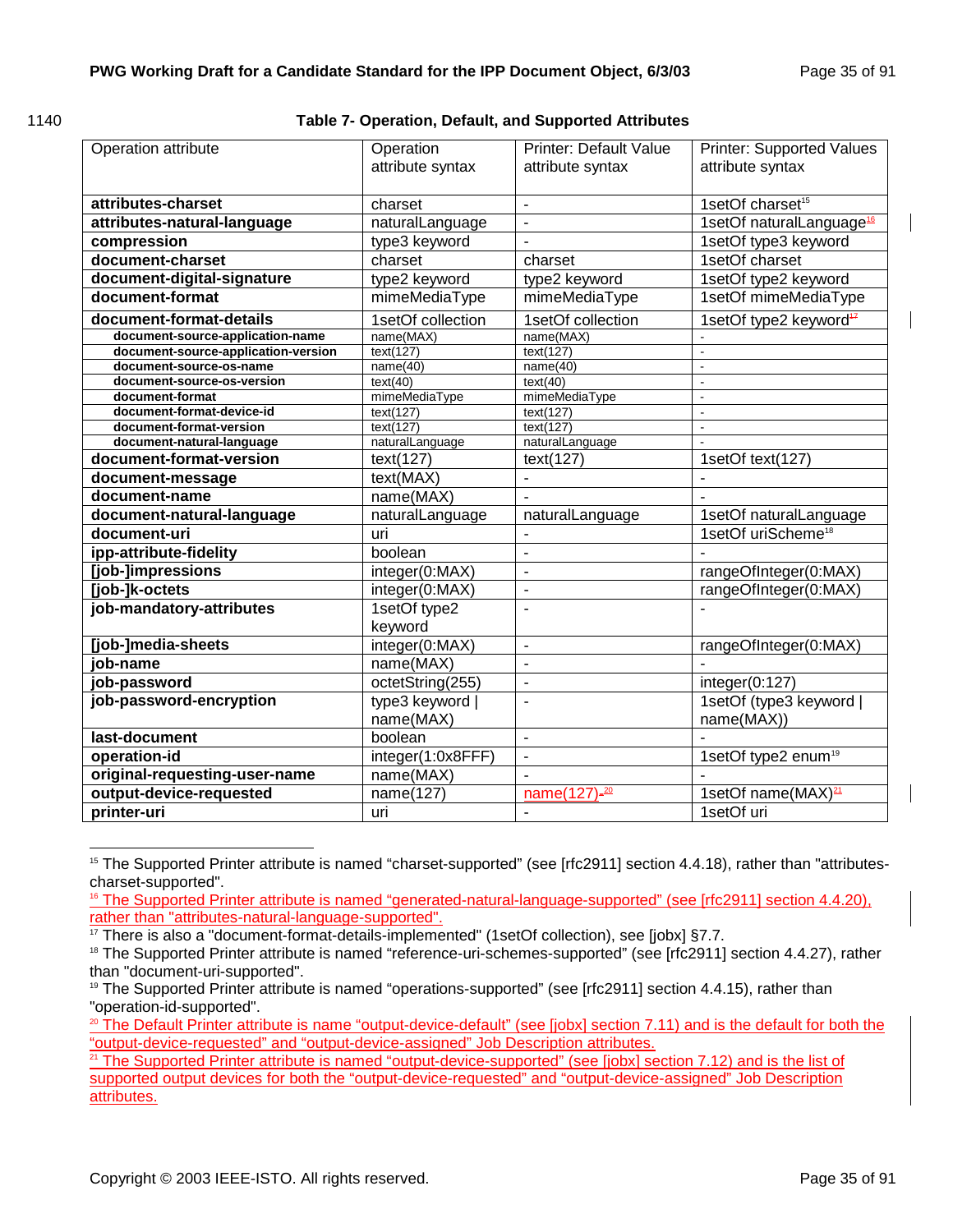| Operation attribute  | Operation<br>attribute syntax | <b>Printer: Default Value</b><br>attribute syntax | <b>Printer: Supported Values</b><br>attribute syntax |  |
|----------------------|-------------------------------|---------------------------------------------------|------------------------------------------------------|--|
| request-id           | integer(1:MAX)                |                                                   |                                                      |  |
| requesting-user-name | name(MAX)                     |                                                   |                                                      |  |
| version-number       | X.Y                           | -                                                 | 1setOf type2 keyword $^{22}$                         |  |

1141

| 1142 | Table 8 lists the Operation attributes that clients supply at the Job Level and/or the Document Level and whether the |
|------|-----------------------------------------------------------------------------------------------------------------------|
| 1143 | Printer copies (indicated by "⇒") the supplied value to corresponding Job Description and/or Document Description     |
| .    |                                                                                                                       |

1144 attributes.

#### 1145 *Legend:*

- 1146 [**job-**] an attribute that shouldn't have had a "job-" prefix in its name in [rfc2911], so that the same attribute name 1147 could also be used for the Document object as an Operation/Document Description attribute. When this 1148 attribute is used as an Operation/Document Description attribute, the [**job-]** prefix is dropped. Note: For the 1149 PWG Semantic Model, the "**job-**" prefix is dropped altogether.
- 1150 "**Level Supplied**" column indicates whether the Operation attribute can be supplied at the Job Level (PJ=Print-Job, 1151 PU=Print-URI, and CJ=Create-Job) and at the Document Level (SD=Send-Document, and SU=Send-URI) .
- 1152 "**y**" the Operation attribute is defined for the indicated operation, but does not have a corresponding Job 1153 Description or Document Description attribute (no "⇒").
- 1154 "**y**⇒" the Operation attribute has a corresponding (DMC Editorial03: Why did you delete the wording here that 1155 made a distinction between y⇒J and y⇒D? Either there needs to be wording here about that, or the table 1156 **below needs to have the Js and Ds removed.)** Document Description attribute to which the Printer MUST 1157 copy this Operation attribute. See Table 11 for the corresponding Job and Document Description attributes.<br>1158 "-" the Operation attribute is not defined for the indicated operation.
- 1158 "**-**" the Operation attribute is *not* defined for the indicated operation.
- 1159 **\*\*** these Operation attributes are defined for *all* operations, not just Job Creation and Document Creation 1160 **operations**.
- 1161 "**Conformance**" column indicates the conformance requirements for what the client supplies in a request and the 1162 **Printer supports in a request.** If an Operation attribute that is a collection attribute is supported (see 1163 **Frank 1** [rfc3382]), then there are conformance requirements for which member attributes MUST be supported by a 1164 **Printer and which member attributes a client MUST supply as indicated in the Conformance column for each** 1165 **collection member attribute in Table 8.**
- 1166 "**Reference and Section**" column indicates where the Operation attribute is defined in other IPP specs and this spec. 1167

#### 1168 **Table 8 - Operation Attributes supplied at the Job and Document Levels in Job and Document Creation**  1169 **Requests**

| <b>Operation</b> attribute name<br>for Job and Document | <b>Attribute Syntax</b> | Level Supplied |        |                   | Conformance |                         | Reference and<br>Section |
|---------------------------------------------------------|-------------------------|----------------|--------|-------------------|-------------|-------------------------|--------------------------|
| Creation requests                                       |                         | Job            |        | Doc               |             |                         |                          |
|                                                         |                         | CJ             | PJ. PU | SD, SU            | Client      | Printer                 |                          |
|                                                         |                         |                |        |                   | supply      | support                 |                          |
| attributes-charset **                                   | charset                 | ∨⇒J            | y⇒J    | y⇒D               | <b>MUST</b> | <b>MUST</b>             | [rfc2911] §3.1.4         |
| attributes-natural-language<br>$***$                    | naturalLanguage         | y⇒J            | y⇒J    | y⇒D               | <b>MUST</b> | <b>MUST</b>             | [rfc2911] §3.1.4         |
| compression                                             | type3 keyword           | ٠              | y⇒D    | y⇒D               | <b>MAY</b>  | <b>MUST</b>             | [rfc2911] §3.2.1.1       |
| document-charset                                        | charset                 | $\blacksquare$ | y⇒D    | $y \Rightarrow D$ | MAY         | <b>CMUS</b><br>$T^{23}$ | [jobx] §43.2.1           |

l  $22$  The Supported Printer attribute is named "ipp-versions-supported" (see [rfc2911] section 4.4.14), rather than "version-number-supported".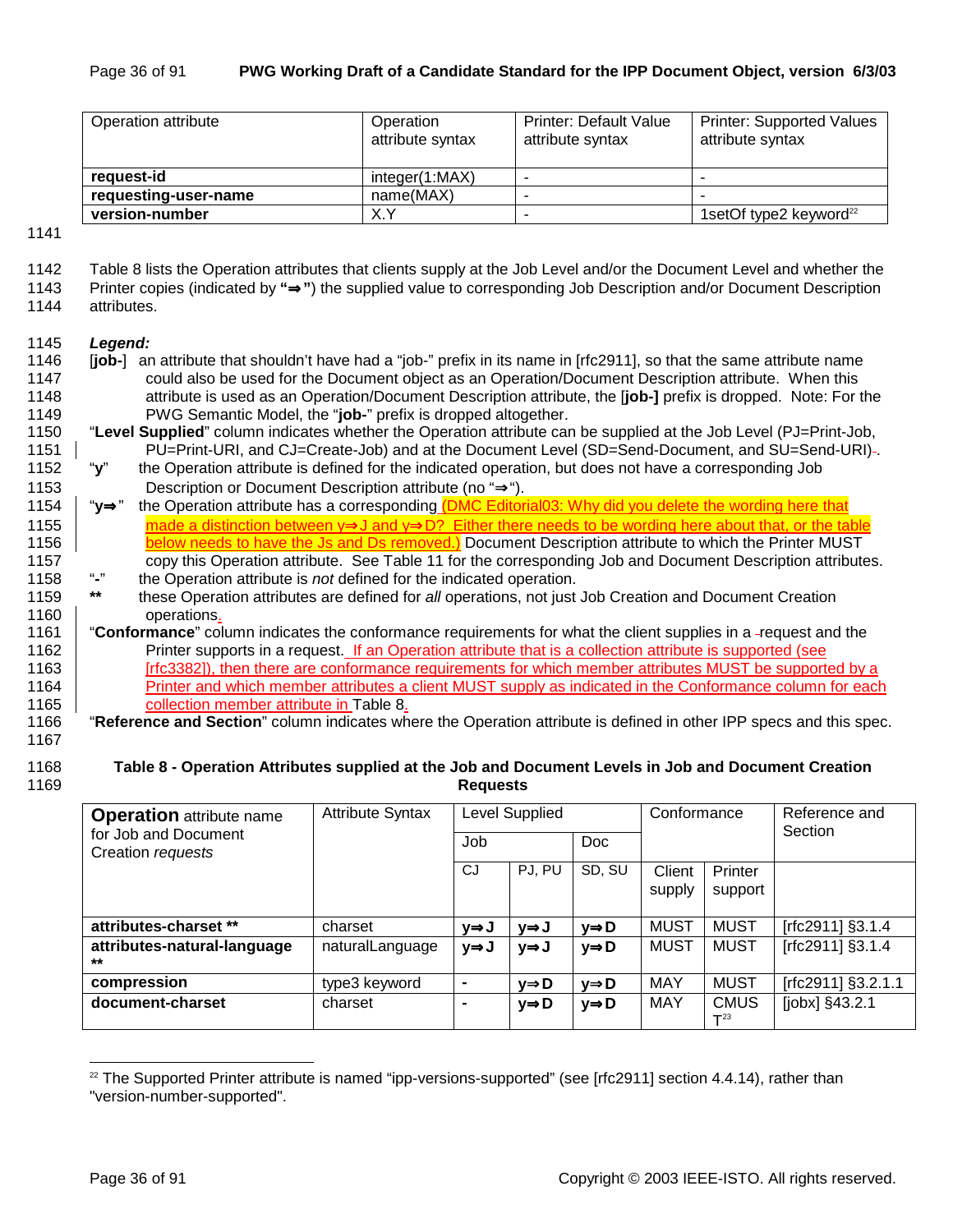| <b>Operation</b> attribute name                            | <b>Attribute Syntax</b> |                         | <b>Level Supplied</b>  |                    | Conformance             |                         | Reference and                                     |
|------------------------------------------------------------|-------------------------|-------------------------|------------------------|--------------------|-------------------------|-------------------------|---------------------------------------------------|
| for Job and Document<br>Creation requests                  |                         | Job                     |                        | Doc                |                         |                         | Section                                           |
|                                                            |                         | $\overline{c}$          | PJ, PU                 | SD, SU             | Client<br>supply        | Printer<br>support      |                                                   |
| document-digital-signature                                 | type2 keyword           | $\blacksquare$          | $y \Rightarrow D$      | $y \Rightarrow D$  | <b>MAY</b>              | <b>MAY</b>              | [ $jobs$ ] $§3.2.2$                               |
| document-format                                            | mimeMediaType           | $\blacksquare$          | $V \Rightarrow^{24} D$ | $y \Rightarrow D$  | <b>MAY</b>              | <b>MUST</b>             | [rfc2911]<br>§3.2.1.1, [jobx]<br>§3.2.3           |
| document-format-details                                    | 1setOf collection       | $\blacksquare$          | $y \Rightarrow D$      | $y \Rightarrow D$  | <b>MAY</b>              | <b>CMUS</b><br>$T^{25}$ | $[jobx]$ §3.2.4                                   |
| document-source-application-<br>name                       | name(MAX)               | $\blacksquare$          | $y \Rightarrow D$      | $y \Rightarrow D$  | <b>MAY</b>              | <b>MAY</b>              | [jobx] §3.2.4.1                                   |
| document-source-application-<br>version                    | text(127)               | $\blacksquare$          | y⇒D                    | y⇒D                | <b>MAY</b>              | <b>MAY</b>              | [jobx] §3.2.4.2                                   |
| document-source-os-name                                    | name(40)                | $\blacksquare$          | $y \Rightarrow D$      | y⇒D                | <b>MAY</b>              | <b>MAY</b>              | [jobx] §3.2.4.3                                   |
| document-source-os-version                                 | text(40)                | $\blacksquare$          | $y \Rightarrow D$      | $y \Rightarrow D$  | <b>MAY</b>              | <b>MAY</b>              | [jobx] §3.2.4.4                                   |
| document-format                                            | mimeMediaType           | $\overline{a}$          | $y \Rightarrow D$      | y⇒D                | <b>MUST</b>             | <b>MUST</b>             | [jobx] §3.2.4.5                                   |
| document-format-device-id                                  | text(127)               | $\blacksquare$          | y⇒D                    | y⇒D                | MAY                     | <b>MAY</b>              | [jobx] §3.2.4.6                                   |
| document-format-version                                    | text(127)               | $\blacksquare$          | $y \Rightarrow D$      | $y \Rightarrow D$  | <b>SHOUL</b><br>D       | <b>MUST</b>             | [jobx] §3.2.4.7                                   |
| document-natural-language                                  | naturalLanguage         | $\blacksquare$          | $y \Rightarrow D$      | $y \Rightarrow D$  | <b>MAY</b>              | <b>MAY</b>              | $[jobx]$ §3.2.4.8                                 |
| document-format-version                                    | text(127)               | $\blacksquare$          | $y \Rightarrow D$      | $y \Rightarrow D$  | <b>MAY</b>              | <b>MAY</b>              | [jobx] §3.2.56                                    |
| document-message                                           | text(MAX)               | ä,                      | $y \Rightarrow D$      | $y \Rightarrow D$  | <b>MAY</b>              | <b>MAY</b>              | [ <i>j</i> obx] <sub>3.2.6</sub>                  |
| document-name                                              | name(MAX)               | $\blacksquare$          | $y \Rightarrow D$      | $y \Rightarrow D$  | <b>MAY</b>              | <b>MUST</b>             | [rfc2911] §3.2.1.1                                |
| document-natural-language                                  | naturalLanguage         | $\blacksquare$          | $y \Rightarrow D$      | $y \Rightarrow D$  | <b>MAY</b>              | <b>MAY</b>              | [rfc2911]<br>\$3.2.1.1,<br>[this spec] §7.2.1     |
| document-uri DMC ISSUE05:<br>Why no ⇒D in PJ,PU<br>column? | uri                     | $\blacksquare$          | У                      | y⇒ <sup>26</sup> D | <b>CMUS</b><br>$T^{27}$ | <b>MAY</b>              | [rfc2911] §3.2.2                                  |
| ipp-attribute-fidelity                                     | boolean                 | $y \Rightarrow 28$<br>J | $y \Rightarrow^{28} J$ |                    | <b>MAY</b>              | <b>MUST</b>             | [rfc2911]<br>§3.2.1.1,<br>[this spec]<br>§3.1.1.1 |
| [job-]impressions                                          | integer(0:MAX)          | y⇒J                     | y⇒J                    | $y \Rightarrow D$  | <b>MAY</b>              | <b>MAY</b>              | [rfc2911] §3.2.1.1                                |
| [job-]k-octets                                             | integer(0:MAX)          | y⇒J                     | y⇒J                    | $y \Rightarrow D$  | <b>MAY</b>              | <b>MAY</b>              | [rfc2911] §3.2.1.1                                |
| job-mandatory-attributes                                   | 1setOf type2<br>keyword | y⇒J<br>29               | y⇒J                    | $\blacksquare$     | <b>MAY</b>              | <b>MUST</b>             | [this spec]<br>§3.1.1.2                           |

<sup>23</sup> The Printer MUST support the "document-charset" Operation/Document Description attributes, if the Printer supports a charset-ambiguous document format (see [jobx] §3.2.1).

<sup>24</sup> The Printer MUST copy the "document-format" Operation attribute to the corresponding (new) Document Description attribute defined in this specification.

<sup>25</sup> The Printer MUST support the "document-format-details" Operation/Document Description attributes if the Printer supports a *packaging* MIME type document format, such as 'application/zip' or 'multipart/related'.<br><sup>26</sup> The Printer MUST copy the "document-<u>uriformat</u>" Operation attribute to the corresponding (new) Document

Description attribute defined in this specification.

 $27$  The "document-uri" Operation attribute MUST be supplied in the Print-URI Job Creation operation and the Send-URI Document Creation operation, and MUST NOT be supplied in other operations.

<sup>28</sup> The Printer MUST copy the "ipp-attribute-fidelity" Operation attribute to the corresponding (new) Job Description attribute defined in this specification so that the Printer can remember its value for subsequent Document Creation operations.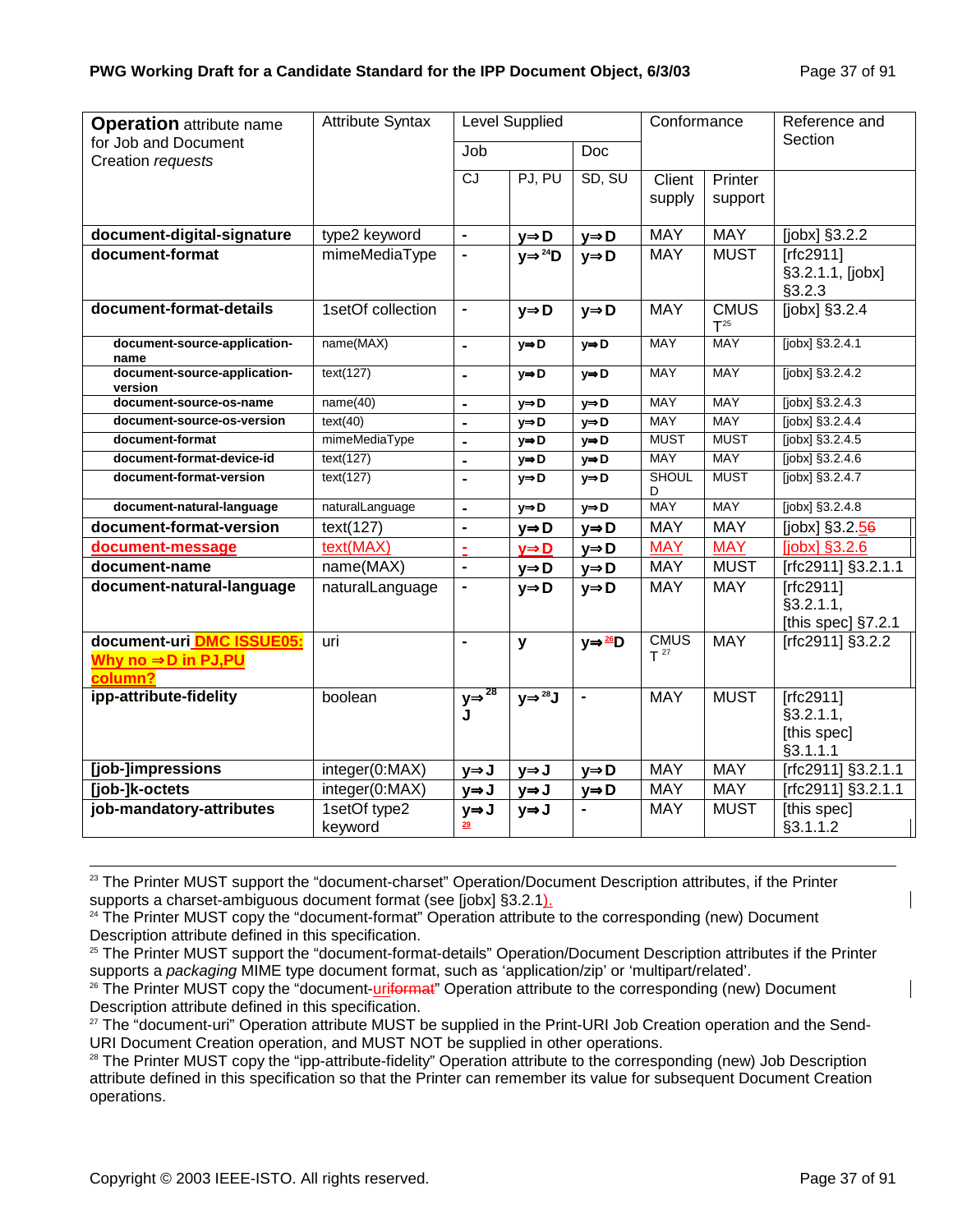| <b>Operation</b> attribute name           | <b>Attribute Syntax</b>    | Level Supplied                       |                          |                                    | Conformance |             | Reference and          |
|-------------------------------------------|----------------------------|--------------------------------------|--------------------------|------------------------------------|-------------|-------------|------------------------|
| for Job and Document<br>Creation requests |                            | Job<br><b>Doc</b>                    |                          |                                    |             | Section     |                        |
|                                           |                            | CJ                                   | PJ, PU                   | SD, SU                             | Client      | Printer     |                        |
|                                           |                            |                                      |                          |                                    | supply      | support     |                        |
| [job-]media-sheets                        | integer(0:MAX)             | y⇒J                                  | y⇒J                      | y⇒D                                | <b>MAY</b>  | <b>MAY</b>  | [rfc2911] §3.2.1.1     |
| job-name                                  | name(MAX)                  | y⇒J                                  | y⇒J                      |                                    | <b>MAY</b>  | <b>MUST</b> | $Trc2911$ ] §4.3.5     |
| job-password                              | octetString(255)           | y⇒J                                  | y⇒J                      | $\blacksquare$                     | <b>MAY</b>  | <b>MAY</b>  | [ippsave] §4.1         |
| job-password-encryption                   | type3 keyword<br>name(MAX) | y⇒J                                  | y⇒J                      |                                    | <b>MAY</b>  | <b>MAY</b>  | [ippsave] §4.2         |
| last-document                             | boolean                    | $\blacksquare$                       | $\blacksquare$           | $\underline{y} \Rightarrow D^{30}$ | <b>MUST</b> | <b>MUST</b> | [rfc2911] §3.3.1.1     |
| operation-id **                           | integer(1:0x8FFF           | y                                    | $\mathbf{v}$             | y                                  | <b>MUST</b> | <b>MUST</b> | [rfc2911] §3.1.2       |
| original-requesting-user-<br>name **      | name(MAX)                  | y⇒J                                  | y⇒J                      | $\blacksquare$                     | <b>MAY</b>  | <b>MAY</b>  | [adm-ops]<br>§11.7.2.2 |
| output-device-requested                   | name(127)                  | y⇒J                                  | y⇒J                      | $\blacksquare$                     | <b>MAY</b>  | MAY         | $[jobx]$ §5.5          |
| printer-uri **                            | uri                        | $y \Rightarrow$<br>$28 \frac{31}{2}$ | $y \rightarrow^{32} J^3$ | $y \rightarrow D^{31}$             | <b>MUST</b> | <b>MUST</b> | [ $rfc2911$ ] §3.1.5   |
| request-id <sup>**</sup>                  | integer(1:MAX)             | $\mathbf v$                          | V                        | v                                  | <b>MUST</b> | <b>MUST</b> | $[rfc2911]$ §3.1.2     |
| requesting-user-name **                   | name(MAX)                  | y                                    | y                        | y                                  | SHOU<br>LD  | <b>MUST</b> | [rfc2911] §3.2.1.1     |
| version-number **                         | X.Y                        | v                                    | V                        | v                                  | <b>MUST</b> | <b>MUST</b> | [rfc2911] §3.1.8       |

1170 **"y", "y**⇒**"**, and **"**\*\***"**:. s See Legend at the beginning of the Table.

1171 DMC ISSUE06: Why are we not saving the "requesting-user-name"? Is that what "original-requesting-user-name" is 1172 for? But the latter is part of an optional spec. If we don't save "requesting-user-name", how do we authenticate 1173 cancel/delete? Am I missing something?

## 1174 **7.2 Operation/Document Description attributes**

1175 The rest of this section defines the semantics for the Operation attributes that a client MAY supply in a Document

1176 Creation operation and their corresponding Document Description attributes. The following statements apply to all of

1177 these Operation/Document Description attributes and are *not* repeated in each Description:

1178 If the Printer doesn't support the "xxx" Operation attribute, the Printer MUST ignore the "xxx" attribute (as with any

1179 OPTIONAL Operation attribute) and return the "xxx" attribute with the supplied value as unsupported in the

1180 | Unsupported Aattributes group as specified in [rfc2911] section 3.1.7.

1181 If the Printer supports the "xxx" Operation attribute, the Printer MUST support it at the Job and Document level. The 1182 Printer MUST also:

1183 1. support the corresponding "xxx" Document Description attribute of the same name (see section 9.1) and vice 1184 versa.

<sup>29</sup> The Printer MUST copy the "job-mandatory-attributesipp-attribute-fidelity" Operation attribute to the corresponding (new) Job Description attribute defined in this specification so that the Printer can remember its value for subsequent Document Creation operations.

30 The Printer MUST copy the "last-document" Operation attribute to the corresponding (new) Document Description attribute defined in this specification so that the client can determine the last document when querying the Document objects.

<sup>31</sup> The Printer MUST copy the "printer-uri" Operation attribute to the Job's "job-printer-uri" Job Description attribute and Document's "document-printer-uri" Document Description attribute.

<sup>32</sup> The Printer MUST copy the "printer-uri" Operation attribute to the Job's "job-printer-uri" Job Description attribute and Document's "document-printer-uri" Document Description attribute.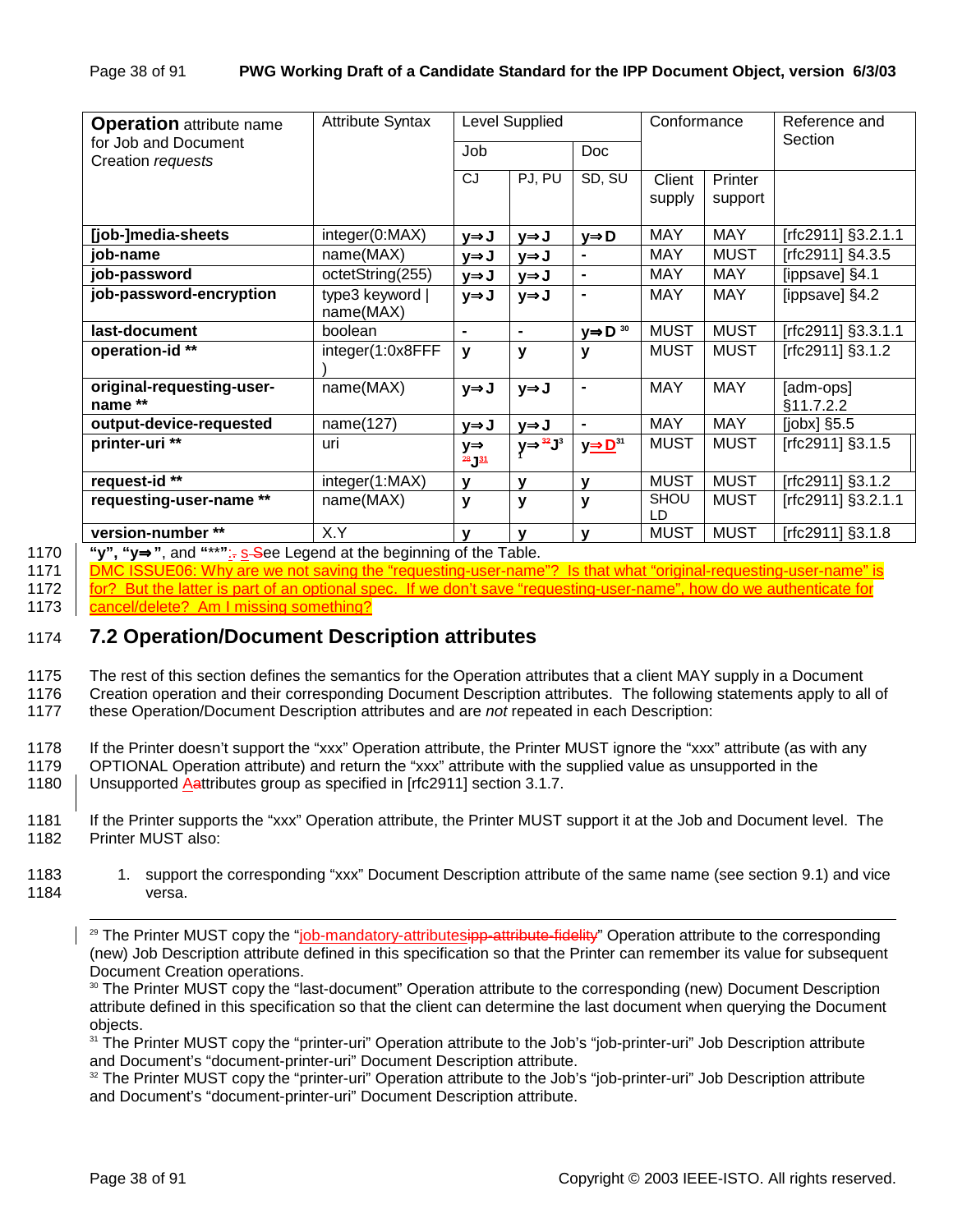- 1185 2. copy the value of the "xxx" Operation attribute, if supplied by the client, to the corresponding "xxx" Document 1186 Description attribute.
- 1187 3. support the corresponding "xxx-default" and "xxx-supported" Printer Description attributes as well, if defined 1188 (see section 10) and vice versa.
- 1189 4. validate the values supplied by the client in the "xxx" Operation attribute against the values indicated in the 1190 Printer's corresponding "xxx-supported" Printer Description attribute (see section 10). If the values do not 1191 validate, the Printer MUST either reject the operation or accept the operation as indicated for each of the 1192 attributes described below.

1193 If the client supplies one of the "xxx" Operation/Document attributes with a value that the Printer does not support, 1194 the Printer MUST perform one of the actions indicated for that Operation, unless specified otherwise, such as (1) 1195 reject the request, (2) accept the request and either (a) hold the job for operator intervention or (b) print the Job 1196 ignoring the attribute. In all of these cases, the Printer MUST return the Operation attribute with the unsupported 1197 value in the Unsupported Attributes group in the response (see [rfc2911] section 3.1.7).

1198

### 1199 **7.2.1 document-natural-language (naturalLanguage)**

1200 This OPTIONAL Operation attribute specifies the natural language of the Document Object content (see [rfc2911] 1201 section 3.2.1.1 and section 4.1.8).

1202 If the client supplies this "document-natural-language" Operation attribute with a value that the Printer doesn't 1203 support, the Printer MUST perform one of the following actions: (1) reject the request OR (2) accept the request and 1204 either (a) put the Job in the 'pending-held' state or (b) process the job ignoring the attribute. See section 7.2 above 1205 for more details.

1206 The values MAY include the region as well as the language according to [rfc2911] section 4.1.8. If the document 1207 contains more than one language, the value is the first or primary language of the document. The Printer MAY use 1208 this value to select fonts or other Internationalization processing. As indicated in [rfc2911] section 4.1.8, examples 1209 include:

- 1210 'en': for English
- 1211 'en-us': for US English
- 1212 'fr': for French
- 1213 'de': for German

## 1215 **7.3 Operation Attributes** *returned* **in Job and Document Creation responses**

1216 Table 9 lists the Operation attributes that Printers return in Job Creation operation *responses*: ( Print-Job, Print-URI, 1217 and Create-Job) and in Document Creation operation *responses*: (Send-Document and Send-URI). The column 1218 labeled "Conformance" indicates the conformance for what the Printer returns and what the Printer supports. The 1219 References and Section columne lists the IETF or IEEE-ISTO specification which defines the semantics of the 1220 attribute.

1214

#### 1221 **Table 9 - Operation attributes** *returned* **in Job and Document Creation operation** *responses*

| <b>Operation attribute name</b> | <b>Attribute Syntax</b> | Conformance                                     |             | References       |
|---------------------------------|-------------------------|-------------------------------------------------|-------------|------------------|
|                                 | Values                  | <b>Printer return</b><br><b>Printer support</b> |             |                  |
| attributes-charset *            | lcharset                | <b>MUST</b>                                     | <b>MUST</b> | [rfc2911] §3.1.4 |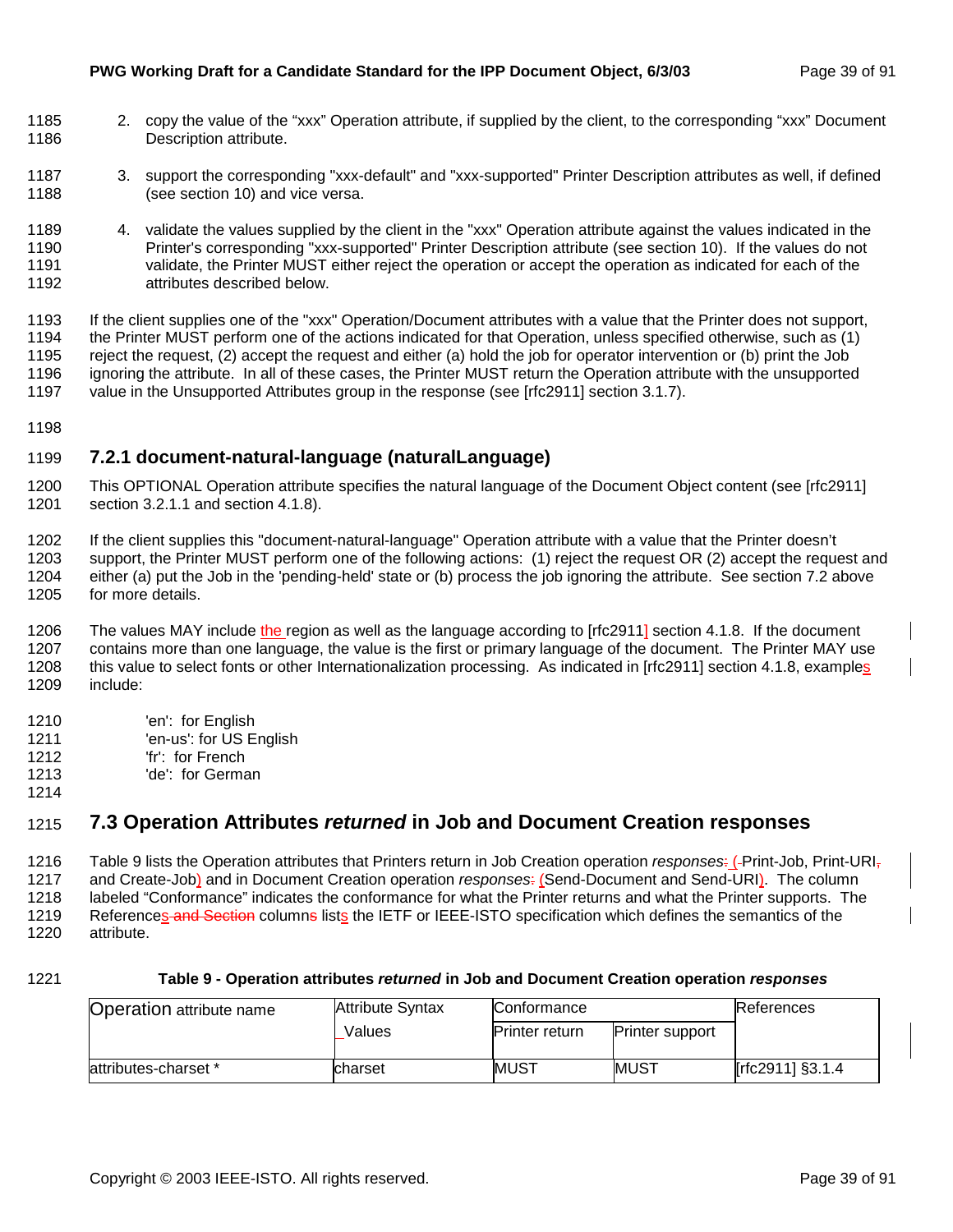| <b>Operation attribute name</b>   | <b>Attribute Syntax</b>           | Conformance    |                 | <b>References</b>  |  |
|-----------------------------------|-----------------------------------|----------------|-----------------|--------------------|--|
|                                   | Values                            | Printer return | Printer support |                    |  |
|                                   | 'utf-8"                           | <b>MAY</b>     | <b>MUST</b>     | [rfc2911] §4.1.7   |  |
|                                   | ʻus-ascii'                        | <b>MAY</b>     | MAY             | [rfc2911] §4.1.7   |  |
|                                   | 'iso-8859-1'                      | <b>MAY</b>     | MAY             | [rfc2911] §4.1.7   |  |
|                                   | 'iso-10646-ucs-2'                 | MAY            | MAY             | [rfc2911] §4.1.7   |  |
| attributes-natural-language *     | naturalLanguage                   | <b>MUST</b>    | MUST            | [rfc2911] §3.1.4   |  |
|                                   | 'en-US'                           | MAY            | MAY             | [rfc2911] §4.1.8   |  |
| detailed-status-messages *        | text(MAX)                         | <b>MAY</b>     | <b>MAY</b>      | [rfc2911] §3.1.6.3 |  |
| document-access-error             | text(MAX)                         | <b>MAY</b>     | <b>MAY</b>      | [rfc2911] §3.1.6.4 |  |
| document-number                   | integer(1:MAX)                    | <b>MUST</b>    | <b>MUST</b>     | §9.1.21            |  |
| job-id                            | integer(1:MAX)                    | MUST           | MUST            | [rfc2911] §4.3.2   |  |
| job-uri                           | luri                              | <b>MUST</b>    | <b>MUST</b>     | [rfc2911] §4.3.1   |  |
| redirect-uri- (uri) <sup>33</sup> | uri                               | <b>MAY</b>     | <b>MAY</b>      | [not-srv] $§5.2$   |  |
| request-id *                      | integer(1:MAX32767)               | <b>MUST</b>    | <b>MUST</b>     | [rfc2911] §3.1.2   |  |
| status-code *                     | type2<br>enuminteger(0:32767)     | <b>MUST</b>    | <b>MUST</b>     | [rfc2911] §3.1.6.1 |  |
| status-message *                  | text(255)                         | MAY            | MAY             | [rfc2911] §3.1.6.2 |  |
| version-number*                   | integer(1:255),<br>integer(0:255) | <b>MUST</b>    | MUST            | [rfc2911] §3.1.8   |  |

1223

1222 \* - indicates attributes that are defined for *all* operations, not just Job Creation operations

1224 **8 Job Template and Document Template attributes** 

1225 Table 10 lists *all* of the Job Template attributes defined in other IPP specifications and lists their corresponding 1226 Document Template attributes defined in this IPP specification. The Job Template attributes can be supplied in the 1227 Job Creation operations: Print-Job, Print-URI, and Create-Job operations.

1228  $\parallel$  A subset of these Job Template attributes- (e.g., "number-up" and "media", but not "job-priority") are also defined to 1229 apply to Documents and are called Document Template attributes when supplied at the Document Level. Document 1230 Template attributes can be supplied in the Send-Document and Send-URI operations.

1231 A subset of the Document Template attributes that apply to pages (e.g., "media", but not "document-format"-or "job-1232 priority") can also be supplied as Page Overrides using the "overrides" Job Template collection attribute (see 1233 | [OvrRide]) or as a Document Template attribute.

1234 Job Template and Document Template attributes are OPTIONAL for a Printer to support and for a client to supply in 1235 a Job Creation or Document Creation request or Page Overrides. If a Printer supports a Job Template or Document 1236 Template attribute, then it MUST copy the supplied attribute to the Job or Document object, respectively, so that a 1237 client MAY query the attributes in subsequent Get-Job-Attributes/Get-Jobs and Get-Document-Attributes/Get-1238 Documents operations, respectively. The effect of Job Template Attributes supplied in Job Creation requests are 1239 inherited by the Document objects, unless the Document Creation operation supplies the attribute with a different 1240 value.

l <sup>33</sup> The Printer or Notification Server returns the "redirect-uri" Operation attribute in order to redirect the Get-Notification operation to a Notification Server or back to the original Printer.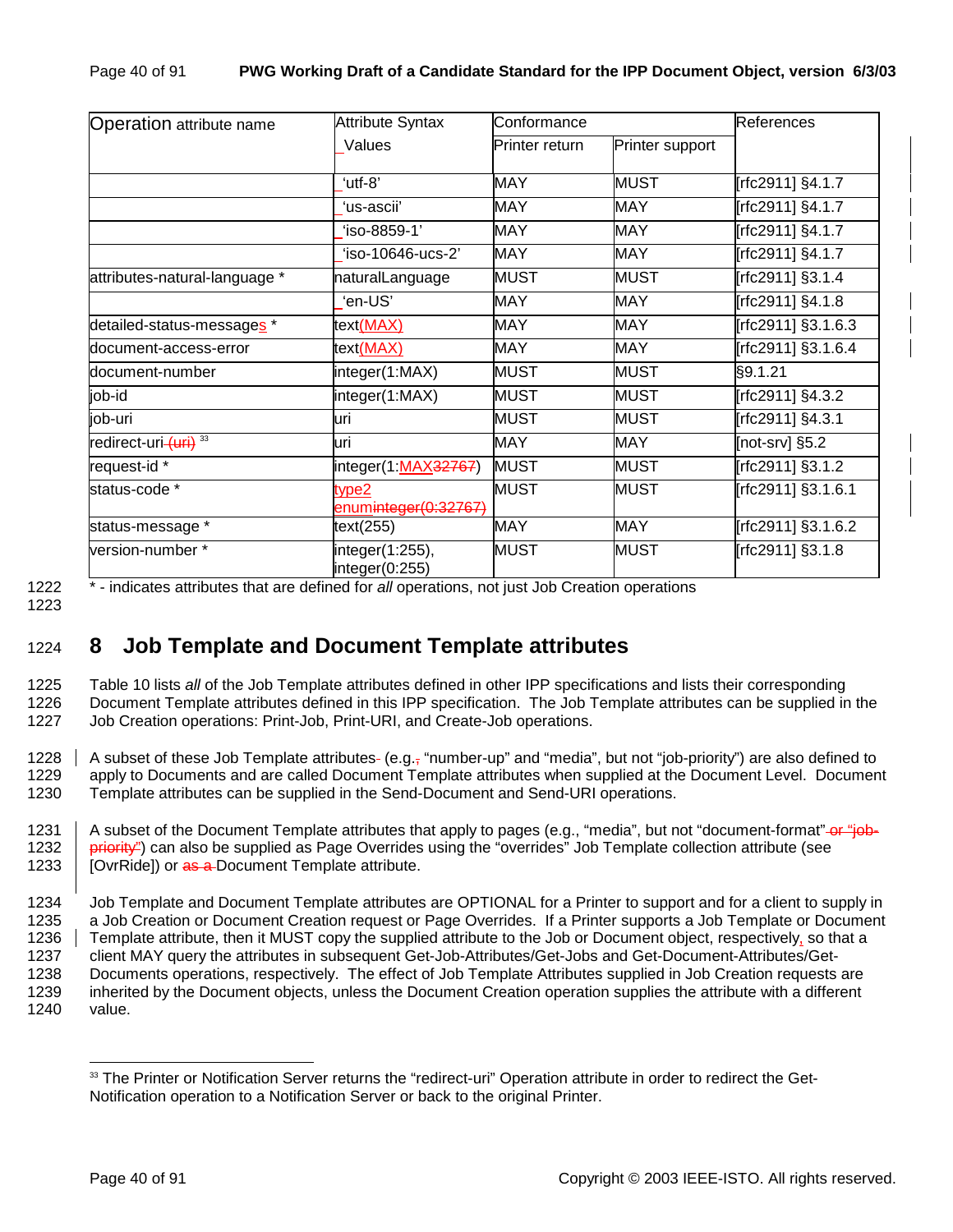- 1241 If a Job Template collection attribute is supported (see [rfc3382]), then there are conformance requirements for which
- 1242 member attributes MUST be supported by a Printer and which member attributes a client MUST supply as indicated
- 1243 in the Conformance column for each collection member attribute in Table 10.

1244 The "Defined for use" column indicates whether the client MAY supply and the Printer support the attribute at the 1245 Job, Document, or Page Level with the following semantics:

| Supplied       | Description                                                                                                                                                                                                                                                                                                                                                                                                                                                                                                                                                                             |
|----------------|-----------------------------------------------------------------------------------------------------------------------------------------------------------------------------------------------------------------------------------------------------------------------------------------------------------------------------------------------------------------------------------------------------------------------------------------------------------------------------------------------------------------------------------------------------------------------------------------|
| J=y÷           | Job Level: The attributes MAY be supplied as Job Template attributes at the Job Level in a<br>Job Creation request (Print-Job, Print-URI, Create-Job) in which case each Document inherits<br>the Job Template attribute as a default which is used unless an attribute at the Delocument<br>Level is also supplied. Note: The "multiple-document-handling" attribute controls whether<br>extensive attributes, such as "finishing" $and$ <sub>r</sub> "copies", affect the entire job as a whole ('single-<br>xxx' values) or affect each document separately ('separate-xxx' values). |
| $D = V_{\tau}$ | Document Level: The attribute MAY be supplied at the Document Level as Document<br>Template attributes in a Document Creation operation (Send-Document, Send-URI), in which<br>case the supplied Document Templates override any Job Template attributes supplied at the<br>Job Level and any "document-overrides" supplied at the Job or Document level.                                                                                                                                                                                                                               |
| $P=y+$         | Page Level: The attribute MAY be supplied as a member of the (1) "page-ranges" Job<br>Template attribute at the Job Level in a Job Creation operation or (2) "page-ranges" Document<br>Template attribute at the Document Level to affect the specified range of pages.                                                                                                                                                                                                                                                                                                                 |

1247 "\*\*" - Most Job Template and Document Template attributes correspond to the PWG Semantic Model Job 1248 Processing and Document Processing attributes, respectively. However, 4 of the IPP Job Template 1249 attributes are represented in the PWG Semantic Model as Job Description attributes, instead of Job 1250 Processing attributes. These are indicated in the first column with "\*\*".

l

1246

| 1251 |  | Table 10 - Job Template and Document Template attributes |  |
|------|--|----------------------------------------------------------|--|
|------|--|----------------------------------------------------------|--|

| Job Template /<br><b>Document</b> | <b>Attribute Syntax</b> |      | Defined for use | Conformance                            |     | Reference        |
|-----------------------------------|-------------------------|------|-----------------|----------------------------------------|-----|------------------|
| <b>Template attribute</b><br>name |                         |      |                 | Client<br>Printer<br>supply<br>support |     |                  |
| copies                            | integer(1:MAX)          | 1734 |                 | MAY                                    | MAY | [rfc2911] §4.2.5 |

<sup>34</sup> The IPP "copies" attribute is an *extensive* attribute, so its effect when supplied at the job level is not always inherited by the documents in a multi-document job. Instead, its effect depends on the value of the "multipledocument-handling" Job Template attribute. The 'single-document' and 'single-document-new-sheet' values produce copies of the job as a whole with the multiple input documents concatenated into a single output document for each job copy. The 'separate-document-uncollated-copies' value produces N copies of the first input document followed by N copies of the second input document, and so onete. The 'separate-document-collated-copies' value produces N successive job copies, each job copy consisting of 1 copy of the first document followed by 1 copy of the second document, and so onete.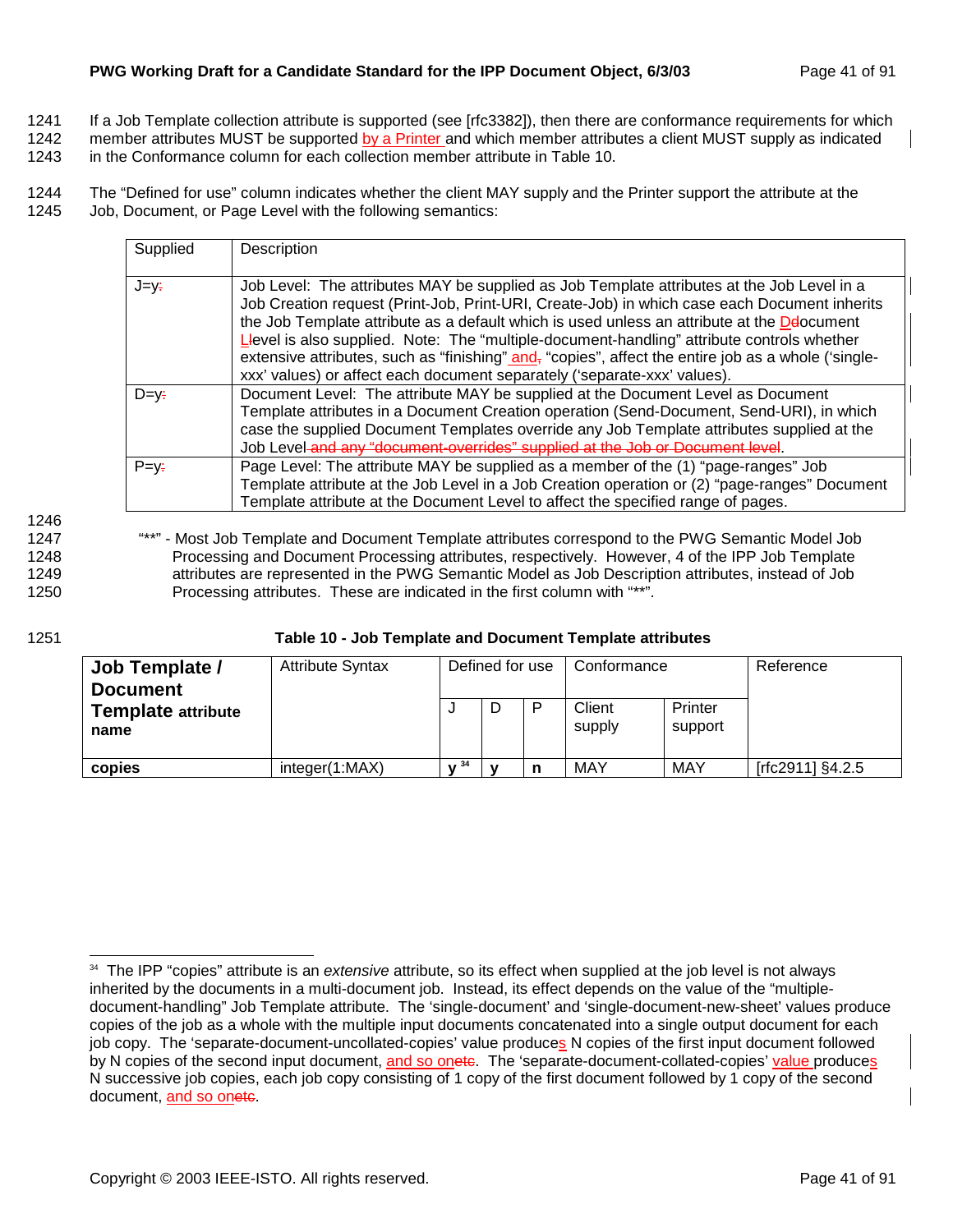| Job Template /            | <b>Attribute Syntax</b>      |                     | Defined for use |              | Conformance                   |                        | Reference            |
|---------------------------|------------------------------|---------------------|-----------------|--------------|-------------------------------|------------------------|----------------------|
| <b>Document</b>           |                              |                     |                 |              |                               |                        |                      |
| <b>Template attribute</b> |                              | J                   | D               | P            | Client                        | Printer                |                      |
| name                      |                              |                     |                 |              | supply                        | support                |                      |
|                           |                              |                     |                 |              |                               |                        |                      |
| cover-back                | collection                   | v                   | y               | n            | <b>MAY</b>                    | <b>MAY</b>             | [pwg5100.3] §3.1     |
| cover-type                | type2 keyword                |                     |                 |              | <b>MUST</b>                   | <b>MUST</b>            | [pwg5100.3] §3.1.2   |
| media                     | type3 keyword  <br>name(MAX) |                     |                 |              | MAY be<br>neither or one      | <b>MUST</b>            | [pwg5100.3] §3.1.1   |
| media-col                 | collection                   |                     |                 |              | of, but NOT<br>both           | <b>MAY</b>             | [pwg5100.3] §3.1.1   |
| cover-front               | collection                   | $\mathbf{y}$        | $\mathbf{y}$    | $\mathsf{n}$ | <b>MAY</b>                    | <b>MAY</b>             | [pwg5100.3] §3.1     |
| cover-type                | type2 keyword                |                     |                 |              | <b>MUST</b>                   | <b>MUST</b>            | [pwg5100.3] §3.1.2   |
| media                     | type3 keyword                |                     |                 |              | MAY be                        | <b>MUST</b>            | [pwg5100.3] §3.1.1   |
| media-col                 | name(MAX)<br>collection      |                     |                 |              | neither or one<br>of, but NOT | <b>MAY</b>             | [pwg5100.3] §3.1.1   |
|                           |                              |                     |                 |              | both                          |                        |                      |
| feed-orientation          | type3 keyword                | v                   | $\mathbf{y}$    | n            | <b>MAY</b>                    | <b>MAY</b>             | [ippsave] §5.1       |
| finishings                | 1setOf type2 enum            | $\overline{y^{35}}$ | $\mathbf{y}$    | y            | MAY be                        | MAY,                   | Trfc2911] §4.2.6     |
|                           |                              |                     |                 |              | neither or one                | MUST if                | [pwg5100.1] §2       |
|                           |                              |                     |                 |              | of, but NOT<br>both           | "finishing-<br>col" is |                      |
|                           |                              |                     |                 |              |                               | supported              |                      |
| finishings-col            | collection                   | $\sqrt{35}$         | $\mathbf{V}$    | $\mathbf{v}$ |                               | <b>MAY</b>             | [pwg5100.3] §3.2     |
| finishing-template        | name(MAX)                    |                     |                 |              | <b>MAY</b>                    | <b>MAY</b>             | [pwg5100.3] §3.2.1   |
| stitching                 | collection                   |                     |                 |              | <b>MAY</b>                    | <b>MAY</b>             | [pwg5100.3] §3.2.2   |
| stitching-reference-      | type2 keyword                |                     |                 |              | <b>MUST</b>                   | <b>MUST</b>            | [pwg5100.3] §3.2.2.1 |
| edge                      |                              |                     |                 |              |                               |                        |                      |
| stitching-offset          | integer (0:MAX)              |                     |                 |              | <b>MUST</b>                   | <b>MUST</b>            | [pwg5100.3] §3.2.2.2 |
| stitching-locations       | 1setOf integer(0:MAX)        |                     |                 |              | <b>MUST</b>                   | <b>MUST</b>            | [pwg5100.3] §3.2.2.3 |
| font-name-requested       | name(MAX)                    | y                   | y               | y            | <b>MAY</b>                    | <b>MAY</b>             | [ippsave] §5.2       |
| font-size-requested       | integer (1:MAX)              | $\mathbf{V}$        | $\mathbf{y}$    | y            | <b>MAY</b>                    | <b>MAY</b>             | [ippsave] §5.3       |
| force-front-side          | 1setOf                       | $\overline{y^{36}}$ | $\mathbf{v}$    | $\mathbf{y}$ | <b>MAY</b>                    | <b>MAY</b>             | [pwg5100.3] §3.3     |
|                           | integer(1:MAX)               |                     |                 |              |                               |                        |                      |
| imposition-template       | type32 keyword               | y                   | $\mathbf{y}$    | y            | <b>MAY</b>                    | <b>MAY</b>             | [pwg5100.3] §3.4     |
|                           | name(MAX)                    |                     |                 |              |                               |                        |                      |
| insert-sheet              | 1setOf collection            | $\sqrt{36}$         | $\mathbf{y}$    | $\mathbf v$  | <b>MAY</b>                    | <b>MAY</b>             | [pwg5100.3] §3.5     |
| insert-after-page-number  | integer(0:MAX)               |                     |                 |              | <b>MUST</b>                   | <b>MUST</b>            | [pwg5100.3] §3.5.1   |
| insert-count              | integer(0:MAX)               |                     |                 |              | <b>MAY</b>                    | <b>MUST</b>            | [pwg5100.3] §3.5.2   |
| media                     | type3 keyword                |                     |                 |              | MUST be one                   | <b>MUST</b>            | [pwg5100.3] §3.5.3   |
| media-col                 | name(MAX)<br>collection      |                     |                 |              | or the other,<br>but NOT both | MAY                    | [pwg5100.3] §3.5.3   |
| job-account-id **         | name(MAX)                    | $\mathbf v$         |                 | n            | <b>MAY</b>                    | <b>MAY</b>             | [pwg5100.3] §3.6     |
|                           |                              |                     | n               |              |                               |                        |                      |

l 35 The IPP "finishings" and "finishings-col" attributes are *extensive* attributes, so their effect when supplied at the Job Level is not always inherited by the documents in a multi-document job. Instead, their effect depends on the value of the "multiple-document-handling" Job Template attribute. The 'single-document' and 'single-document-new-sheet' values cause the finishing to be applied to each job copy as a whole. The 'separate-documents-collated-copies' and 'separate-document-uncollated-copies' values cause the finishing to be applied to each document.

<sup>&</sup>lt;sup>36</sup> The effect of the IPP "force-front-side" and "insert-sheet" attributes when supplied at the job level of a multidocument job depends on the value of the "multiple-document-handling" Job Template attribute. For the 'singledocument' and 'single-document-new-sheet' values, the pages are numbered as a single set from 1 to n for the job as a whole. For the 'separate-documents-collated-copies' and 'separate-document-uncollated-copies' values, the pages are numbered from 1 to n for each document separately.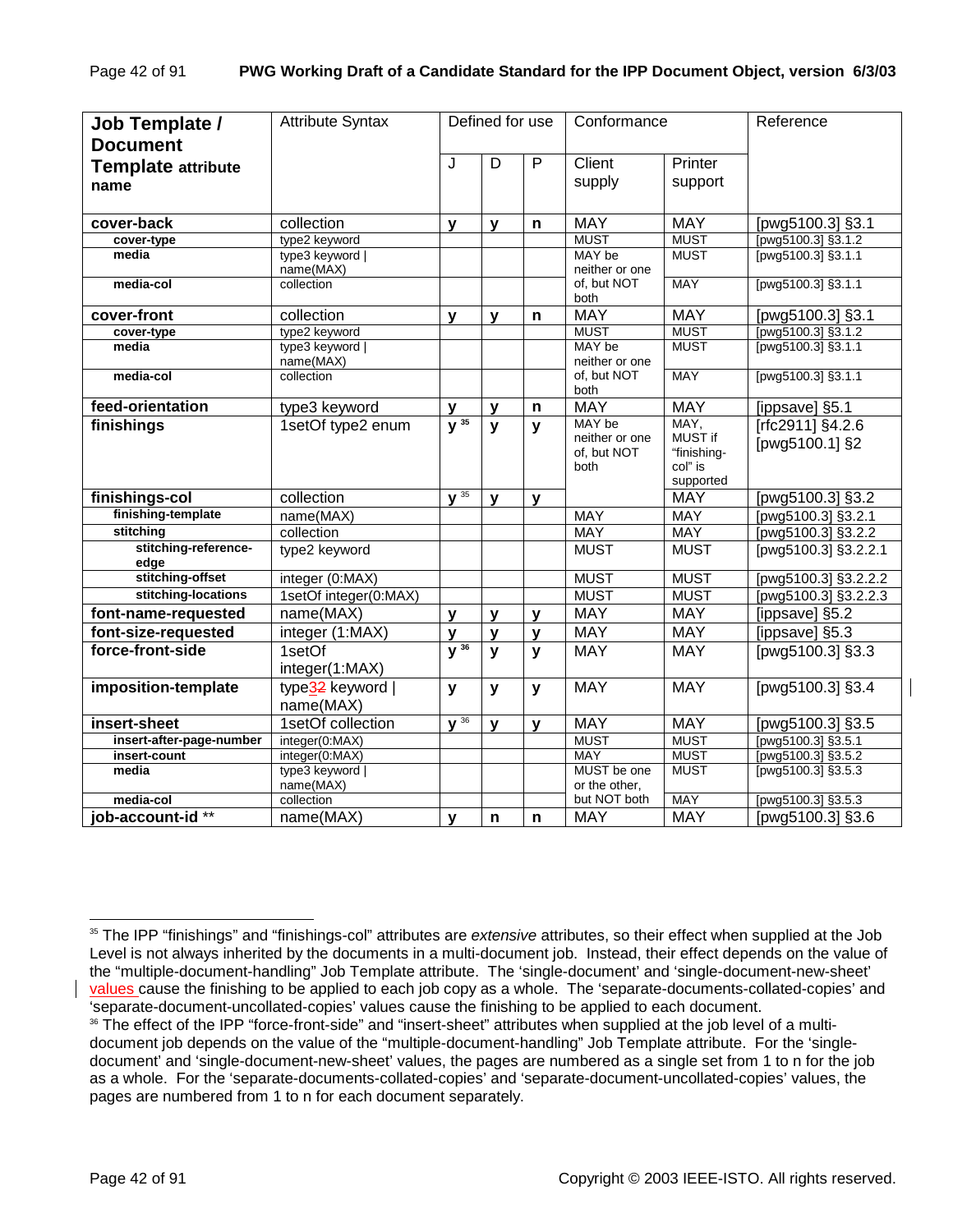| Job Template /               | <b>Attribute Syntax</b>      |              | Defined for use    |              | Conformance              |             | Reference           |
|------------------------------|------------------------------|--------------|--------------------|--------------|--------------------------|-------------|---------------------|
| <b>Document</b>              |                              |              |                    |              |                          |             |                     |
| <b>Template attribute</b>    |                              | J            | D                  | P            | Client                   | Printer     |                     |
| name                         |                              |              |                    |              | supply                   | support     |                     |
|                              |                              |              |                    |              |                          |             |                     |
| job-accounting-sheets        | collection                   | $\mathbf{v}$ | $\mathbf n$        | $\mathbf n$  | <b>MAY</b>               | <b>MAY</b>  | [pwg5100.3] §3.8    |
| job-accounting-sheets-type   | type3 keyword  <br>name(MAX) |              |                    |              | <b>MUST</b>              | <b>MUST</b> | [pwg5100.3] §3.8.1  |
| media                        | type3 keyword  <br>name(MAX) |              |                    |              | MAY be<br>neither or one | <b>MUST</b> | [pwg5100.3] §3.8.2  |
| media-col                    | collection                   |              |                    |              | of, but NOT<br>both      | <b>MAY</b>  | [pwg5100.3] §3.8.2  |
| job-accounting-output-bin    | type3 keyword  <br>name(MAX) |              |                    |              | <b>MAY</b>               | <b>MAY</b>  | [pwg5100.3] §3.8.3  |
| job-accounting-user-<br>id** | name(MAX)                    | y            | $\mathsf{n}$       | n            | <b>MAY</b>               | <b>MAY</b>  | [pwg5100.3] §3.7    |
| job-copies                   | integer(1:MAX)               | V            | 37<br>$\mathbf n$  | $\mathsf{n}$ | <b>MAY</b>               | <b>MAY</b>  | [jobx] §4.1.1       |
| job-cover-back               | collection                   | $\mathbf{v}$ | $n^{38}$           | $\mathsf{n}$ | <b>MAY</b>               | <b>MAY</b>  | $[jobx]$ §4.1.2     |
| same as cover-back           | see cover-back               |              |                    |              |                          |             |                     |
| job-cover-front              | collection                   | $\mathbf{V}$ | $n^{39}$           | n            | <b>MAY</b>               | <b>MAY</b>  | $[jobx]$ $§4.1.3$   |
| same as cover-front          | see cover-front              |              |                    |              |                          |             |                     |
| job-error-sheet              | collection                   | $\mathbf{V}$ | $\mathsf{n}$       | n            | <b>MAY</b>               | <b>MAY</b>  | [pwg5100.3] §3.9    |
| job-error-sheet-type         | type3 keyword  <br>name(MAX) |              |                    |              | <b>MUST</b>              | <b>MUST</b> | [pwg5100.3] §3.9.1  |
| job-error-sheet-when         | type2 keyword                |              |                    |              | <b>MAY</b>               | <b>MAY</b>  | [pwg5100.3] §3.9.2  |
| media                        | type3 keyword  <br>name(MAX) |              |                    |              | MAY be<br>neither or one | <b>MUST</b> | [pwg5100.3] §3.9.3  |
| media-col                    | collection                   |              |                    |              | of, but NOT<br>both      | <b>MAY</b>  | [pwg5100.3] §3.9.3  |
| job-finishings               | 1setOf type2 enum            | $\mathbf{v}$ | 40<br>$\mathbf n$  | n            | <b>MAY</b>               | <b>MAY</b>  | [ $jobs$ ] $§4.1.4$ |
| job-finishings-col           | collection                   | v            | $n^{\frac{1}{41}}$ | $\mathsf{n}$ | <b>MAY</b>               | <b>MAY</b>  | [jobx] §4.1.5       |
| same as finishings-col       | see finishings-col           |              |                    |              |                          |             |                     |
| job-hold-until               | type3 keyword  <br>name(MAX) | y            | $\mathbf n$        | $\mathsf{n}$ | <b>MAY</b>               | <b>MAY</b>  | [rfc2911] §4.2.2    |
| job-hold-until-time          | dateTime                     | v            | $\mathbf n$        | $\mathbf n$  | <b>MAY</b>               | <b>MAY</b>  | [ippsave] §5.4      |
| job-message-to-              | text(MAX)                    | y            | $n^{\frac{42}{}}$  | $\mathsf{n}$ | <b>MAY</b>               | <b>MAY</b>  | [pwg5100.3] §3.10   |
| operator                     |                              |              |                    |              |                          |             |                     |

<sup>&</sup>lt;sup>37</sup> The "job-copies" Job Template attribute makes copies of the entire job and MUST NOT be supplied at the Document or Page Level. The "job-copies" Job Template attribute is equivalent to "copies" with "multiple-documenthandling" = 'single-document-new-sheet'.

<sup>&</sup>lt;sup>38</sup> The "job-cover-back" Job Template attribute makes a single back cover for each job copy and MUST NOT be supplied at the Document or Page Level. The "job-cover-back" Job Template attribute is equivalent to "cover-back" with "multiple-document-handling" = 'single-document-new-sheet'.

<sup>&</sup>lt;sup>39</sup> The "job-cover-front" Job Template attribute makes a single front cover for each job copy and MUST NOT be supplied at the Document or Page Level. The "job-cover-front" Job Template attribute is equivalent to "cover-front" with "multiple-document-handling" = 'single-document-new-sheet'.

<sup>&</sup>lt;sup>40</sup> The "job-finishing" Job Template attribute finishes each job copy as a whole and MUST NOT be supplied at the Document or Page Level. The "job-finishings" Job Template attribute is equivalent to "finishings" with "multipledocument-handling" = 'single-document-new-sheet'.

<sup>41</sup> The "job-finishing-col" Job Template attribute finishes each job copy as a whole and MUST NOT be supplied at the Document or Page Level. The "job-finishings-col" Job Template attribute is equivalent to "finishings-col" with "multiple-document-handling" = 'single-document-new-sheet'.

 $42$  The "job-message-to-operator" Job Template attribute has no corresponding Document Template attribute. Instead, the user and operator communicate with each other using the same "document-message" Operation attribute which the Printer copies to the "document-message" Document Description attribute.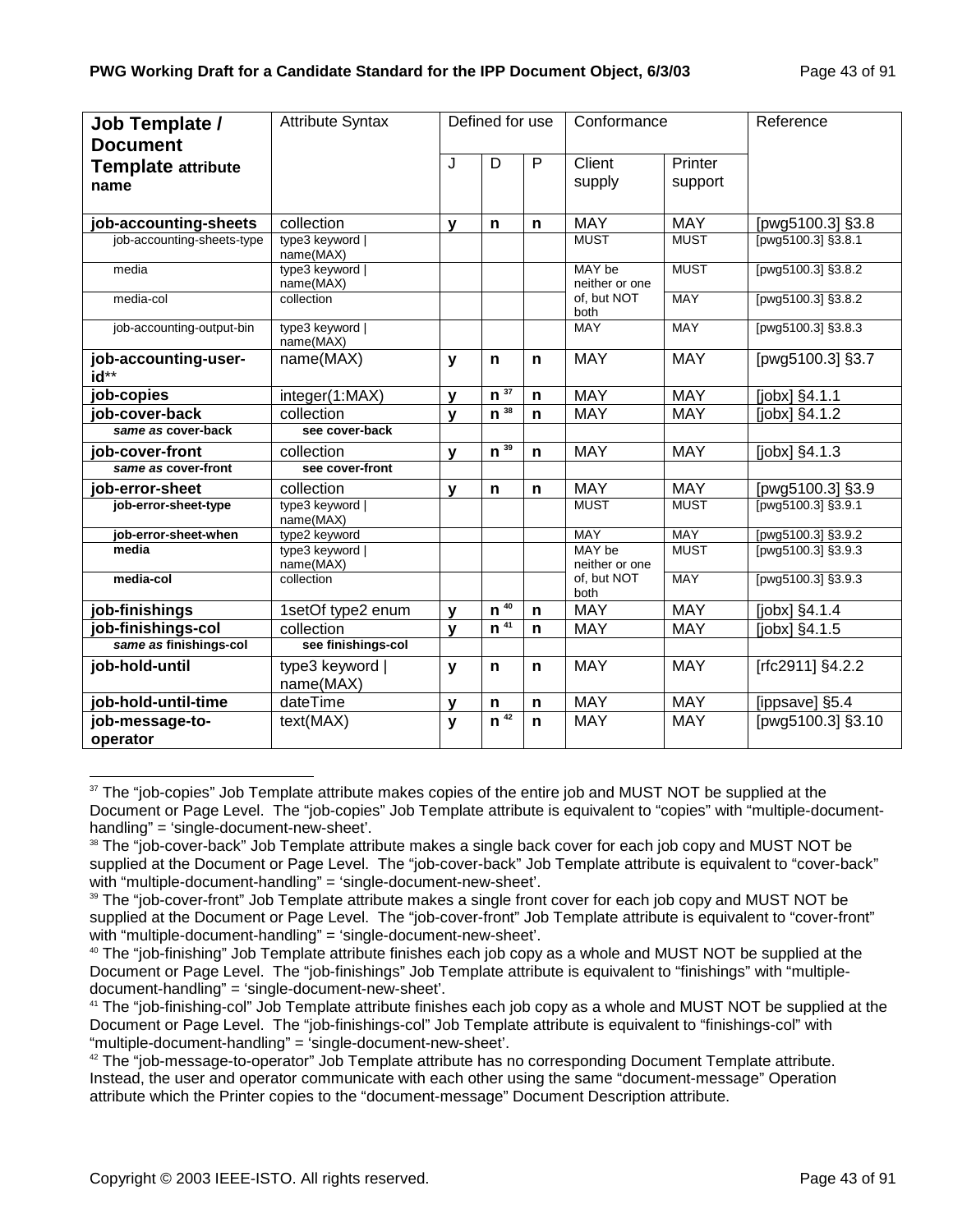| Job Template /<br><b>Document</b> | <b>Attribute Syntax</b> | Defined for use<br>Conformance |              | Reference    |                  |                    |                        |
|-----------------------------------|-------------------------|--------------------------------|--------------|--------------|------------------|--------------------|------------------------|
| <b>Template attribute</b><br>name |                         | J                              | D            | P            | Client<br>supply | Printer<br>support |                        |
| job-phone-number                  | text(127)               | v                              | n            | n            | <b>MAY</b>       | <b>MAY</b>         | [ippsave] §5.5         |
| job-priority                      | integer(1:100           |                                | n            | n            | MAY              | MAY                | [rfc2911] §4.2.1       |
| job-recipient-name **             | name(MAX)               |                                | n            | n            | <b>MAY</b>       | MAY                | [ippsave] §5.6         |
| job-save-disposition              | collection              |                                | n            | n            | <b>MAY</b>       | MAY                | [ippsave] §5.7         |
| save-disposition                  | type3 keyword           |                                | $\mathbf{H}$ | $\mathbf{R}$ | MAY              | <b>MAY</b>         | [ippsave] $§5.7.1.1$   |
| save-info                         | 1setOf collection       |                                | $\mathbf{H}$ | $\mathbf{H}$ | MAY              | MAY                | [ippsave] $§5.7.1.2$   |
| save-location                     | uri                     |                                | $\mathbf{H}$ | $\mathbf{H}$ | MAY              | MAY                | [ippsave] §5.7.1.2.3.1 |
| save-name                         | name(MAX)               | M                              | $\mathbf{a}$ | $\mathbf{a}$ | MAY              | MAY                | [ippsave] §5.7.1.2.3.2 |
| save-document-<br>format          | mimeMediaType           | ۷                              | $\mathbf{a}$ | $\mathbf{a}$ | <b>MAY</b>       | <b>MAY</b>         | [ippsave] §5.7.1.2.3.3 |
| iob-sheet-message                 | text(MAX)               | ν                              | n            | n            | <b>MAY</b>       | <b>MAY</b>         | [pwg5100.3] §3.12      |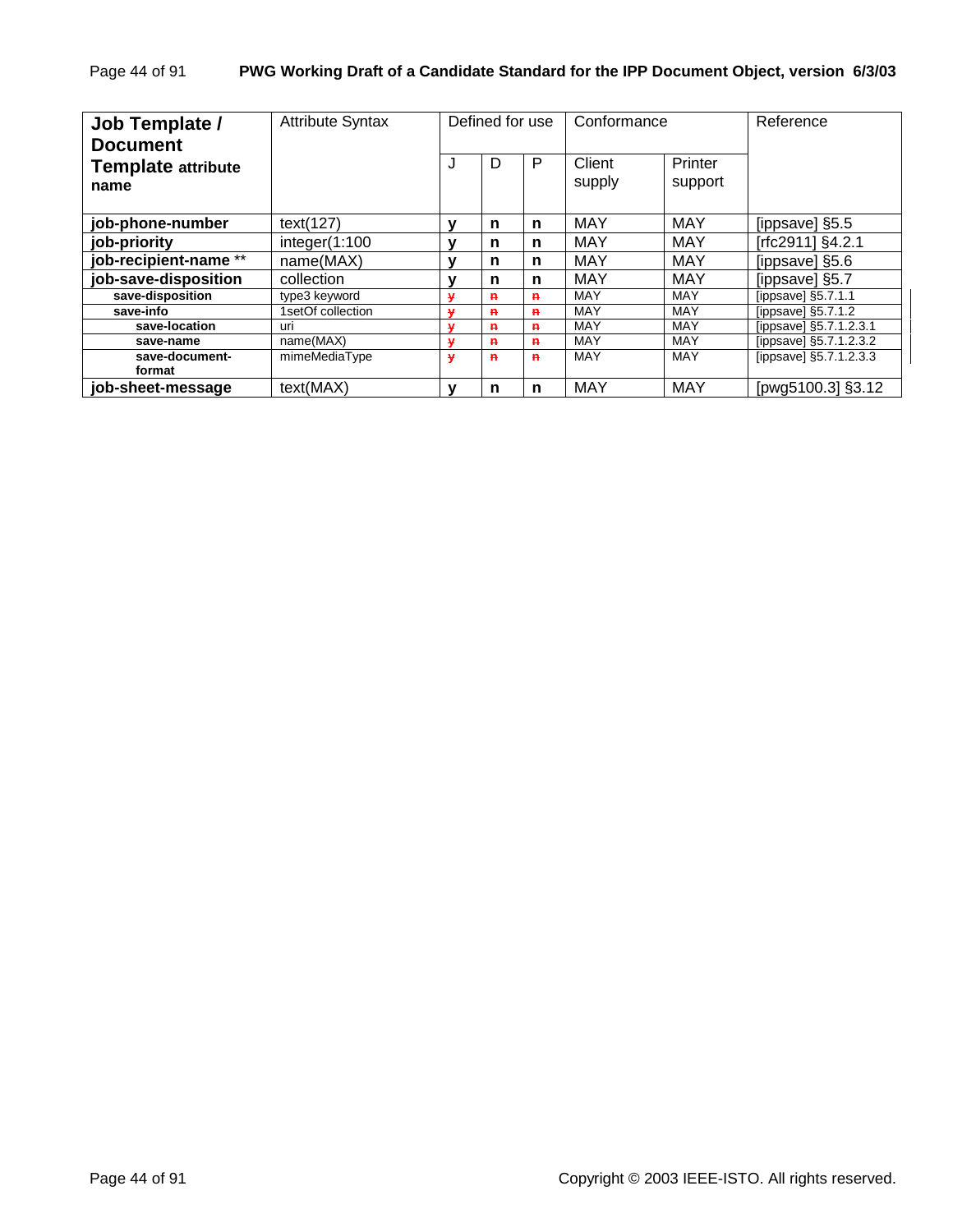| <b>Job Template /</b>          | <b>Attribute Syntax</b>         |              | Defined for use |              | Conformance                   |                          | Reference                            |
|--------------------------------|---------------------------------|--------------|-----------------|--------------|-------------------------------|--------------------------|--------------------------------------|
| <b>Document</b>                |                                 |              | D               | P            | Client                        | Printer                  |                                      |
| <b>Template attribute</b>      |                                 | J            |                 |              |                               |                          |                                      |
| name                           |                                 |              |                 |              | supply                        | support                  |                                      |
|                                |                                 |              |                 |              |                               |                          |                                      |
| job-sheets                     | type3 keyword                   | $\mathbf{y}$ | n               | n            | MAY be                        | MAY,<br>MUST if          | [rfc2911] §4.2.3                     |
|                                | name(MAX)                       |              |                 |              | neither or one<br>of, but NOT | "job-sheets-             |                                      |
|                                |                                 |              |                 |              | both                          | col"                     |                                      |
|                                |                                 |              |                 |              |                               | supported                |                                      |
| job-sheets-col                 | collection                      | $\mathbf{y}$ | n               | n            |                               | <b>MAY</b>               | [pwg5100.3] §3.11                    |
| job-sheets                     | type3 keyword                   |              |                 |              | <b>MUST</b>                   | <b>MUST</b>              | [pwg5100.3] §3.11.1                  |
| media                          | name(MAX)                       |              |                 |              |                               | <b>MUST</b>              | [pwg5100.3] §3.11.2                  |
|                                | type3 keyword  <br>name(MAX)    |              |                 |              | MUST be one<br>or the other,  |                          |                                      |
| media-col                      | collection                      |              |                 |              | but NOT both                  | <b>MAY</b>               | [pwg5100.3] §3.11.2                  |
| media                          | type3 keyword                   | y            | y               | $\mathbf{y}$ | MAY be                        | MAY,                     | [rfc2911] §4.2.11                    |
|                                | name(MAX)                       |              |                 |              | neither or one                | MUST if                  |                                      |
|                                |                                 |              |                 |              | of, but NOT<br>both           | "media-col"<br>supported |                                      |
| media-col                      | collection                      | $\mathbf{v}$ | v               | $\mathbf v$  |                               | <b>MAY</b>               | [pwg5100.3] §3.13                    |
| media-back-coating             | type3 keyword                   |              |                 |              | <b>MAY</b>                    | <b>MAY</b>               | [pwg5100.3] §3.13.10                 |
|                                | name(MAX)                       |              |                 |              |                               |                          |                                      |
| media-color                    | type3 keyword                   |              |                 |              | <b>MAY</b>                    | <b>MAY</b>               | [pwg5100.3] §3.13.4                  |
|                                | name(MAX)                       |              |                 |              |                               |                          |                                      |
| media-front-coating            | type3 keyword  <br>name(MAX)    |              |                 |              | <b>MAY</b>                    | <b>MAY</b>               | [pwg5100.3] §3.13.10                 |
| media-grain                    | type3 keyword                   |              |                 |              | <b>MAY</b>                    | <b>MAY</b>               | [ippsave] §8.4.2                     |
|                                | name(MAX)                       |              |                 |              |                               |                          |                                      |
| media-hole-count               | integer(0:MAX)                  |              |                 |              | <b>MAY</b>                    | <b>MAY</b>               | [pwg5100.3] §3.13.6                  |
| media-info                     | text(255)                       |              |                 |              | MAY                           | MAY                      | [pwg5100.3] §3.13.3                  |
| media-key                      | type3 keyword  <br>name(MAX)    |              |                 |              | <b>MAY</b>                    | <b>MAY</b>               | [pwg5100.3] §3.13.1                  |
| media-material                 | type3 keyword                   |              |                 |              | <b>MAY</b>                    | <b>MAY</b>               | [ippsave] §8.4.3                     |
|                                | name(MAX)                       |              |                 |              |                               |                          |                                      |
| media-order-count              | integer(1:MAX)                  |              |                 |              | MAY                           | MAY                      | [pwg5100.3] §3.13.7                  |
| media-preprinted               | type3 keyword                   |              |                 |              | <b>MAY</b>                    | <b>MAY</b>               | [pwg5100.3] §3.13.5                  |
| media-recycled                 | name(MAX)<br>type3 keyword      |              |                 |              | <b>MAY</b>                    | <b>MAY</b>               | [pwg5100.3] §3.13.11                 |
|                                | name(MAX)                       |              |                 |              |                               |                          |                                      |
| media-size                     | collection                      |              |                 |              | <b>MAY</b>                    | <b>MUST</b>              | [pwg5100.3] §3.13.8                  |
| x-dimension                    | integer(0:MAX)                  |              |                 |              | <b>MUST</b>                   | <b>MUST</b>              | [pwg5100.3] §3.13.8.1                |
| y-dimension                    | integer(0:MAX)                  |              |                 |              | <b>MUST</b>                   | <b>MUST</b>              | [pwg5100.3] §3.13.8.2                |
| media-thickness<br>media-tooth | integer(1:MAX)<br>type3 keyword |              |                 |              | <b>MAY</b><br>MAY             | MAY<br>MAY               | [ippsave] §8.4.4<br>[ippsave] §8.4.1 |
|                                | name(MAX)                       |              |                 |              |                               |                          |                                      |
| media-type                     | type3 keyword                   |              |                 |              | <b>MAY</b>                    | <b>MAY</b>               | [pwg5100.3] §3.13.2                  |
|                                | name(MAX)                       |              |                 |              |                               |                          |                                      |
| media-weight-metric            | integer(0:MAX)                  |              |                 |              | <b>MAY</b>                    | <b>MAY</b>               | [pwg5100.3] §3.13.9                  |
| media-input-tray-check         | type3 keyword                   | $\mathbf{y}$ | y               | $\mathbf{y}$ | <b>MAY</b>                    | <b>MAY</b>               | [pwg5100.3] §3.14                    |
|                                | name(MAX)                       |              |                 |              |                               |                          |                                      |
| media-type <sup>43</sup>       | type3 keyword  <br>name(MAX)    | $\mathbf{y}$ | y               | $\mathbf{y}$ | <b>MAY</b>                    | <b>MAY</b>               | [upnp], [pwg5100.3]<br>§3.13.2       |
| multiple-document-             | type2 keyword                   | $\mathbf{y}$ | n               | n            | <b>MAY</b>                    | MUST <sup>44</sup>       | [rfc2911] §4.2.4                     |
| handling                       |                                 |              |                 |              |                               |                          |                                      |
| number-up                      | integer(1:MAX)                  | y            | v               | $\mathbf{v}$ | <b>MAY</b>                    | <b>MAY</b>               | [rfc2911] §4.2.9                     |
| orientation-requested          | type2 enum                      | $\mathbf{y}$ | v               | $\mathbf{v}$ | <b>MAY</b>                    | <b>MAY</b>               | [rfc2911] §4.2.10                    |

<sup>43</sup> UPnPv1 and UPnPv2 define a separate MediaType Job Template attribute with the same values as the "mediatype" member attribute of "media-col".

<sup>&</sup>lt;sup>44</sup> A Printer MUST support the "multiple-document-handling" Job Template attribute with at least one value.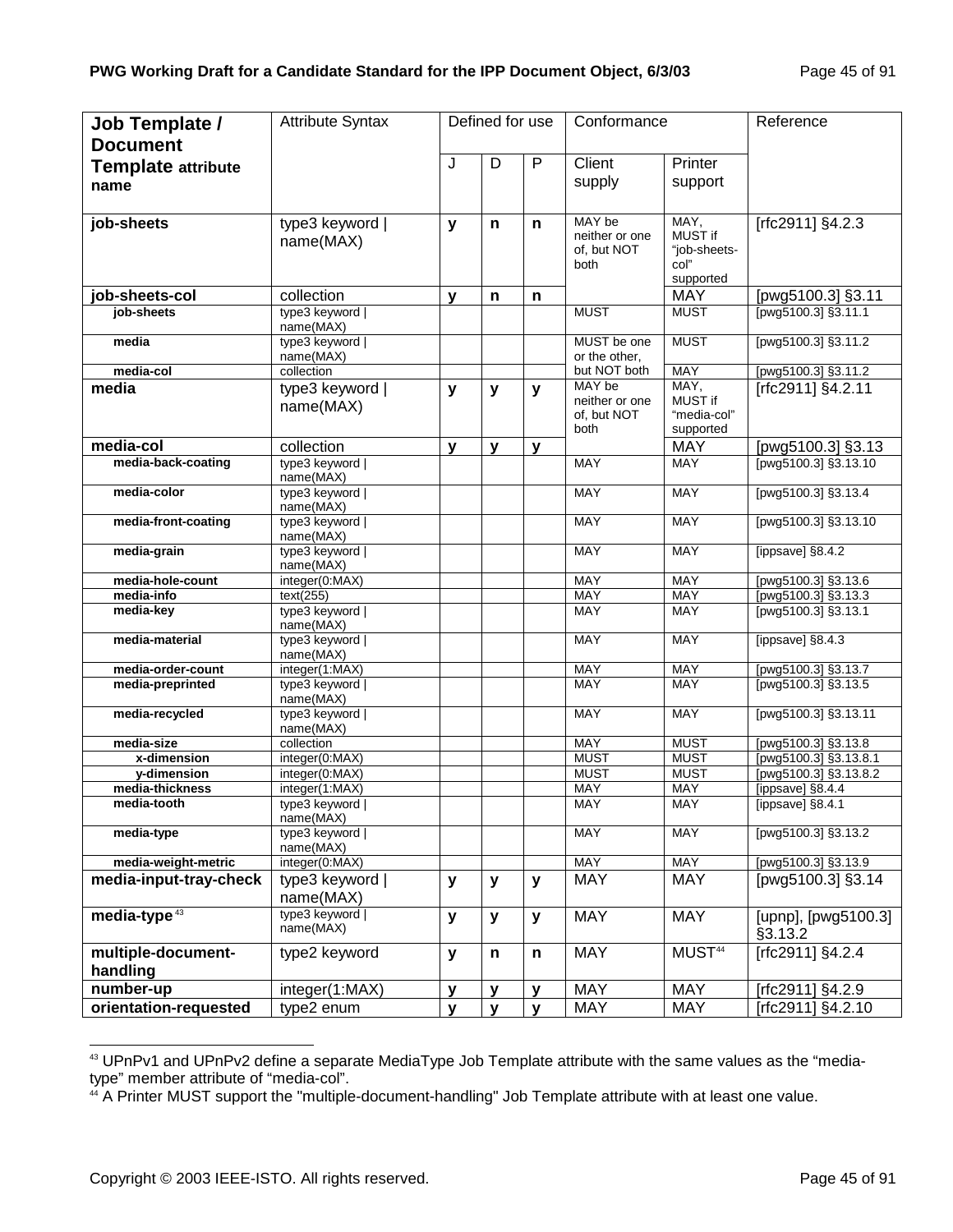| Job Template /                                                                         | <b>Attribute Syntax</b>         |                     | Defined for use |              | Conformance              |                          | Reference              |
|----------------------------------------------------------------------------------------|---------------------------------|---------------------|-----------------|--------------|--------------------------|--------------------------|------------------------|
| <b>Document</b>                                                                        |                                 |                     |                 |              | Client                   |                          |                        |
| <b>Template attribute</b>                                                              |                                 | J                   | D               | P            | supply                   | Printer<br>support       |                        |
| name                                                                                   |                                 |                     |                 |              |                          |                          |                        |
| output-bin                                                                             | type2 keyword                   | $\mathbf{y}$        | n               | n            | <b>MAY</b>               | <b>MAY</b>               | [pwg5100.2] §2.1       |
|                                                                                        | name(MAX)                       |                     |                 |              |                          |                          |                        |
| overrides                                                                              | 1setOf collection               | $\overline{y^{45}}$ | y               | n            | <b>MAY</b>               | <b>MAY</b>               | [OvrRide] §4.1,        |
|                                                                                        |                                 |                     |                 |              |                          |                          | also see §8.2          |
| pages                                                                                  | 1setOf<br>rangeOfInteger(1:MAX) |                     |                 |              | <b>MUST</b>              | <b>MUST</b>              | [OvrRide] §4.1.1       |
| dDocument-numbers                                                                      | 1setOf<br>rangeOfInteger(1:MAX) |                     |                 |              | <b>MAY</b>               | <b>MUST</b>              | [OvrRide] §4.1.2       |
| document-copies                                                                        | 1setOf<br>rangeOfInteger(1:MAX) |                     |                 |              | <b>MAY</b>               | <b>MAY</b>               | [OvrRide] §4.1.3       |
| any other Job Template attributes that affect pages,<br>such as "media" or "media-col" |                                 |                     |                 |              | <b>MAY</b>               | MAY                      | [OvrRide] §4.1.4       |
| page-delivery                                                                          | type2 keyword                   | y                   | y               | n            | <b>MAY</b>               | <b>MAY</b>               | [pwg5100.3] §3.15      |
| page-order-received**                                                                  | type2 keyword                   | y                   | $\mathbf{y}$    | n            | <b>MAY</b>               | <b>MAY</b>               | [pwg5100.3] §3.16      |
| page-ranges                                                                            | 1setOf                          | y                   | y               | n            | <b>MAY</b>               | <b>MAY</b>               | [rfc2911] §4.2.7       |
|                                                                                        | rangeOfInteger(1:MA<br>X)       |                     |                 |              |                          |                          |                        |
| pages-per-subset                                                                       | 1setOf<br>integer(1:MAX)        | $+46$               | $\mathbf{R}$    | $\mathbf{p}$ | <b>MAY</b>               | <b>MAY</b>               | [pwg5100.3] §5.3       |
| pdl-init-file                                                                          | 1setOf collection               | y                   | y               | n            | <b>MAY</b>               | <b>MAY</b>               | [ippsave] §5.8         |
| pdl-init-file-location                                                                 | uri                             |                     |                 |              | <b>MAY</b>               | <b>MAY</b>               | [ippsave] §5.8.1.1     |
| pdl-init-file-name                                                                     | name(MAX)                       |                     |                 |              | <b>MAY</b>               | MAY                      | [ippsave] §5.8.1.2     |
| pdl-init-file-entry                                                                    | name(MAX)                       |                     |                 |              | MAY                      | MAY                      | [ippsave] §5.8.1.3     |
| presentation-direction-                                                                | type2 keyword                   | $\mathbf{y}$        | y               | y            | <b>MAY</b>               | <b>MAY</b>               | [pwg5100.3] §3.17      |
| number-up                                                                              |                                 |                     |                 |              | <b>MAY</b>               |                          |                        |
| print-quality                                                                          | type2 enum                      | y                   | y               | $\mathbf v$  | <b>MAY</b>               | <b>MAY</b><br><b>MAY</b> | [rfc2911] §4.2.13      |
| printer-resolution                                                                     | resolution                      | y                   | y               | y            |                          |                          | [rfc2911] §4.2.12      |
| proof-print                                                                            | collection                      | y                   | n               | n            | <b>MAY</b>               | <b>MAY</b>               | [ippsave] §5.9         |
| proof-print-copies                                                                     | integer (0:MAX)                 | ¥                   | $\mathbf{R}$    | $\mathbf{R}$ | <b>MAY</b>               | MAY                      | [ippsave] §5.9.1.1     |
| media                                                                                  | type3 keyword  <br>name(MAX)    |                     |                 |              | MAY be<br>neither or one | <b>MUST</b>              | [ippsave] §5.8.1.2     |
| media-col                                                                              | collection                      |                     |                 |              | of, but NOT<br>both      | <b>MAY</b>               | [ippsave] §5.8.1.2     |
| separator-sheets                                                                       | collection                      | $\mathbf{y}$        | y               | n            | <b>MAY</b>               | <b>MAY</b>               | [pwg5100.3] §3.18      |
| separator-sheets-type                                                                  | type3 keyword  <br>name(MAX)    |                     |                 |              | <b>MUST</b>              | <b>MUST</b>              | [pwg5100.3] $\S3.18.1$ |
| media                                                                                  | type3 keyword  <br>name(MAX)    |                     |                 |              | MAY be<br>neither or one | <b>MUST</b>              | [pwg5100.3] §3.18.2    |
| media-col                                                                              | collection                      |                     |                 |              | of, but NOT<br>both      | MAY                      | [pwg5100.3] §3.18.2    |
| sheet-collate                                                                          | type2 keyword                   | y                   | y               | n            | <b>MAY</b>               | <b>MAY</b>               | [rfc3381] §3.1         |
| sides                                                                                  | type2 keyword                   | y                   | $\mathbf{y}$    | $\mathbf{v}$ | <b>MAY</b>               | <b>MAY</b>               | [rfc2911] §4.2.8       |

l  $45$  The effect of the IPP "page-overrides" Job Template attribute when supplied at the Jjob Llevel of a multi-document job depends on the value of the "multiple-document-handling" Job Template attribute. For the 'single-document' and 'single-document-new-sheet' values, the pages are numbered as a single set from 1 to n for the jJob as a whole. For the 'separate-documents-collated-copies' and 'separate-document-uncollated-copies' values, the pages are numbered from 1 to n for each *De*locument separately.<br><sup>46</sup> The client MUST supply the "pages-per-subset" Job Template attribute at the Job Level and it can only be used

when the "multiple-document-handling" Job Template attribute is 'separate-documents-collated-copies' or 'separatedocuments-uncollated-copes', since the purpose of the "pages-per-subset" attribute is to produce separate output documents for each subset. Otherwise, the Printer MUST ignore the "pages-per-subset" attribute.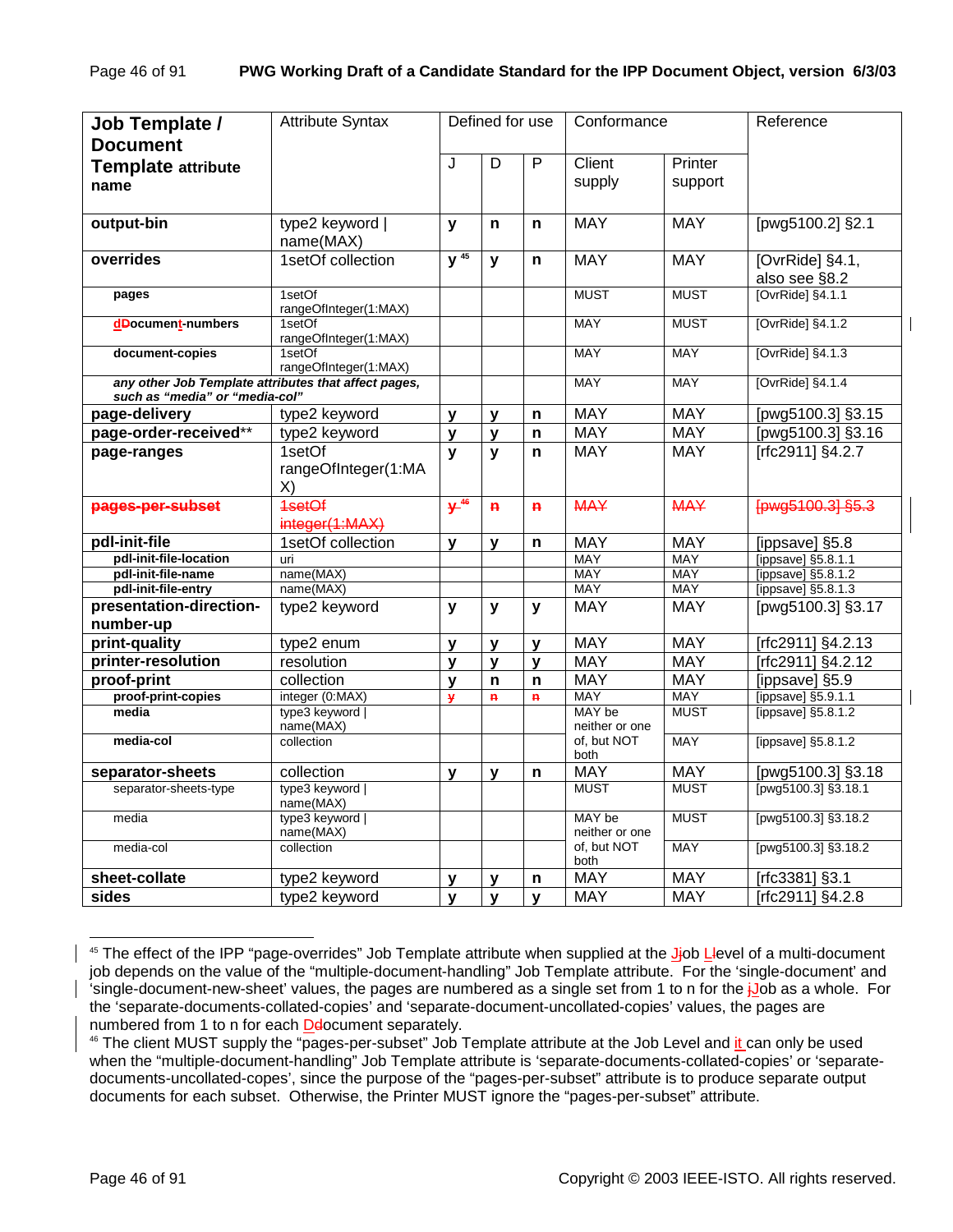| <b>Job Template /</b><br><b>Document</b> | <b>Attribute Syntax</b> | Defined for use |   |              | Conformance      |                    | Reference              |
|------------------------------------------|-------------------------|-----------------|---|--------------|------------------|--------------------|------------------------|
| <b>Template attribute</b><br>name        |                         | J               | D | P            | Client<br>supply | Printer<br>support |                        |
| x-image-position                         | type2 keyword           | v               | y | v            | <b>MAY</b>       | <b>MAY</b>         | [pwg5100.3]<br>§3.19.2 |
| x-image-shift                            | integer(MIN:MAX)        | y               | y | v            | <b>MAY</b>       | <b>MAY</b>         | [pwg5100.3]<br>§3.19.3 |
| x-side1-image-shift                      | integer(MIN:MAX)        | y               | y | $\mathbf{v}$ | <b>MAY</b>       | <b>MAY</b>         | [pwg5100.3]<br>§3.19.4 |
| x-side2-image-shift                      | integer(MIN:MAX)        | $\mathbf{V}$    | y | $\mathbf{V}$ | <b>MAY</b>       | <b>MAY</b>         | [pwg5100.3]<br>§3.19.5 |
| y-image-position                         | type2 keyword           | v               | y | $\mathbf{v}$ | <b>MAY</b>       | <b>MAY</b>         | [pwg5100.3]<br>§3.19.6 |
| y-image-shift                            | integer(MIN:MAX)        | $\mathbf{v}$    | y | $\mathbf{v}$ | <b>MAY</b>       | <b>MAY</b>         | [pwg5100.3]<br>§3.19.7 |
| y-side1-image-shift                      | integer(MIN:MAX)        | $\mathbf{v}$    | y | v            | <b>MAY</b>       | <b>MAY</b>         | [pwg5100.3]<br>§3.19.8 |
| y-side2-image-shift                      | integer(MIN:MAX)        | y               | у | $\mathbf{v}$ | <b>MAY</b>       | <b>MAY</b>         | [pwg5100.3]<br>§3.19.9 |

1252 "\*\*" - These 4 attributes are Job Description attributes, not Job Processing attributes, in the PWG Semantic Model 1253 [pwg-sm] - see the comment justLegend before the Table.

1254

# 1255 **8.1 Document Template attributes**

1256 Most Job Template attributes can be used as Document Template attributes for use in Document Creation 1257 operations to apply to the Document object. However, the Job Template attributes that have the "job-" prefix MUST 1258 NOT be used as Document Template attributes, since they are defined to apply to the job as a whole. Table 10 1259 shows lists all of the Document Template attributes for use with the Document Creation operations and the 1260 Document object. All of the definitions of the Document Template attributes are done by reference to the 1261 corresponding Job Template attributes in other specifications. However, the semantics of each Document Template 1262 attribute only applies to the Document object with which the attribute is associated either by being supplied by the<br>1263 client in the Document Creation operation or supplied by the Printer as a default because the c client in the Document Creation operation or supplied by the Printer as a default because the client did not (and the 1264 PDL did not have any corresponding instruction). See section 6 for defaulting semantics.

1265 The Document Template attributes share the same "xxx-default", "xxx-supported", and "xxx-ready" Printer attributes 1266 with the Job Template attributes of the same name.

1267 The Document object also has the corresponding "xxx-actual" READ-ONLY Document Description attributes defined 1268 that correspond to the "xxx" Document Template attributes (see [ippact]).

# 1269 **8.2 Document Template attributes containing explicit Document numbers**

1270 Job Template attributes that contain explicit Document numbers, such as "overrides", must have an appropriate 1271 value. The Document number MUST have a single value and the single value MUST match the Document number 1272 to which the Document Template attributes are being applied. If they do not match, the Printer MUST reject the 1273 request with a status of 'client-error-bad-request'.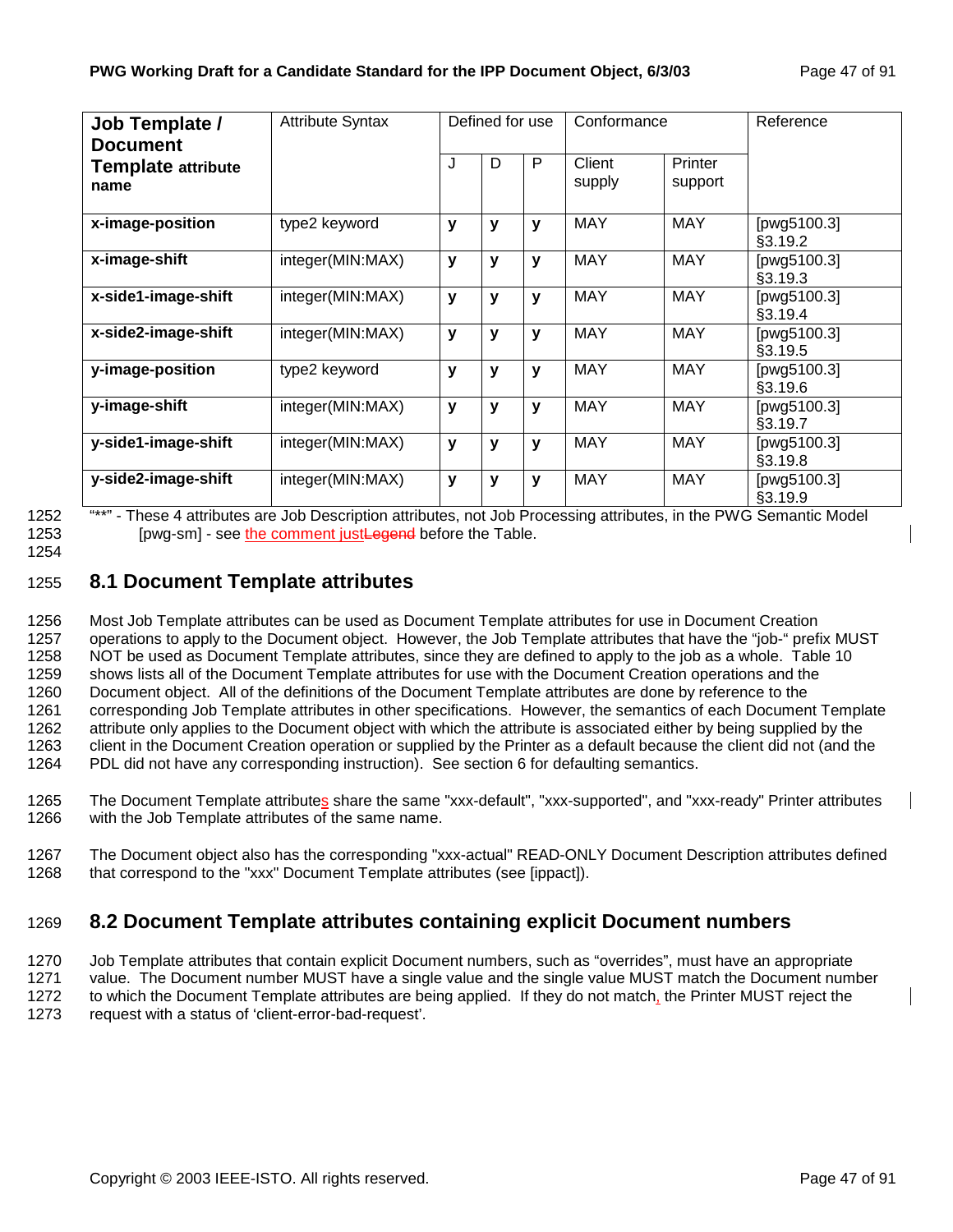# 1274 **9 Job Description and Document Description attributes**

1275 Table 11 lists all the Job Description attributes defined in other IPP specifications and the corresponding Document 1276 Description attributes defined in this IPP specification. Job Description and Document Description attributes are Job 1277 object and Document object attributes, respectively, that are filled in by the Printer. Some Job/Document Description 1278 attribute values are supplied by the client in the Job/Document Creation operation using corresponding Operation 1279 attributes as flagged with "⇒". Unless specified otherwise herein, the Printer MUST NOT support modification of Job 1280 Description and Document Descriptions attributes.

1281 The column labeled "attribute syntax" indicates the attribute syntax (see [rfc2911] section 4.1). The Printer 1282 conformance is indicated along with the reference to the specification in which the attribute is defined. The 1283 conformance for Document Description attributes (if the Printer supports the Document object) is the same as the 1284 corresponding Job Description attributes.

1285 Each of the Document Description attributes have a sub-section in section 9.1. The column labeled References 1286 column contains references to the sub-section in this document if there is significant information there. Those 1287 subsections that are only references to other specifications contain only that reference in the Reference column. 1288 Those attributes that are only Job Description attributes with no subsection in this specification have an "n/a" in the

1289 "Doc Desc" column.

1290 Note: There are no corresponding Page Range (or Page Override) Description attributes. The Page Range is not an 1291 object with a state and it cannot be queried.

#### 1292 *Legend:*

- 1293 **[job-]** indicates an attribute that shouldn't have had a "job-" prefix in its name in [rfc2911], so that the same attribute 1294 name could also be used for the Document object as a Document Description attribute. Note: For the PWG 1295 Semantic Model, the "job-" prefix is dropped.
- 1296 "-" indicates that the Job or Document attribute is *not* defined.

1297 "⇒y" the Printer MUST populate this Job or Document Description attribute by copying *from* the corresponding 1298 **Operation attribute that the client MAY supply**<sup>47</sup> in a Job or Document Creation operation. See Table 8 for 1299 the corresponding Operation attribute.

1300 (r/w) indicates that the Job Description or Document Description attribute is read/write, so that the client can 1301 changes its value using the Set-Job-Attributes or Set-Document-Attributes operation (see section 4.4).

| 1302 |                                                                                                                             |
|------|-----------------------------------------------------------------------------------------------------------------------------|
| 1303 | DMC Editorial04: Need to sort the table. I believe, since in taking out the liob-I prefix, it is no longer sorted. Sections |
| 1304 | following need to be reordered as well (sections 9.1.x). I don't want to just go ahead and do this change as it             |
| 1305 | would be very confusing in looking at the revisions.                                                                        |
| 1306 | 0MC Editorial05: This table has gotten rid of [iob-] indication, but Table 8 hasn't. Is this what we want?                  |
| 1307 | 0MC ISSUE07: I definitely believe that we need a "Document-equivalent" of iob-collation-type. It would have                 |

- 1308 different semantics, since the Job level semantics include the concept of documents, but I believe that since 1309 **it is useful to know whether a Job is doing collated or uncollated copies, it would also be useful to know the** 1310 same for Documents.
- 1311 DMC ISSUE08: Wouldn't we want to make "number-of-documents" a MUST now?

<sup>&</sup>lt;sup>47</sup> Document Description attributes that the client can supply in a Job or Document operation as Operation attributes (indicated with ⇒) comprise *all* of the Document Description attributes in the PWG Semantic Model ([pwgsm]). Those Document Description attributes that clients cannot supply values correspond to Document Status attributes in the PWG Semantic Model.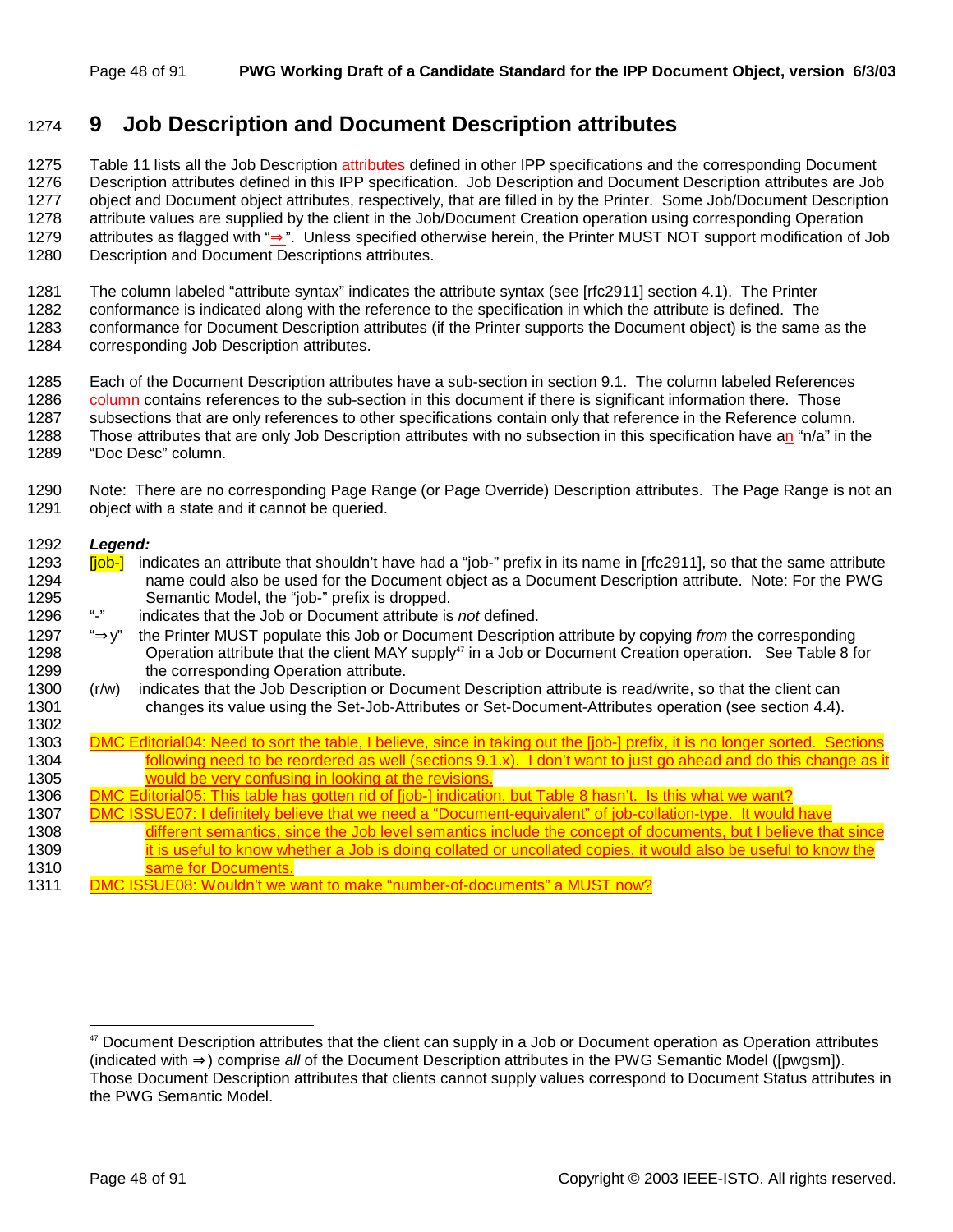1312 **Table 11 - Job and Document Description attributes** 

| <b>Job Description /</b>                | <b>IPP Attribute Syntax</b> | Job                          | Doc             | Printer             | Reference                    |                   |
|-----------------------------------------|-----------------------------|------------------------------|-----------------|---------------------|------------------------------|-------------------|
| <b>Document Description</b>             |                             |                              |                 | conform-            |                              | Doc               |
| attribute name                          |                             |                              |                 | ance                | Job Description Attr         | Desc.             |
|                                         |                             |                              |                 |                     |                              |                   |
| attributes-charset                      | charset                     | $\Rightarrow$ y-             | $\Rightarrow$ y | <b>MUST</b>         | [rfc2911] §4.3.19            | §9.1.1            |
| attributes-natural-language             | naturalLanguage             | $\Rightarrow$ y-             | $\Rightarrow$ y | <b>MUST</b>         | [rfc2911] §4.3.20            | §9.1.2            |
| compression                             | type3 keyword               | $\blacksquare$               | $\Rightarrow$ y | <b>MUST</b>         | [rfc2911] §3.2.1.1           | §9.1.3            |
| current-page-order                      | type2 keyword               | $\mathbf{y}$                 | V               | <b>MAY</b>          | [pwg5100.3] §4.1             | §9.1.4            |
| date-time-at-completed                  | dateTime                    | $\mathbf{y}$                 | $\mathbf{v}$    | <b>MAY</b>          | Trfc2911] §4.3.14.7          | §9.1.5            |
| date-time-at-creation                   | dateTime                    | $\mathbf{y}$                 | $\mathbf{V}$    | <b>MAY</b>          | [rfc2911] §4.3.14.5          | §9.1.6            |
| date-time-at-processing                 | dateTime                    | $\mathbf{y}$                 | $\mathbf{v}$    | <b>MAY</b>          | [rfc2911] §4.3.14.6          | §9.1.7            |
| document-charset                        | charset                     | $\blacksquare$               | $\Rightarrow$ y | CMUST <sup>48</sup> |                              | §9.1.8            |
| document-digital-signature              | type2 keyword               | $\blacksquare$               | $\Rightarrow$ y | <b>MAY</b>          |                              | §9.1.9            |
| document-format                         | mimeMediaType               | $\blacksquare$               | $\Rightarrow$ y | <b>MUST</b>         | [rfc2911] §3.2.1.1           | §9.1.10<br>9.1.8  |
| document-format-details                 | 1setOf collection           | $\blacksquare$               | $\Rightarrow y$ | CMUST <sup>49</sup> | $[jobx]$ §3.2.4              | $\sqrt{$9.1.11}$  |
| document-source-application-name        | name(MAX)                   | $\blacksquare$               | $\Rightarrow$ y | <b>MAY</b>          | $\overline{[jobx]}$ §3.2.4.1 |                   |
| document-source-application-<br>version | text(127)                   | $\overline{\phantom{a}}$     | $\Rightarrow$ y | <b>MAY</b>          | $[jobx]$ §3.2.4.2            |                   |
| document-source-os-name                 | name(40)                    | $\blacksquare$               | $\Rightarrow$ y | <b>MAY</b>          | [jobx] §3.2.4.3              |                   |
| document-source-os-version              | text(40)                    | $\blacksquare$               | $\Rightarrow y$ | <b>MAY</b>          | [jobx] §3.2.4.4              |                   |
| document-format                         | mimeMediaType               | $\blacksquare$               | $\Rightarrow$ y | <b>MUST</b>         | [jobx] §3.2.4.5              |                   |
| document-format-device-id               | text(127)                   | $\blacksquare$               | $\Rightarrow$ y | <b>MUST</b>         | [jobx] §3.2.4.6              |                   |
| document-format-version                 | text(127)                   | $\blacksquare$               | $\Rightarrow y$ | <b>MAY</b>          | [jobx] §3.2.4.7              |                   |
| document-natural-language               | naturalLanguage             | $\overline{\phantom{a}}$     | $\Rightarrow$ y | <b>MAY</b>          | [jobx] §3.2.4.8              |                   |
| document-format-details-<br>detected    | 1setOf collection           | $\blacksquare$               | y               | <b>MAY</b>          |                              | §9.1.12           |
| document-format-detected                | mimeMediaType               | $\blacksquare$               | $\mathbf{v}$    | <b>MAY</b>          |                              | §9.1.13           |
| document-format-version                 | text(127)                   | $\blacksquare$               | $\Rightarrow y$ | <b>MAY</b>          | $[jobx]$ §3.2.5-             | §9.1.14           |
| document-format-version-<br>detected    | text(127)                   | $\blacksquare$               | y               | <b>MAY</b>          |                              | §9.1.15           |
| document-job-id                         | integer(1:MAX)              | $\qquad \qquad \blacksquare$ | y               | <b>MUST</b>         | $\blacksquare$               | §9.1.16<br>9.1.11 |
| document-job-uri                        | uri                         | $\blacksquare$               | v               | <b>MUST</b>         |                              | §9.1.17           |
| document-message (r/w)                  | text(MAX)                   | $\tilde{\phantom{a}}$        | $\mathbf{v}$    | <b>MAY</b>          | $[jobx]$ §3.2.6              | §9.1.18           |
| document-name (r/w)                     | name(MAX)                   | Ė                            | $\Rightarrow$ y | <b>MUST</b>         | $[rfc2911]$ §3.2.1.1         | \$9.1.19          |
| document-natural-language               | naturalLanguage             | $\blacksquare$               | $\Rightarrow$ y | <b>MAY</b>          |                              | §9.1.20           |
| document-number                         | integer(0:MAX)              | $\blacksquare$               | $\mathbf{v}$    | <b>MUST</b>         | $\overline{\phantom{a}}$     | §9.1.21           |
| document-printer-uri                    | uri                         | $\blacksquare$               | v               | <b>MUST</b>         |                              | §9.1.22           |
| document-state                          | type1 enum                  | $\blacksquare$               | v               | <b>MUST</b>         | $\overline{\phantom{a}}$     | §9.1.23           |
| document-state-message                  | text(MAX)                   | $\blacksquare$               | v               | <b>MAY</b>          | $\blacksquare$               | §9.1.24           |
| document-state-reasons                  | 1setOf type2<br>keyword     | $\blacksquare$               | У               | <b>MUST</b>         |                              | §9.1.25           |
| document-uri                            | uri                         | $\blacksquare$               | $\Rightarrow$ y | <b>MAY</b>          |                              | §9.1.26           |
| impressions-completed-<br>current-copy  | integer(0:MAX)              | y                            | У               | MAY                 | [rfc3381] §4.4               | §9.1.27           |

<sup>48</sup> The Printer MUST support the "document-charset" Operation/Document Description attributes if the Printer supports any charset-ambiguous document formats (see [jobx] §3.2.1).

<sup>49</sup> The Printer MUST support the "document-format-details" Operation/Document Description attributes if the Printer supports a packaging MIME type document format, such as 'application/zip' or 'multipart/related'.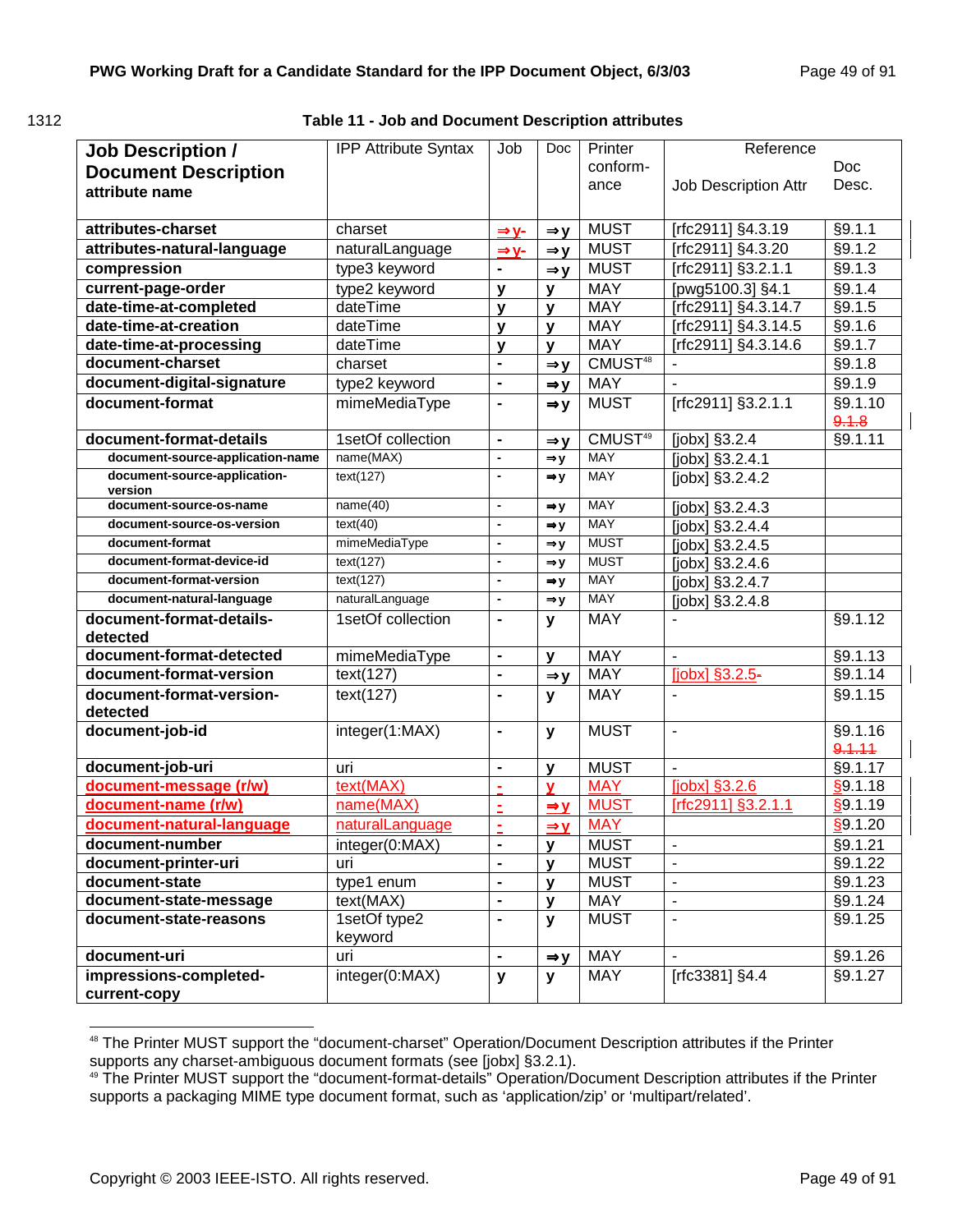| <b>Job Description /</b>    | <b>IPP Attribute Syntax</b>  | Job                              | <b>Doc</b>                   | Printer      | Reference            |                          |
|-----------------------------|------------------------------|----------------------------------|------------------------------|--------------|----------------------|--------------------------|
| <b>Document Description</b> |                              |                                  |                              | conform-     |                      | <b>Doc</b>               |
| attribute name              |                              |                                  |                              | ance         | Job Description Attr | Desc.                    |
|                             |                              |                                  |                              |              |                      |                          |
| ipp-attribute-fidelity      | boolean                      | $\Rightarrow$ y                  |                              | <b>MUST</b>  | [rfc2911] §3.2.1.1   | $\blacksquare$           |
|                             |                              |                                  |                              |              | [jobx] §5.1          |                          |
| job-collation-type          | type2 enum                   | $\mathbf{y}$                     | $\blacksquare$               | <b>MAY</b>   | [rfc3381] §4.1       |                          |
| detailed-status-messages    | 1setOf text-(MAX)            | $\mathbf{y}$                     | v                            | <b>MAY</b>   | [rfc2911] §4.3.10    | §9.1.28                  |
| document-access-errors      | 1setOf text(MAX)             | $\mathbf{y}$                     | V                            | <b>MAY</b>   | [rfc2911] §4.3.11    | §9.1.29                  |
| errors-count                | integer(0:MAX)               | $\mathbf{y}$                     | V                            | <b>MAY</b>   | $[i$ Jobx] §5.2      | §9.1.30                  |
| job-id                      | integer (1:MAX)              | $\mathbf{v}$                     |                              | <b>MUST</b>  | [rfc2911] §4.3.2     |                          |
| impressions                 | integer(0:MAX)               | $\Rightarrow$ y                  | $\Rightarrow$ y              | <b>MAY</b>   | [rfc2911] §4.3.17.2  | §9.1.31                  |
| impressions-completed       | integer(0:MAX)               | $\mathbf{v}$                     | $\mathbf v$                  | <b>MAY</b>   | [rfc2911] §4.3.18.2  | §9.1.32                  |
| k-octets                    | integer(0:MAX)               | $\Rightarrow$ y                  | $\Rightarrow$ y              | <b>MAY</b>   | [rfc2911] §4.3.17.1  | §9.1.33                  |
| k-octets-processed          | integer(0:MAX)               | $\mathbf{y}$                     | v                            | <b>MAY</b>   | [rfc2911] §4.3.18.1  | §9.1.34                  |
| job-mandatory-attributes    | 1setOf type2                 | $\Rightarrow$ y                  | $\blacksquare$               | <b>MUST</b>  | $[jobx]$ §5.3        | $\overline{\phantom{0}}$ |
|                             | keyword                      |                                  |                              |              |                      |                          |
| media-sheets                | integer(0:MAX)               | $\Rightarrow y$                  | $\Rightarrow$ y              | <b>MAY</b>   | [rfc2911] §4.3.17.3  | §9.1.35                  |
| media-sheets-completed      | integer(0:MAX)               | y                                | v                            | <b>MAY</b>   | Trfc2911] §4.3.18.3  | §9.1.36                  |
| job-message-from-operator   | text(127)                    | $\mathbf{v}$                     | $-50$                        | <b>MAY</b>   | [rfc2911] §4.3.16    |                          |
| more-info                   | uri                          | $\mathbf{v}$                     | V                            | <b>MAY</b>   | [rfc2911] §4.3.4     | §9.1.37                  |
| job-name_(r/w)              | name(MAX)                    | $\Rightarrow$ y                  | $-51$                        | <b>MUST</b>  | [rfc2911] §4.3.5     | ÷,                       |
| job-originating-user-name   | name (MAX)                   | y                                | $\qquad \qquad \blacksquare$ | <b>MUST</b>  | [rfc2911] §4.3.6     | $\qquad \qquad -$        |
| job-password                | octetString(255)             | $\Rightarrow$ y                  | $\blacksquare$               | <b>MAY</b>   | [ippsave] §6.2       | $\blacksquare$           |
| job-password-encryption     | type3 keyword  <br>name(MAX) | $\Rightarrow$ y                  | $\blacksquare$               | <b>MAY</b>   | [ippsave] §6.3       | ÷,                       |
| job-printer-make-and-model  | text(127)                    | y                                | $\blacksquare$               | <b>CMUST</b> | [ippsave] §6.1       | $\blacksquare$           |
|                             |                              |                                  |                              | 52           |                      |                          |
| printer-up-time             | integer (1:MAX)              | $\mathbf{y}$                     | $\mathbf v$                  | <b>MUST</b>  | Trfc2911] §4.3.14.4  | §9.1.38                  |
| job-printer-uri             | uri                          | $\Rightarrow$ <sup>53</sup><br>У |                              | <b>MUST</b>  | [rfc2911] §4.3.3     | ÷,                       |
| job-state                   | type1 enum                   | $\mathbf{y}$                     | $-54$                        | <b>MUST</b>  | [rfc2911] §4.3.7     | $\Box$                   |
| job-state-message           | text(MAX)                    | y                                | $-55$                        | <b>MAY</b>   | [rfc2911] §4.3.9     | $\blacksquare$           |
| job-state-reasons           | 1setOf type2                 | y                                | $-56$                        | <b>MUST</b>  | [rfc2911] §4.3.8     | $\overline{\phantom{0}}$ |
|                             | keyword                      |                                  |                              |              |                      |                          |
| job-uri                     | uri                          | y                                |                              | <b>MUST</b>  | [rfc2911] §4.3.1     |                          |
| warnings-count              | integer(0:MAX)               | y                                | $\mathbf{y}$                 | <b>MAY</b>   | $[i+obs]$ §5.3       | §9.1.39                  |

<sup>&</sup>lt;sup>50</sup> The "job-message-from-operator" Job Description attribute has no corresponding "document-message-fromoperator" (text(127)) Document Description attribute. Instead, both the user and the operator use the "documentmessage" (text(127)) Oeperation/Document Description attribute (see section 9.1.18) to communicate with each other.

- <sup>53</sup> The Printer sets the "job-printer-uri" Job Description attribute from the "printer-uri" Operation attribute.
- <sup>54</sup> The Document Description attribute that corresponds to the "job-state" Job Description attribute is the (new) "document-state" attribute.

<sup>&</sup>lt;sup>51</sup> The Document Description attribute that corresponds to the "job-name" Job Description attribute is the (existing) "document-name" attribute defined in [rfc2911] and also discussed in this spec in section 9.1.19.<br><sup>52</sup> The Printer MUST support the "job-printer-make-and-model" Job Description attribute if the "job-save-disposition"

Job Template attribute is supported.

<sup>&</sup>lt;sup>55</sup> The Document Description attribute that corresponds to the "job-state-message" Job Description attribute is the (new) "document-state-message" attribute.

<sup>&</sup>lt;sup>56</sup> The Document Description attribute that corresponds to the "job-state-reasons" Job Description attribute is the (new) "document-state-reasons" attribute.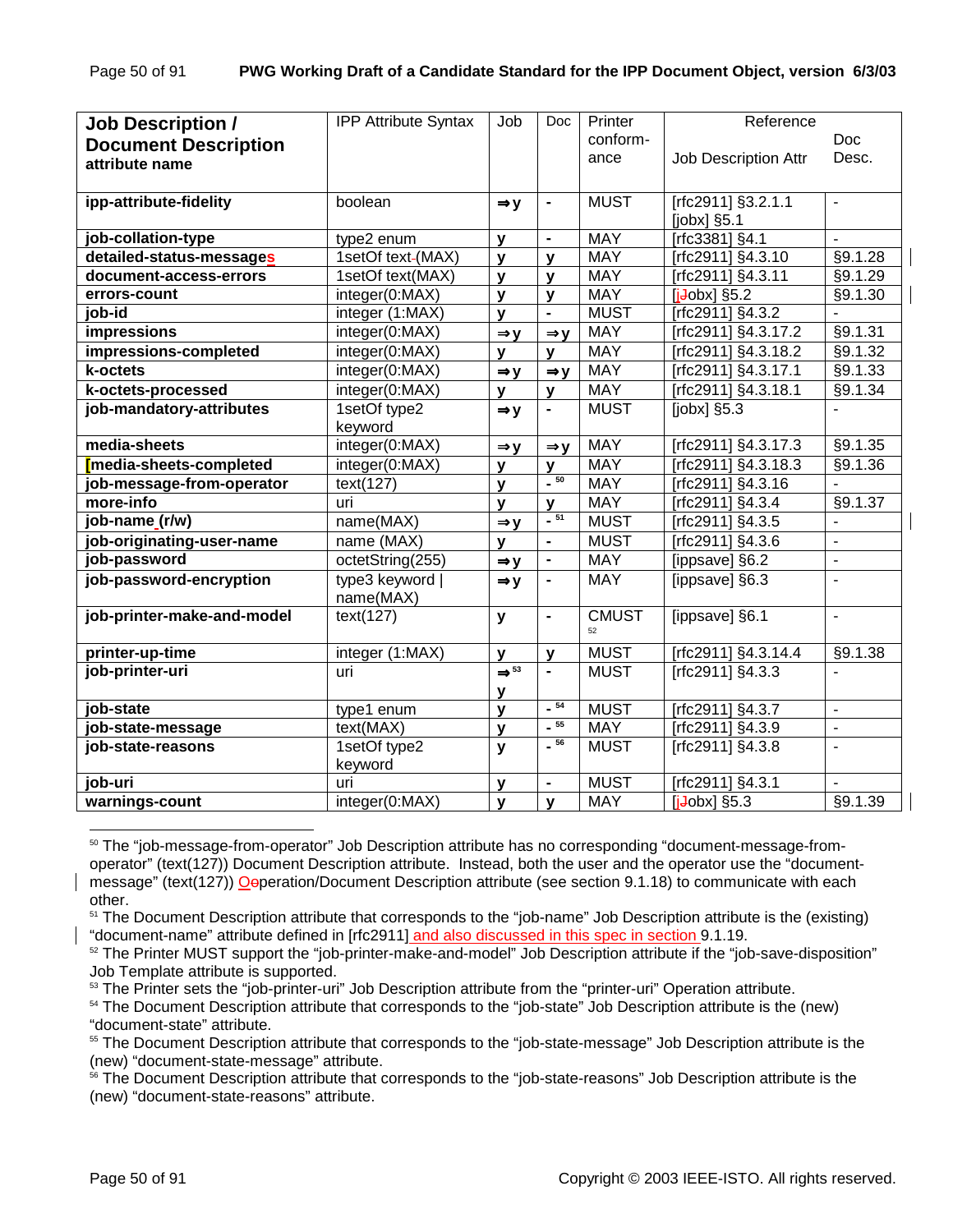| <b>Job Description /</b>    | <b>IPP Attribute Syntax</b> | Job            | Doc             | Printer      | Reference                      |                |
|-----------------------------|-----------------------------|----------------|-----------------|--------------|--------------------------------|----------------|
| <b>Document Description</b> |                             |                |                 | conform-     |                                | Doc.           |
| attribute name              |                             |                |                 | ance         | Job Description Attr           | Desc.          |
|                             |                             |                |                 |              |                                |                |
| last-document               | boolean                     | $\blacksquare$ | $\Rightarrow$ y | <b>MUSTM</b> |                                | §9.1.40        |
|                             |                             |                |                 | A¥           |                                |                |
| number-of-documents         | integer(0:MAX)              | ν              | $\blacksquare$  | <b>MAY</b>   | [rfc2911] §4.3.12 <del>5</del> | ۰              |
| number-of-intervening-jobs  | integer(0:MAX)              | ٧              | $\blacksquare$  | MAY          | [rfc2911] §4.3.153             | $\blacksquare$ |
| output-device-requested     | name(127)                   | ٧              | $\blacksquare$  | <b>MAY</b>   | $[jobx]$ §5.5                  | ۰              |
| output-device-assigned      | name(127)                   | ٧              | v               | <b>MAY</b>   | [rfc2911] §4.3.137.2           | §9.1.41        |
| sheet-completed-copy-number | integer(0:MAX)              | y              | v               | <b>MAY</b>   | [rfc3381] §4.2                 | §9.1.42        |
| sheet-completed-document-   | integer(0:MAX)              | y              | $\blacksquare$  | <b>MAY</b>   | [rfc3381] §4.3                 | ۰              |
| number                      |                             |                |                 |              |                                |                |
| time-at-completed           | integer (MIN:MAX)           | y              | v               | <b>MUST</b>  | [rfc2911] §4.3.14.3            | §9.1.43        |
| time-at-creation            | integer (MIN:MAX)           | y              | v               | <b>MUST</b>  | [rfc2911] §4.3.14.1            | §9.1.44        |
| time-at-processing          | integer (MIN:MAX)           | v              |                 | <b>MUST</b>  | [rfc2911] §4.3.14.2            | §9.1.45        |

1313 "**y**", "⇒**y**", "-" See the description in the Legend before the table.

1315 Most of the existing "job-state" and "job-state-reasons" Job Description attribute values apply equally well to

1316 individual documents in a multi-document job (with removal of the 'job-' prefix for those that apply to both Job and

1317 Document). The reason for separating state from reasons<sub>7</sub> is so that the states can be the fundamental states that 1318 most implementations have, while the state reasons can vary depending on the sophistication of the system. The

1319 states are the ones that clients are most likely to base actions upon, and the state reasons are more information,

1320 both for programs and people.

# 1321 **9.1 Document Description attributes**

1322 This section contains *all* of the Document Description attributes for use with the Document object. Most of these 1323 definitions refer to the corresponding Job Template attribute semantics in other specifications. However, the 1324 semantics of each Document Description attribute only applies to the Document object containing the Document 1325 Description attribute. The Printer MAY support changing these Document Description attributes with the Set-1326 Document-Attributes operation (see section 4.4), but only if indicated explicitly in this section.

> *Important Implementer's note: The brief descriptions in this section are not a substitute for the detailed specification in the referenced specifications. You need to read the referenced specifications when implementing!*

### 1327 **9.1.1 attributes-charset (charset)**

1328 This REQUIRED Document Description attribute has the same semantics as the corresponding Job Description 1329 attribute (see [rfc2911] §4.3.19) applied to the Document object. The Printer sets this Document Description attribute 1330 from the corresponding Operation attribute supplied by the client in the Document Creation operation (see section 1331 4.1). DMC ISSUE09: Section 4.1 doesn't seem to be the right section, but I'm not quite sure which section "the 1332 author" wanted to point them to. If this is changed, it must be changed in a number of places below as well.

- 1333 DMC ISSUE10: This attribute and the next are the only two (unless I'm mistaken) that have the same name as Job
- 1334 Description and as Document Description, AND that are copied from Operation attributes. So, for Print-Job, does the
- 1335 value get copied to the Job Description or Document Description attribute, or both?

<sup>1314</sup>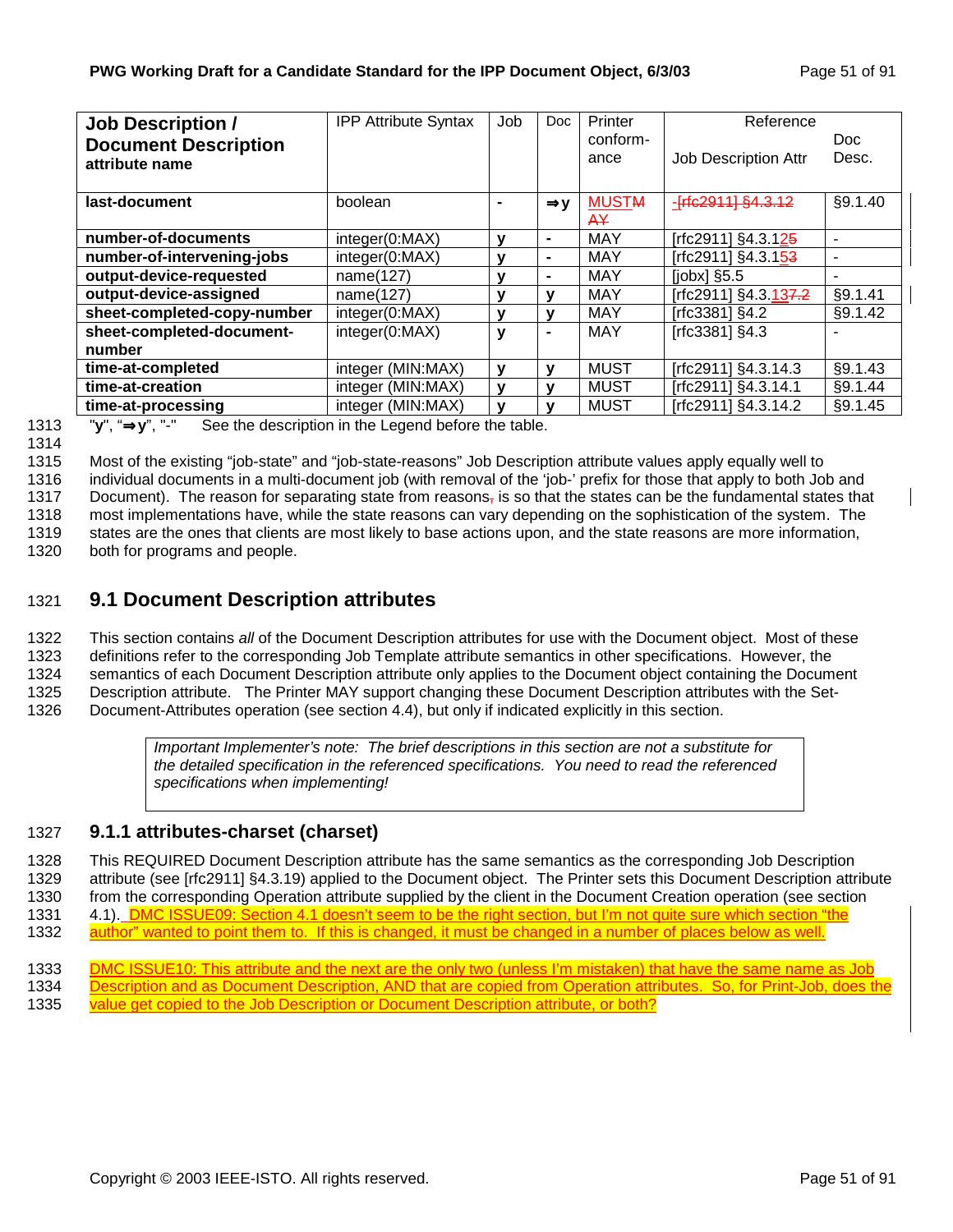### 1336 **9.1.2 attributes-natural-language (naturalLanguage)**

1337 This REQUIRED Document Description attribute has the same semantics as the corresponding Job Description 1338 attribute (see [rfc2911] §4.3.20) applied to the Document object. The Printer sets this Document Description attribute 1339 from the corresponding Operation attribute supplied by the client in the Document Creation operation (see section 1340 4.1).

### 1341 **9.1.3 compression (type3 keyword)**

1342 This REQUIRED Document Description attribute specifies the compression used to represent this document (see 1343 [rfc2911] §3.2.1.1). The Printer sets this Document Description attribute from the corresponding Operation attribute

1344 supplied by the client in the Document Creation operation (see section 4.1).

### 1345 **9.1.4 current-page-order (type2 keyword)**

1346 This OPTIONAL Document Description attribute has the same semantics as the corresponding Job Description 1347 attribute (see [pwg5100.3] §4.1) applied to the Document object.

### 1348 **9.1.5 date-time-at-completed (dateTime)**

1349 This OPTIONAL Document Description attribute has the same semantics as the corresponding Job Description 1350 attribute (see [rfc2911] §4.3.14.7) applied to the Document object.

#### 1351 **9.1.6 date-time-at-creation (dateTime)**

1352 This OPTIONAL Document Description attribute has the same semantics as the corresponding Job Description 1353 attribute (see [rfc2911] §4.3.14.5) applied to the Document object.

### 1354 **9.1.7 date-time-at-processing (dateTime)**

1355 This OPTIONAL Document Description attribute has the same semantics as the corresponding Job Description 1356 attribute (see [rfc2911] §4.3.14.6) applied to the Document object.

#### 1357 **9.1.8 document-charset (charset)**

1358 This CONDITIONALLY REQUIREDOPTIONAL Document Description attribute specifies the charset used to 1359 represent this document (see [jobx] §4.2.1). The Printer sets this Document Description attribute from the 1360 corresponding Operation attribute supplied by the client in the Document Creation operation (see section 4.1). This 1361 attribute is REQUIRED for a Printer to support if the Printer supports any charset-ambiguous document formats; 1362 | otherwise, this attribute is OPTIONAL. Note, however, that if a Printer supports the "document-charset" Operation 1363 attribute, the Printer MUST support this "document-charset" Document Description attribute.

### 1364 **9.1.9 document-digital-signature (type2 keyword)**

1365 This OPTIONAL Document Description attribute specifies the digital signature technology used in the Document 1366 content. The Printer sets this Document Description attribute from the corresponding "document-digital-signature" 1367 Operation attribute ([jobx] §4.2.2 for the semantics), if supplied by the client in the Document Creation operation (see 1368 section 4.1). If a Printer supports the "document-digital-signature" Operation attribute, the Printer MUST support this 1369 "document-digital-signature" Document Description attribute.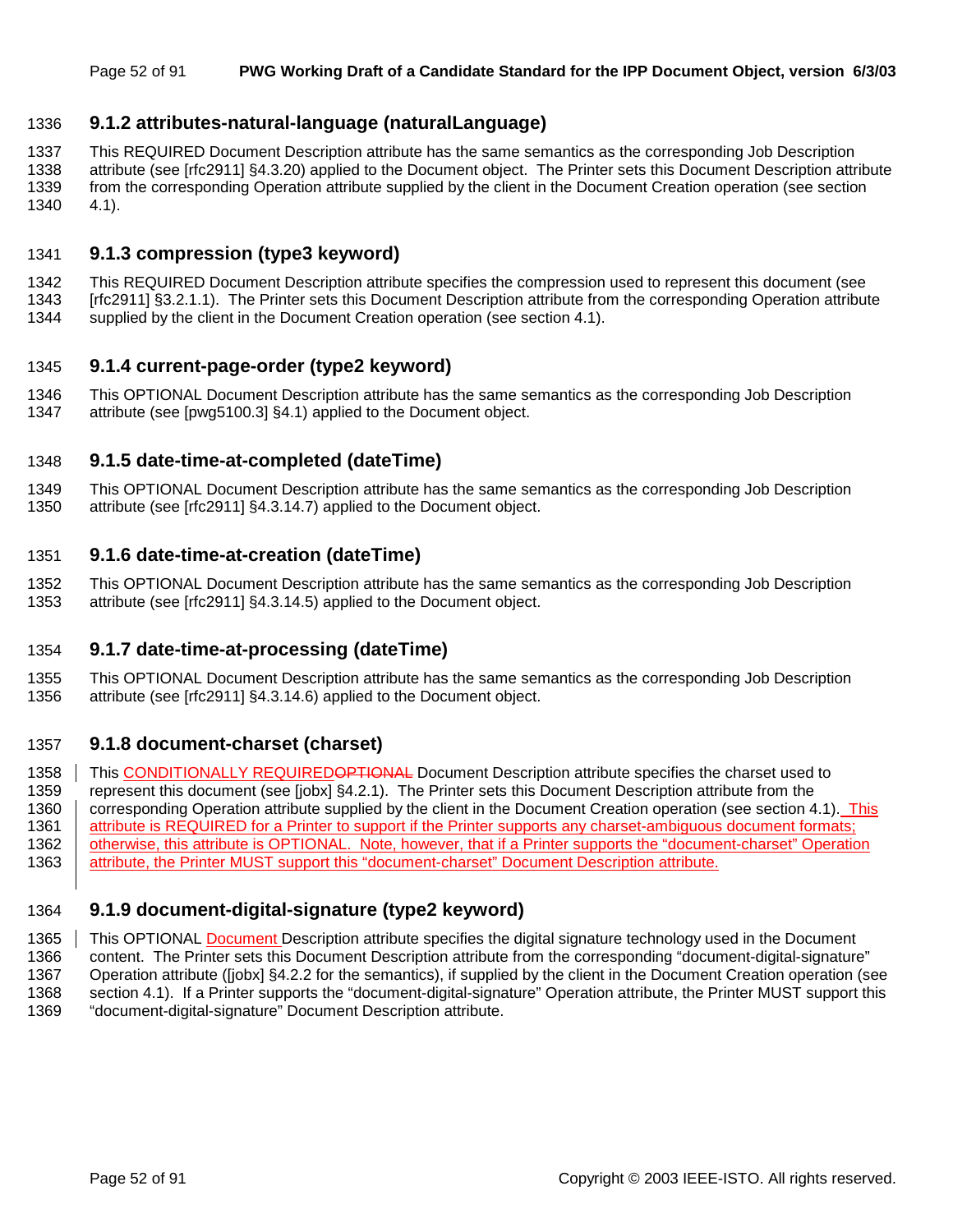### 1370 **9.1.10 document-format (mimeMediaType)**

1371 This REQUIRED<sup>57</sup> Document Description attribute specifiesd the document format of the Document Object content.

1372 The Printer sets this Document Description attribute from the corresponding "document-format" Operation attribute 1373 (see section [jobx] §4.2.3 for the semantics), if supplied by the client in the Document Creation operation (see section 1374 4.1).

### 1375 **9.1.11 document-format-details (1setOf collection)**

1376 This CONDITIONALLY REQUIREDOPTIONAL Document Description attribute specifies the details of the document 1377 format(s) of the Document Object content. The Printer sets this Document Description attribute from the 1378 corresponding "document-format-details" Operation attribute ([jobx] §4.2.4 for the semantics), if supplied by the client 1379 in the Document Creation operation (see section 4.1). This attribute is REQUIRED for a Printer to support if the 1380 Printer supports a packaging MIME type document format, such as 'application/zip' or 'multipart/related'; otherwise, 1381 this attribute is OPTIONAL. Note, however, that ilf a Printer supports the "document-format-details" Operation 1382 attribute, the Printer MUST support this "document-format-details" Document Description attribute.

### 1383 **9.1.12 document-format-details-detected (1setOf collection)**

1384 This OPTIONAL Document Description attribute is generated by the Printer to indicate the actual document format 1385 details of the Document object as detected by the Printer. The member attributes are the same as the "document-

1386 format-details" Operation attribute. (see [jobx] §6.6.4 for details)

### 1387 **9.1.13 document-format-detected (mimeMediaType)**

1388 This OPTIONAL Document Description attribute is generated by the Printer to indicate the actual document format of 1389 the Document object content as detected by the Printer. See [jobx] §6.6.5 for detailed semantics.

### 1390 **9.1.14 document-format-version (text(127))**

1391 This OPTIONAL Document Description attribute specifies the version of the document format of the Document 1392 Object content. The Printer sets this Document Description attribute from the corresponding "document-format-1393 version" Operation attribute ([jobx] §4.2.6 for the semantics), if supplied by the client in the Document Creation

1394 operation (see section 4.1). If a Printer supports the "document-format-version" Operation attribute, the Printer

1395 MUST support this "document-format-version" Document Description attribute.

### 1396 **9.1.15 document-format-version-detected (text(127))**

1397 This OPTIONAL Document Description attribute is generated by the Printer to indicate the actual document format 1398 version of the Document content as detected by the Printer. See [jobx] §6.6.7 for detailed semantics.-

## 1399 **9.1.16 document-job-id (integer(1:MAX))**

l

1400 This REQUIRED Document Description attribute is a *copy* of the Job's "job-id" Job Description attribute (see

1401 [rfc2911] §4.3.2), i.e., the "job-id" of the Job containing this Document.

 $57$  [rfc2911] did not define a "document-format" Document Description attribute; it is a new attribute defined in this specification.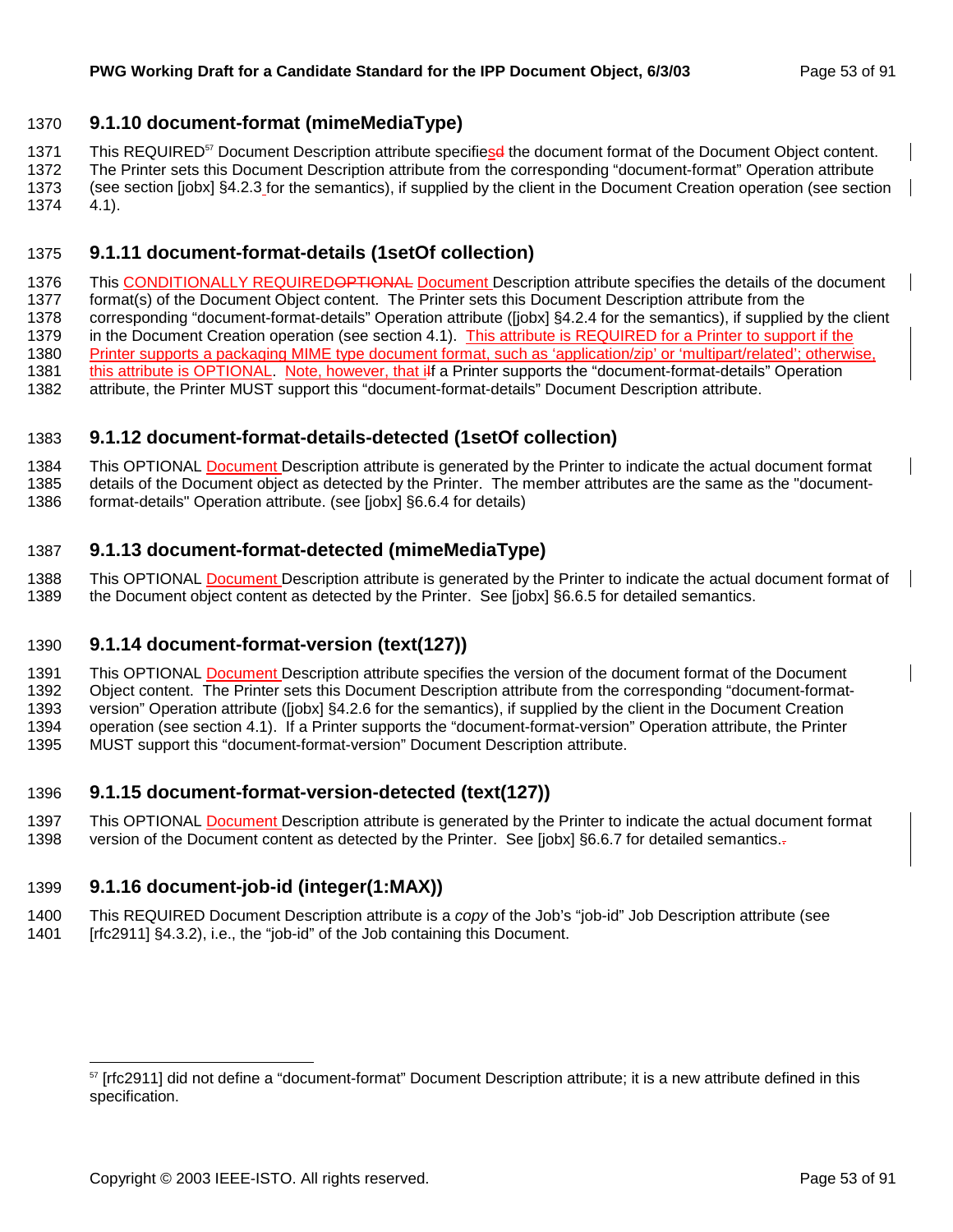### 1402 **9.1.17 document-job-uri (uri)**

- 1403 This REQUIRED Document Description attribute is a *copy* of the Job's "job-uri" Job Description attribute (see
- 1404 [rfc2911] §4.3.1), i.e., the URI of the Job that contains this Document. Example:
- 1405 ipp://www.company.com/printers/myprinter/jobs/22

### 1406 **9.1.18 document-message (text(MAX))**

1407 This OPTIONAL Document Description attribute contains a message from either (1) the user to the operator about 1408 the Document or (2) from the operator, system administrator, or "intelligent" process to indicate to the end user the

1409 reasons for modification or other management action taken on the Document. The Printer populates this Document 1410 Description attribute from the "document-message" (text(MAX)) Operation attribute value supplied by the client in any

1411 of the Document Creation operations (see section 4.1) or in a Cancel-Document operation (see section 4.5).

1412 In addition, the user and the operator can set the value of this Document Description attribute explicitly using the Set-1413 Document-Attributes operation (see section 4.4).

### 1414 **9.1.19 document-name (name(MAX))**

1415 This REQUIRED<sup>88</sup> Document Description attribute specifies the name of the document (see [rfc2911] §3.2.1.1). The

- 1416 Printer sets this Document Description attribute from the corresponding Operation attribute supplied by the client in
- 1417 the Document Creation operation (see section 4.1).
- 1418 This attribute may be modified by a client using the Set-Document-Attributes operation (see section 4.4).

### 1419 **9.1.20 document-natural-language (naturalLanguage)**

1420 This OPTIONAL Document Description attribute specifies the natural language of the Document Object content. The

1421 Printer sets this Document Description attribute from the corresponding "document-natural-language" Operation

- 1422 attribute (section 7.2.1 for the semantics), if supplied by the client in the Document Creation operation (see section
- 1423 4.1). If a Printer supports the "document-natural-language" Operation attribute, the Printer MUST support this
- 1424 "document-natural-language" Document Description attribute.

### 1425 **9.1.21 document-number (integer(1:MAX)) DMC ISSUE11: Table above (and IANA section)** 1426 | **Says (0:MAX)**

1427 This REQUIRED Document Description attribute is the ordinal number of the document within the job, and which 1428 determines its order of being printed in a multi-document job. The Printer MUST generate the values monotonically 1429 increasing from 1 for each job.

### 1430 **9.1.22 document-printer-uri (uri)**

- 1431 This REQUIRED Document Description attribute is a *copy* of the "printer-uri" Operation attribute (see [rfc2911]
- 1432 §3.1.5), i.e., the URI of the Printer containing the Job which contains this Document. Example:
- 1433 ipp://www.company.com/printers/myprinter.

<sup>&</sup>lt;sup>58</sup> [rfc2911] did not define a "document-name" Document Description attribute; it is a new attribute defined in this specification.[rfc2911] did not define a "document-format" Document Description attribute; it is a new attribute defined in this specification.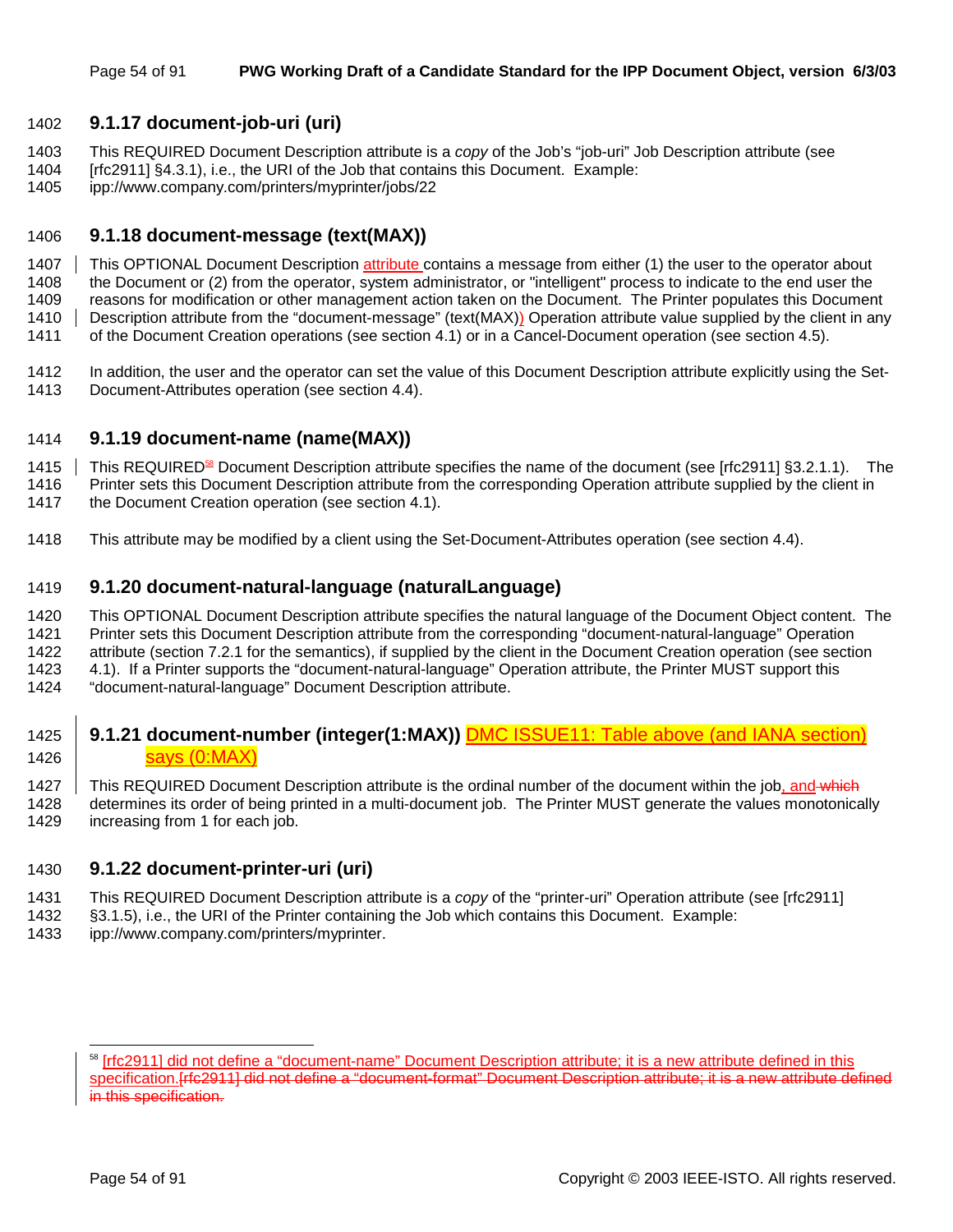### 1434 **9.1.23 document-state (type1 enum)**

1435 The REQUIRED "document-state" Document Description attributes identifies the current state of the document. The 1436 values for "document-state" are a subset of the same as the values for "job-state"-- ([rfc2911] §4.3.7); in particular, the 1437 "job-state" values 'pending-held' and 'processing-stopped' do not apply to "document-state". Even though IPP

1438 defines five values for document state (plus the out-of-band 'unknown' value - see [rfc2911] section 4.1),

1439 implementations only need to support those states which are appropriate for the particular implementation. In other

1440 words, an IPP Printer implementation supports only those document states implemented by the output device and

1441 available to the IPP Printer implementation. The values 'pending-held' and 'processing-stopped' do not apply to

- 1442 "document-state".
- 1443 Table 12 lists the "document-state" attribute values.

### 1444 **Table 12 - "document-state" attribute values**

| "document-state" Values |
|-------------------------|
| 3 pending               |
| 5 processing            |
| 7 canceled              |
| 8 aborted               |
| 9 completed             |

1445

1446 Standard enum values are:

| Value     | Symbolic Name and Description                                                                                                                                                                                                                                                                                                                                                                          |
|-----------|--------------------------------------------------------------------------------------------------------------------------------------------------------------------------------------------------------------------------------------------------------------------------------------------------------------------------------------------------------------------------------------------------------|
| '3'<br>5' | 'pending': The Delocument has not started to be processed at all.<br>'processing': One or more of:                                                                                                                                                                                                                                                                                                     |
|           | 1.<br>The job has begun using, or is attempting to use, one or more purely<br>software processes that are analyzing, creating, or interpreting a PDL, etc.<br>for the Document,                                                                                                                                                                                                                        |
|           | 2.<br>The job has begun using, or is attempting to use, one or more hardware<br>devices that are interpreting a PDL, making marks on a medium, and/or<br>performing finishing, such as stapling, etc. for the Document,                                                                                                                                                                                |
|           | 3.<br>The-Document is ready for printing, but the output device is not yet printing<br>it, either because the Document hasn't reached the output device or<br>because the Document is queued in the output device or some other<br>spooler, awaiting the output device to print it.                                                                                                                    |
|           | The 'processing' state for the Document indicates that the Document has begun to be<br>processed. Even if the Job stops being processed, the Document remains in the<br>'processing' state until it moves to one of the three terminal states.                                                                                                                                                         |
|           | Implementations MAY include additional values in the document's "document-state-<br>reasons" attribute to indicate the progress of the Delocument, such as adding the 'printing'<br>value to indicate when the output device is actually making marks on paper and/or the<br>'processing-to-stop-point' value to indicate that the Printer is in the process of canceling or<br>aborting the Document. |
| '7'       | "canceled": The Delocument has been canceled by a Cancel-Document operation and the<br>Printer has completed canceling the Deocument and all Deocument status attributes have<br>reached their final values for the Delocument. While the Printer is canceling the Delocument,<br>the Delocument remains in its current state, but the Delocument's "-document-state-reasons"                          |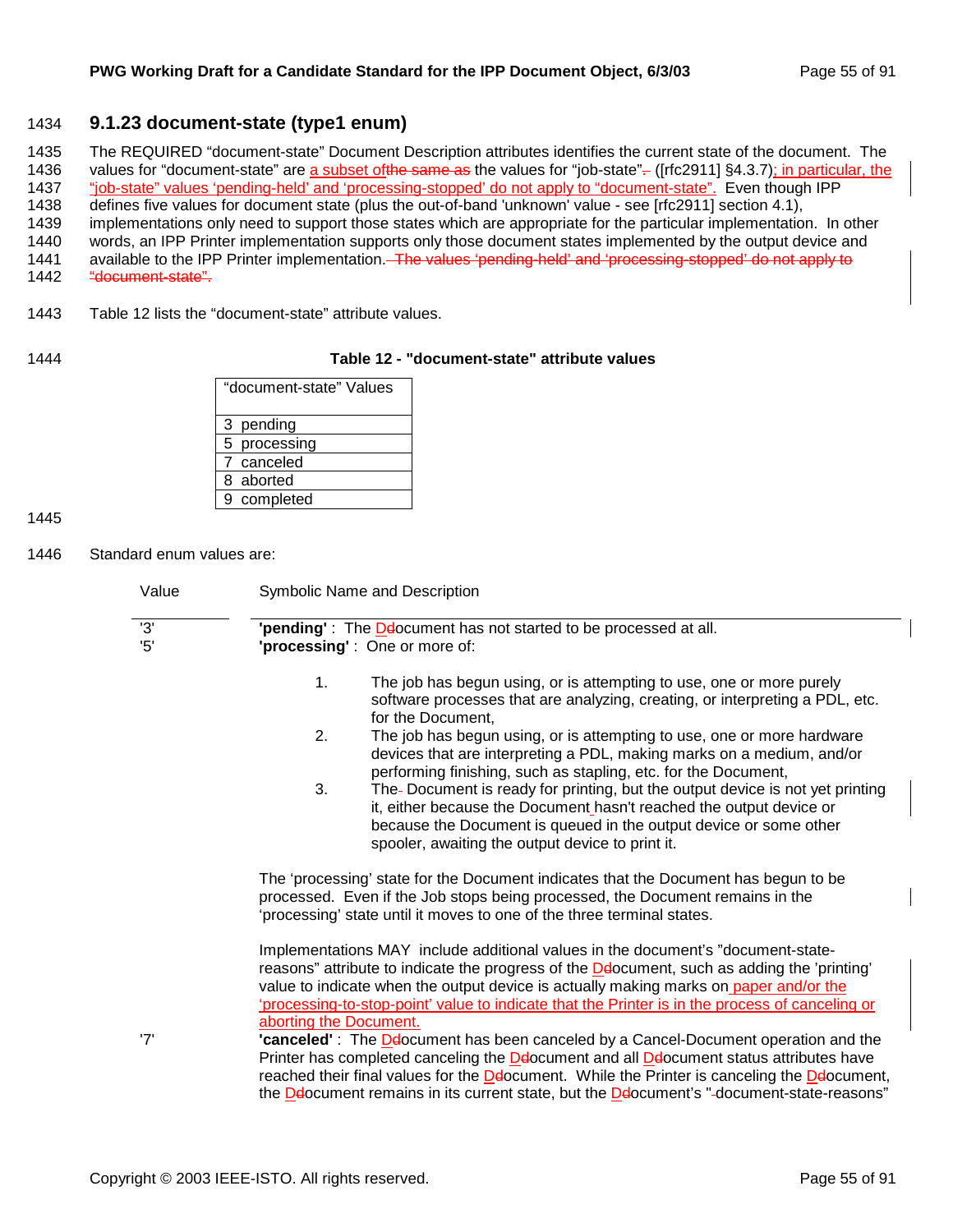### Page 56 of 91 **PWG Working Draft of a Candidate Standard for the IPP Document Object, version 6/3/03**

| Value | Symbolic Name and Description                                                                                                                                                                                                                                                                                                                                                                                                                                                                                                        |
|-------|--------------------------------------------------------------------------------------------------------------------------------------------------------------------------------------------------------------------------------------------------------------------------------------------------------------------------------------------------------------------------------------------------------------------------------------------------------------------------------------------------------------------------------------|
| '8'   | attribute SHOULD contain the 'processing-to-stop-point' value and one of the 'canceled-by-<br>user', 'canceled-by-operator', or 'canceled-at-device' values. When the Delocument moves<br>to the 'canceled' state, the 'processing-to-stop-point' value, if present, MUST be removed,<br>but the 'canceled-by-xxx', if present, MUST remain.<br>'aborted': The Delocument has been aborted by the system, usually while the Delocument<br>was in the 'processing' state and the Printer has completed aborting the Deocument and all |
|       | Deocument status attributes have reached their final values for the Deocument. While the<br>Printer is aborting the Delocument, the Delocument remains in its current state, but the<br>Deocument's " document-state-reasons" attribute SHOULD contain the 'processing-to-stop-<br>point' and 'aborted-by-system' values. When the Delocument moves to the 'aborted' state,<br>the 'processing-to-stop-point' value, if present, MUST be removed, but the 'aborted-by-<br>system' value, if present, MUST remain.                    |
| 'Q'   | "completed": The Delocument has completed successfully or with warnings or errors after<br>processing and all of the Deocument media sheets have been successfully stacked in the<br>appropriate output bin(s) and all Deocument status attributes have reached their final values<br>for the Deocument. The Deocument's " document-state-reasons" attribute SHOULD contain<br>one of: 'completed-successfully', 'completed-with-warnings', or 'completed-with-errors'<br>values.                                                    |

1447 The final value for this attribute MUST be one of: 'completed', 'canceled', or 'aborted' before the Printer removes the

1448 | De ocument altogether. The length of time that De bocuments remain in the 'canceled', 'aborted', and 'completed'

1449 states depends on implementation.

1450 Documents reach one of the three terminal states: 'completed', 'canceled', or 'aborted', after the Job has completed 1451 all activity for the Document, including stacking output media, and all Delocument status attributes have reached their 1452  $\parallel$  final values for the **D**elocument.

1453

#### 1454 **9.1.23.1 The "document-state" Document Description attribute and the Document object life Cycle**

1455 The "document-state" attribute is one of the most important Document Description attributes. Figure 1 shows the 1456 values of the "document-state" attribute and the Document object life cycle as affected by actions on the Job, 1457 Document, Printer, and job processing. Documents are not active objects. Active objects in IPP are Printers and 1458 Jobs. Printers and Jobs have URIs where requests are sent and acted upon. Documents have no such URI. 1459 Printers schedule Jobs and Jobs, once scheduled, process the Documents that theyit contains. The Document's 1460 life cycle is closely tied to the lifecycle of a Job<sup>59</sup>. Documents basically have three states. The first is waiting to be 1461 processed by a Job (i.e. pending). The second state is from the time the Job first starts processing the Document 1462  $\parallel$  (i.e.<sub>7</sub> processing) and until it reaches one of its terminal states. The third state for a Document is one of its terminal 1463 states (i.e., completed, canceled, or aborted).

1464 DMC Editorial06: Reprocess-Job is misspelled in the picture below, but I can't edit the picture to fix it.

<sup>&</sup>lt;sup>59</sup> The Document object is not really a sub-job. If the Document object were its own independent active object, i.e., were a sub-job, then the Document state would affect the job state and there would be complex and debatable roll-up rules for how the various "document-state" values of all of the Job's document are rolled up to give a single value for the Job's "job-state" attribute. Instead, the Job state reflects the overall processing of the job and is the same whether or not the Document object is supported.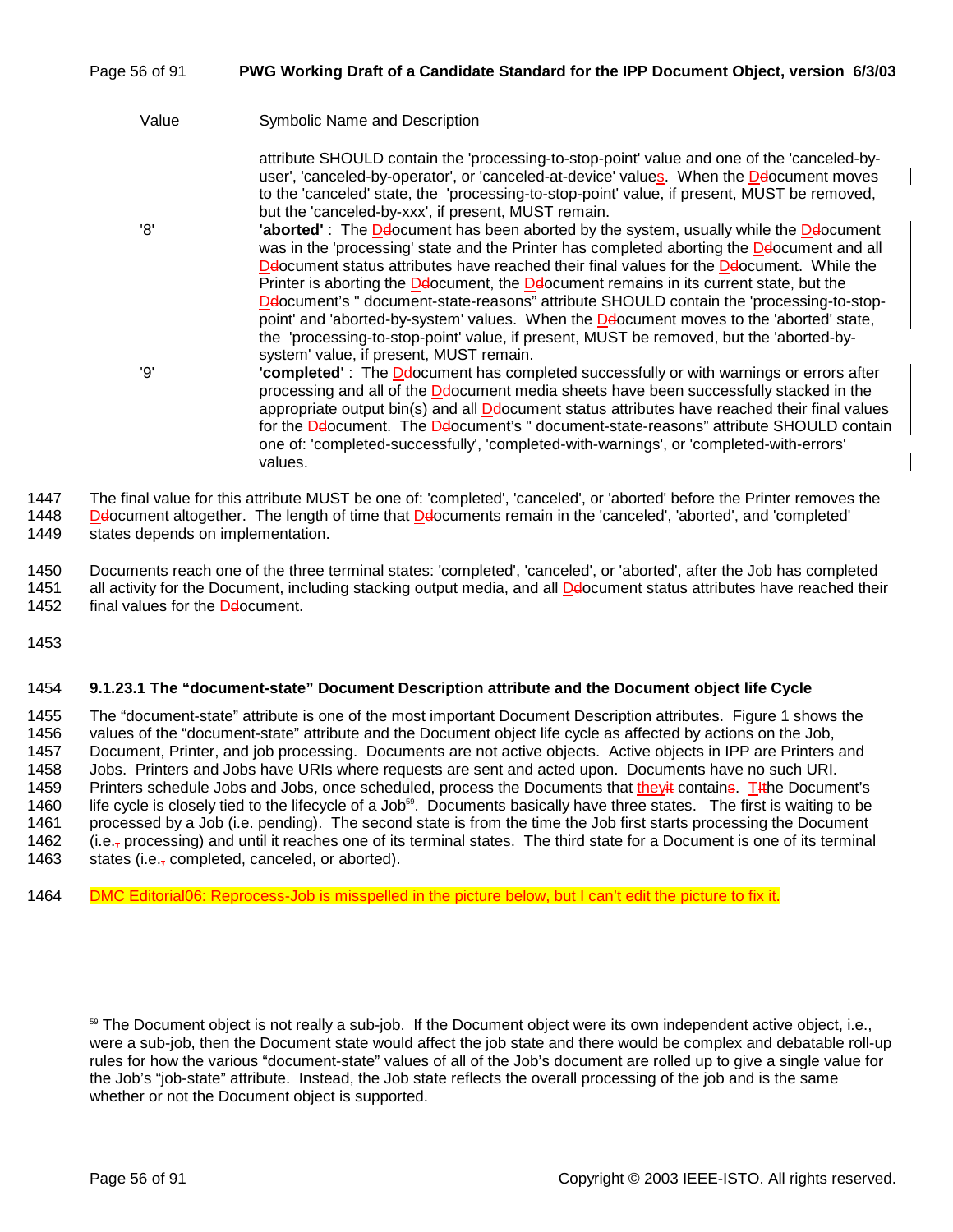

1465

#### 1466 **Figure 1 - The "document-state" Document Description attribute and the Document object life cycle**

1467 A Document object has a much simpler life cycle than a Job object. A Document always progresses from left to right 1468 in the state diagram. No other state transitions are defined.

### 1469 **9.1.24 document-state-message (text(MAX))**

1470 This OPTIONAL Document Description attribute specifies information about the " document-state" and " document-1471 state-reasons" attributes in human readable text. If the Printer supports this attribute, the Printer MUST be able to 1472 generate this message in any of the natural languages identified by the Printer's "generated-natural-language-

1473 supported" attribute (see the "attributes-natural-language" Operation attribute specified in [rfc2911] Section 3.1.4.1).

1474 The value SHOULD NOT contain additional information not contained in the values of the "document-state" and 1475 "document-states-reasons" attributes, such as interpreter error information. Otherwise, application programs might 1476 attempt to parse the (localized text). For such additional information such as interpreter errors for application 1477 program consumption or specific document access errors, new attributes with keyword values, needs to be 1478 developed and registered.

### 1479 **9.1.25 document-state-reasons (1setOf type2 keyword)**

1480 The REQUIRED "document-state-reasons" Document Description attributes provides additional information about 1481 each document's current state, i.e., information that augments the value of the Document's "document-state" 1482 attribute.

1483 These values MAY be used with any document state for which the reason makes sense. Some of these value 1484 definitions indicate conformance requirements; the rest are OPTIONAL. Furthermore, when implemented, the Printer 1485 MUST return these values when the reason applies and MUST NOT return them when the reason no longer applies 1486 whether the value of the Document's "document-state" attribute changed or not. When the Document does not have 1487 any reasons for being in its current state, the value of the Document's "document-state-reasons" attribute MUST be 1488 'none'.

1489 Some of the Job's "job-state-reasons" values affect job scheduling, such as 'resources-are-not-ready' and 'job-hold-1490 until-specified'. However, "document-state-reasons" values MUST NOT affect job scheduling, since Document 1491 objects are passive objects operated on by the containing Job object.

1492 Note: While values cannot be added to the "document-state" attributes without impacting deployed clients that take 1493 actions upon receiving "document-state" values, it is the intent that additional "document-state-reasons' values can 1494 be defined and registered without impacting such deployed clients. In other words, the "document-state-reasons" 1495 attribute iss are intended to be extensible.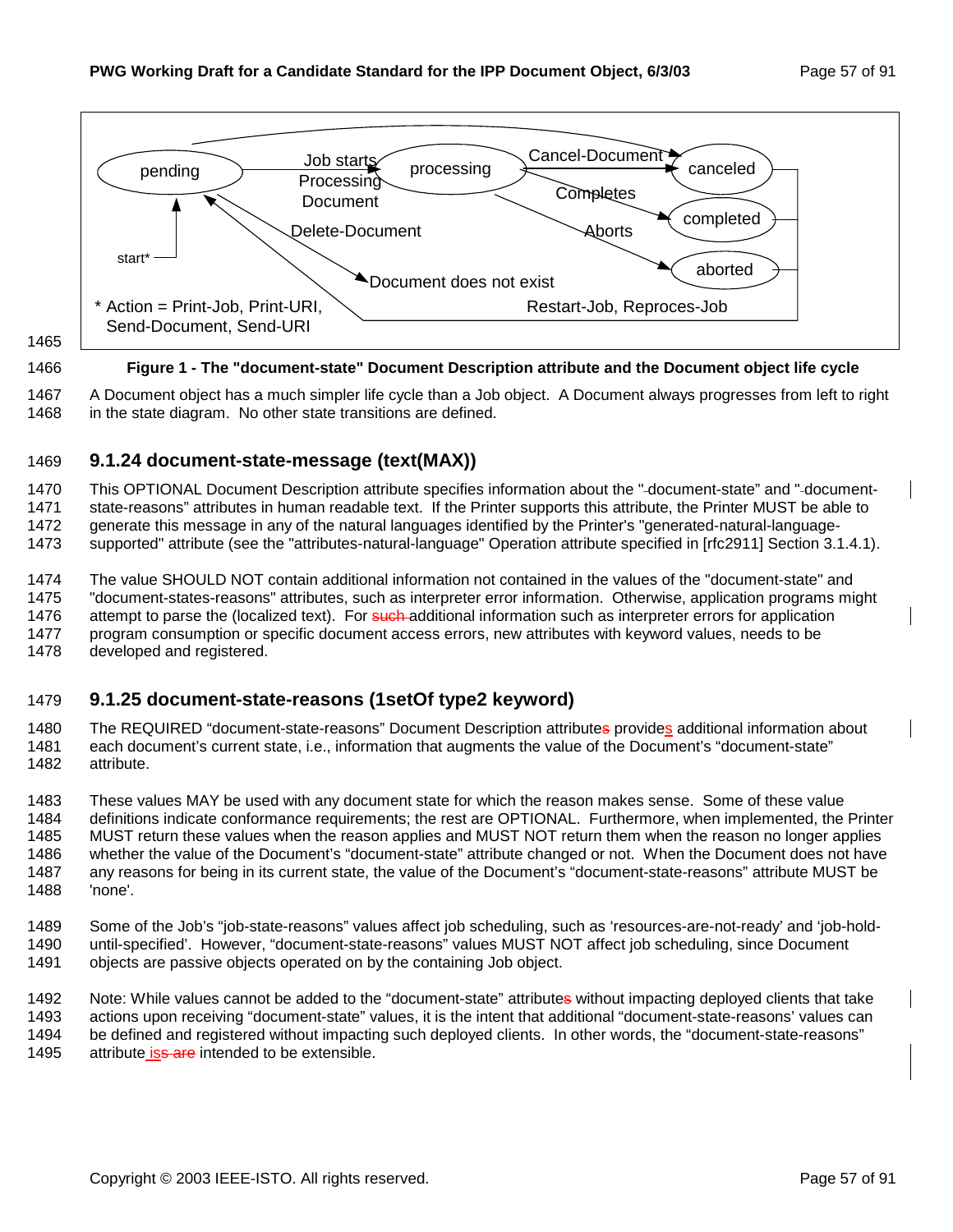#### Page 58 of 91 **PWG Working Draft of a Candidate Standard for the IPP Document Object, version 6/3/03**

1496 Table 13 lists the standard keyword values for the "document-state-reasons" attributes defined in this specification

1497 and derived from "job-state-reasons" defined in other IPP specifications as indicated in the References column. In

1498 Table 13 the keywords are listed in alphabetic order, while in their descriptions following Table 13, they are listed in

1499 the most likely order of occurrence to help understanding.

1500 When the Document object is supported, the Printer implementation SHOULD still support the corresponding Job

1501 level "job-state-reasons", so that clients that do not support the Document object will receive the same information.

1502 Also it is usually more convenient for the client to obtain just the Job level status. However, the client SHOULD

1503 query both Job and Document attributes and convert them to some canonical form for display to the user, so that all

1504 Jobs and their Documents are displayed in a uniform manner, no matter from which clients they were submitted.

| ۰.<br>w<br>۰.<br>۰,<br>× |  |
|--------------------------|--|
|--------------------------|--|

#### 1505 **Table 13 - "document-state-reasons" attribute values**

| IPP Job Description /       | <b>IPP Attribute Syntax</b>              | Printer     | Reference          |
|-----------------------------|------------------------------------------|-------------|--------------------|
| <b>Document Description</b> | plus                                     | conformance |                    |
| attribute name              | Values                                   |             |                    |
|                             |                                          |             | 9.1.25             |
| document-state-reasons      | 1setOf type2 keyword                     | <b>MUST</b> |                    |
|                             | aborted-by-system                        | <b>MAY</b>  | [rfc2911] §4.3.8   |
|                             | compression-error                        | <b>MAY</b>  | [rfc2911] §4.3.8   |
|                             | digital-signature-did-not-verify         | <b>MAY</b>  | [ $jobs$ ] $§6.1$  |
|                             | digital-signature-type-not-<br>supported | <b>MAY</b>  | [ $jobs$ ] $§6.1$  |
|                             | document-access-error                    | <b>MAY</b>  | [rfc2911] §4.3.8   |
|                             | document-format-error                    | <b>MAY</b>  | [rfc2911] §4.3.8   |
|                             | canceled-at-device                       | <b>MAY</b>  | [rfc2911] §4.3.8 * |
|                             | canceled-by-operator                     | <b>MAY</b>  | Trfc2911] §4.3.8 * |
|                             | canceled-by-user                         | <b>MAY</b>  | [rfc2911] §4.3.8 * |
|                             | completed-successfully                   | <b>MAY</b>  | [rfc2911] §4.3.8 * |
|                             | completed-with-errors                    | <b>MAY</b>  | [rfc2911] §4.3.8 * |
|                             | completed-with-warnings                  | <b>MAY</b>  | [rfc2911] §4.3.8 * |
|                             | data-insufficient                        | <b>MAY</b>  | [rfc2911] §4.3.8 * |
|                             | digital-signature-wait                   | <b>MAY</b>  | [jobx] §6.1 *      |
|                             | errors-detected                          | <b>MAY</b>  | [jobx] §6.1 *      |
|                             | incoming                                 | <b>MAY</b>  | [rfc2911] §4.3.8 * |
|                             | interpreting                             | <b>MAY</b>  | [rfc2911] §4.3.8 * |
|                             | none                                     | <b>MUST</b> | [rfc2911] §4.3.8   |
|                             | outgoing                                 | <b>MAY</b>  | [rfc2911] §4.3.8 * |
|                             | printing                                 | <b>MAY</b>  | [rfc2911] §4.3.8 * |
|                             | processing-to-stop-point                 | <b>MAY</b>  | [rfc2911] §4.3.8   |
|                             | queued                                   | <b>MAY</b>  | [rfc2911] §4.3.8 * |
|                             | queued-for-marker                        | <b>MAY</b>  | [rfc2911] §4.3.8 * |
|                             | queued-in-device                         | <b>MAY</b>  | [rfc2911] §4.3.8   |
|                             | resources-are-not-ready                  | <b>MAY</b>  | [rfc2911] §4.3.8   |
|                             | resources-are-not-supported              | <b>MAY</b>  | [pwg5100.3] §6.1   |
|                             | spooling                                 | <b>MAY</b>  | [ippsave] §8.3.1 * |
|                             | streaming                                | <b>MAY</b>  | [ippsave] §8.3.1 * |
|                             | submission-interrupted                   | <b>MAY</b>  | [rfc2911] §4.3.8   |
|                             | transforming                             | <b>MAY</b>  | [rfc2911] §4.3.8 * |
|                             | unsupported-compression                  | <b>MUST</b> | [rfc2911] §4.3.8   |
|                             | unsupported-document-format              | <b>MUST</b> | [rfc2911] §4.3.8   |
|                             | warnings-detected                        | <b>MAY</b>  | [jobx] §6.1 *      |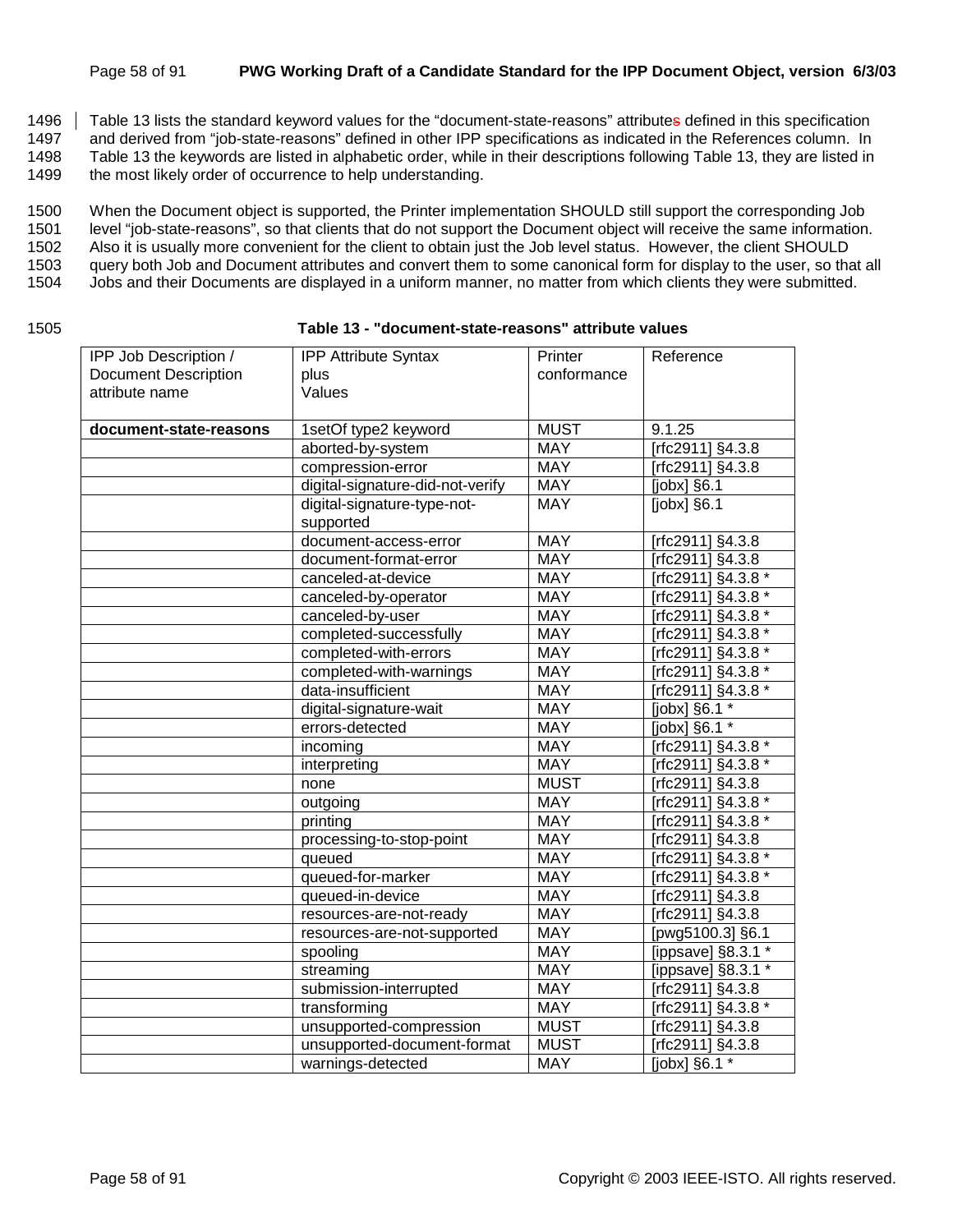#### **PWG Working Draft for a Candidate Standard for the IPP Document Object, 6/3/03** Page 59 of 91

1510

1506 **\*** The state reason keyword value is derived from an existing "job-state-reasons" value. The associated value is 1507 prefixed by 'job-' when it is a value of the "job-state-reasons" attribute<sup>®</sup>. The semantics for the reasons differ 1508 only by the object to which they are bound. For example 'job-printing' means that at least one document in 1509 the job is printing, i.e. the job is printing, while 'printing' means the document within the job is printing.

1511 For ease of understanding, the following value descriptions are presented in the order in which the reasons are likely 1512 to occur (if implemented), starting with the 'none' value...

- 1513 **Inone'** : There are no reasons for the **Delocument's current state. This state reason is semantically** 1514 equivalent to "document-state-reasons" attribute without any value and MUST be used when there is 1515 no other value, since the 1setOf attribute syntax requires at least one value. [rfc2911] §4.3.8
- 1516 **joby** resources-are-not-supported' : At least one of the resources needed by the Delocument, such as 1517 media, fonts, resource objects, etc., is not supported on any of the physical printers for which the 1518 **Default Density Default and Standidate.** This condition MAY be detected when the Defacument is accepted, or 1519 subsequently while the Delocument is pending or processing, depending on implementation. The 1520 Jjob containing the Delocument may (1) remain in its current state, (2) be moved to the 'pending-held' 1521 state, depending on implementation and/or job scheduling policy, or (3) scheduled normally, but the 1522 Printer is put into the 'stopped' state when the **Delocument is attempted to be processed on the**<br>1523 **Printer. This value is intended for use with an implementation that supports the "user-defined-**Printer. This value is intended for use with an implementation that supports the "user-defined-1524 values-supported" Printer attribute (see [pwg5100.3] section 6.1), which allows a J-job to be accepted 1525 with an unsupported 'name' value. [pwg5100.3] §6.1
- 1526 **'resources-are-not-ready'** : At least one of the resources needed by the Ddocument, such as media, fonts, 1527 resource objects, etc., is not ready on any of the physical printer's for which the Delocument is a 1528 candidate. This condition MAY be detected when the Delocument is accepted, or subsequently while 1529 the Delocument is pending or processing, depending on implementation. The J-job containing the 1530 Ddocument may remain in its current state or be moved to the 'pending-held' state, depending on 1531 implementation and/or scheduling policy. [rfc2911] §4.3.8
- 1532 **'digital-signature-type-not-supported** : The **Document-beb** contains a digital signature type that is not 1533 supported. Implementation or site policy determines the state of the Job containing the Document 1534 **condition is detected.** [jobx] § 6.1.
- 1535 **'incoming'** : The Printer is retrieving/accepting Ddocument data as a result of a Print-Job, Print-URI, Send-1536 Document or Send-URI operation. [rfc2911] §4.3.8
- 1537 **'spooling'** : Same as '-incoming' with the specialization that the Printer is spooling the Document data before 1538 processing it. This value corresponds to the 'spool' or 'automatic' value of the "job-spooling-1539 supported" Printer Description attribute. [ippsave] §8.3.1
- 1540 **'streaming'** : Same as 'incoming' with the specialization that the Printer is processing the Document data as 1541 it is being received (that is, the Delocument is not being spooled, but rather is being processed in 1542 chunks by the output device and is being imaged during reception). This value corresponds to the 1543 'stream' or 'automatic' value of the "job-spooling-supported" Printer Description attribute. [ippsave] 1544 §8.3.1
- 1545 **'data-insufficient'** : The Printer is expecting additional Ddocument data before it can move the Ddocument 1546 into the 'processing' state. If a Printer starts processing before it has received all data, the Printer 1547 removes the 'data-insufficient' reason, but the 'incoming' remains. If a Printer starts processing after 1548 it has received all data, the Printer removes the 'data-insufficient' reason and the 'incoming' at the 1549 same time. [rfc2911] §4.3.8
- 1550 **'unsupported-compression'** : The document was aborted by the system because the Printer determined 1551 while attempting to decompress the **Decomment -data's that the compression is actually not among**

l <sup>60</sup> For the PWG Semantic Model [pwg-sm], the "job-" prefix is being dropped altogether so that the same values can be used for both the JobStateReasons and DocumentStateReasons attributes.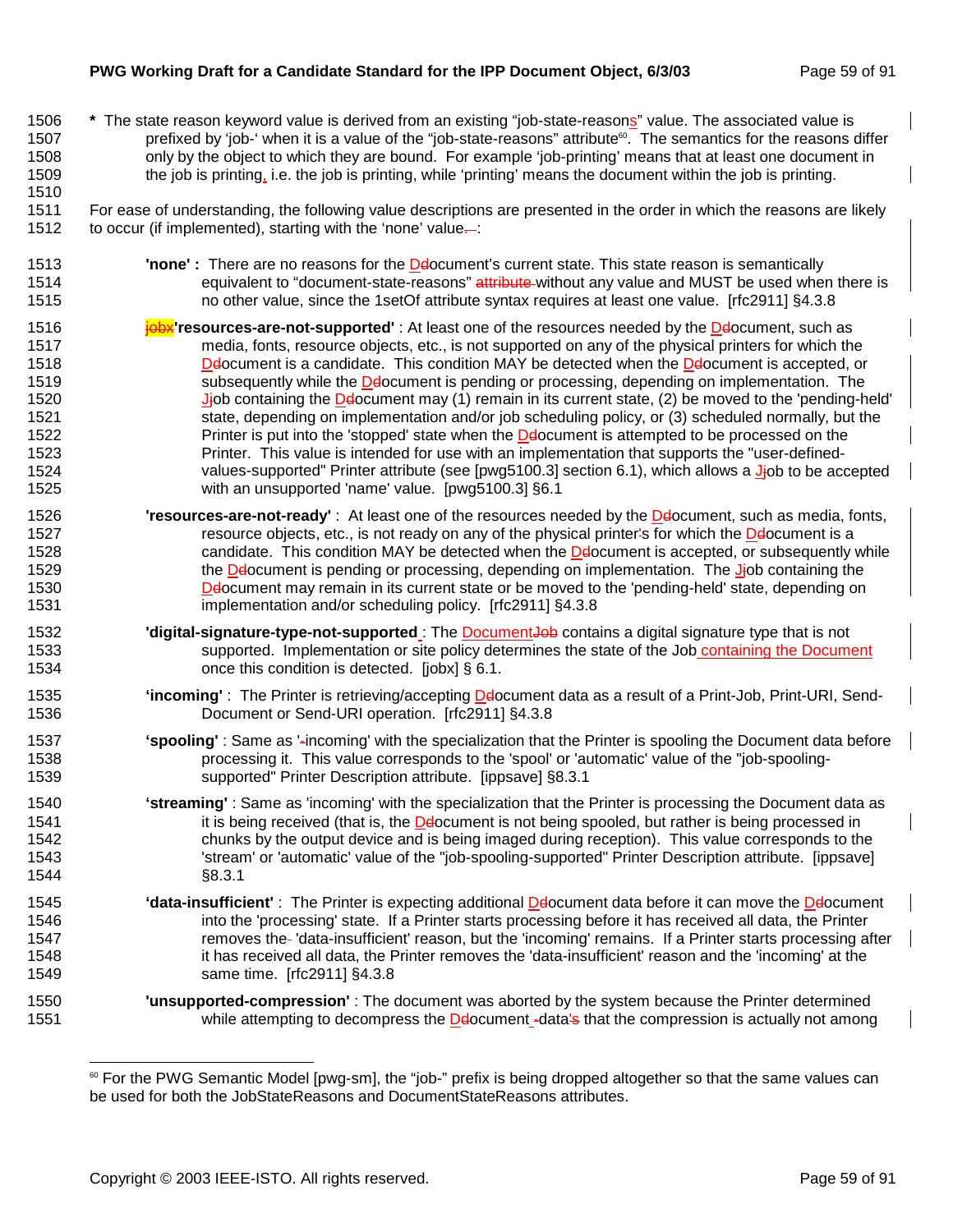- 1552 those supported by the Printer. This value MUST be supported, since "compression<u>"</u>s is a 1553 REQUIRED Operation attribute. [rfc2911] §4.3.8
- 1554 **'compression-error'** : The document was aborted by the system because the Printer encountered an error 1555 in the Delocument -data while decompressing it. If the Printer posts this reason, the Delocument -1556 data has already passed any tests that would have led to the 'unsupported-compression' job-state-1557 reason/document-state-reason. [rfc2911] §4.3.8
- 1558 **'document-access-error'** : After accepting a Print-URI or Send-URI request, the Printer could not access 1559 | the Deocument's reference. This reason is intended to cover any file access problem, including file 1560 does not exist and access denied because of an access control problem. The Printer MAY also 1561 **indicate the Defocument access error using the "-document-access-errors" Printer Description** 1562 | attribute. Whether the Printer aborts the Delocument and moves the Delocument to the 'aborted' 1563 **Documenties state or prints all Delocuments that are accessible and moves the Delocument to the** 1564 | completed' Delocument state and adds the 'completed-with-errors' value in the Jiob's "job-state-1565 | reasons" or Deocument's "document-state-reasons" attribute depends on implementation and/or site 1566 policy. This value SHOULD be supported if the Print-URI or Send-URI operations are supported. 1567 [rfc2911] §4.3.8
- 1568 **| unsupported-document-format'** : The Delocument was aborted by the system because the Delocument -1569 data's document-format is not among those supported by the Printer. If the client specifies the 1570 document-format as 'application/octet-stream', the printer MAY abort the Delocument and post this 1571 reason even though the format is a member of the "document-format-supported" printer attribute, but 1572 hot among the auto-sensed document-formats. This value MUST be supported, since "document-1573 format" is a REQUIRED Operation attribute. [rfc2911] §4.3.8
- 1574 **'document-format-error'** : The Ddocument was aborted by the system because the Printer encountered an 1575 error in the Delocument -data while processing it. If the Printer posts this reason, the Delocument -1576 data has already passed any tests that would have led to the 'unsupported-document-format' job-1577 state-reason/document-state-reason. [rfc2911] §4.3.8
- 1578 **| submission-interrupted'** : The **D**elocument was not completely submitted for some unforeseen reason, 1579 such as: (1) the Printer has crashed before the document was closed by the client, (2) the Printer or 1580 the document transfer method has crashed in some non-recoverable way before the Delocument 1581 data was entirely transferred to the Printer, (3) the client crashed or failed to close the job before the 1582 time-out period. See the description of the "multiple-operation-time-out" Printer attribute in [rfc2911] 1583 **SSection 4.4.31.** [rfc2911] §4.3.8
- 1584 **| digital-signature-wait'** : The Job is currently being held because the **Document-Job** was submitted with a 1585 "document-digital-signature" attribute value that is not supported. The operator MAY either cancel 1586 **the job or release it to be processed.** [jobx] §-6.1.
- 1587 **'outgoing'** : The Printer is transmitting the Ddocument to the output device. [rfc2911] §4.3.8
- 1588 **'queued'** : The Document is in the 'processing' state, but more specifically, the Printer has queued the 1589 Document data. [rfc2911] §4.3.8
- 1590 **'transforming'** : The Document is in the 'processing' state, but more specifically, the Printer is interpreting 1591 Ddocument data and producing another electronic representation. [ippsave] §8.3.1
- 1592 **'interpreting'** : The Document is in the 'processing' state, but more specifically, the Printer is interpreting the 1593 | Delocument data. [rfc2911] §4.3.8
- 1594 **'queued-for-marker'** : The Document is in the 'pending', or 'processing' states, but more specifically, the 1595 Printer has completed enough processing of the document to be able to start marking and the 1596 document is waiting for the marker. All implementations put the document into (or back into) the 1597 | **Processing' state when marking does begin.** rfc2911] §4.3.8
- 1598 **'printing'** : The output device is marking media for this Document. This value is useful for Printers which 1599 spend a great deal of time processing (1) when no marking is happening and then want to show that 1600 **Fig. 20.** marking is now happening or (2) when the Defacument is in the process of being canceled or aborted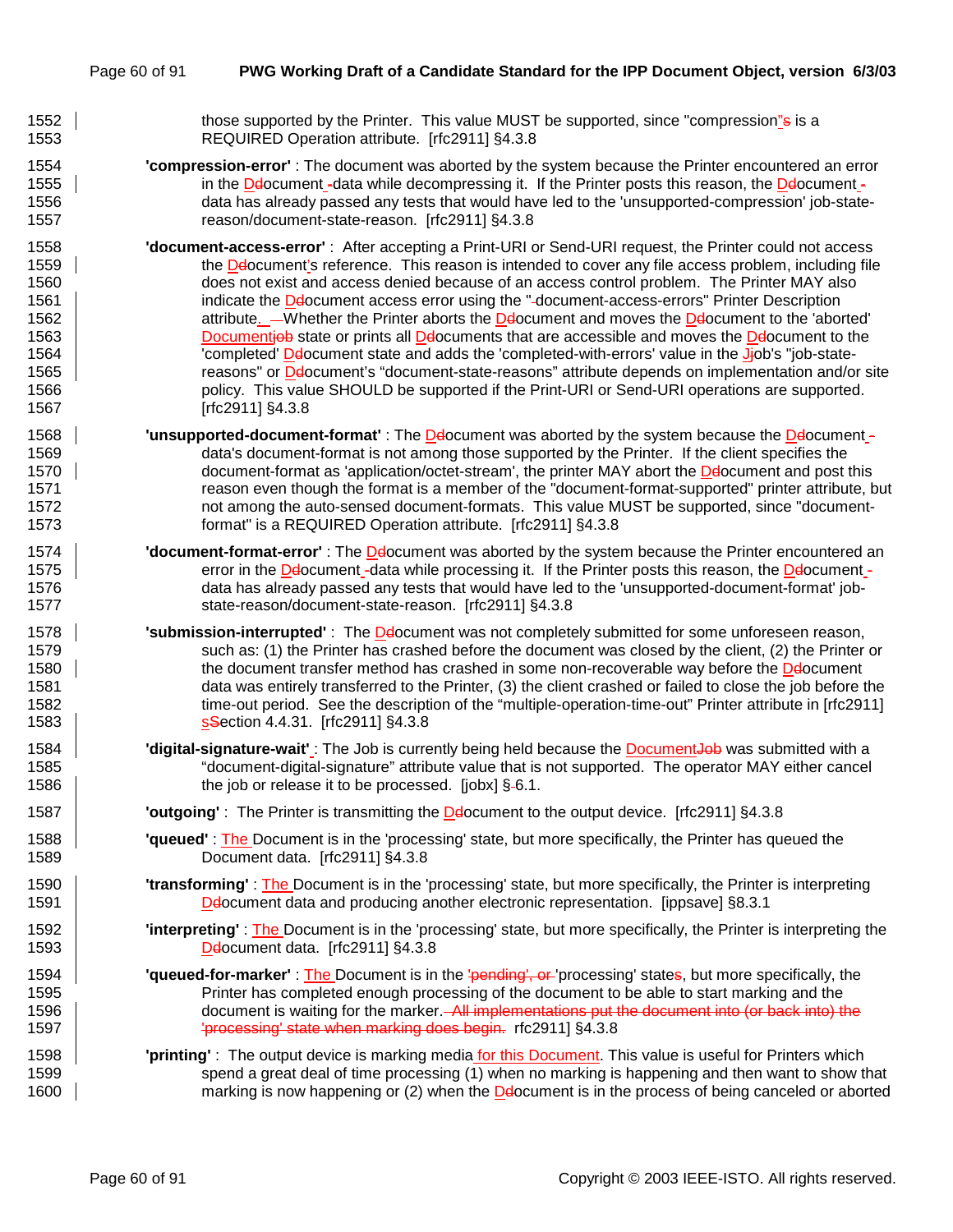| 1601 | while the <b>De</b> locument remains in the 'processing' state, but the marking has not yet stopped so that                |
|------|----------------------------------------------------------------------------------------------------------------------------|
| 1602 | impression or sheet counts are still increasing for the Delocument. [rfc2911] §4.3.8                                       |
| 1603 | "digital-signature-did-not-verify": The Document contains a digital signature type that is supported but the               |
| 1604 | signature did not verify when the Printer attempted to verify the signature. [jobx] §6.1                                   |
| 1605 | "canceled-by-user": The Delocument was canceled by the owner of the Jiob containing the Document using                     |
| 1606 | the Cancel-Document request, i.e., by a user whose authenticated identity is the same as the value                         |
| 1607 | of the originating user that created the Job-object, or by some other authorized end-user, such as a                       |
| 1608 | member of the job owner's security group. The 'canceled-by-user' value SHOULD be supported for                             |
| 1609 | the "document-state-reasons" attributes for use with the Cancel-Document. [rfc2911] §4.3.8                                 |
| 1610 | "canceled-by-operator": The Delocument was canceled by the operator using the Cancel-Document                              |
| 1611 | request, i.e., by a user who has been authenticated as having operator privileges (whether local or                        |
| 1612 | remote). If the security policy is to allow anyone to cancel anyone's <b>Delocument</b> , then these values                |
| 1613 | may be used when the <b>Delocument</b> is canceled by other than the owner of the job. For such a                          |
| 1614 | security policy, in effect, everyone is an operator as far as canceling Delocuments is concerned.                          |
| 1615 | Thisese values SHOULD be supported if the implementation permits canceling by other than the                               |
| 1616 | owner of the job. [rfc2911] §4.3.8                                                                                         |
| 1617 | "canceled-at-device": The Delocument was canceled by an unidentified local user, i.e., a user at a console                 |
| 1618 | at the device. This value SHOULD be supported if the implementation supports canceling                                     |
| 1619 | jobsJobs/Delocuments at the console. [rfc2911] §4.3.8                                                                      |
| 1620 | <b>'aborted-by-system'</b> : The <b>De</b> locument (1) is in the process of being aborted, or (2) has been aborted by the |
| 1621 | system and placed in the 'aborted' state This value SHOULD be supported. [rfc2911] §4.3.8                                  |
| 1622 | 'processing-to-stop-point': The requester has issued a Cancel-Document operation or the Printer has                        |
| 1623 | aborted the Delocument, but is still performing some actions on the Delocument until a specified stop                      |
| 1624 | point occurs or Deocument termination/cleanup is completed.                                                                |
| 1625 | If the implementation requires some measurable time to cancel the Delocument in the 'processing' or                        |
| 1626 | 'processing-stopped' Delocument states, the Printer MUST use this value to indicate that the Printer                       |
| 1627 | is still performing some actions on the <b>De</b> locument while the <b>Delocument remains in the 'processing'</b>         |
| 1628 | state. After all the Delocument's Delocument Delescription attributes have stopped incrementing, the                       |
| 1629 | Printer moves the Delocument from the 'processing' state to the 'canceled' or 'aborted' Delocument                         |
| 1630 | states. [rfc2911] §4.3.8                                                                                                   |
| 1631 | <b>Lerrors-detected'</b> : Errors were detected during the processing of this Document. If the Printer supports            |
| 1632 | thisese values, the Printer MUST add the value to "document-state-reasons" when it generates the                           |
| 1633 | first error message. That is, a single occurrence of this value is present in the "document-state-                         |
| 1634 | reasons" if the Printer has generated one or more errors. An error indicates loss of information, such                     |
| 1635 | as a page not imaged. A warning indicates no loss of information (see 'warnings-detected' state                            |
| 1636 | reason). [jobx] §6.1                                                                                                       |
| 1637 | <b>'warnings-detected'</b> : Warnings were detected during the processing of this Document. If the Printer                 |
| 1638 | supports thisese values, the Printer MUST add the value to "document-state-reasons" when it                                |
| 1639 | generates the first warning message. That is, a single occurrence of this value is present in the                          |
| 1640 | "document-state-reasons" if the Printer has generated one or more warnings. A warning indicates                            |
| 1641 | something did not go as expected, but there was no loss of information; f—For example, a font                              |
| 1642 | substitution. An error indicates loss of information (see 'errors-detected' state reason). [jobx] §6.1                     |
| 1643 | 'completed-successfully': The Delocument completed successfully. There were no warnings or errors in                       |
| 1644 | printing. This value SHOULD be supported. [rfc2911] §4.3.8                                                                 |
| 1645 | "completed-with-warnings": The print part of the Delocument completed with warnings (whether or not                        |
| 1646 | there were save errors). This value SHOULD be supported if the implementation detects warnings.                            |
| 1647 | [rfc2911] §4.3.8_DMC Editorial07: What are "save errors"? Why does this reason and the next                                |
| 1648 | reason use the words "The print part of" when the previous reason doesn't?                                                 |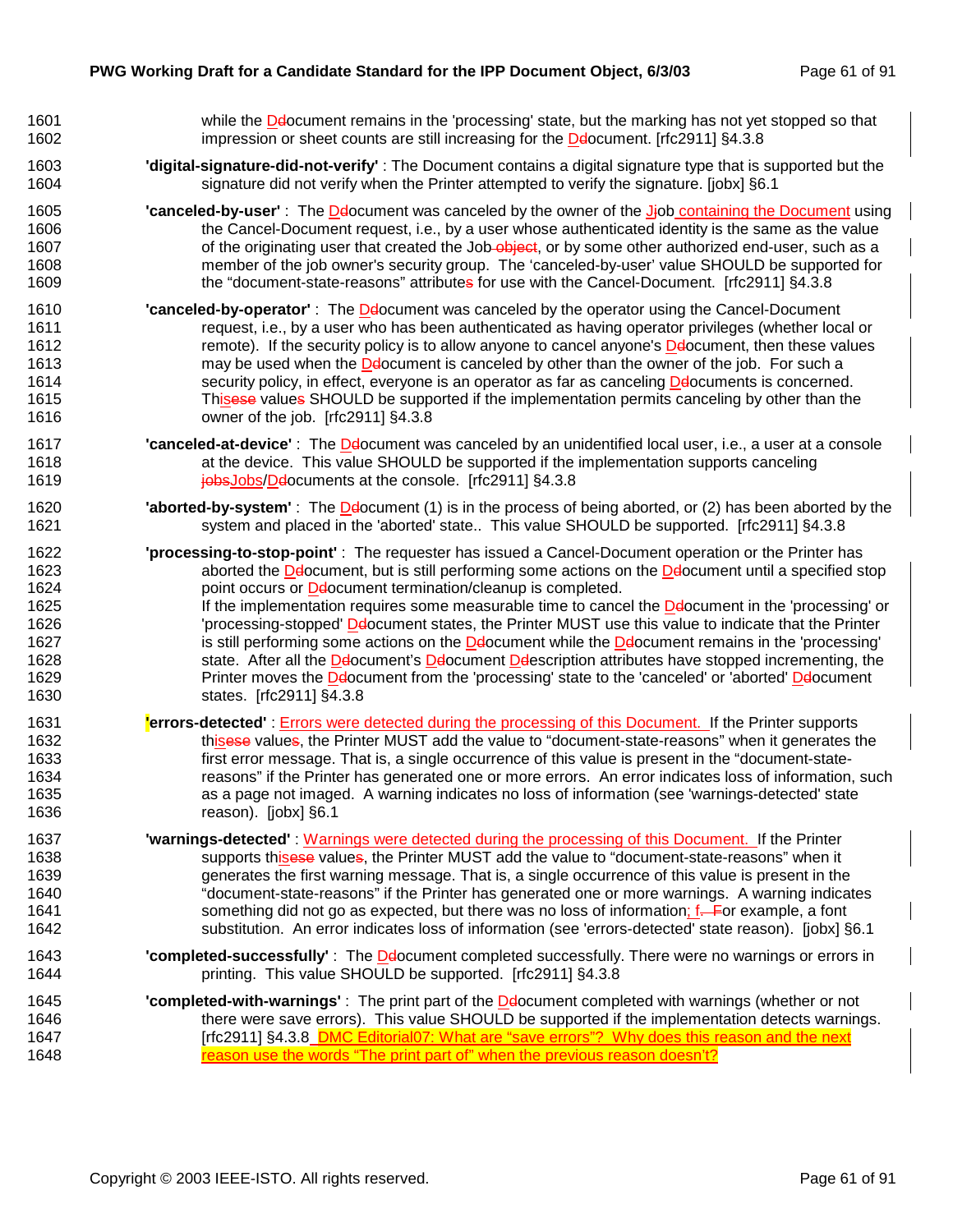- 1649 **'completed-with-errors'** : The print part of the Ddocument completed with errors (and possibly warnings 1650 too) (whether or not there were save errors). This value SHOULD be supported if the 1651 implementation detects errors. [rfc2911] §4.3.8
- 1652 **'queued-in-device'** : The Ddocument has been forwarded to a device or print system that is unable to send 1653 **back status. The Printer sets the De**locument's "document-state" attribute to 'completed' and adds 1654 the 'queued-in-device' value to the Deocument's " document-state-reasons" attribute to indicate that 1655 the Printer has no additional information about the Decoment and never will have any better 1656 | information. See the description of the "-document-state" attribute above, as well as the description 1657 | of specifically the portion on "Forwarding Servers" in [rfc2911] section 4.3.7.1. [rfc2911] §4.3.8
- 1658 NOTE: The semantics of this attribute or the set of valid values may be different for different document formats.

### 1659 **9.1.26 document-uri (uri)**

1660 This Document Description attribute is the URI that the client supplied in the corresponding Operation attribute in a 1661 Send-URI operation (see [rfc2911] section 3.3.2). The Printer MUST support this attribute if the Printer supports the 1662 Send-URI operation (see section 4.2).

1663 Note: this URI identifies the source location of the document data. This URI is NOT the identifier of the Document 1664 | Object. - The simple identifier of the Document is the "document-number".

### 1665 **9.1.27 impressions-completed-current-copy (integer(0:MAX))**

1666 This OPTIONAL Document Description attribute has the same semantics as the corresponding Job Description 1667 attribute (see [rfc3381] §4.4) applied to the Document object.

### 1668 **9.1.28 detailed-status-messages (1setOf text(MAX))**

1669 This OPTIONAL "detailed-status-messages" Document Description attribute has the same semantics as the 1670 corresponding "job-detailed-status-messages" Job Description attribute (see [rfc2911] job-detailed-status-message 1671 | §4.3.10) applied to the Document object.

1672 DMC Editorial08 for Pete: This attribute's description, as well as the next 11 or so, have the name of the Job 1673 Description attribute added between the "[rfc2911]" and the "\$x.x". This is not done anywhere else in this document, 1674 and should be gotten rid of, I believe. If it makes sense here, we have to look at everywhere else it might make 1675 **sense**.

### 1676 **9.1.29 document-access-errors (1setOf text(MAX))**

- 1677 This OPTIONAL "document-access-errors" Document Description attribute has the same semantics as the
- 1678 corresponding "job-document-access-errorsdetailed-status-message" Job Description attribute (see [rfc2911] job-1679 document-access-errors §4.3.11) applied to the Document object.

### 1680 **9.1.30 errors-count (integer(0:MAX))**

1681 This OPTIONAL "errors-count" Document Description attribute counts the number of errors that the Printer 1682 encounters while processing and printing the Document object. An error indicates loss of information, such as a 1683 page not imaged. A warning indicates no loss of information (see [jobx] job-errors-count §5.2).

### 1684 **9.1.31 impressions (integer(0:MAX))**

1685 This OPTIONAL "impressions" Document Description attribute has the same semantics as the corresponding "job-1686 impressions" Job Description attribute (see [rfc2911] job-impressions §4.3.17.2) applied to the Document object.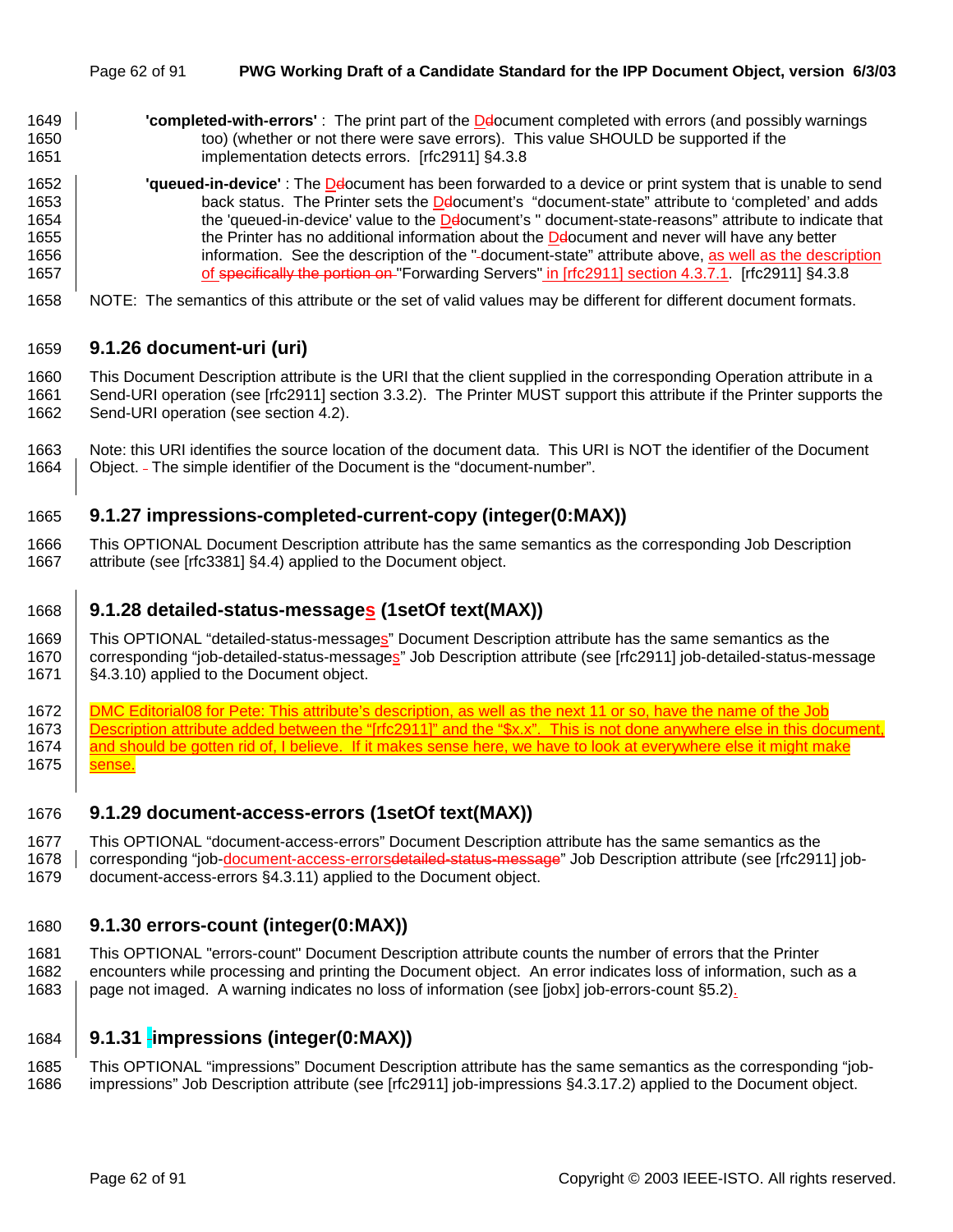- 1687 The Printer sets this Document Description attribute from the corresponding Operation attribute supplied by the client
- 1688 in the Document Creation operation (see §4), but may, as with "job-impressions", change the value if it is able to
- 1689 compute a value that is more accurate than the client supplied value (see [rfc2911] §4.3.17).

### 1690 **9.1.32 impressions-completed (integer(0:MAX))**

- 1691 This OPTIONAL "impressions-completed" Document Description attribute has the same semantics as the
- 1692 corresponding "job-impressions-completed" Job Description attribute (see [rfc2911] job-impressions-completes
- 1693 §4.3.18.2) applied to the Document object.

### 1694 **9.1.33 k-octets (integer(0:MAX))**

1695 This OPTIONAL "k-octets" Document Description attribute has the same semantics as the corresponding "job-k-1696 octets" Job Description attribute (see [rfc2911] job-k-octets §4.3.17.1) applied to the Document object. The Printer 1697 sets this Document Description attribute from the corresponding Operation attribute supplied by the client in the 1698 Document Creation operation (see §4), but may, as with "job-k-octets" change the value if it is able to compute a 1699 value that is more accurate than the client supplied value (see [rfc2911] §4.3.17).

### 1700 **9.1.34 k-octets-processed (integer(0:MAX))**

1701 This OPTIONAL "k-octets-processed" Document Description attribute has the same semantics as the corresponding

1702 "job-k-octets-processed" Job Description attribute (see [rfc2911] job-k-octets-processed §4.3.18.1) applied to the

1703 Document object.

### 1704 **9.1.35 media-sheets (integer(0:MAX))**

1705 This OPTIONAL "media-sheets" Document Description attribute has the same semantics as the corresponding "job-1706 media-sheets" Job Description attribute (see [rfc2911] job-media-sheets §4.3.17.3) applied to the Document object. 1707 The Printer sets this Document Description attribute from the corresponding Operation attribute supplied by the client 1708 in the Document Creation operation (see §4), but may, as with "job-media-sheets", change the value if it is able to 1709 compute a value that is more accurate than the client supplied value (see [rfc2911] §4.3.17).

### 1710 **9.1.36 media-sheets-completed (integer(0:MAX))**

1711 This OPTIONAL "media-sheets-completed" Document Description attribute has the same semantics as the 1712 corresponding "job-media-sheets-completed" Job Description attribute (see [rfc2911] job-media-sheets-completed

1713 4.3.18.3) applied to the Document object.

## 1714 **9.1.37 more-info (uri)**

- 1715 This OPTIONAL "more-info" Document Description attribute has the same semantics as the corresponding "job-
- 1716 more-info" Job Description attribute (see [rfc2911] job-more-info §4.3.4) applied to the Document object.

### 1717 **9.1.38 printer-up-time (integer (1:MAX))**

1718 This REQUIRED "printer-up-time" Document Description attribute indicates the amount of time (in seconds) that the 1719 Printer implementation has been up and running. This attribute is an alias for the "printer-up-time" Printer Description 1720 attribute (see [rfc2911] job-printer-up-time section 4.4.29).

1721 A client MAY request this attribute in a Get-Document-Attributes or Get-Documents request and use the value 1722 returned in combination with other requested Event Time DocumentJob Description Attributes in order to display time

1723 attributes to a user. The difference between this attribute and the 'integer' value of a "time-at-xxx" attribute is the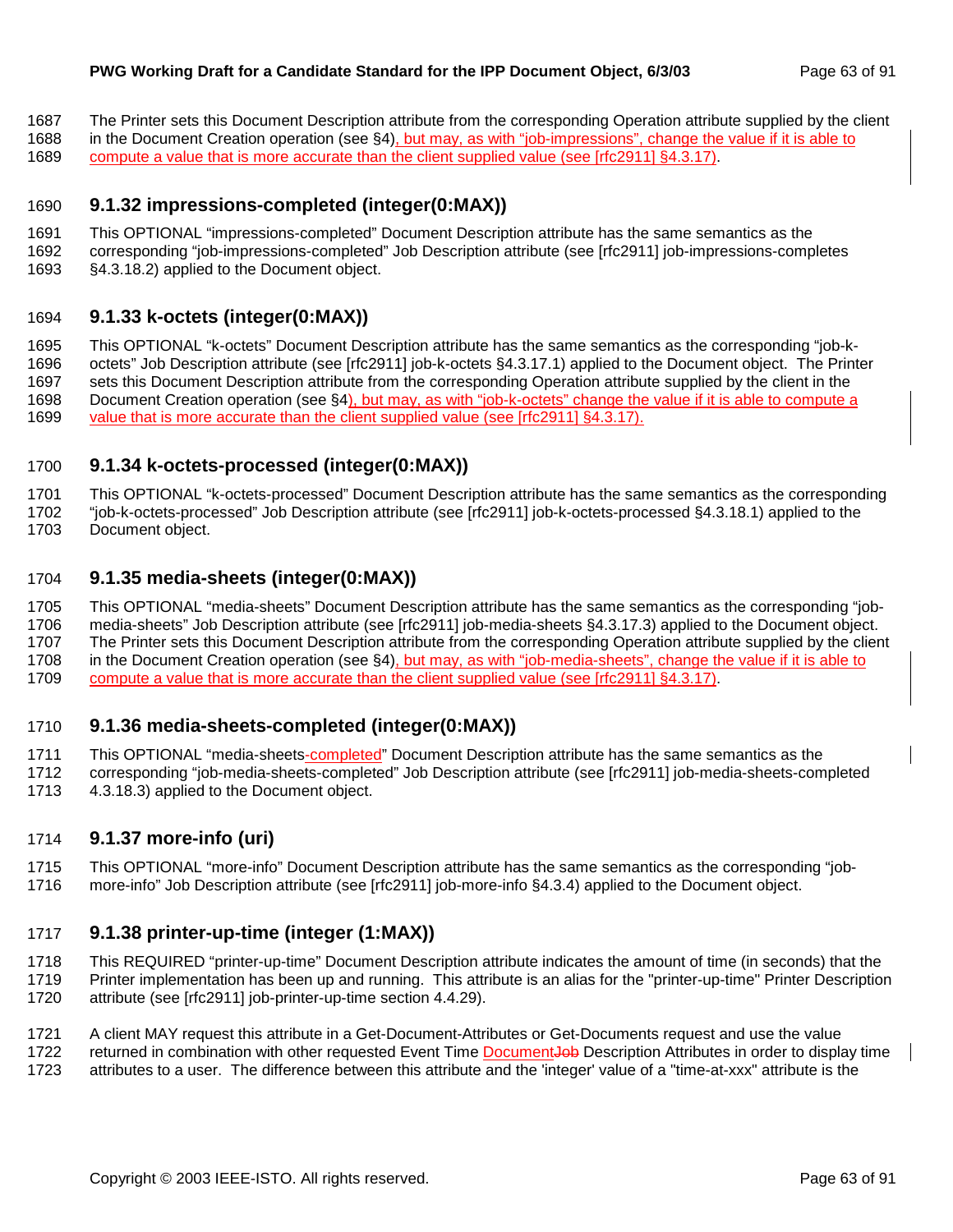#### Page 64 of 91 **PWG Working Draft of a Candidate Standard for the IPP Document Object, version 6/3/03**

- 1724 number of seconds ago that the "time-at-xxx" event occurred. A client can compute the wall-clock time at which the
- 1725 "time-at-xxx" event occurred by subtracting this difference from the client's wall-clock time.

### 1726 **9.1.39 warnings-count (integer(0:MAX))**

- 1727 This OPTIONAL "warnings-count" Document Description attribute has the same semantics as the corresponding
- 1728 "job-warnings-count" Job Description attribute (see [jobx] job-warnings-count §5,4) applied to the Document object.
- 1729 . A warning indicates something did not go as expected, but there was no loss of information; f. For example, a font
- 1730 substitution. An error indicates loss of information (see section 9.1.30).

### 1731 **9.1.40 last-document (boolean)**

1732 This OPTIONAL REQUIRED Document Description attribute indicates whether or not this Document is the last 1733 Document in the Job. See [rfc2911] §4.3.12. The Printer sets this Document Description attribute from the 1734 corresponding Operation attribute supplied by the client in the Document Creation operation (see §4). DMC 1735 | ISSUE12: What about the case where the last document is empty with last-document='true'? Does the Printer have 1736 to go back to the previous document and change its "last-document" Description attribute to be 'true', even though 1737 | the request said 'false'?

## 1738 **9.1.41 output-device-assigned (name(127))**

1739 This OPTIONAL Document Description attribute has the same semantics as the corresponding Job Description 1740 attribute (see [rfc2911] §4.3.7.2) applied to the Document object. **DMC ISSUE13: So even though the user cannot** 1741 ask for different output-device's for different Documents (since output-device-requested is only a *Job* 1742 | Operation/Description attribute), the Printer can print the Documents of the Job on different devices? To me, this 1743 Seems to be a Job Description attribute only. Or we have to allow the user to ask for different devices for different 1744 Documents. And if we allow that, can the user ask for different devices on a page basis in "overrides"? Or am I 1745 missing something?

### 1746 **9.1.42 sheet-completed-copy-number (integer(0:MAX))**

1747 This OPTIONAL Document Description attribute has the same semantics as the corresponding Job Description 1748 attribute (see [rfc3381] §4.2) applied to the Document object.

### 1749 **9.1.43 time-at-completed (integer (MIN:MAX))**

1750 This REQUIRED Document Description attribute has the same semantics as the corresponding Job Description 1751 attribute (see [rfc2911] §4.3.14.3) applied to the Document object.

### 1752 **9.1.44 time-at-creation (integer (MIN:MAX))**

1753 This REQUIRED Document Description attribute has the same semantics as the corresponding Job Description 1754 attribute (see [rfc2911] §4.3.14.1) applied to the Document object.

### 1755 **9.1.45 time-at-processing (integer (MIN:MAX))**

- 1756 This REQUIRED Document Description attribute has the same semantics as the corresponding Job Description
- 1757 attribute (see [rfc2911] §4.3.14.2) applied to the Document object.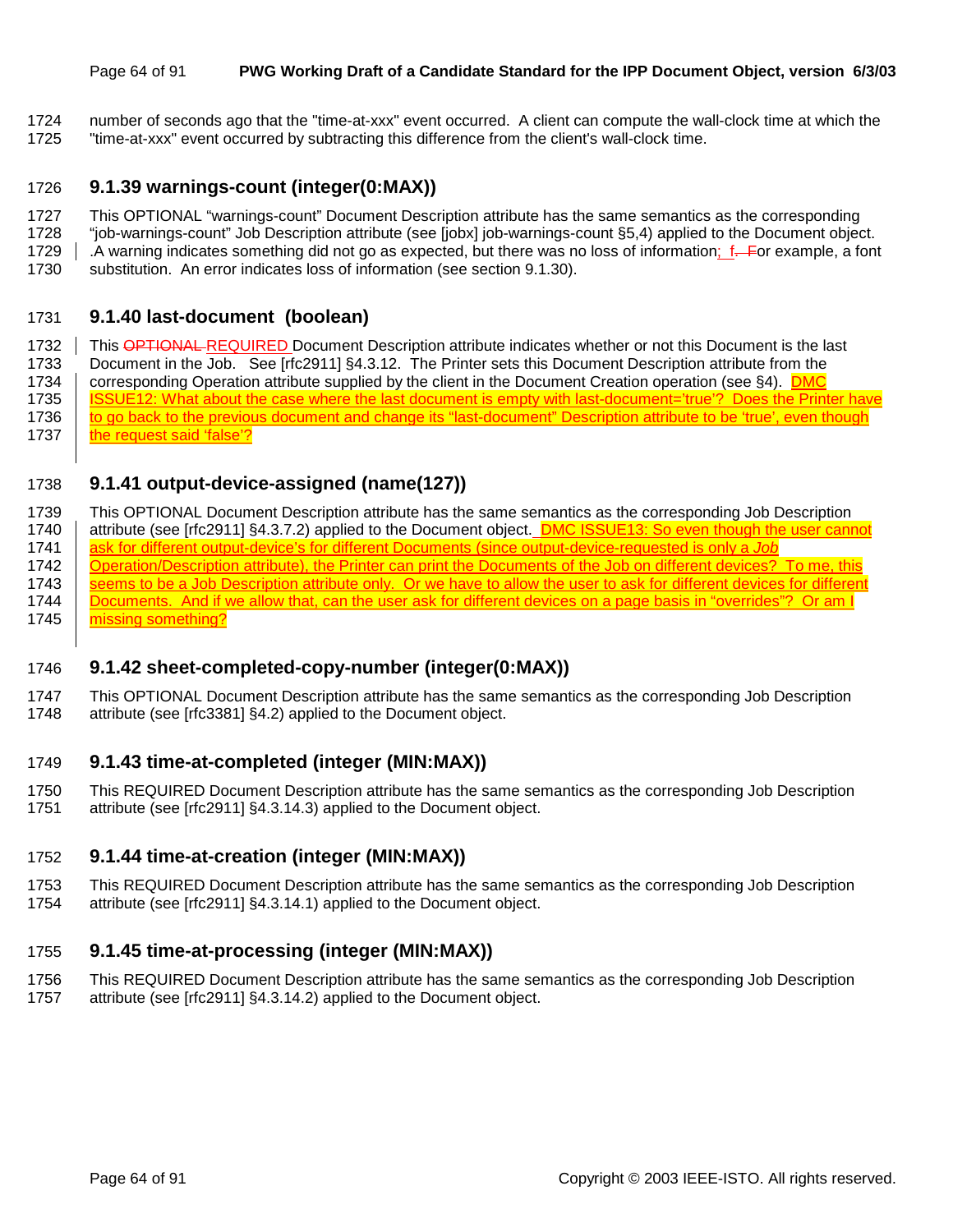# 1758 **10 Printer attributes**

1759 This section lists *all* of the Printer attributes defined in other IPP documents. Printer attributes are divided into three 1760 disjoint groups:

1761

| Job Template attributes (JT)        | These Printer attributes are related directly to the "xxx" Job Template attributes<br>that a client can supply in a Job Creation request as follows: |
|-------------------------------------|------------------------------------------------------------------------------------------------------------------------------------------------------|
|                                     |                                                                                                                                                      |
|                                     | 1. "xxx-supported" indicates the supported values.                                                                                                   |
|                                     | 2. "xxx-default" indicates the values that will be used if the client and the PDL                                                                    |
|                                     | omit the attribute.                                                                                                                                  |
|                                     | 3. "xxx-ready" indicates the supported values that are available without                                                                             |
|                                     | human intervention, for those few attributes that require human                                                                                      |
|                                     | intervention, such as "media" and possibly "job-finishing".                                                                                          |
|                                     | These Printer attributes are also returned in a Get-Printer-Attributes response                                                                      |
|                                     | when the client supplies: "requested-attributes" = 'job-template'.                                                                                   |
| Document Template attributes        | These Printer attributes are related directly to the "xxx" Document Template                                                                         |
| (DT)                                | attributes that a client can supply in a Document Creation request as follows:                                                                       |
|                                     | 1. "xxx-supported" indicates the supported values.                                                                                                   |
|                                     | 2. "xxx-default" indicates the values that will be used if the client and the PDL                                                                    |
|                                     | omit the attribute.                                                                                                                                  |
|                                     | 3. "xxx-ready" indicates the supported values that are available without                                                                             |
|                                     | human intervention, for those few attributes that require human                                                                                      |
|                                     | intervention, such as "media" and possibly "finishing".                                                                                              |
|                                     | These Printer attributes are also returned in a Get-Printer-Attributes response                                                                      |
|                                     | when the client supplies: "requested-attributes" = 'document-template' (new value                                                                    |
|                                     | defined in this specification).                                                                                                                      |
| Printer Description attributes (PD) | These Printer attributes describe the Printer, such as "printer-name" and "printer-                                                                  |
|                                     | location". Some of them are "xxx-supported" and "xxx-default" for Operation                                                                          |
|                                     | attributes that the client can supply in a Job Creation request.                                                                                     |
| neither $(-)$                       | These Printer attributes describe supported and defaults for member attributes of                                                                    |
|                                     | collection Job Template attributes.                                                                                                                  |

1762<br>1763

In a Get-Printer-Attributes request, a client can request all of the Printer attributes in the Job Template (JT),

1764 Document Template (DT), or Printer Description (PD) groups by supplying the 'job-template', 'document-template', or 1765 'printer-description' group name, respectively. The client can also request "all".

1766 In Table 14,  $t$ -The column labels are:

| 1767 | "Attribute Syntax" - indicates the attribute syntax (see [rfc2911] section 4.1). Many "xxx-default" and "xxx- |
|------|---------------------------------------------------------------------------------------------------------------|
| 1768 | supported" attributes have the 'collection' syntax which consists of a number of member attributes.           |
| 1769 | These member attributes are not listed in this table when they are the same as the corresponding              |
| 1770 | "xxx" attribute in Table 10. Only those few Printer attribute collection attributes that do not have a        |
| 1771 | corresponding Job Template attributes show the member attributes in this table.                               |
| 1772 | "Grp" - indicates to which group the attribute belongs. "PD" = Printer Description; "JT" = Job Template; "DT" |
| 1773 | = Document Template as explained above.                                                                       |
| 1774 | "Printer Conf." - indicates the IPP/1.1 Printer conformance requirements for supporting the attribute. Those  |
| 1775 | attributes labeled as "MAY" may have conditional requirements that require their support, if the              |
| 1776 | Printer supports a related attribute, operation, or feature. For example, all Job Template attributes         |
| 1777 | are OPTIONAL for a Printer to support. However, if a Printer supports Job Template attribute "xxx",           |
| 1778 | then it MUST also support the corresponding "xxx-default" and "xxx-supported" attributes. Similarly,          |
| 1779 | if Event Notification is supported, then some of the attributes indicated as "MAY" in this table become       |
| 1780 | MUST.                                                                                                         |
| 1781 | "Reference" - lists the IETF or IEEE-ISTO specification which defines the semantics of the attribute.         |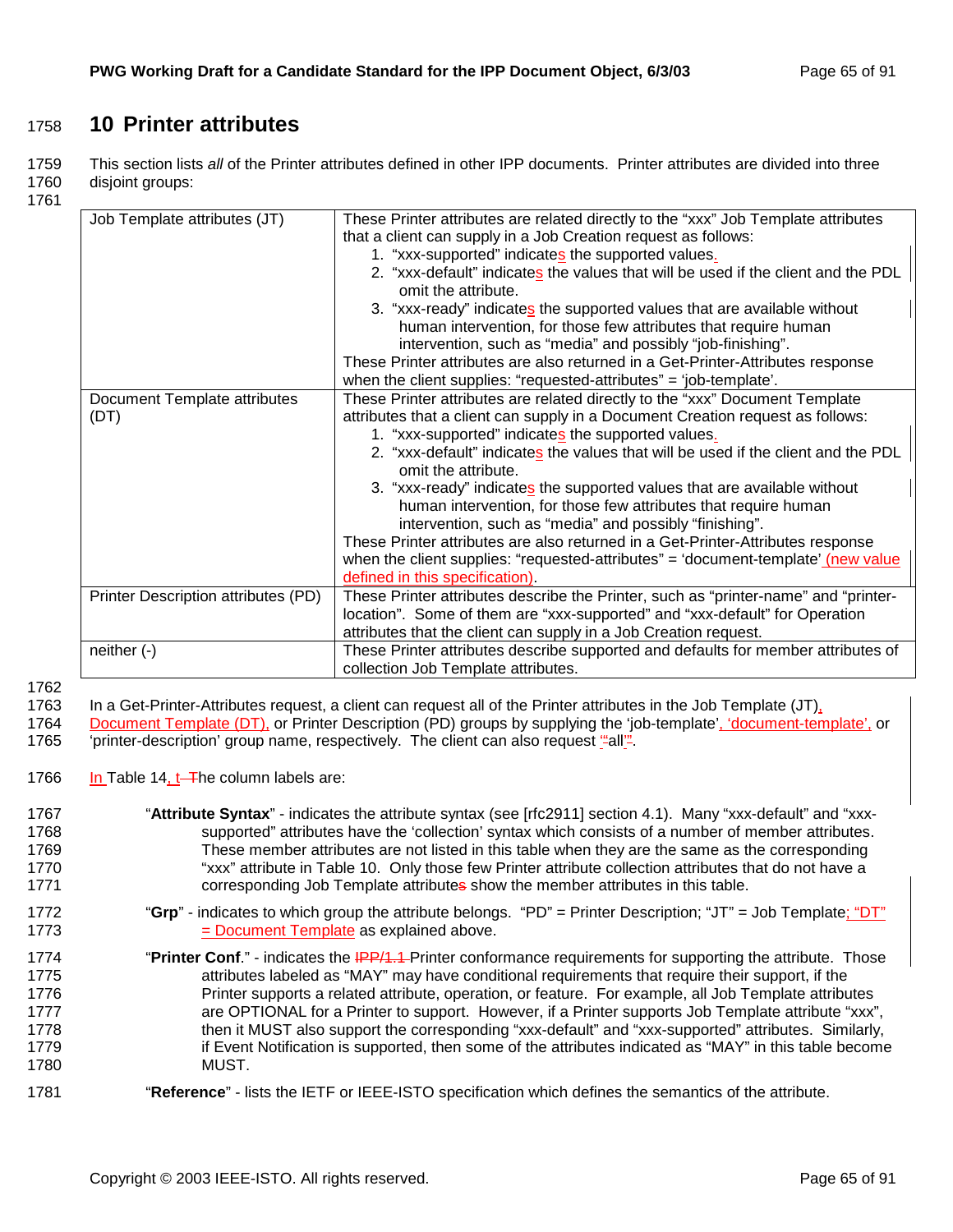# 1782 **Table 14 - Printer attributes (Job Template, Document Template, and Printer Description)**

| <b>Printer</b> attribute name<br>(Job Template, Document Template &<br><b>Printer Description)</b> | <b>Attribute Syntax</b>  | Grp             | Printer<br>Conf.              | Reference                                                                                                                                                                                                                                                                                     |
|----------------------------------------------------------------------------------------------------|--------------------------|-----------------|-------------------------------|-----------------------------------------------------------------------------------------------------------------------------------------------------------------------------------------------------------------------------------------------------------------------------------------------|
| charset-configured                                                                                 | charset                  | PD              | <b>MUST</b>                   | [rfc2911] §4.4.17                                                                                                                                                                                                                                                                             |
| charset-supported                                                                                  | 1setOf charset           | <b>PD</b>       | <b>MUST</b>                   | [rfc2911] §4.4.18                                                                                                                                                                                                                                                                             |
| color-supported                                                                                    | boolean                  | <b>PD</b>       | <b>MAY</b>                    | [rfc2911] §4.4.26                                                                                                                                                                                                                                                                             |
| compression-supported                                                                              | type3 keyword            | PD              | <b>MUST</b>                   | [rfc2911] §4.4.32                                                                                                                                                                                                                                                                             |
| copies-default                                                                                     | integer(1:MAX)           | JT,DT           | <b>MAY</b>                    | [rfc2911] §4.2.5                                                                                                                                                                                                                                                                              |
| copies-supported                                                                                   | rangeOfInteger(1:MAX)    | JT,DT           | <b>MAY</b>                    | Trfc2911] §4.2.5                                                                                                                                                                                                                                                                              |
| cover-back-default                                                                                 | collection               | JT,DT           | <b>MAY</b>                    | [pwg5100.3] §3.1.3                                                                                                                                                                                                                                                                            |
| cover-back-supported                                                                               | 1setOf type2 keyword     | JT,DT           | <b>MAY</b>                    | [pwg5100.3] §3.1.4                                                                                                                                                                                                                                                                            |
| cover-front-default                                                                                | collection               | JT,DT           | <b>MAY</b>                    | [pwg5100.3] §3.1.3                                                                                                                                                                                                                                                                            |
| cover-front-supported                                                                              | 1setOf type2 keyword     | JT,DT           | <b>MAY</b>                    | [pwg5100.3] §3.1.4                                                                                                                                                                                                                                                                            |
| cover-type-supported                                                                               | 1setOf type2 keyword     |                 | <b>MAY</b>                    | [pwg5100.3] §3.1.2.1                                                                                                                                                                                                                                                                          |
| document-charset-default                                                                           | charset                  | <b>PD</b>       | <b>CMUST</b><br>61            | $[jobx]$ §7.1                                                                                                                                                                                                                                                                                 |
| document-charset-supported                                                                         | 1setOf charset           | <b>PD</b>       | <b>CMUST<sup>6</sup></b>      | [ $jobs$ ] $§7.2$                                                                                                                                                                                                                                                                             |
| document-creation-attributes-<br>supported                                                         | 1setOf type2 keyword     | PD              | <b>MUST</b>                   | [this-spec] §10.1                                                                                                                                                                                                                                                                             |
| document-digital-signature-default                                                                 | type2 keyword            | <b>PD</b>       | <b>MAY</b>                    | [jobx] §7.3                                                                                                                                                                                                                                                                                   |
| document-digital-signature-<br>supported                                                           | 1setOf type2 keyword     | PD              | <b>MAY</b>                    | [ $jobs$ ] $§7.4$                                                                                                                                                                                                                                                                             |
| document-format-default                                                                            | mimeMediaType            | <b>PD</b>       | <b>MUST</b>                   | [rfc2911] §4.4.21                                                                                                                                                                                                                                                                             |
| document-format-details-supported                                                                  | 1setOf type2 keyword     | PD              | <b>CMUST</b><br>62            | [ $jobs$ ] §7.6                                                                                                                                                                                                                                                                               |
| document-format-details-<br>implemented                                                            | <b>1setOf collection</b> | $\overline{P}D$ | CMUS <sub>T<sup>5</sup></sub> | $\frac{1}{2}$ and $\frac{1}{2}$ and $\frac{1}{2}$ and $\frac{1}{2}$ and $\frac{1}{2}$ and $\frac{1}{2}$ and $\frac{1}{2}$ and $\frac{1}{2}$ and $\frac{1}{2}$ and $\frac{1}{2}$ and $\frac{1}{2}$ and $\frac{1}{2}$ and $\frac{1}{2}$ and $\frac{1}{2}$ and $\frac{1}{2}$ and $\frac{1}{2}$ a |
| document-format-supported                                                                          | 1setOf mimeMediaType     | <b>PD</b>       | <b>MUST</b>                   | [rfc2911] §4.4.22                                                                                                                                                                                                                                                                             |
| document-format-varying-attributes                                                                 | 1setOf type2 keyword     | <b>PD</b>       | <b>MAY</b>                    | [rfc3380] §6.3                                                                                                                                                                                                                                                                                |
| document-format-version-default                                                                    | text(127)                | PD              | <b>MAY</b>                    | [jobx] §7.8                                                                                                                                                                                                                                                                                   |
| document-format-version-supported                                                                  | 1setOf text(127)         | PD              | <b>MAY</b>                    | [jobx] §7.9                                                                                                                                                                                                                                                                                   |
| document-natural-language-default                                                                  | naturalLanguage          | PD              | <b>MAY</b>                    | [jobx] §7.10                                                                                                                                                                                                                                                                                  |
| document-natural-language-<br>supported                                                            | 1setOf naturalLanguage   | <b>PD</b>       | <b>MAY</b>                    | [jobx] §7.11                                                                                                                                                                                                                                                                                  |
| feed-orientation-default                                                                           | type3 keyword            | JT,DT           | <b>MAY</b>                    | [ippsave] §5.1.1                                                                                                                                                                                                                                                                              |
| feed-orientation-supported                                                                         | 1setOf type3 keyword     | JT, DT          | <b>MAY</b>                    | [ippsave] §5.1.2                                                                                                                                                                                                                                                                              |
| finishings-col-default                                                                             | collection               | JT,DT           | <b>MAY</b>                    | [pwg5100.3] §3.2.3                                                                                                                                                                                                                                                                            |
| finishings-col-ready                                                                               | 1setOf collection        | JT,DT           | <b>MAY</b>                    | [pwg5100.3] §3.2.4                                                                                                                                                                                                                                                                            |
| finishings-col-supported                                                                           | 1setOf type2 keyword     | JT,DT           | MAY                           | [pwg5100.3] §3.2.5                                                                                                                                                                                                                                                                            |
| finishings-default                                                                                 | 1setOf type2 enum        | JT,DT           | <b>MAY</b>                    | [rfc2911] §4.2.6                                                                                                                                                                                                                                                                              |
| finishings-ready                                                                                   | 1setOf type2 enum        | JT,DT           | <b>MAY</b>                    | [rfc2911] §4.2.6                                                                                                                                                                                                                                                                              |
| finishings-supported                                                                               | 1setOf type2 enum        | JT,DT           | MAY                           | rfc2911] §4.2.6                                                                                                                                                                                                                                                                               |
| finishing-template-supported                                                                       | 1setOf name(MAX)         |                 | <b>MAY</b>                    | [pwg5100.3] §3.2.1.1                                                                                                                                                                                                                                                                          |
| font-name-requested-default                                                                        | name(MAX)                | JT,DT           | MAY                           | [ippsave] §5.2.1                                                                                                                                                                                                                                                                              |
| font-name-requested-supported                                                                      | 1setOf name(MAX)         | JT,DT           | MAY                           | [ippsave] $§5.2.2$                                                                                                                                                                                                                                                                            |

 $^{61}$  The Printer MUST support the "document-charset-default" and "document-charset-supported" Printer Description attributes, if the Printer supports a charset-ambiguous document format (see [jobx] §3.2.1).<br><sup>62</sup> The Printer MUST support the "document-format-details-supported" and "document-format-details-implemented"

Printer attributes if the Printer supports a packaging document format, such as 'application/zip' or 'multipart/related'.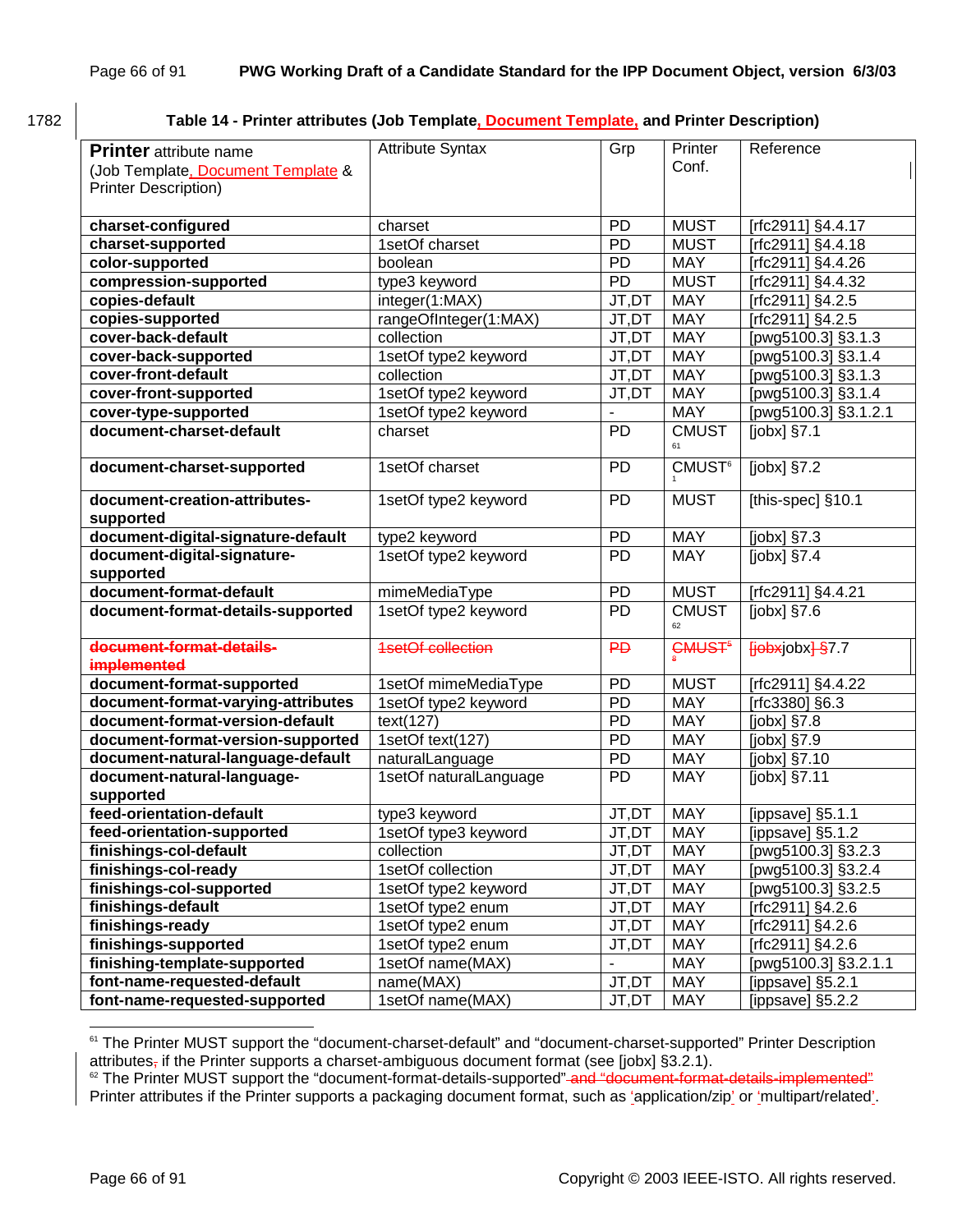| <b>Printer</b> attribute name      | <b>Attribute Syntax</b>               | Grp                               | Printer     | Reference                     |
|------------------------------------|---------------------------------------|-----------------------------------|-------------|-------------------------------|
| (Job Template, Document Template & |                                       |                                   | Conf.       |                               |
| <b>Printer Description)</b>        |                                       |                                   |             |                               |
|                                    |                                       |                                   |             |                               |
| font-size-requested-default        | integer (1:MAX)                       | JT,DT                             | <b>MAY</b>  | [ippsave] $§5.\overline{3.1}$ |
| font-size-requested-supported      | 1setOf integer (1:MAX)                | JT,DT                             | <b>MAY</b>  | [ippsave] §5.3.1              |
| force-front-side-default           | 1setOf integer(1:MAX)                 | JT,DT                             | <b>MAY</b>  | [pwg5100.3] §3.3              |
| force-front-side-supported         | rangeOfInteger(1:MAX)                 | JT,DT                             | <b>MAY</b>  | [pwg5100.3] §3.3              |
| generated-natural-language-        | 1setOf naturalLanguage                | <b>PD</b>                         | <b>MUST</b> | [rfc2911] §4.4.20             |
| supported                          |                                       |                                   |             |                               |
| imposition-template-default        | type3 keyword   name(MAX)             | JT,DT                             | <b>MAY</b>  | [pwg5100.3] §3.4              |
| imposition-template-supported      | 1setOf (type3 keyword                 | JT.DT                             | <b>MAY</b>  | [pwg5100.3] §3.4              |
|                                    | name(MAX))                            |                                   |             |                               |
| insert-after-page-number-supported | rangeOfInteger(0:MAX)                 | $\blacksquare$                    | <b>MAY</b>  | [pwg5100.3] §3.5.1.1          |
| insert-count-supported             | rangeOfInteger(0:MAX)                 |                                   | <b>MAY</b>  | [pwg5100.3] §3.5.2.1          |
| insert-sheet-default               | 1setOf collection                     | JT,DT                             | <b>MAY</b>  | [pwg5100.3] §3.5.4            |
| insert-sheet-supported             | 1setOf type2 keyword                  | JT,DT                             | <b>MAY</b>  | [pwg5100.3] §3.5.5            |
| ippget-event-life                  | integer(15:MAX)                       | PD                                | <b>MAY</b>  | [get-method] §8.1             |
| ipp-versions-supported             | 1setOf type2 keyword                  | PD                                | <b>MUST</b> | [rfc2911] §4.4.20             |
| job-account-id-default             | name(MAX)                             | JT                                | <b>MAY</b>  | [pwg5100.3] §3.6              |
| job-account-id-supported           | boolean                               | JT                                | <b>MAY</b>  | [pwg5100.3] §3.6              |
| job-accounting-output-bin-default  | type3 keyword   name(MAX)             | $\blacksquare$                    | <b>MAY</b>  | [pwg5100.3] §3.8.3.1          |
| job-accounting-output-bin-         | 1setOf (type3 keyword                 | $\overline{a}$                    | <b>MAY</b>  | [pwg5100.3] §3.8.3.2          |
| supported                          | name(MAX))                            |                                   |             |                               |
| job-accounting-sheets-default      | collection                            | JT                                | <b>MAY</b>  | [pwg5100.3] §3.8.4            |
| job-accounting-sheets-supported    | 1setOf type2 keyword                  | JT                                | <b>MAY</b>  | [pwg5100.3] §3.8.5            |
| job-accounting-sheets-type-        | 1setOf (type3 keyword                 | ÷.                                | <b>MAY</b>  | [pwg5100.3] §3.8.1.1          |
| supported                          | name(MAX))                            |                                   |             |                               |
| job-accounting-user-id-default     | name(MAX)                             | JT                                | <b>MAY</b>  | [pwg5100.3] §3.7              |
| job-accounting-user-id-supported   | boolean                               | $\overline{\mathsf{J}\mathsf{T}}$ | <b>MAY</b>  | [pwg5100.3] §3.7              |
| job-copies-default                 | integer(1:MAX)                        | JT                                | <b>MAY</b>  | [jobx] §4.1.1.1               |
| job-copies-supported               | reangeOfInteger(1:MAX)                | JT                                | <b>MAY</b>  | [jobx] §4.1.1.2               |
| job-cover-back-default             | collection                            | JT                                | <b>MAY</b>  | [jobx] §4.1.2.1               |
| job-cover-back-supported           | 1setOf type2 keyword                  | $\overline{\mathsf{J}\mathsf{T}}$ | <b>MAY</b>  | [jobx] §4.1.2.2               |
| job-cover-front-default            | collection                            | JT                                | <b>MAY</b>  | [jobx] §4.1.3.1               |
| job-cover-front-supported          | 1setOf type2 keyword                  | JT                                | <b>MAY</b>  | [jobx] §4.1.3.2               |
| job-creation-attributes-supported  | 1setOf type2 keyword                  | PD                                | <b>MAY</b>  | [ippsave] §7.1                |
| job-error-sheet-default            | collection                            | JT                                | <b>MAY</b>  | [pwg5100.3] §3.7              |
| job-error-sheet-supported          | 1setOf type2 keyword                  | JT                                | <b>MAY</b>  | [pwg5100.3] §3.9.5            |
| job-error-sheet-type-supported     | 1setOf (type3 keyword  <br>name(MAX)) | $\blacksquare$                    | <b>MAY</b>  | [pwg5100.3] §3.9.1.1          |
| job-error-sheet-when-supported     | 1setOf type2 keyword                  | $\blacksquare$                    | <b>MAY</b>  | [pwg5100.3] §3.9.2.1          |
| job-finishings-default             | 1setOf type2 enum                     | JT                                | MAY         | $[jobx]$ §4.1.4.1             |
| job-finishings-supported           | 1setOf type2 enum                     | JT                                | MAY         | [jobx] §4.1.4.2               |
| job-finishings-col-default         | collection                            | JT                                | <b>MAY</b>  | [jobx] §4.1.5.1               |
| job-finishings-col-supported       | 1setOf type2 keyword                  | JT                                | MAY         | $[jobx]$ §4.1.5.2             |
| job-hold-until-default             | type3 keyword   name(MAX)             | JT                                | <b>MAY</b>  | [rfc2911] §4.2.2              |
| job-hold-until-supported           | 1setOf (type3 keyword                 | <b>JT</b>                         | <b>MAY</b>  | [rfc2911] §4.2.2              |
|                                    | name(MAX))                            |                                   |             |                               |
| job-impressions-supported          | rangeOfInteger(0:MAX)                 | PD                                | <b>MAY</b>  | [rfc2911] §4.4.34             |
| job-k-octets-supported             | rangeOfInteger(0:MAX)                 | PD                                | <b>MAY</b>  | [rfc2911] §4.4.33             |
| job-media-sheets-supported         | rangeOfInteger(0:MAX)                 | PD                                | MAY         | $[rfc2911]$ §4.4.35           |
| job-message-to-operator-default    | text(MAX)                             | JT                                | <b>MAY</b>  | [pwg5100.3] §3.12             |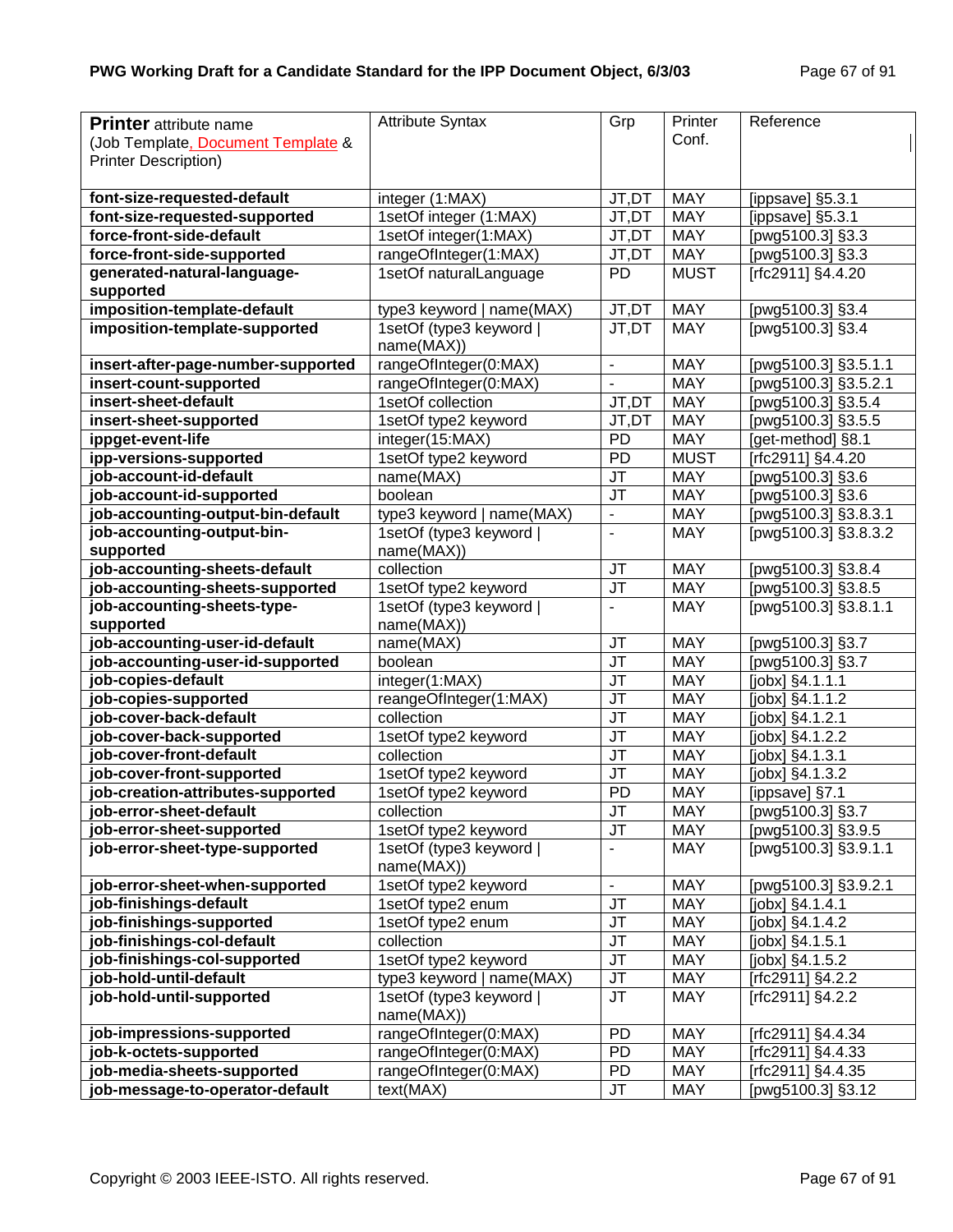| <b>Printer</b> attribute name<br>(Job Template, Document Template &<br><b>Printer Description)</b> | <b>Attribute Syntax</b>                  | Grp                               | Printer<br>Conf. | Reference                 |
|----------------------------------------------------------------------------------------------------|------------------------------------------|-----------------------------------|------------------|---------------------------|
| job-message-to-operator-supported                                                                  | boolean                                  | JT                                | <b>MAY</b>       | [pwg5100.3] §3.12         |
| job-password-supported                                                                             | integer(0:127)                           | PD                                | <b>MAY</b>       | [ippsave] §7.2            |
| job-password-encryption-supported                                                                  | 1setOf (type3 keyword<br>name(MAX))      | <b>PD</b>                         | <b>MAY</b>       | [ippsave] §7.3            |
| job-priority-default                                                                               | integer(1:100)                           | <b>JT</b>                         | <b>MAY</b>       | [rfc2911] §4.2.1          |
| job-priority-supported                                                                             | 1setOf integer(1:100)                    | $\overline{\mathsf{J}\mathsf{T}}$ | <b>MAY</b>       | [rfc2911] §4.2.1          |
| job-settable-attributes-supported                                                                  | 1setOf type2 keyword                     | PD                                | <b>MAY</b>       | [rfc3380] §6.2            |
| job-sheet-message-default                                                                          | text(MAX)                                | <b>JT</b>                         | <b>MAY</b>       | [pwg5100.3] §3.12         |
| job-sheet-message-supported                                                                        | boolean                                  | <b>JT</b>                         | <b>MAY</b>       | [pwg5100.3] §3.12         |
| job-sheets-col-default                                                                             | collection                               | <b>JT</b>                         | <b>MAY</b>       | [pwg5100.3] §3.11.3       |
| job-sheets-col-supported                                                                           | 1setOf type2 keyword                     | <b>JT</b>                         | <b>MAY</b>       | [pwg5100.3] §3.11.4       |
| job-sheets-default                                                                                 | type3 keyword   name(MAX)                | <b>JT</b>                         | <b>MAY</b>       | [rfc2911] §4.2.3          |
| job-sheets-supported                                                                               | 1setOf (type3 keyword)<br>name(MAX))     | <b>JT</b>                         | <b>MAY</b>       | [rfc2911] §4.2.3          |
| job-spooling-supported                                                                             | type2 keyword                            | <b>PD</b>                         | <b>MAY</b>       | [ippsave] §7.4            |
| max-save-info-supported                                                                            | integer(1:MAX)                           | PD                                | <b>MAY</b>       | [ippsave] §7.5            |
| max-stitching-locations-supported                                                                  | integer(1:MAX)                           | PD                                | <b>MAY</b>       | [pwg5100.3] §5.2          |
| media-back-coating-supported                                                                       | 1setOf (type3 keyword)<br>name(MAX))     | $\blacksquare$                    | <b>MAY</b>       | [pwg5100.3]<br>§3.13.10.2 |
| media-col-database                                                                                 | 1setOf collection                        | $-63$                             | <b>MAY</b>       | [ippsave] §7.6            |
| any "media-col" member attribute                                                                   | <b>DMC Editorial09: What is this row</b> |                                   |                  |                           |
| media-col-default                                                                                  | doing here (and a few just below)?       | <b>JT</b>                         | <b>MAY</b>       |                           |
| any "media-col" member attribute                                                                   | collection                               |                                   |                  | [pwg5100.3] §3.13.12      |
| media-color-supported                                                                              | 1setOf type2 keyword                     | $\blacksquare$                    | <b>MAY</b>       | [pwg5100.3] §3.13.4.1     |
| media-col-ready                                                                                    | 1setOf collection                        | <b>JT</b>                         | <b>MAY</b>       | [pwg5100.3] §3.13.13      |
| any "media-col" member attribute                                                                   |                                          |                                   |                  |                           |
| media-col-supported                                                                                | 1setOf type2 keyword                     | <b>JT</b>                         | <b>MAY</b>       | [pwg5100.3] §3.13.14      |
| media-default                                                                                      | type3 keyword   name(MAX)                | $JT, \overline{DT}$               | <b>MAY</b>       | [ $rfc2911$ ] §4.2.11     |
| media-front-coating-supported                                                                      | 1setOf (type3 keyword)                   | $\mathbf{r}$                      | <b>MAY</b>       | [pwg5100.3]               |
|                                                                                                    | name(MAX))                               |                                   |                  | §3.13.10.1                |
| media-hole-count-supported                                                                         | 1setOf rangeOfInteger(0:MAX)             | $\blacksquare$                    | <b>MAY</b>       | [pwg5100.3] §3.13.6.1     |
| media-info-supported                                                                               | boolean                                  | $\overline{a}$                    | <b>MAY</b>       | [pwg5100.3] §3.13.3.1     |
| media-input-tray-check-default                                                                     | type3 keyword   name(MAX)                | JT                                | MAY              | [pwg5100.3] §3.14         |
| media-input-tray-check-supported                                                                   | 1setOf (type3 keyword                    | JT                                | <b>MAY</b>       | [pwg5100.3] §3.14         |
|                                                                                                    | name(MAX))                               |                                   |                  |                           |
| media-key-supported                                                                                | 1setOf (type3 keyword<br>name(MAX))      | $\blacksquare$                    | <b>MAY</b>       | [pwg5100.3] §3.13.1.1     |
| media-order-count-supported                                                                        | 1setOf rangeOfInteger(1:MAX)             | $\blacksquare$                    | <b>MAY</b>       | [pwg5100.3] §3.13.7.1     |
| media-pre-printed-supported                                                                        | 1setOf (type3 keyword  <br>name(MAX))    |                                   | <b>MAY</b>       | [pwg5100.3] §3.13.5.1     |
| media-ready                                                                                        | 1setOf (type3 keyword  <br>name(MAX))    | JT,DT                             | <b>MAY</b>       | [rfc2911] §4.2.11         |
| media-recycled-supported                                                                           | 1setOf (type3 keyword  <br>name(MAX))    | $\blacksquare$                    | MAY              | [pwg5100.3]<br>§3.13.11.1 |
|                                                                                                    |                                          |                                   |                  |                           |

<sup>&</sup>lt;sup>63</sup> The Printer does not return the "media-col-database" attribute when the client requests the 'all' or 'printerdescription' attribute group because there MAY be a large number of values. Instead the client MUST query "mediacol-database" explicitly in a Get-Printer-Attributes request.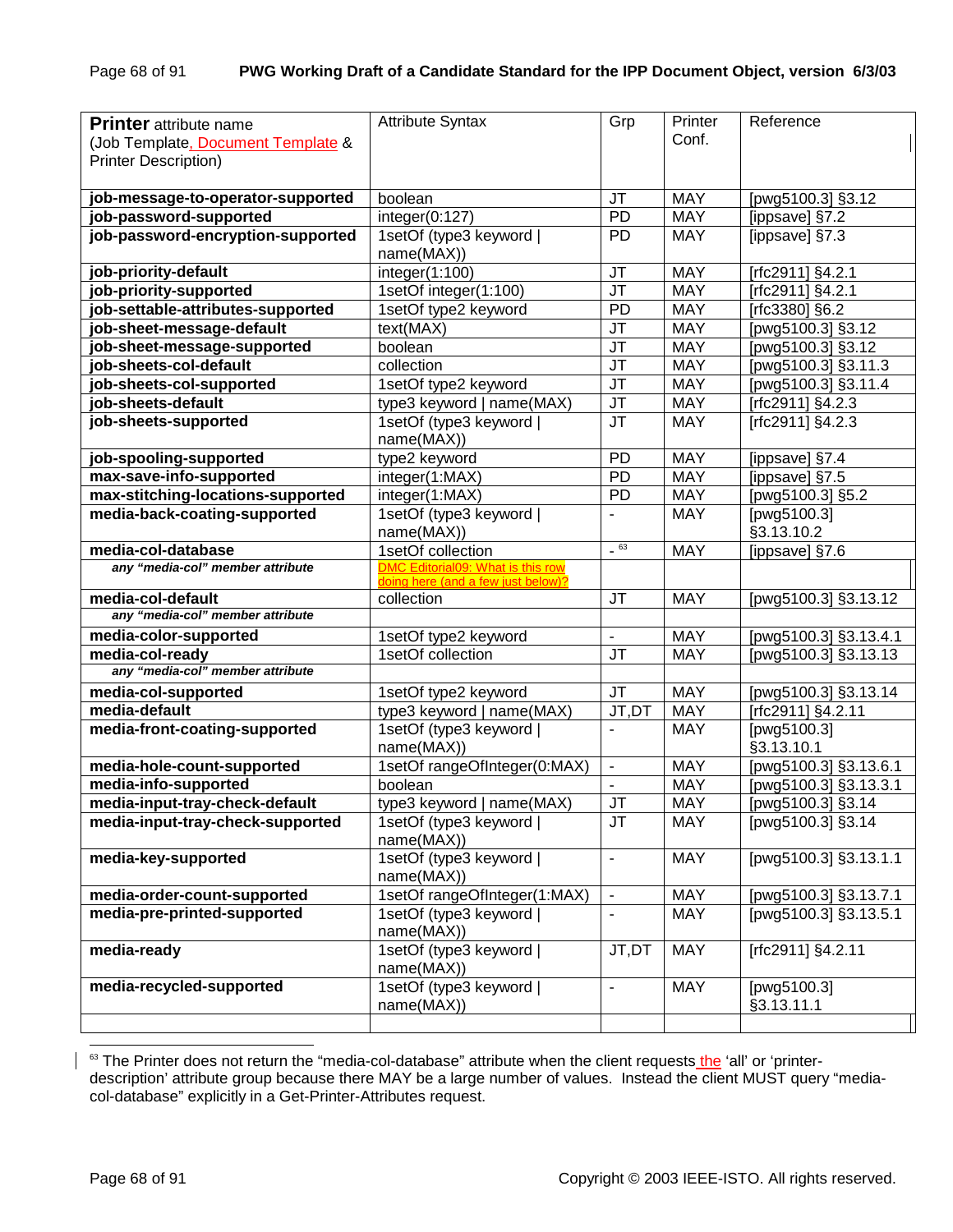| <b>Printer</b> attribute name<br>(Job Template, Document Template &<br>Printer Description) | <b>Attribute Syntax</b>                                       | Grp                               | Printer<br>Conf.   | Reference                           |
|---------------------------------------------------------------------------------------------|---------------------------------------------------------------|-----------------------------------|--------------------|-------------------------------------|
|                                                                                             |                                                               |                                   |                    |                                     |
|                                                                                             |                                                               |                                   |                    |                                     |
| media-size-supported                                                                        | 1setOf collection                                             | $\blacksquare$                    | <b>MAY</b>         | [pwg5100.3] §3.13.8.3               |
| media-supported                                                                             | 1setOf (type3 keyword  <br>name(MAX))                         | JT,DT                             | <b>MAY</b>         | [rfc2911] §4.2.11                   |
|                                                                                             |                                                               |                                   |                    |                                     |
|                                                                                             |                                                               |                                   |                    |                                     |
| media-weight-metric-supported                                                               | 1setOf rangeOfInteger(1:MAX)                                  | $\blacksquare$                    | <b>MAY</b>         | [pwg5100.3] §3.13.9.1               |
| multiple-document-handling-default                                                          | type2 keyword                                                 | JT                                | MUST <sup>64</sup> | [rfc2911] §4.2.4                    |
| multiple-document-handling-                                                                 | 1setOf type2 keyword                                          | JT                                | MUST <sup>64</sup> | [rfc2911] §4.2.4                    |
| supported                                                                                   |                                                               |                                   |                    |                                     |
| multiple-document-jobs-supported                                                            | boolean                                                       | <b>PD</b>                         | MUST <sup>64</sup> | [rfc2911] §4.4.16                   |
| multiple-operation-time-out                                                                 | integer(1:MAX)                                                | PD                                | MUST <sup>64</sup> | [rfc2911] §4.4.31                   |
| natural-language-configured                                                                 | naturalLanguage                                               | PD                                | <b>MUST</b>        | [rfc2911] §4.4.19                   |
| notify-attributes-supported                                                                 | 1setOf type2 keyword                                          | PD                                | <b>MAY</b>         | [ntfy] §5.3.4                       |
| notify-events-default                                                                       | 1setOf type2 keyword                                          | PD                                | <b>MAY</b>         | [ntfy] §5.3.3                       |
| notify-events-supported                                                                     | 1setOf type2 keyword                                          | PD                                | <b>MAY</b>         | [ntfy] §5.3.3                       |
| notify-lease-duration-default                                                               | integer(0:67108863)                                           | PD                                | <b>MAY</b>         | [ntfy] $§5.3.8$                     |
| notify-lease-duration-supported                                                             | 1setOf (integer(0: 67108863)  <br>rangeOfInteger(0:67108863)) | PD                                | <b>MAY</b>         | [ $ntfyl$ §5.3.8                    |
| notify-lease-expiration-time                                                                | integer(0:MAX)                                                | <b>PD</b>                         | <b>MAY</b>         | [ntfy] §5.4.3                       |
| notify-max-events-supported                                                                 | integer(2:MAX)                                                | PD                                | <b>MAY</b>         | [ntfy] §5.3.3                       |
| notify-pull-method-supported                                                                | 1setOf type2 keyword                                          | PD                                | <b>MAY</b>         | [ntfy] §5.3.2                       |
| notify-schemes-supported                                                                    | 1setOf uriScheme                                              | PD                                | MAY                | [ntfy] §5.3.1                       |
| number-up-default                                                                           | integer(1:MAX)                                                | JT,DT                             | <b>MAY</b>         | [rfc2911] §4.2.9                    |
| number-up-supported                                                                         | 1setOf (integer(1:MAX)  <br>rangeOfInteger(1:MAX))            | JT,DT                             | <b>MAY</b>         | [rfc2911] §4.2.9                    |
| operations-supported                                                                        | 1setOf type2 enum                                             | PD                                | <b>MUST</b>        | [rfc2911] §4.4.15                   |
| orientation-requested-default                                                               | type2 enum                                                    | JT,DT                             | MAY                | [rfc2911] §4.2.10                   |
| orientation-requested-supported                                                             | 1setOf type2 enum                                             | JT,DT                             | <b>MAY</b>         | $[rfc2911]$ §4.2.10                 |
| output-bin-default                                                                          | type2 keyword   name(MAX)                                     | JT                                | MAY                | [pwg5100.2] §2.1                    |
| output-bin-supported                                                                        | 1setOf (type2 keyword  <br>name(MAX))                         | $\overline{\mathsf{J}\mathsf{T}}$ | <b>MAY</b>         | [pwg5100.2] §2.1                    |
| output-device-requested-supported                                                           | 1setOf name(127)                                              | PD                                | <b>MAY</b>         | [jobx] §7.12                        |
| page-delivery-default                                                                       | type2 keyword                                                 | JT, DT                            | <b>MAY</b>         | [pwg5100.3] §3.15                   |
| page-delivery-supported                                                                     | 1setOf type2 keyword                                          | JT,DT                             | <b>MAY</b>         | [pwg5100.3] §3.15                   |
| page-order-received-default                                                                 | type2 keyword                                                 | JT,DT                             | MAY                | [pwg5100.3] §3.16                   |
| page-order-received-supported                                                               | 1setOf type2 keyword                                          | JT,DT                             | MAY                | [pwg5100.3] §3.16                   |
| overrides-supported                                                                         | 1setOf type2 keyword                                          | JT,DT                             | MAY                | [OvrRide] §5.2.9                    |
| page-ranges-supported                                                                       | boolean                                                       | JT,DT                             | MAY                | [rfc2911] §4.2.7                    |
| pages-per-minute                                                                            | integer(0:MAX)                                                | PD                                | MAY                | [rfc2911] §4.4.36                   |
| pages-per-minute-color                                                                      | integer(0:MAX)                                                | PD                                | MAY                | [rfc2911] §4.4.37                   |
| pages-per-subset-supported                                                                  | boolean                                                       | $\overline{P}D$                   | <b>MAY</b>         | [Jobx] §4.1.6.2                     |
| parent-printers-supported                                                                   | 1setOf uri                                                    | PD                                | <b>MAY</b>         | [ $adm$ -ops] $§7.2$                |
| pdl-override-supported                                                                      | type2 keyword                                                 | PD                                | <b>MUST</b>        | [rfc2911] §4.4.28<br>[ippsave] §8.1 |

<sup>&</sup>lt;sup>64</sup> A Printer MUST support "multiple-document-handling-default", "multiple-document-handling-supported", "multipledocument-jobs-supported", and "multiple-operation-time-out" Printer attributes since the Printer MUST support multiple document jobs, even though they are OPTIONAL for a Printer to conform to [rfc2911].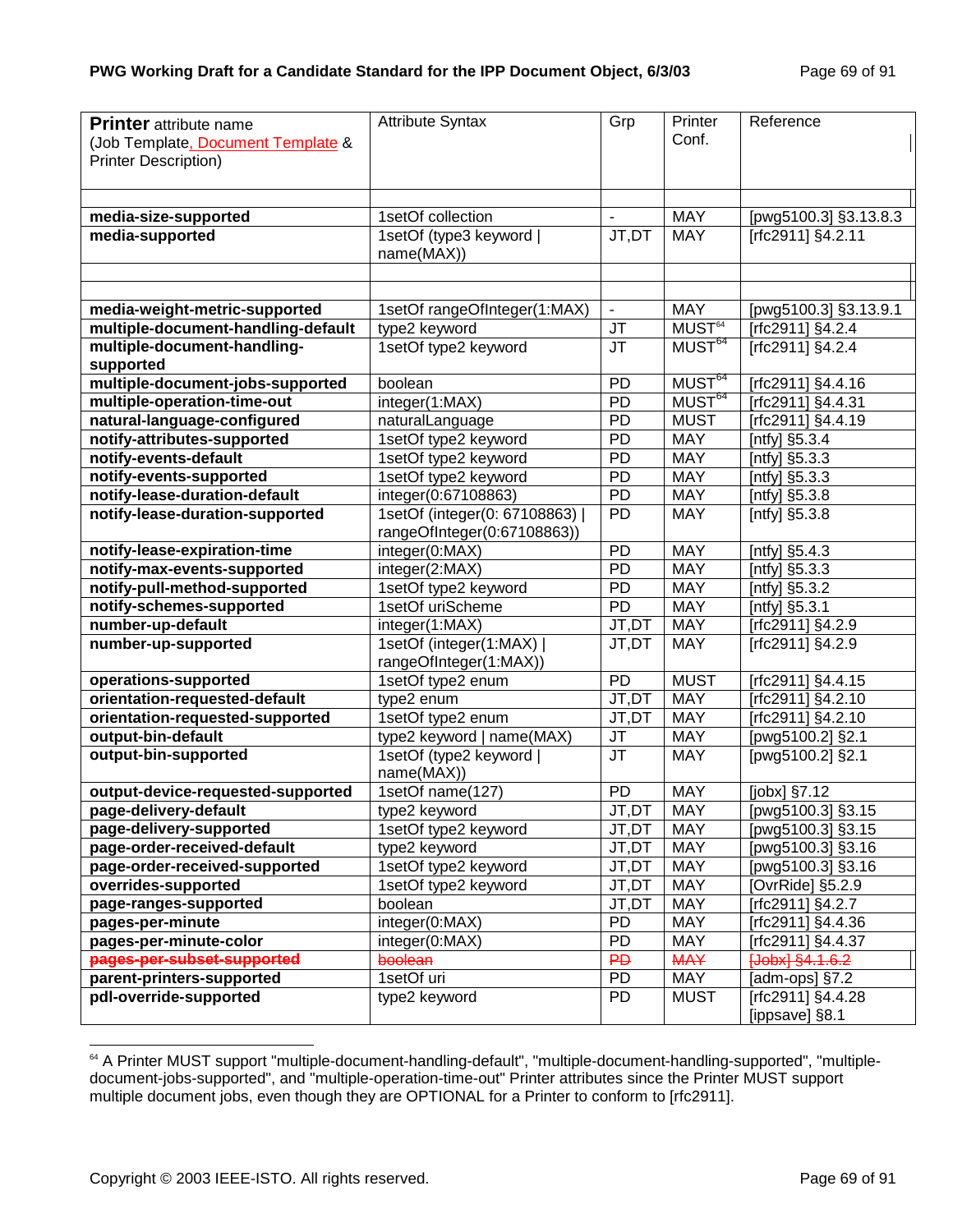| <b>Printer</b> attribute name<br>(Job Template, Document Template & | <b>Attribute Syntax</b>                            | Grp                      | Printer<br>Conf.   | Reference                      |
|---------------------------------------------------------------------|----------------------------------------------------|--------------------------|--------------------|--------------------------------|
| <b>Printer Description)</b>                                         |                                                    |                          |                    |                                |
| presentation-direction-number-up-<br>default                        | type2 keyword                                      | JT,DT                    | <b>MAY</b>         | [pwg5100.3] §3.17              |
| presentation-direction-number-up-<br>supported                      | 1setOf type2 keyword                               | JT,DT                    | <b>MAY</b>         | [pwg5100.3] §3.17              |
| printer-current-time                                                | dateTime                                           | PD                       | <b>MAY</b>         | [rfc2911] §4.4.30              |
| printer-detailed-status-messages                                    | 1setOf text(MAX)                                   | PD                       | <b>MAY</b>         | [ippsave] §7.7                 |
| printer-driver-installer                                            | uri                                                | <b>PD</b>                | <b>MAY</b>         | [rfc2911] §4.4.8               |
| printer-info                                                        | text(127)                                          | <b>PD</b>                | <b>MAY</b>         | [rfc2911] §4.4.6               |
| printer-is-accepting-jobs                                           | boolean                                            | PD                       | <b>MUST</b>        | [rfc2911] §4.4.23              |
| printer-location                                                    | text(127)                                          | <b>PD</b>                | <b>MAY</b>         | [rfc2911] §4.4.5               |
| printer-make-and-model                                              | text(127)                                          | <b>PD</b>                | <b>MAY</b>         | [rfc2911] §4.4.9               |
| printer-message-date-time                                           | dateTime                                           | <b>PD</b>                | <b>MAY</b>         | [rfc3380] §6.5                 |
| printer-message-from-operator                                       | text(127)                                          | PD                       | <b>MAY</b>         | [rfc2911] $§4.4.\overline{25}$ |
| printer-message-time                                                | integer(MIN:MAX)                                   | PD                       | <b>MAY</b>         | [rfc3380] §6.4                 |
| printer-more-info                                                   | uri                                                | <b>PD</b>                | <b>MAY</b>         | [rfc2911] §4.4.7               |
| printer-more-info-manufacturer                                      | uri                                                | <b>PD</b>                | <b>MAY</b>         | [rfc2911] §4.4.10              |
| printer-name                                                        | name(127)                                          | PD                       | <b>MUST</b>        | [rfc2911] §4.4.4               |
| printer-notify-server-uri                                           | uri                                                | PD                       | <b>MAY</b>         | [not-srv] $§4.1$               |
| printer-resolution-default                                          | resolution                                         | JT,DT                    | <b>MAY</b>         | [rfc2911] §4.2.12              |
| printer-resolution-supported                                        | 1setOf resolution                                  | JT,DT                    | <b>MAY</b>         | [rfc2911] §4.2.12              |
| printer-settable-attributes-supported                               | 1setOf type2 keyword                               | PD                       | <b>MAY</b>         | [rfc3380] §6.1                 |
| printer-state                                                       | type1 enum                                         | PD                       | <b>MUST</b>        | [rfc2911] §4.4.11              |
| printer-state-change-date-time                                      | dateTime                                           | <b>PD</b>                | <b>MAY</b>         | [ntfy] $§6.2$                  |
| printer-state-change-time                                           | integer(1:MAX)                                     | PD                       | <b>MAY</b>         | [ $n$ tfy] §6.1                |
| printer-state-message                                               | text(MAX)                                          | PD                       | <b>MAY</b>         | [rfc2911] §4.4.13              |
| printer-state-reasons                                               | 1setOf type2 keyword                               | <b>PD</b>                | <b>MUST</b>        | [rfc2911] §4.4.12              |
| printer-up-time                                                     | integer(1:MAX))                                    | <b>PD</b>                | <b>MUST</b>        | [rfc2911] §4.4.29              |
| printer-uri-supported                                               | 1setOf uri                                         | PD                       | <b>MUST</b>        | [rfc2911] §4.4.1               |
| printer-xri-supported                                               | 1setOf collection                                  | PD                       | <b>MAY</b>         | [rfc3380] §6.6                 |
| xri-uri                                                             | uri                                                | $\overline{PD}$          | <b>MUST</b>        | $[rfc3380]$ §6.6               |
| xri-authentication                                                  | 1setOf type2 keyword                               | $\overline{PD}$          | <b>MUST</b>        | [rfc3380] §6.6                 |
| xri-security                                                        | 1setOf type2 keyword                               | $\overline{PD}$          | <b>MUST</b>        | [rfc3380] §6.6                 |
| print-quality-default                                               | type2 enum                                         | JT,DT                    | <b>MAY</b>         | [rfc2911] §4.2.13              |
| print-quality-supported                                             | 1setOf type2 enum                                  | JT.DT                    | <b>MAY</b>         | [rfc2911] §4.2.13              |
| queued-job-count                                                    | integer(0:MAX)                                     | PD.                      | <b>MUST</b>        | [rfc2911] §4.4.24              |
| reference-uri-schemes-supported                                     | 1setOf uriScheme                                   | <b>PD</b>                | MUST <sup>65</sup> | [rfc2911] §4.4.27              |
| separator-sheets-default                                            | collection                                         | JT,DT                    | <b>MAY</b>         | [pwg5100.3] §3.18.3            |
| separator-sheets-supported                                          | 1setOf type2 keyword                               | JT,DT                    | MAY                | [pwg5100.3] §3.18.4            |
| separator-sheets-type-supported                                     | 1setOf (type3 keyword  <br>name(MAX))              | $\overline{\phantom{0}}$ | <b>MAY</b>         | [pwg5100.3] §3.18.1.1          |
| sheet-collate-default                                               | type2 keyword                                      | JT,DT                    | <b>MAY</b>         | [rfc3381] §3.1                 |
| sheet-collate-supported                                             | 1setOf type2 keyword                               | JT,DT                    | <b>MAY</b>         | [rfc3381] §3.1                 |
| sides-default                                                       | type2 keyword                                      | JT,DT                    | MAY                | [rfc2911] §4.2.8               |
| sides-supported                                                     | 1setOf type2 keyword                               | JT,DT                    | MAY                | [rfc2911] §4.2.8               |
| stitching-locations-supported                                       | 1setOf (integer(0:MAX)  <br>rangeOfInteger(0:MAX)) |                          | MAY                | [pwg5100.3]<br>§3.2.2.3.1      |

l <sup>65</sup> The Printer MUST support "reference-uri-scheme-supported" Printer Description attribute, since the Send-URI operation is REQUIRED.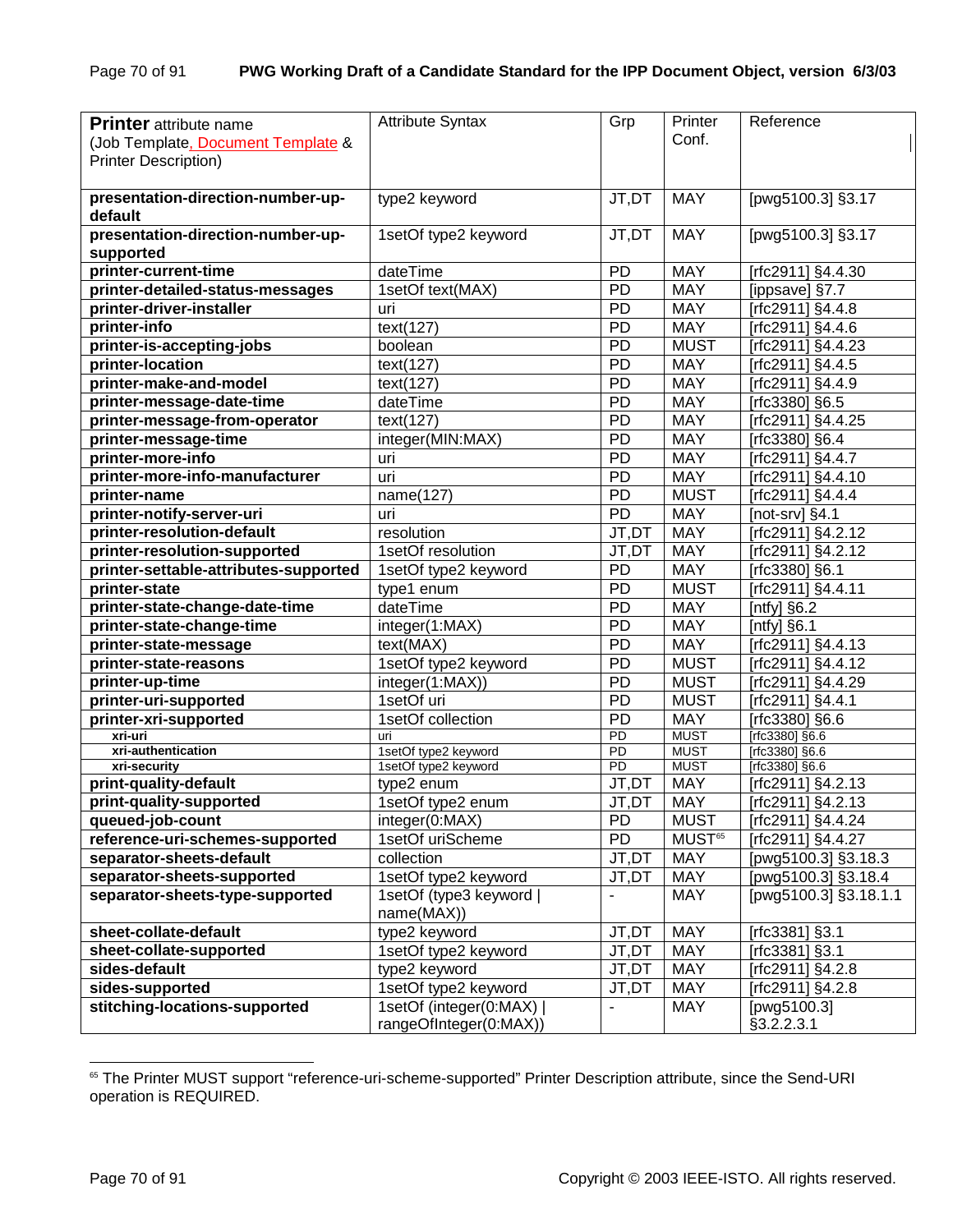| <b>Printer</b> attribute name<br>(Job Template, Document Template &<br><b>Printer Description)</b>                                                    | <b>Attribute Syntax</b>                                                                  | Grp                      | Printer<br>Conf. | Reference                                              |
|-------------------------------------------------------------------------------------------------------------------------------------------------------|------------------------------------------------------------------------------------------|--------------------------|------------------|--------------------------------------------------------|
| stitching-offset-supported                                                                                                                            | 1setOf (integer (0:MAX)                                                                  | $\blacksquare$           | <b>MAY</b>       | [pwg5100.3]                                            |
| stitching-reference-edge-supported                                                                                                                    | rangeOfInteger(0:MAX))<br>1setOf type2 keyword                                           | $\overline{\phantom{a}}$ | <b>MAY</b>       | §3.2.2.2.1<br>[ $pvg5\overline{100.3}$ ]<br>§3.2.2.1.1 |
| subordinate-printers-supported                                                                                                                        | 1setOf uri                                                                               | <b>PD</b>                | <b>MAY</b>       | [adm-ops] §7.1                                         |
| uri-authentication-supported                                                                                                                          | 1setOf type2 keyword                                                                     | <b>PD</b>                | <b>MUST</b>      | [rfc2911] §4.4.2                                       |
| uri-security-supported                                                                                                                                | 1setOf type2 keyword                                                                     | PD                       | <b>MUST</b>      | [rfc2911] §4.4.3                                       |
| user-defined-values-supported                                                                                                                         | 1setOf type2 keyword                                                                     | <b>PD</b>                | <b>MAY</b>       | [pwg5100.3] §5.1                                       |
| which-jobs-supported                                                                                                                                  | 1setOf type2 keyword                                                                     | PD                       | <b>MAY</b>       | [ippsave] §7.8                                         |
| x-image-position-default                                                                                                                              | type2 keyword                                                                            | JT,DT                    | <b>MAY</b>       | [pwg5100.3] §3.19.2                                    |
| x-image-position-supported                                                                                                                            | 1setOf type2 keyword                                                                     | JT,DT                    | <b>MAY</b>       | [pwg5100.3] §3.19.2                                    |
| x-image-shift-default                                                                                                                                 | integer(MIN:MAX)                                                                         | JT,DT                    | <b>MAY</b>       | [pwg5100.3] §3.19.3                                    |
| x-image-shift-supported                                                                                                                               | rangeOfInteger(MIN:MAX)                                                                  | JT,DT                    | <b>MAY</b>       | [pwg5100.3] §3.19.3                                    |
| xri-authentication-supported                                                                                                                          | 1setOf type2 keyword                                                                     | <b>PD</b>                | <b>MAY</b>       | [rfc3380] §6.8                                         |
| xri-security-supported                                                                                                                                | 1setOf type2 keyword                                                                     | $\overline{PD}$          | <b>MAY</b>       | [rfc3380] §6.9                                         |
| xri-uri-scheme-supported                                                                                                                              | 1setOf uriScheme                                                                         | $\overline{PD}$          | <b>MAY</b>       | [rfc3380] §6.7                                         |
| x-side1-image-shift-default                                                                                                                           | integer(MIN:MAX)                                                                         | JT,DT                    | <b>MAY</b>       | [pwg5100.3] §3.19.4                                    |
| x-side1-image-shift-supported                                                                                                                         | rangeOfInteger(MIN:MAX)                                                                  | JT,DT                    | <b>MAY</b>       | [pwg5100.3] §3.19.4                                    |
| x-side2-image-shift-default                                                                                                                           | integer(MIN:MAX)                                                                         | JT,DT                    | <b>MAY</b>       | [pwg5100.3] §3.19.5                                    |
| x-side2-image-shift-supported                                                                                                                         | rangeOfInteger(MIN:MAX)                                                                  | JT,DT                    | <b>MAY</b>       | [pwg5100.3] §3.19.5                                    |
| y-image-position-default                                                                                                                              | type2 keyword                                                                            | JT,DT                    | <b>MAY</b>       | [pwg5100.3] §3.19.6                                    |
| y-image-position-supported                                                                                                                            | 1setOf type2 keyword                                                                     | JT,DT                    | <b>MAY</b>       | [pwg5100.3] §3.19.6                                    |
| y-image-shift-default                                                                                                                                 | integer(MIN:MAX)                                                                         | JT,DT                    | <b>MAY</b>       | [pwg5100.3] §3.19.7                                    |
| y-image-shift-supported                                                                                                                               | rangeOfInteger(MIN:MAX)                                                                  | JT,DT                    | <b>MAY</b>       | [pwg5100.3] §3.19.7                                    |
| y-side1-image-shift-default                                                                                                                           | integer(MIN:MAX)                                                                         | JT,DT                    | <b>MAY</b>       | [pwg5100.3] §3.19.8                                    |
| y-side1-image-shift-supported                                                                                                                         | rangeOfInteger(MIN:MAX)                                                                  | JT,DT                    | <b>MAY</b>       | [pwg5100.3] §3.19.8                                    |
| y-side2-image-shift-default                                                                                                                           | integer(MIN:MAX)                                                                         | JT,DT                    | <b>MAY</b>       | [pwg5100.3] §3.19.9                                    |
| y-side2-image-shift-supported                                                                                                                         | rangeOfInteger(MIN:MAX)                                                                  | JT,DT                    | <b>MAY</b>       | [pwg5100.3] §3.19.9                                    |
| SSUE14: I did not have the time nor the expertise to go through the above table in as much detail as I did                                            |                                                                                          |                          |                  |                                                        |
| 1783<br>1784<br>other tables above. However, based on the other tables, it is likely that there are some small errors or omissions in                 |                                                                                          |                          |                  |                                                        |
| 1785<br>this table. Someone that understands all the optional extensions and all the collection attributes should go through                          |                                                                                          |                          |                  |                                                        |
| 1786<br>this verv carefully before last call.                                                                                                         | <b>BUT</b> Would it make sense to clear out of this table any attributes that don't have |                          |                  |                                                        |
| 1787<br>increased semantics (I would not count just a "DT" in the Grp column as increased semantics, but maybe I'm wrong<br>1788<br>about that).      |                                                                                          |                          |                  |                                                        |
| 1789<br>DMC ISSUE15: If I'm reading it right, the above table would seem to show some member attributes of collections as<br>1790                     |                                                                                          |                          |                  |                                                        |
|                                                                                                                                                       |                                                                                          |                          |                  |                                                        |
| "main" attributes (e.g. media-color-supported) and others as member attributes (e.g. xri-uri). This should be made                                    |                                                                                          |                          |                  |                                                        |
| consistent, and my vote to make it consistent is to show member attributes as member attributes, as they are in all                                   |                                                                                          |                          |                  |                                                        |
| 1793<br>the other tables in this specification (smaller font, indented, conformance means IF collection attribute supported, and<br>1794<br>$so$ on). |                                                                                          |                          |                  |                                                        |
| 1795<br>The remainder of this section defines the Printer Description attributes that are not defined in other specifications,                        |                                                                                          |                          |                  |                                                        |
| 1796<br>and are not simple. Most of these are "xxx-default" and "xxx-supported" Printer Description attributes. A Printer                             |                                                                                          |                          |                  |                                                        |
| MUST support these Printer Description attributes, if it supports the corresponding Operation/Description attributes,<br>1797                         |                                                                                          |                          |                  |                                                        |
| in order to indicate the default and supported values that the Printer supports.<br>1798                                                              |                                                                                          |                          |                  |                                                        |
| 10.1 document-creation-attributes-supported (1 set Of type 2 keyword)<br>1799                                                                         |                                                                                          |                          |                  |                                                        |

1800 This REQUIRED Printer Description attribute lists the keyword names of the Document Template and Operation

1801 attributes that the Printer will accept in the Send-Document and Send-URI Document Creation operations. DMC<br>1802 **ISSUE16: What about "document-uri"—the Printer MUST accept it in Send-URI and MUST NOT in Send-Docume** ISSUE16: What about "document-uri"—the Printer MUST accept it in Send-URI and MUST NOT in Send-Document.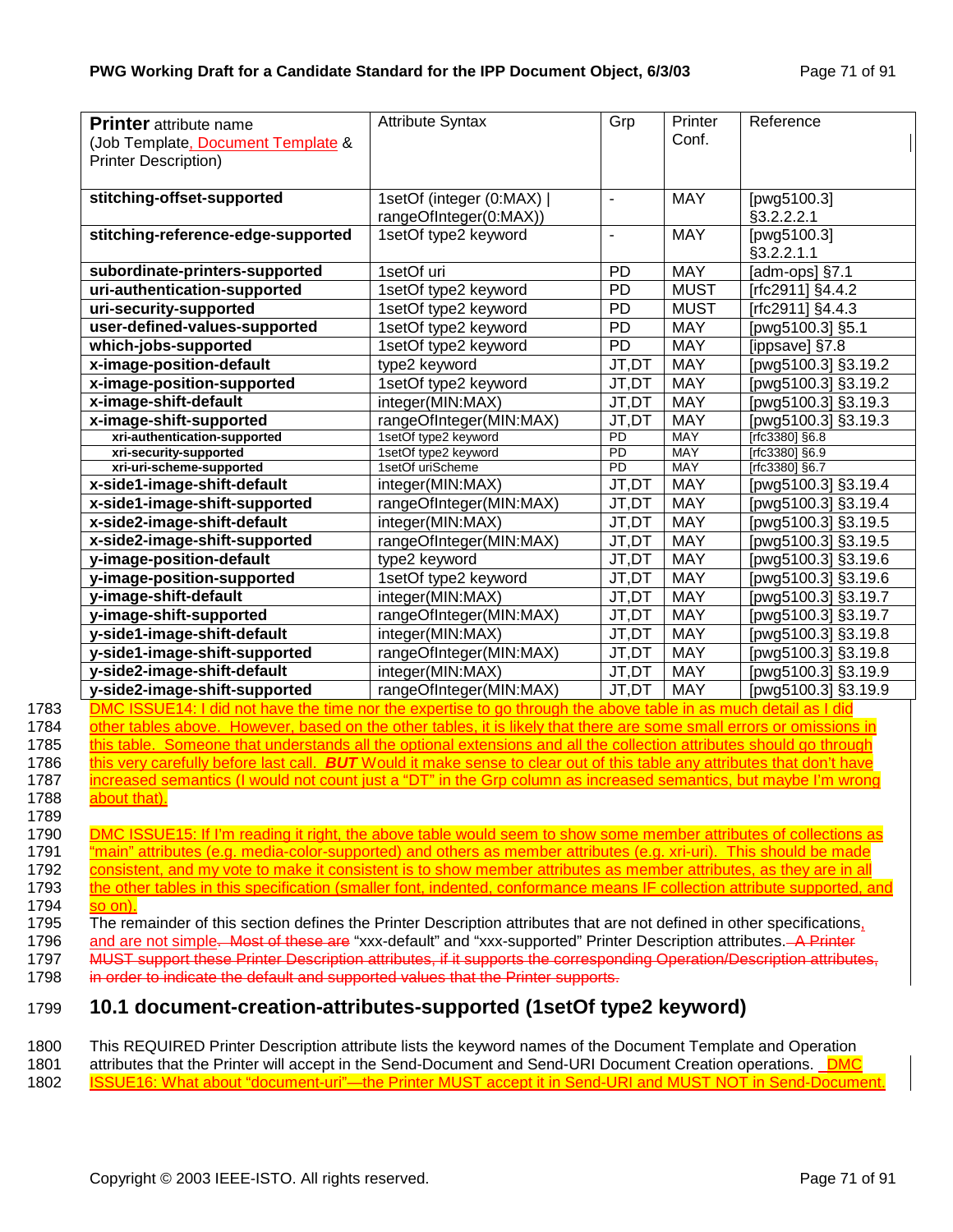#### Page 72 of 91 **PWG Working Draft of a Candidate Standard for the IPP Document Object, version 6/3/03**

1803 Are there any other Document Template or Operation attributes that would vary between Send-Document and Send-1804 | <mark>URI?</mark>

# 1805 **11 New Values for Existing Printer Description Attributes**

1806 This section contains those attributes for which additional values are added.

### 1807 **11.1 operations-supported (1setOf type2 enum)**

- 1808 The following "operation-id" values are added in order to support the new operations defined in this document:
- 

### 1809 **Table 15 – Operation-id assignments**

| Value  | <b>Operation Name</b>   | Reference               |
|--------|-------------------------|-------------------------|
| 0x0033 | Cancel-Document         | [this-spec] §4.5        |
| 0x0034 | Get-Document-Attributes | [this-spec] §4.3        |
| 0x0035 | Get-Documents           | <b>[this-spec] §3.3</b> |
| 0x0036 | Delete-Document         | [this-spec] §5.4        |
| 0x0037 | Set-Document-Attributes | [this-spec] §4.4        |

1810

# 1811 **12 Encodings of Additional Attribute Tags**

1812 This section assigns values to an attributes tage as an extension to the encoding defined in [rfc2910]).

1813 The "document-attributes-tag" delimits Document Template Attributes Groups in requests and Document Attributes 1814 Groups in responses.

1815 The following table specifies the values for the delimiter tag:

| Tag Value (Hex) | Meaning                   |
|-----------------|---------------------------|
| 0x09            | "document-attributes-tag" |

1816

# 1817 **13 Status codes**

1818 This section defines additional status codes for use with multi-document jobs.

# 1819 **13.1 server-error-too-many-jobs (0x050B)**

1820 The client has attempted to create a Job using any of the Job Creation operations which would exceed the capacity 1821 of the Printer and/or the policy for this user or type of J<sub>j</sub>ob. The client SHOULD NOT try again later. **DMC ISSUE17:** 1822 | <u>I would have said SHOULD try again later, because resources might have been freed up. That is, I would have read</u> 1823 | <u>"too many jobs" as a resource issue and "too many documents" as a policy issue. If we're saying not to try again, we</u> 1824 Should be clear that this error should only be returned if the problem is not expected to go away.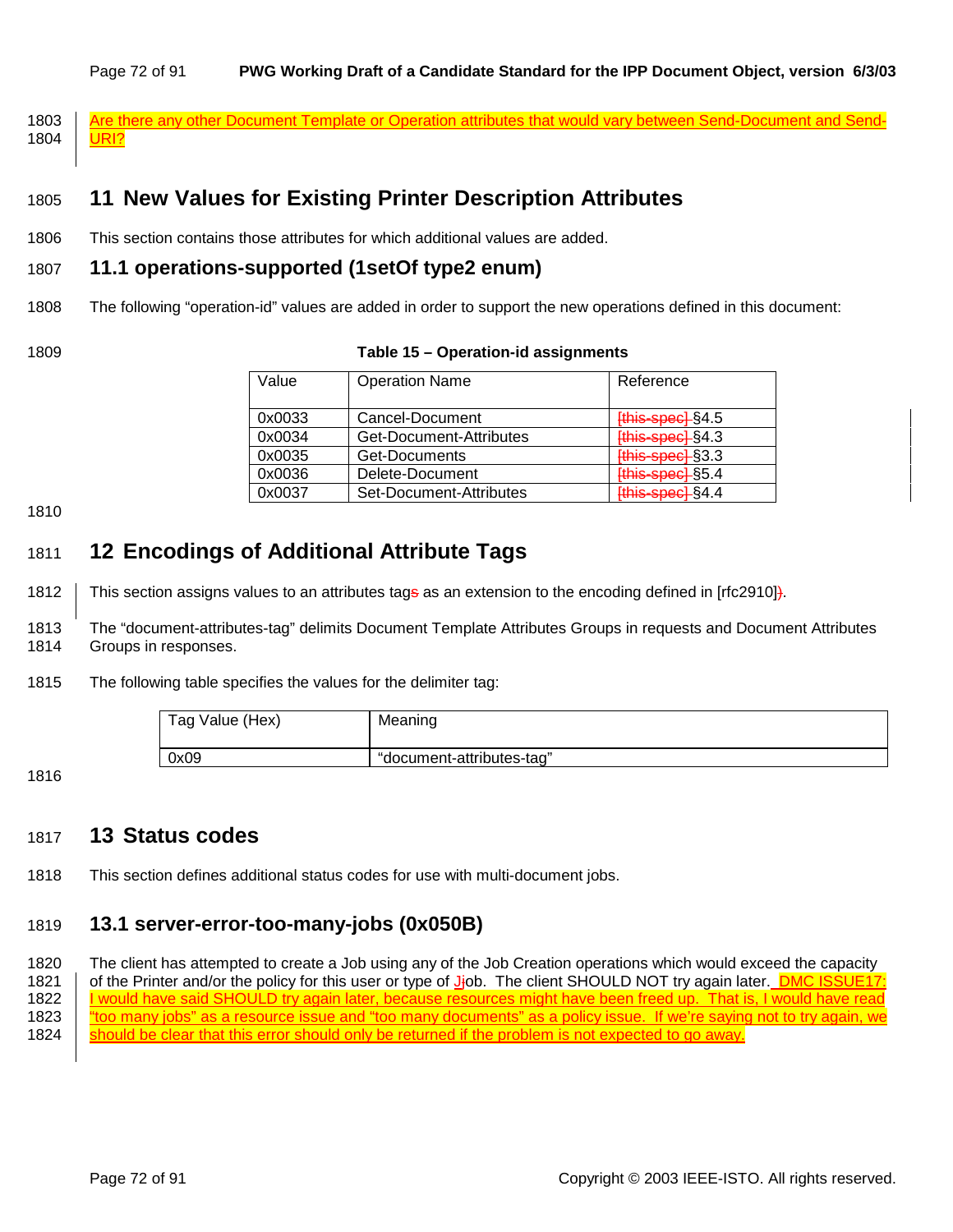## 1825 **13.2 server-error-too-many-documents (0x050C)**

1826 The client has attempted to create a Document using any of the Document Creation operations which would exceed 1827 the capacity of the Printer for this Job and/or the policy for this user or type of Jjob. The client SHOULD NOT try 1828 again later.

## 1829 **14 Conformance Requirements**

1830 This section specifies the conformance requirements for Printers and clients.

## 1831 **14.1 Printer conformance requirements**

- 1832 In order to conform to this specification, a Printer:
- 1833 1833 1. MUST meet the conformance requirements for Printers specified in [rfc2911].
- 1834 2. MUST support the Job operation that section 3 REQUIRES a Printer to support.
- 1835 3. MUST support the Document operations that section 4 REQUIRES a Printer to support.
- 1836 4. MAY support any of the Administrative operations in section 5.
- 1837 5. MUST support the Attribute Precedence semantics specified in section 6 for the levels that the Printer 1838 supports.
- 1839 6. MUST support the Operation attributes in the **Print-Job and Send-Document operations** and, if 1840 supported, the Print-URI and Send-URI operations, that section 7 REQUIRES a Printer to support.
- 1841 7. MUST support any Operation attributes that section 7 REQUIRES a Printer to support along with the 1842 corresponding Document Description attributes that section 9.18-2 REQUIRES a Printer to support and 1843 any "xxx-default" and "xxx-supported" Printer attributes that section 10 REQUIRES a Printer to support.
- 1844 8. MAY support any of the Document Template attributes in Document Creation operations as indicated in 1845 section 8 and MUST NOT support them for contexts for where they are not defined as indicated in the 1846 Table 10Table 11 with an "**n**-".

#### 1847 9. MUST support the Document Description attributes that section 9.18.2 REQUIRES a Printer to support.

- 1848 10. MUST support the Printer attributes that section 10 REQUIRES a Printer to support..
- 1849 11. MUST support the values of Printer Description attributes that section 11 REQUIRES a Printer to 1850 support.

#### 1851 **14.2 Client conformance requirements**

1852 In order to conform to this specification, a client:

#### 1853 1. MUST meet the conformance requirements for clients specified in [rfc2911].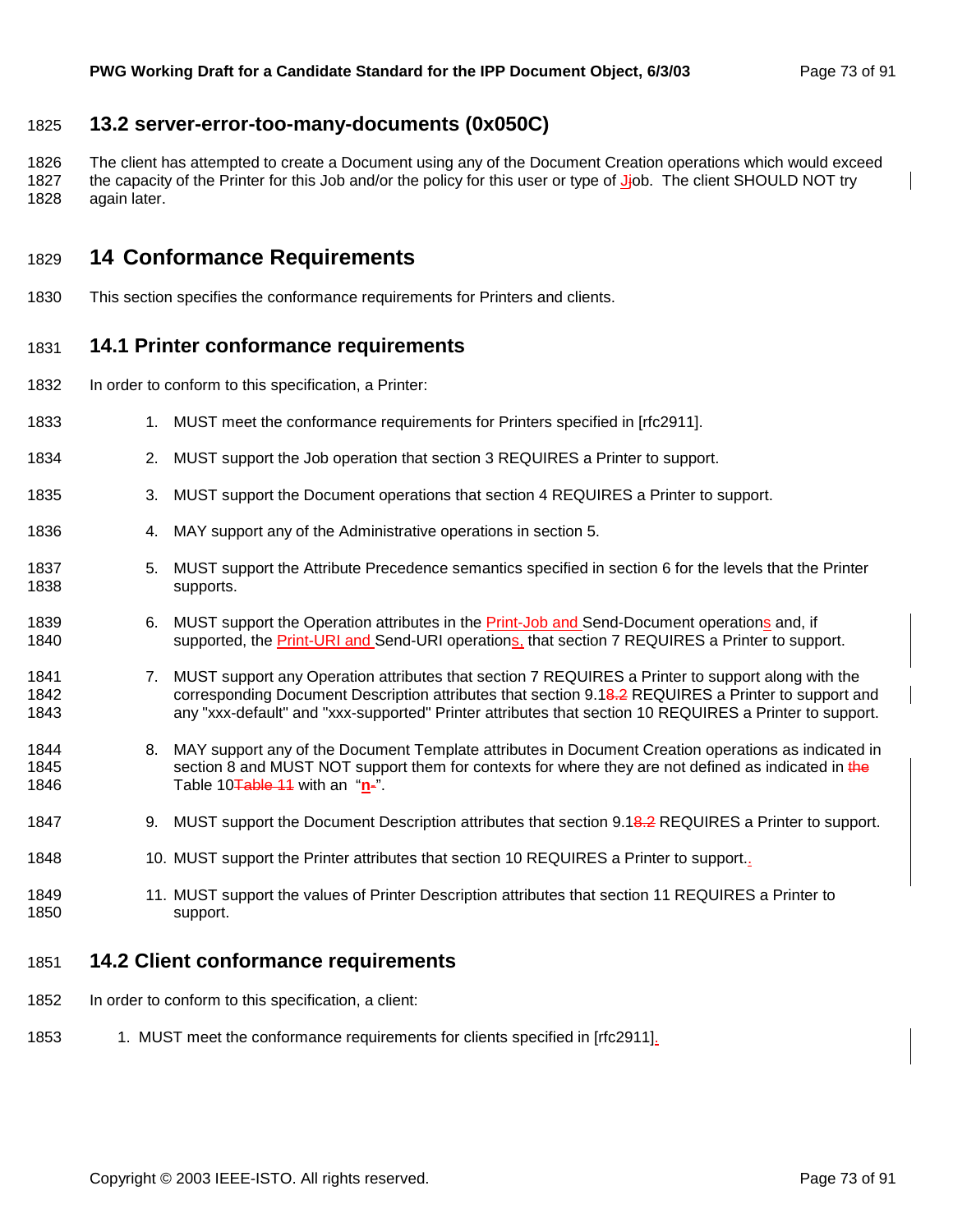#### Page 74 of 91 **PWG Working Draft of a Candidate Standard for the IPP Document Object, version 6/3/03**

| 1854 |            | 2. MAY support any of the new Document operations, or new semantics for existing operations, defined in        |  |
|------|------------|----------------------------------------------------------------------------------------------------------------|--|
| 1855 |            | sections 3, 4, and 53.7. DMC Editorial 10: I changed this, but want to verify that it is a "valid" conformance |  |
| 1856 | statement? |                                                                                                                |  |

- 1857 3. MUST supply the Operation attributes that section 7 REQUIRES a client to supply in operation requests.
- 1858 4. MUST supply any Document Template attributes in the format that section 8 REQUIRES a client to supply in 1859 Document Creation operations and MUST NOT support them for contexts for where they are not defined as 1860 **indicated in the Table 10<del>Table 11</del>** with an-"**n**".
- 1861 | 5. SHOULD support any of the Document Description attributes that section 9.18.2 REQUIRES a Printer to 1862 support.
- 1863 6. MAY support any of the Printer attributes listed in section 10.
- 1864 7. MAY support any of the values of the Printer Descriptions attributes in section 11.

# 1865 **15 Normative References**

| 1866 | DMC Editorial11: There are widely varving styles in the references in this chapter and the next. I haven't made much |
|------|----------------------------------------------------------------------------------------------------------------------|
| 1867 | of an attempt to make them consistent, as I'm not sure what the "right" style is.                                    |
| 1868 | Note: The references in the body of this IEEE-ISTO document use the more reader-friendly mnemonic symbols            |
| 1869 | below, rather than the RFC number (except for [rfc2910] and [rfc2911]). IETF RFCs and IANA registrations require     |
| 1870 | using the RFC numbers in the body of the document for references.                                                    |
| 1871 | [adm-ops]                                                                                                            |
| 1872 | Kugler, C <sub>2</sub> , Hastings, T., Lewis, H., "Internet Printing Protocol (IPP): Job and Printer Administrative  |
| 1873 | Operations", <draft-ietf-ipp-ops-set2-03.txt>, July 17, 2001.</draft-ietf-ipp-ops-set2-03.txt>                       |
| 1874 | -[ippsave]                                                                                                           |
| 1875 | Hastings, T., and D. Fullman, "Internet Printing Protocol (IPP): Production Printing Attributes - Set 2", to         |
| 1876 | become a PWG IEEE-ISTO standard, work in progress, August 21, 2002,                                                  |
| 1877 | ftp://ftp.pwg.org/pub/pwg/ipp/new_PPE/pwg-ipp-pwg5100.3-set2-draft-v0_1-020821.pdf.                                  |
| 1878 | [ippact]                                                                                                             |
| 1879 | Carney, D., and H. Lewis, "Internet Printing Protocol (IPP), "-actual" attributes extension", work in progress,      |
| 1880 | January 31, 2003, ftp://ftp.pwg.org/pub/pwg/ipp/new_ACT/pwg-ipp-actual-attrs-v04-030131.pdf                          |
| 1881 | [get-method]                                                                                                         |
| 1882 | Herriot, R., and T. Hastings, "Internet Printing Protocol (IPP): The 'ippget' Delivery Method for Event              |
| 1883 | Notifications", <draft-ietf-ipp-notify-get-08.txt>, September 5, 2002.</draft-ietf-ipp-notify-get-08.txt>            |
| 1884 | Fiobx]                                                                                                               |
| 1885 | Hastings, T. and P. Zehler, "IPP Job Extensions", work in progress, May 30, 2003,                                    |
| 1886 | ftp://ftp.pwg.org/pub/pwg/ipp/new_JOBX/wd-ippjobx10-20030530.pdf, work in progress.                                  |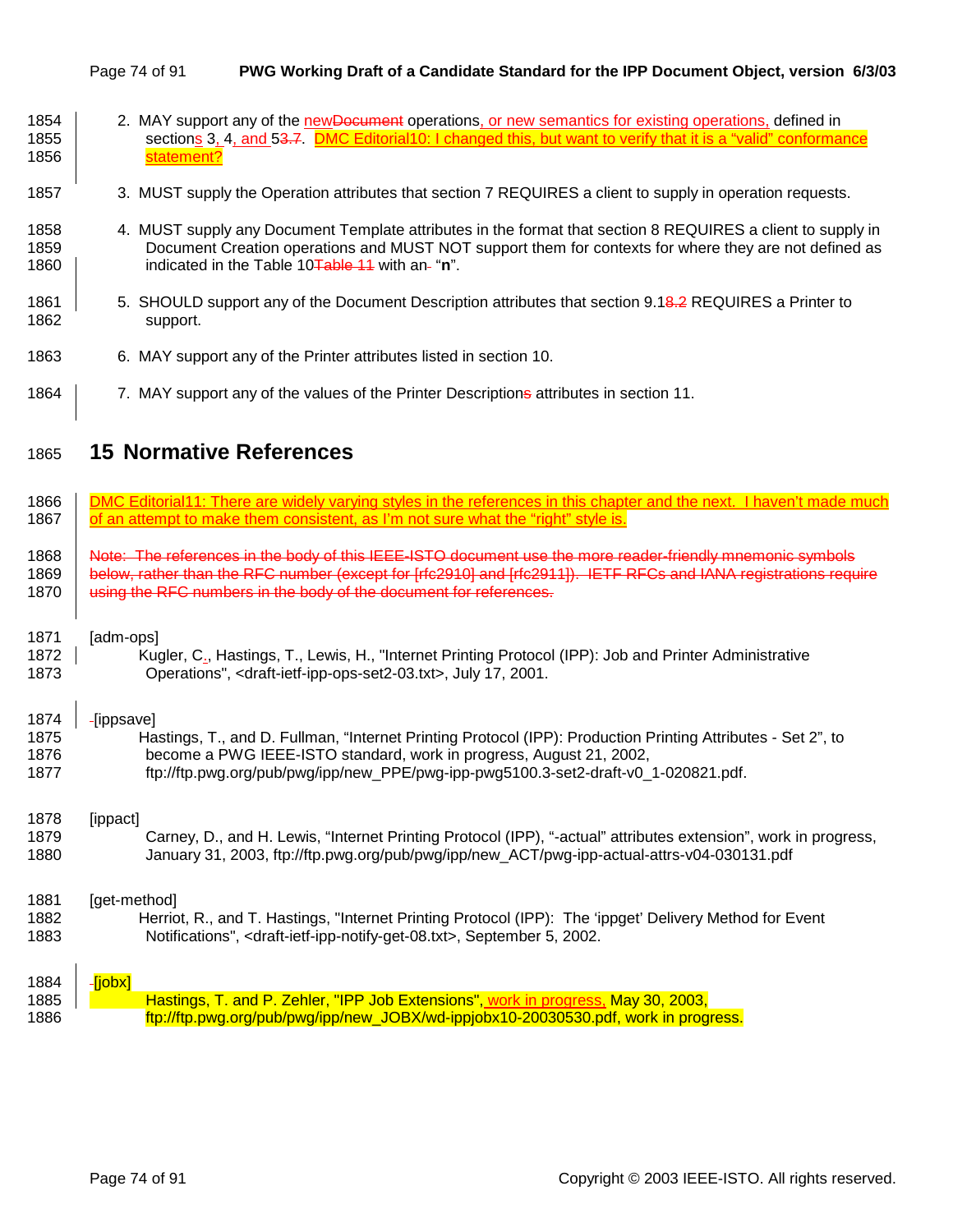| 1887                 | [not-srv]                                                                                                                                   |
|----------------------|---------------------------------------------------------------------------------------------------------------------------------------------|
| 1888                 | Hastings, T., Lewis, H, and Ira McDonald, "Distributed Notification Server", September 26, 2002, work in                                    |
| 1889                 | progress to become IEEE-ISTO 5100.6-2002, ftp://ftp.pwg/org/pub/pwg/ipp/new_NOT/ipp-dist-not-service-                                       |
| 1890                 | 020926.doc                                                                                                                                  |
| 1891                 | [ntfy]                                                                                                                                      |
| 1892                 | Herriot, R., Hastings, T., Shepherd, M., deBry, R., Isaacson, S., Martin, J., and R. Bergman, "Internet Printing                            |
| 1893                 | Protocol/1.1: Event Notifications and Subscriptions", <draft-ietf-ipp-not-spec-08.txt>, November 19, 2001.</draft-ietf-ipp-not-spec-08.txt> |
| 1894                 | [OvrRide]                                                                                                                                   |
| 1895                 | ZXehler, P., Herriot, R., Ocke, K., "Internet Printing Protocol (IPP): Page Overrides ", IEEE-ISTO 5100.4-                                  |
| 1896                 | 2003, June 02, 2003, ftp://ftp.pwg.org/pub/pwg/ipp/new_EXC/wd-ippOverride10-20030602.pdf, work in                                           |
| 1897                 | progress.                                                                                                                                   |
| 1898                 | $-[pwg5100.1]$                                                                                                                              |
| 1899                 | Hastings, T., Fullman, D., "Internet Printing Protocol (IPP): "finishings" attribute values extension", IEEE-ISTO                           |
| 1900                 | 5100.1-2001, February 5, 2001, ftp://ftp.pwg.org/pub/pwg/standards/pwg5100.1.pdf                                                            |
| 1901                 | [pwg5100.2]                                                                                                                                 |
| 1902                 | Hastings, T., and R. Bergman, "Internet Printing Protocol (IPP): output-bin attribute extension", IEEE-ISTO                                 |
| 1903                 | 5100.2-2001, February 7, 2001, ftp://ftp.pwg.org/pub/pwg/standards/pwg5100.2.pdf.                                                           |
| 1904<br>1905<br>1906 | <mark>-00.4pwg5100.4-2001</mark><br>February 7, 2001, ftp://ftp.pwg.org/pub/pwg/standards/pwg5100.4.pdf.                                    |
| 1907                 | [pwg5100.3]                                                                                                                                 |
| 1908                 | Ocke, K., Hastings, T., "Internet Printing Protocol (IPP): Production Printing Attributes - Set1", IEEE-ISTO                                |
| 1909                 | 5100.3-2001, February 12, 2001, ftp://ftp.pwg.org/pub/pwg/standards/pwg5100.3.pdf.                                                          |
| 1910                 | [pwg5100.4-2001]                                                                                                                            |
| 1911                 | Herriot, R., Ocke, K., "Internet Printing Protocol (IPP): Override Attributes for Documents and Pages", IEEE                                |
| 1912                 | ISTO 5100.4-2001. February 7, 2001. ftp://ftp.pwg.org/pub/pwg/standards/pwg5100.4.pdf.                                                      |
| 1913                 | [pwg5101.1]                                                                                                                                 |
| 1914                 | Bergman, R., and T. Hastings, IEEE-ISTO PWG 5101.1-2002, "The Printer Working Group Standard for                                            |
| 1915                 | Media Standardized Names", IEEE-ISTO PWG 5101.1-2002, 26 February 2002,                                                                     |
| 1916                 | ftp://ftp.pwg.org/pub/pwg/standards/pwg5101.1.pdf, .doc, .rtf                                                                               |
| 1917<br>1918         |                                                                                                                                             |
|                      | $-[rfc2854]$<br>Connolly, D., and L. Masinter, "The 'text/html' Media Type", RFC 2854, June 2000.                                           |
| 1919                 | [ $rfc2911$ ]                                                                                                                               |
| 1920                 | R. deBry, T. Hastings, R. Herriot, S. Isaacson, P. Powell, "Internet Printing Protocol/1.1: Model and                                       |
| 1921                 | Semantics", RFC 2911, September 2000.                                                                                                       |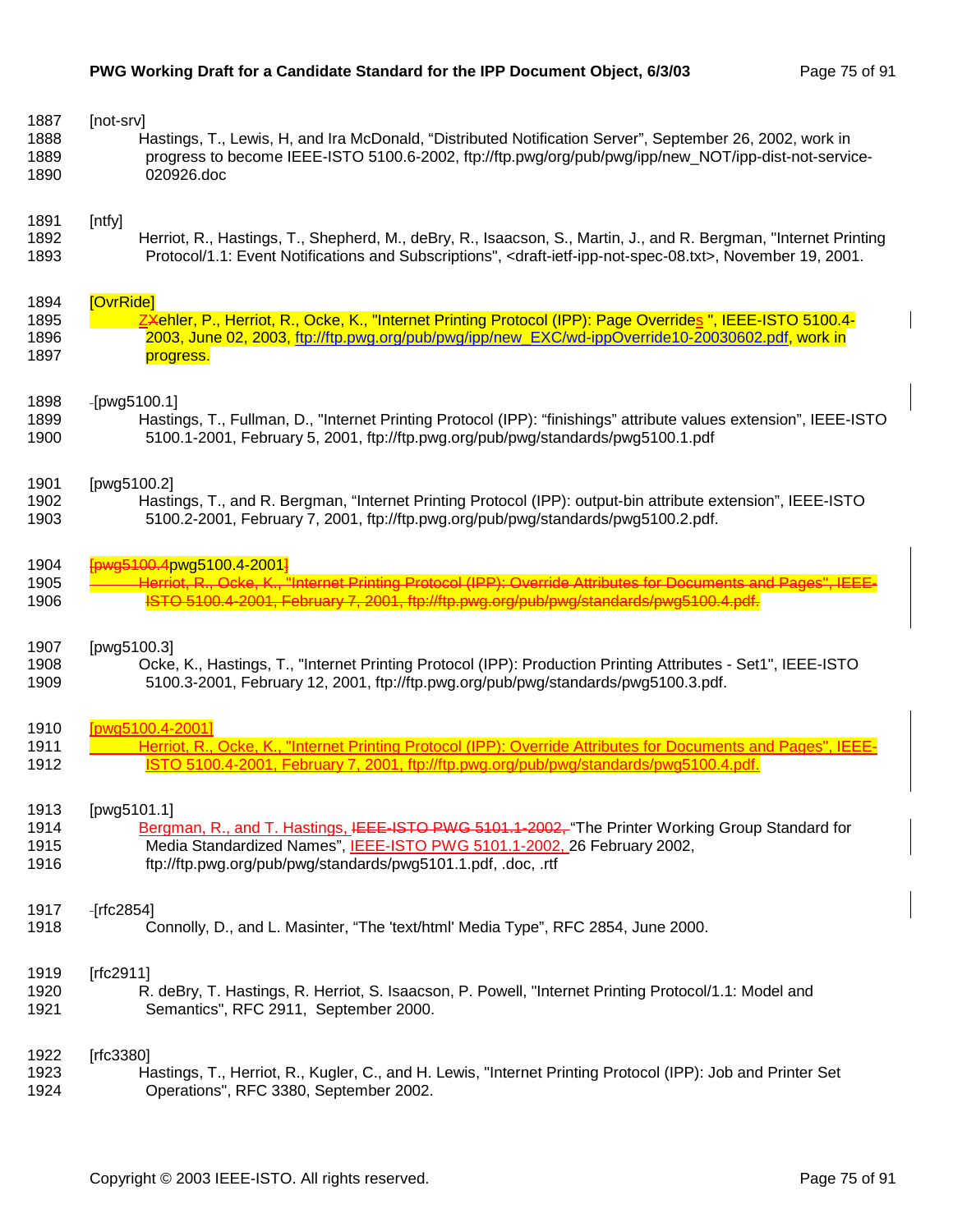| 1925 | [rfc3381]                                                                                                          |
|------|--------------------------------------------------------------------------------------------------------------------|
| 1926 | Hastings, T., Lewis, H., and R. Bergman, "Internet Printing Protocol (IPP): Job Progress Attributes",              |
| 1927 | RFC3381, September 2002.                                                                                           |
| 1928 | [rfc3382]                                                                                                          |
| 1929 | deBry, R., Hastings, T., Herriot, R., Ocke, K., and P. Zehler, "Internet Printing Protocol (IPP): The 'collection' |
| 1930 | attribute syntax", RFC 3382, September 2002.                                                                       |

1931 [upnp] 1932 Microsoft, "Basic *PrintBasic:1.0* Service Template Version 1.01 For Universal Plug and Play Version 1.0"

# 1933 **16 Informative References**

| 1934 | [color]                                                                                                 |
|------|---------------------------------------------------------------------------------------------------------|
| 1935 | Hastings, T., and D. Fullman, "Color and Imaging Attributes", work in progress, December 5, 2002,       |
| 1936 | ftp://ftp.pwg.org/pub/pwg/new_COLOR/pwg-ipp-color-and-imaging-021205.pdf                                |
| 1937 | [dss]                                                                                                   |
| 1938 | U.S. Department of Commerce, "Digital Signature Standard (DDS)", Federal Information Processing         |
| 1939 | Standards Publication 186-1 (FIPS PUB 186-1), December 15, 1998. DMC Editorial12: We changed this       |
| 1940 | from (DDS) to (DSS) above in this spec, so which is it?                                                 |
| 1941 | -[fsg-jt]                                                                                               |
| 1942 | Free Software Group, Open Printing Job Ticket API, Visit: http://www.freestandards.org/openprinting/    |
| 1943 | [iso12639]                                                                                              |
| 1944 | ISO 12639:1998 Graphic technology -- Prepress digital data exchange -- Tag image file format for image  |
| 1945 | technology (TIFF/IT), 1998.                                                                             |
| 1946 | [iso15930]                                                                                              |
| 1947 | ISO 15930-1:2001 Graphic technology -- Prepress digital data exchange -- Use of PDF -- Part 1: Complete |
| 1948 | exchange using CMYK data (PDF/X-1 and PDF/X-1a), 2001.                                                  |
| 1949 | [pdf]                                                                                                   |
| 1950 | "Adobe Portable Document Format", Version 1.4, PDF Reference, Third Edition, Adobe Systems              |
| 1951 | Incorporated, http://www.adobe.com, December 2001.                                                      |
| 1952 | -[pwg-psi]                                                                                              |
| 1953 | "Print Service Interface (PSI)", work in progress to become a PWG IEEE-ISTO standard. Visit             |
| 1954 | http://www.pwg.org/.                                                                                    |
| 1955 | [pwg-sm]                                                                                                |
| 1956 | Zehler, P., and S. Albright, "PWG Semantic Model", work in progress to become a PWG IEEE-ISTO standard, |
| 1957 | version 0.11, September 27, 2002. ftp://ftp.pwg.org/pub/pwg/Semantic-Model/PWG-Semantic-Model.pdf       |
| 1958 | [ $rfc1991$ ]                                                                                           |
| 1959 | D. Atkins, W. Stallings, P. Zimmermann, "PGP Message Exchange Formats", RFC 1991, August, 1996.         |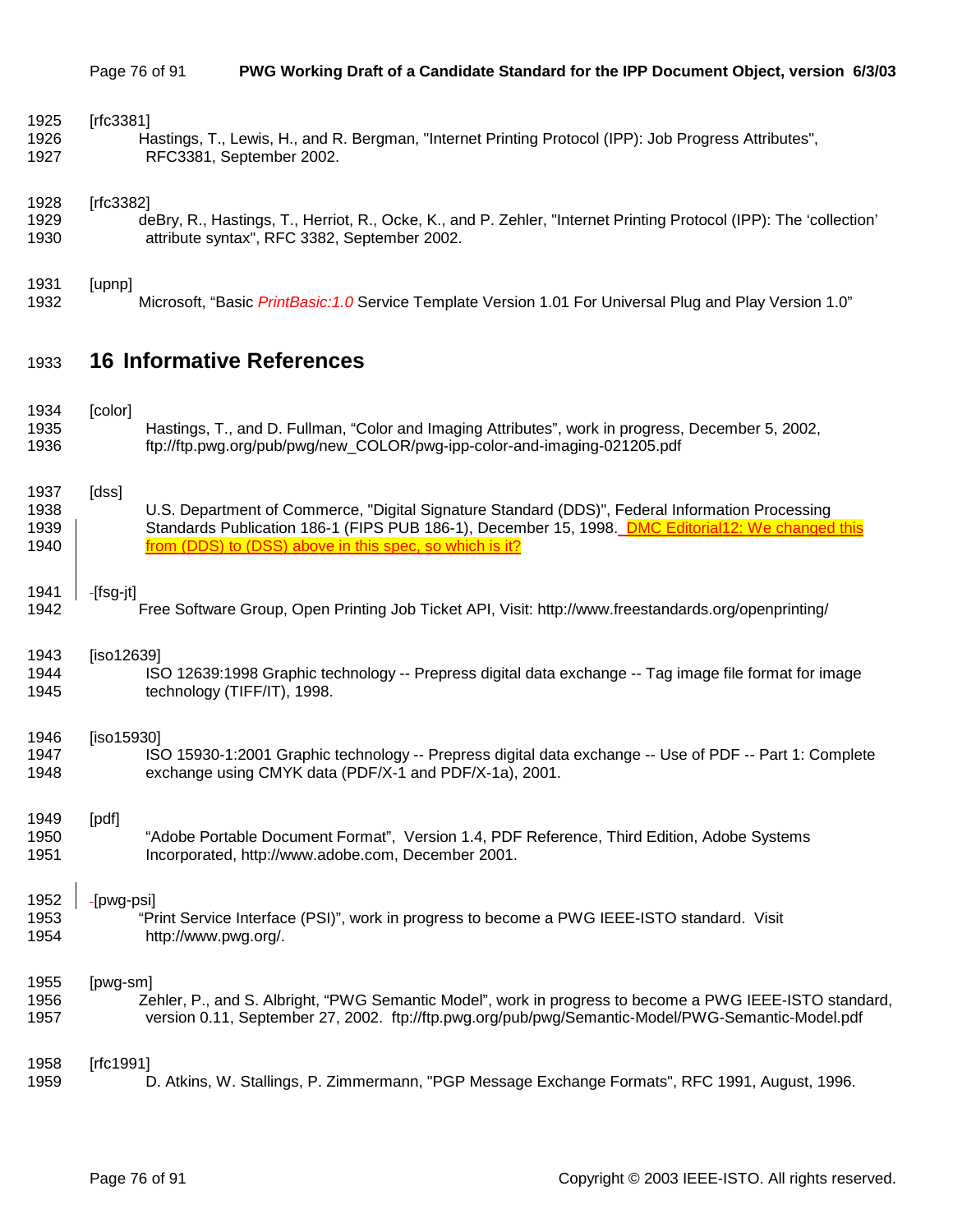| 1960 | [rfc2046]                                                                                                                                 |
|------|-------------------------------------------------------------------------------------------------------------------------------------------|
| 1961 | Freed, N., and N. Borenstein, "Multipurpose Internet Mail Extensions (MIME) Part Two: Media Types", RFC                                   |
| 1962 | 2046, November 1996.                                                                                                                      |
| 1963 | [ $rfc2565$ ]                                                                                                                             |
| 1964 | Herriot, R., Butler, S., Moore, P., and R. Turner, "Internet Printing Protocol/1.0: Encoding and Transport",                              |
| 1965 | RFC 2565, April 1999.                                                                                                                     |
| 1966 | [ $rfc2566$ ]                                                                                                                             |
| 1967 | R. deBry, T. Hastings, R. Herriot, S. Isaacson, and P. Powell, "Internet Printing Protocol/1.0: Model and                                 |
| 1968 | Semantics", RFC 2566, April 1999.                                                                                                         |
| 1969 | [rfc2567]                                                                                                                                 |
| 1970 | Wright, D., "Design Goals for an Internet Printing Protocol", RFC 2567, April 1999.                                                       |
| 1971 | [ $rfc2568$ ]                                                                                                                             |
| 1972 | Zilles, S., "Rationale for the Structure and Model and Protocol for the Internet Printing Protocol", RFC 2568,                            |
| 1973 | April 1999.                                                                                                                               |
| 1974 | [rfc2569]                                                                                                                                 |
| 1975 | Herriot, R., Hastings, T., Jacobs, N., Martin, J., "Mapping between LPD and IPP Protocols", RFC 2569, April                               |
| 1976 | 1999.                                                                                                                                     |
| 1977 | [ $rfc2616$ ]                                                                                                                             |
| 1978 | R. Fielding, J. Gettys, J. Mogul, H. Frystyk, L. Masinter, P. Leach, T. Berners-Lee, "Hypertext Transfer                                  |
| 1979 | Protocol - HTTP/1.1", RFC 2616, June 1999.                                                                                                |
| 1980 | [rfc2634]                                                                                                                                 |
| 1981 | P. Hoffman, "Enhanced Security Services for S/MIME", RFC 2634, June 1999.                                                                 |
| 1982 | $-[rfc3196]$                                                                                                                              |
| 1983 | Hastings, T., Manros, C., Zehler, P., Kugler, C., and H. Holst, "Internet Printing Protocol/1.1: Implementer's                            |
| 1984 | Guide", RFC 3196, November 2001.                                                                                                          |
| 1985 | [ $rfc3239$ ]                                                                                                                             |
| 1986 | Kugler, C., Lewis, H. and T. Hastings, "Internet Printing Protocol (IPP): Requirements for Job, Printer, and                              |
| 1987 | Device Administrative Operations", RFC 3239, February 2002.                                                                               |
| 1988 | [xmldsig]                                                                                                                                 |
| 1989 | D. Eastlake, J. Reagle, D. Solo "XML-Signature Syntax and Processing", <draft-ietf-xmldsig-core-11.txt>,</draft-ietf-xmldsig-core-11.txt> |
| 1990 | October 31, 2000.                                                                                                                         |
| 1991 | <b>17 IANA Considerations</b>                                                                                                             |

1992 This section contains the registration information for IANA to add to the various IPP Registries according to the 1993 procedures defined in RFC 2911 [rfc2911] section 6 to cover the definitions in this document. The resulting 1994 registrations will be published in the http://www.iana.org/assignments/ipp-registrations registry.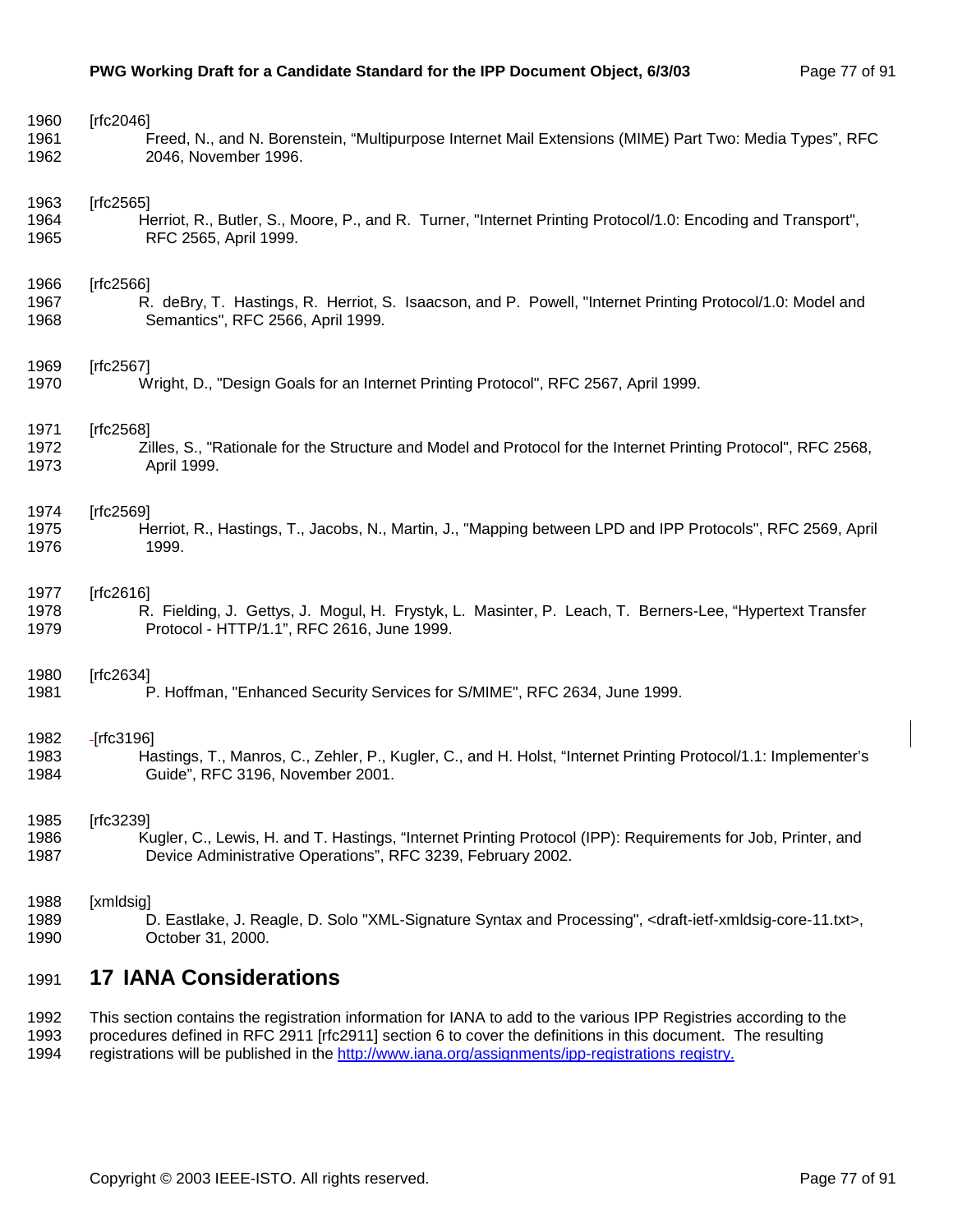#### Page 78 of 91 **PWG Working Draft of a Candidate Standard for the IPP Document Object, version 6/3/03**

*Note to the RFC Editor: Replace the References below to [this spec] with the IEEE PWG RFC number for the appropriate document, so that it accurately reflects the content of the information for the IANA Registry.* 

## **17.1 Attribute Registrations**

1998 The following table lists all the attributes defined in this specification. These are to be registered according to the 1999 procedures in RFC 2911 [rfc2911] section 6.2. If the attribute has a separate sub-section definition in this 2000 specification, that sub-section is listed as the Reference. This specification lists most Job Template attributes as also 2001 being Document Template attributes. However, the definitions of these Document Template attributes are not 2002 duplicated in this specification. Instead, the Reference column in this sub-section indicates Section 8 which contains 2003 a table of all Job Template and corresponding Document Template attributes (including dropping the "job-" prefix). 2004 This table contains the reference in another specification that completely defines each attribute. These Document 2005 Template attributes will also be added to the IANA IPP Registry under the Document Template attributes with a 2006 reference to this specification and Section 8.

| 2008         | Attribute Name (attribute syntax)                                     | Reference |                      | Section |
|--------------|-----------------------------------------------------------------------|-----------|----------------------|---------|
| 2009<br>2010 | Document Description attributes:                                      |           |                      |         |
| 2011         | attributes-charset (charset)                                          |           | [this spec]          | 9.1.1   |
| 2012         | attributes-natural-language (naturalLanguage)                         |           | [this spec]          | 9.1.2   |
| 2013         | compression (type3 keyword)                                           |           | [this spec]          | 9.1.3   |
| 2014         | current-page-order (type2 keyword)                                    |           | [this spec]          | 9.1.4   |
| 2015         | date-time-at-completed (dateTime)                                     |           | [this spec]          | 9.1.5   |
| 2016         | date-time-at-creation (dateTime)                                      |           | [this spec] $9.1.6$  |         |
| 2017         | date-time-at-processing (dateTime)                                    |           | [this spec] $9.1.7$  |         |
| 2018         | detailed-status-messages (1setOf text- $(MAX)$ ) - [this spec] 9.1.28 |           |                      |         |
| 2019         | document-access-errors (1setOf text(MAX))                             |           | [this spec] $9.1.29$ |         |
| 2020         | document-charset (charset)                                            |           | [this spec] $9.1.8$  |         |
| 2021         | document-digital-signature (type2 keyword)                            |           | [this spec]          | 9.1.9   |
| 2022         | document-format (mimeMediaType)                                       |           | [this spec]          |         |
| 2023         | 9.1.109.1.8                                                           |           |                      |         |
| 2024         | document-format-details (1setOf collection)-                          |           | [this spec]          |         |
| 2025         | 9.1.11                                                                |           |                      |         |
| 2026         |                                                                       |           |                      |         |
| 2027         | document-format-details-detected (1setOf collection)                  |           |                      |         |
| 2028         |                                                                       |           | [this spec] $9.1.12$ |         |
| 2029         | document-format-detected (mimeMediaType)                              |           | [this spec]          | 9.1.13  |
| 2030         | document-format-version (text(127))                                   |           | [this spec]          | 9.1.14  |
| 2031         | document-format-version-detected (text(127))                          |           | [this spec]          | 9.1.15  |
| 2032         | $document-job-id (integer(1:MAX))$                                    |           | [this spec]          | 9.1.11  |
| 2033         | document-job-uri (uri)                                                |           | [this spec]          | 9.1.17  |
| 2034         | document-message (text(MAX))                                          |           | [this spec]          | 9.1.18  |
| 2035         | document-name (name(MAX))                                             |           | [this spec]          | 9.1.19  |
| 2036         | document-natural-language (naturalLanguage)                           |           | [this spec]          | 9.1.20  |
| 2037         | document-number (integer(0:MAX))                                      |           | [this spec]          | 9.1.21  |
| 2038         | document-printer-uri (uri)                                            |           | [this spec] $9.1.22$ |         |
| 2039         | document-state (type1 enum)                                           |           | [this spec] $9.1.23$ |         |
| 2040         | document-state-message (text(MAX))                                    |           | [this spec]          | 9.1.24  |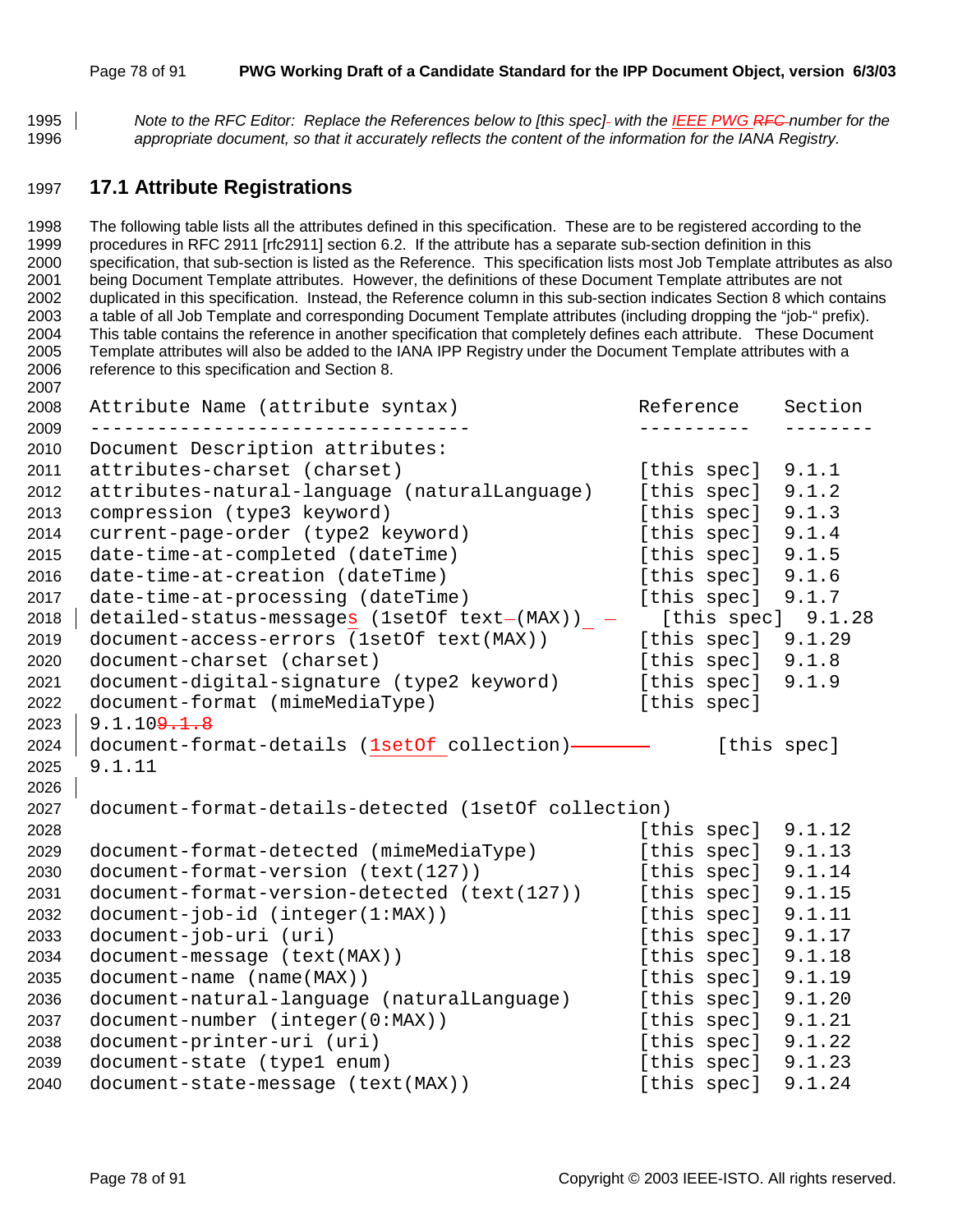| 2041 | document-state-reasons (1setOf type2 keyword)                 |             | [this spec] | 9.1.25  |
|------|---------------------------------------------------------------|-------------|-------------|---------|
| 2042 | document-uri (uri)                                            |             | [this spec] | 9.1.26  |
| 2043 | errors-count (integer(0:MAX))                                 |             | [this spec] | 9.1.30  |
| 2044 | impressions (integer(0:MAX))                                  |             | [this spec] | 9.1.31  |
| 2045 | impressions-completed (integer(0:MAX))                        |             | [this spec] | 9.1.32  |
| 2046 | impressions-completed-current-copy (integer(0:MAX))           |             |             |         |
| 2047 |                                                               |             | [this spec] | 9.1.27  |
| 2048 | (integer(0:MAX))<br>k-octets                                  |             | [this spec] | 9.1.33  |
| 2049 | k-octets-processed (integer(0:MAX))                           |             | [this spec] | 9.1.34  |
| 2050 | last-document<br>(boolean)                                    |             | [this spec] |         |
| 2051 | 9.1.409.1.39                                                  |             |             |         |
| 2052 | media-sheets (integer(0:MAX))                                 |             | [this spec] | 9.1.35  |
| 2053 | media-sheets-completed (integer(0:MAX))                       |             | [this spec] | 9.1.36  |
| 2054 | more-info (uri)                                               |             | [this spec] | 9.1.37  |
| 2055 | output-device-assigned (name(127))                            |             | [this spec] | 9.1.41  |
| 2056 | printer-up-time (integer (1:MAX))                             |             | [this spec] | 9.1.38  |
| 2057 | sheet-completed-copy-number (integer(0:MAX))                  |             | [this spec] | 9.1.42  |
| 2058 | time-at-completed (integer (MIN:MAX))                         |             | [this spec] | 9.1.43  |
| 2059 | time-at-creation (integer (MIN:MAX))                          |             | [this spec] | 9.1.44  |
| 2060 | time-at-processing (integer (MIN:MAX))                        |             | [this spec] | 9.1.45  |
| 2061 |                                                               |             |             |         |
| 2062 |                                                               |             |             |         |
| 2063 | Document Templates attributes:                                |             |             |         |
| 2064 | copies (integer(1:MAX))                                       |             | [this spec] | 8       |
| 2065 | copies-default (integer(1:MAX))                               |             | [this spec] | 8       |
| 2066 | copies-supported (integer(1:MAX))                             |             | [this spec] | $\,8\,$ |
| 2067 | cover-back (collection)                                       |             | [this spec] | $\,8\,$ |
| 2068 | cover-type (type2 keyword)                                    |             | [this spec] | $\,8\,$ |
| 2069 | media (type3 keyword   name(MAX))                             |             | [this spec] | 8       |
| 2070 | media-col (collection)                                        |             | [this spec] | $\,8\,$ |
| 2071 | cover-back-default (collection)                               |             | [this spec] | 8       |
| 2072 | cover-back-supported (1setOf type2 keyword)                   |             | [this spec] | $\,8\,$ |
| 2073 | cover-front (collection)                                      | [this spec] |             | 8       |
| 2074 | cover-type (type2 keyword)                                    | [this spec] |             | 8       |
| 2075 | media (type3 keyword   name(MAX))                             | [this spec] |             | 8       |
| 2076 | media-col (collection)                                        | [this spec] |             | 8       |
| 2077 | cover-front-default (collection)                              | [this spec] |             | 8       |
| 2078 | cover-front-supported (1setOf type2 keyword)                  |             | [this spec] | 8       |
| 2079 | feed-orientation (type3 keyword)                              | [this spec] |             | 8       |
| 2080 | feed-orientation-default (type3 keyword)                      | [this spec] |             | 8       |
| 2081 | feed-orientation-supported (lsetOf type3 keyword) [this spec] |             |             | 8       |
| 2082 | finishings (1setOf type2 enum)                                | [this spec] |             | 8       |
| 2083 | finishings-default (1setOf type2 enum)                        | [this spec] |             | 8       |
| 2084 | finishings-supported (1setOf type2 enum)                      | [this spec] |             | 8       |
| 2085 | finishings-col (collection)                                   | [this spec] |             | 8       |
| 2086 | finishing-template (name(MAX))                                | [this spec] |             | 8       |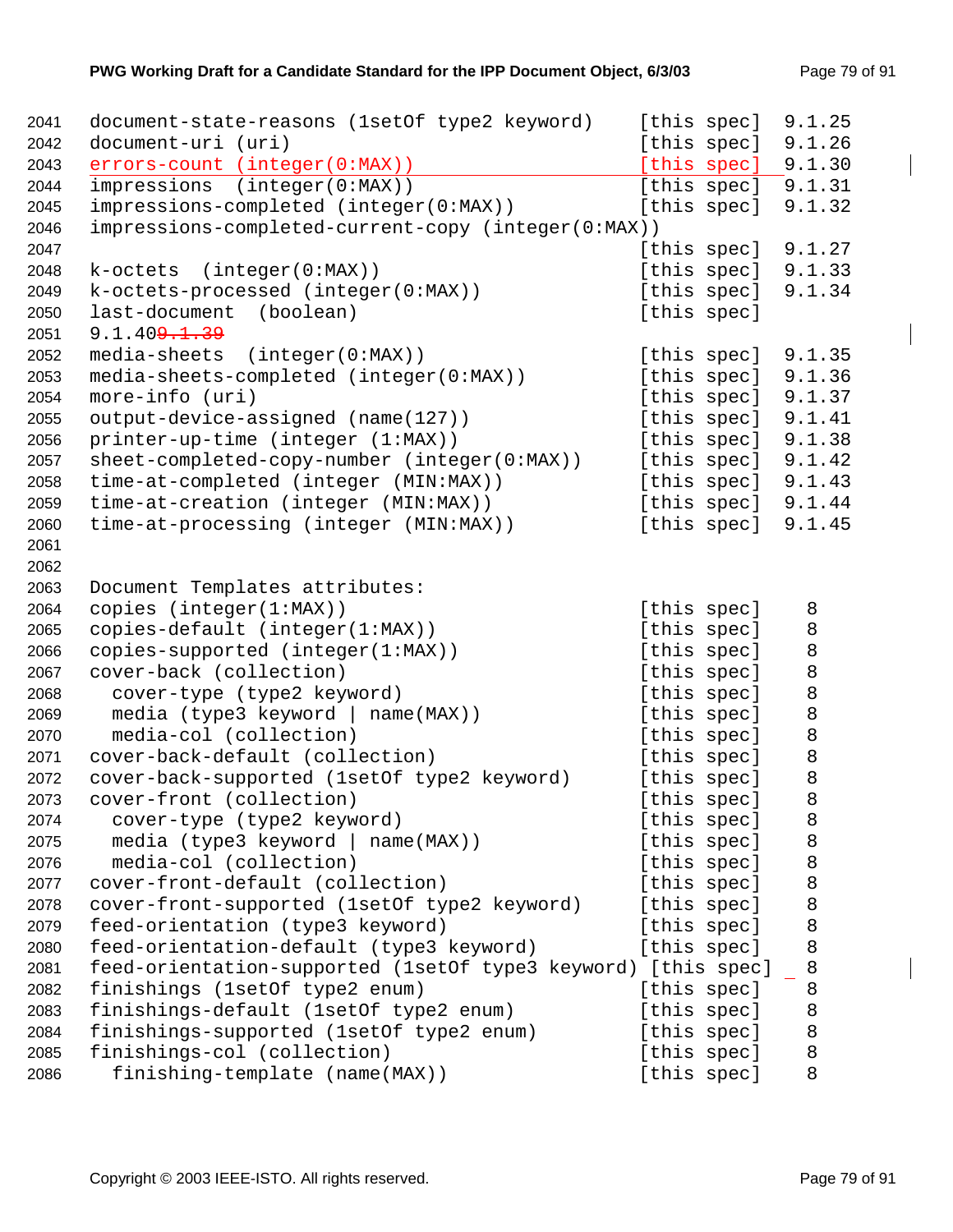| 2087 | stitching (collection)                                                  | [this spec]             | 8       |   |
|------|-------------------------------------------------------------------------|-------------------------|---------|---|
| 2088 | stitching-locations (1setOf integer(0:MAX))                             | [this spec]             | 8       |   |
| 2089 | stitching-offset (integer (0:MAX))                                      | [this spec]             | 8       |   |
| 2090 | stitching-reference-edge (type2 keyword)                                | [this spec]             | 8       |   |
| 2091 | finishings-col-default (collection)                                     | [this spec]             | 8       |   |
| 2092 | finishings-col-supported (1setOf type2 keyword) [this spec] -           |                         | 8       |   |
| 2093 | font-name-requested (name(MAX))                                         | [this spec]             | 8       |   |
| 2094 | font-name-requested-default (name(MAX))                                 | [this spec]             | 8       |   |
| 2095 | font-name-requested-supported (1setOf name(MAX)) -[this spec]           |                         | 8       |   |
| 2096 | font-size-requested (integer(1:MAX))                                    | [this spec]             | 8       |   |
| 2097 | font-size-requested-default (integer(1:MAX)) name(MAX))                 |                         |         |   |
| 2098 |                                                                         | [this spec]             | 8       |   |
| 2099 | font-size-requested-supported (1setOf rangeOfInteger(1:MAX)) name(MAX)) |                         |         |   |
| 2100 |                                                                         | [this spec]             | 8       |   |
| 2101 | force-front-side (1setOf integer(1:MAX))                                | [this spec]             | 8       |   |
| 2102 | force-front-side-default (1setOf integer(1:MAX)) -- [this spec]         |                         |         | 8 |
| 2103 | force-front-side-supported (rangeOfInteger(1:MAX))                      |                         |         |   |
| 2104 |                                                                         | [this spec]             | 8       |   |
| 2105 | imposition-template (type3 keyword   name(MAX))                         | [this spec]             | 8       |   |
| 2106 | imposition-template-default (type3 keyword   name(MAX))                 |                         |         |   |
| 2107 |                                                                         | [this spec]             | 8       |   |
| 2108 | imposition-template-supported (1setOf (type3 keyword )                  | name(MAX)))             |         |   |
| 2109 |                                                                         | [this spec]             | 8       |   |
| 2110 | insert-sheet (1setOf collection)                                        | [this spec]             | 8       |   |
| 2111 | insert-after-page-number (integer(0:MAX))                               | [this spec]             | 8       |   |
| 2112 | insert-count (integer(0:MAX))                                           | [this spec]             | 8       |   |
| 2113 | media (type3 keyword   name(MAX))                                       | [this spec]             | 8       |   |
| 2114 | media-col (collection)                                                  | [this spec]             | 8       |   |
| 2115 | insert-sheet-default (1setOf collection)                                | ------------[this spec] |         | 8 |
| 2116 | insert-sheet-supported (lsetOf type2 keyword)                           | [this spec]             | 8       |   |
| 2117 | media (type3 keyword   name(MAX))                                       | [this spec]             | 8       |   |
| 2118 | $media-default$ (type3 keyword   name(MAX))                             | [this spec]             | $\,8\,$ |   |
| 2119 | media-ready (1setOf (type3 keyword   name(MAX)))                        | [this spec]             | 8       |   |
| 2120 | media-supported (1setOf (type3 keyword  <br>name(MAX))                  |                         |         |   |
| 2121 |                                                                         | [this spec]             | 8       |   |
| 2122 | media-col (collection)                                                  | [this spec]             | 8       |   |
| 2123 | media-back-coating (type3 keyword   name(MAX))                          | [this spec]             | 8       |   |
| 2124 | $median-color (type3 keyword   name(MAX))$                              | [this spec]             | 8       |   |
| 2125 | media-front-coating (type3 keyword   name(MAX)) [this spec]             |                         | 8       |   |
| 2126 | media-grain (type3 keyword   name(MAX))                                 | [this spec]             | 8       |   |
| 2127 | media-hole-count (integer(0:MAX))                                       | [this spec]             | 8       |   |
| 2128 | media-info (text(255))                                                  | [this spec]             | 8       |   |
| 2129 | media-key (type3 keyword   name(MAX))                                   | [this spec]             | 8       |   |
| 2130 | media-material (type3 keyword   name(MAX))                              | [this spec]             | 8       |   |
| 2131 | media-order-count (integer(1:MAX))                                      | [this spec]             | 8       |   |
| 2132 | media-preprinted (type3 keyword   name(MAX))                            | [this spec]             | 8       |   |
|      |                                                                         |                         |         |   |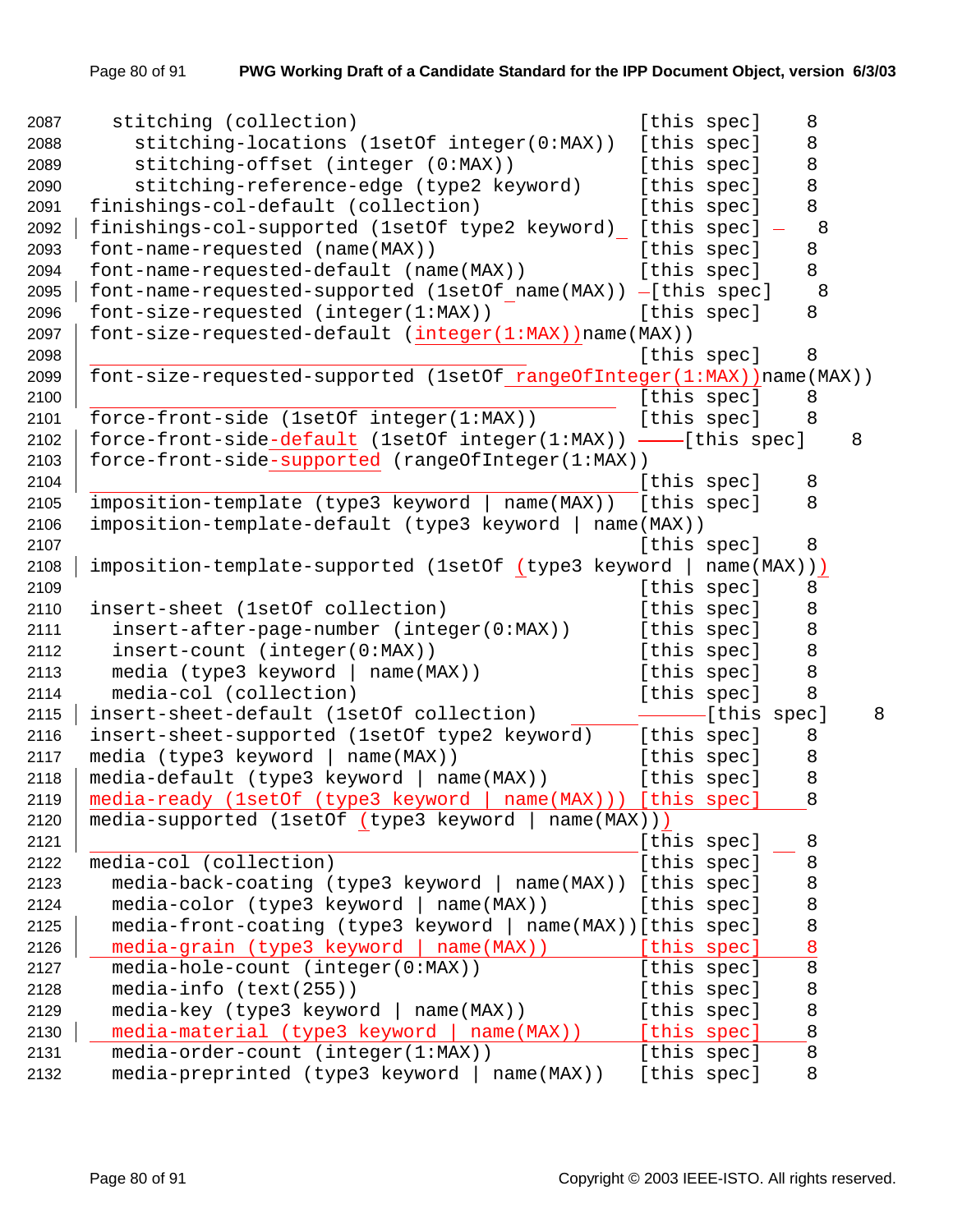| 2133         | $media-recycled$ (type3 keyword   name(MAX))                           |               | [this spec]                | 8            |             |
|--------------|------------------------------------------------------------------------|---------------|----------------------------|--------------|-------------|
| 2134         | media-size (collection)                                                |               | [this spec]                | 8            |             |
| 2135         | $x$ -dimension (integer( $0:MAX$ ))                                    |               | [this spec]                | $\,8\,$      |             |
| 2136         | y-dimension (integer(0:MAX))                                           |               | [this spec]                | $\,8\,$      |             |
| 2137         | media-thickness (integer(1:MAX))                                       |               | [this spec]                | 8            |             |
| 2138         | media-tooth (type3 keyword   name(MAX))                                |               | [this spec]                | 8            |             |
| 2139         | media-type (type3 keyword   name(MAX))-                                |               | [this spec]                | 8            |             |
| 2140         | media-weight-metric (integer(0:MAX))                                   |               | [this spec]                | 8            |             |
| 2141         | media-col-default (collection)                                         |               | [this spec]                | 8            |             |
| 2142         | media-col-ready (1setOf collection)                                    |               | [this spec]                | 8            |             |
| 2143         | media-col-supported (1setOf type2 keyword)                             |               | [this spec]                | 8            |             |
| 2144         | media-input-tray-check (type3 keyword   name(MAX))                     |               |                            |              |             |
| 2145         |                                                                        |               | [this spec]                | 8            |             |
| 2146         | media-input-tray-check-default (type3 keyword                          | $name(MAX)$ ) |                            |              |             |
| 2147         |                                                                        |               | [this spec]                | 8            |             |
| 2148         | media-input-tray-check-supported (1setOf (type3 keyword   name(MAX)))  |               |                            |              |             |
| 2149         |                                                                        |               | [this spec]                | 8            |             |
| 2150         | media-type (type3 keyword   name(MAX))                                 |               | [this spec]                | 8            |             |
| 2151         | media-type-default (type3 keyword  <br>$name(MAX)$ )                   |               | [this spec]                | 8            |             |
| 2152         | media-type-supported (1setOf (type3 keyword                            | name(MAX))    |                            |              |             |
| 2153         |                                                                        |               | [this spec]                | 8            |             |
| 2154         |                                                                        |               |                            |              |             |
| 2155         | number-up (integer(1:MAX))                                             |               | [this spec]                | 8            |             |
| 2156         | number-up-default (integer(1:MAX))                                     |               | [this spec]                | 8            |             |
| 2157         | number-up-supported (1setOf (integer(1:MAX))                           |               | rRangeOfInteger            |              | $(1:MAX)$ ) |
| 2158         |                                                                        |               | [this spec]                | 8            |             |
| 2159         | orientation-requested (type2 enum)                                     |               | [this spec]                | 8            |             |
| 2160         | DMC ISSUE18: Ira would say the following two shouldn't have the        |               |                            |              |             |
| 2161         | "requested" as part of the names. If we change them here, we also have |               |                            |              |             |
| 2162         | to change them in Table 14.                                            |               |                            |              |             |
| 2163         | orientation-requested-default (type2 enum)                             |               | [this spec]                | 8            |             |
| 2164         | orientation-requested-supported (1setOf type2 enum)                    |               |                            |              |             |
| 2165         |                                                                        |               | [this spec]                | 8            |             |
| 2166         | DMC Editoriall3 for Pete: I moved overrides up to be in alphabetic     |               |                            |              |             |
| 2167         | order, but also made changes to the entries.                           |               |                            |              |             |
| 2168         | overrides (1setOf collection)                                          |               | [this spec]                | 8            |             |
| 2169         | pages (1setOf rangeOfInteger(MAX))                                     |               | [this spec]                | 8            |             |
| 2170         | document-numbers (1setOf rangeOfInteger(MAX))                          |               | [this spec]                | 8            |             |
| 2171         | document-copies (1setOf rangeOfInteger(MAX))                           |               | [this spec]                | 8            |             |
| 2172         | overrides-supported (1setOf type2 keyword)                             |               | [this spec]                | 8            |             |
| 2173         | output bin (type2 keyword   name(MAX))                                 |               | {this spec}                | <del>8</del> |             |
| 2174         | output-bin-default (type2 keyword   name(MAX))                         |               | [this spec]                | 8            |             |
|              |                                                                        |               |                            |              |             |
| 2175         | output-bin-supported (1setOf type2 keyword   name(MAX))                |               |                            |              |             |
| 2176         |                                                                        |               | [this spec]                | 8            |             |
| 2177<br>2178 | page-delivery (type2 keyword)<br>page-delivery-default (type2 keyword) |               | [this spec]<br>[this spec] | 8<br>8       |             |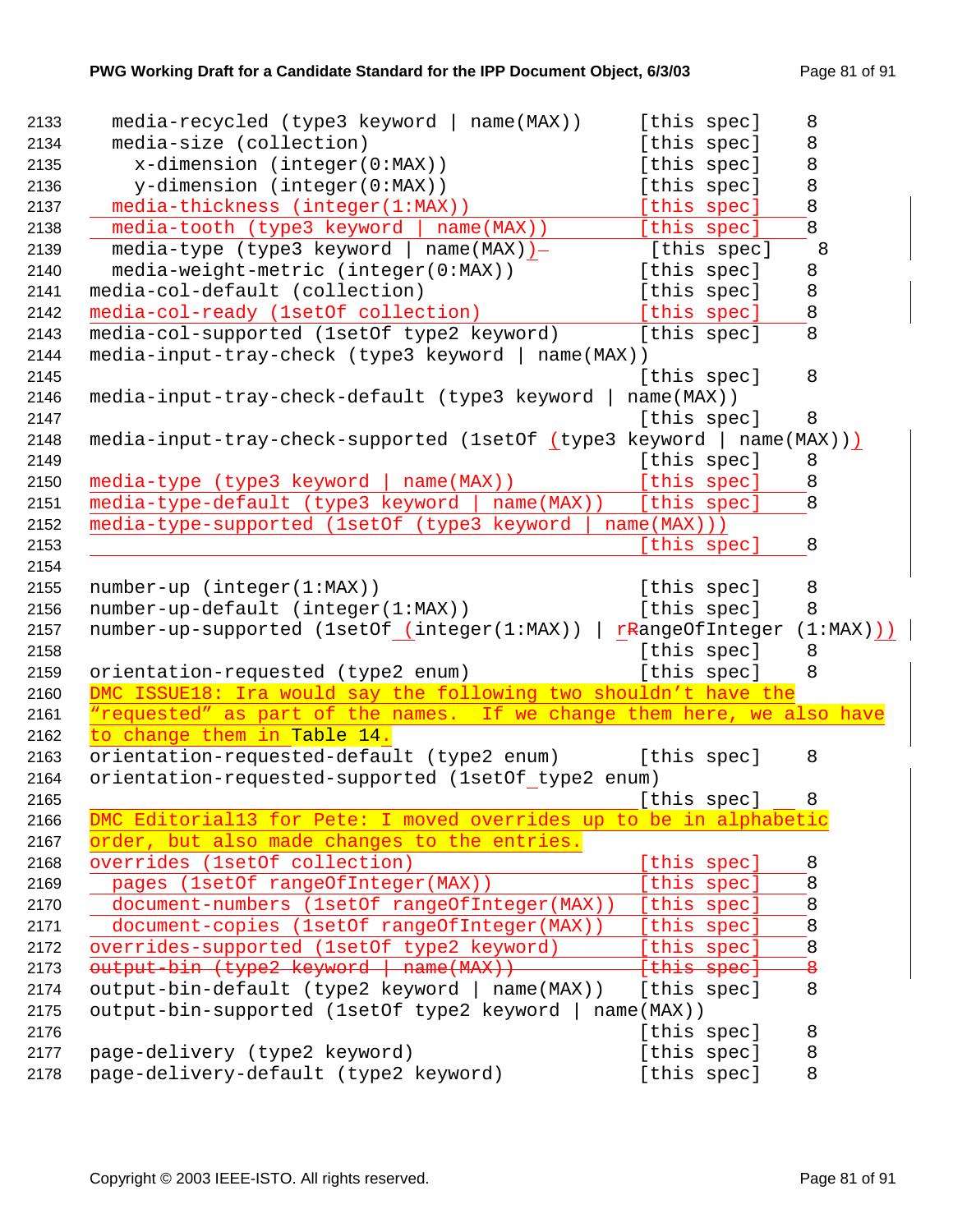| 2179 | page-delivery-supported (lsetOf type2 keyword) [this spec]                                                            |                        | 8                       |                         |
|------|-----------------------------------------------------------------------------------------------------------------------|------------------------|-------------------------|-------------------------|
| 2180 | page-order-received (type2 keyword)                                                                                   | [this spec]            | 8                       |                         |
| 2181 | page-order-received-default (type2 keyword)                                                                           | [this spec]            | 8                       |                         |
| 2182 | page-order-received-supported (1setOf type2 keyword)                                                                  |                        |                         |                         |
| 2183 |                                                                                                                       | [this spec]            | 8                       |                         |
| 2184 | page overrides (1set0f collection)                                                                                    | <del>[this spec]</del> |                         | $\overline{\mathbf{8}}$ |
| 2185 | - pages (1setOf rangeOfInteger(MAX)) - [this spec] 8                                                                  |                        |                         |                         |
| 2186 | document-numbers (1setOf rangeOfInteger(MAX)) [this spec]                                                             |                        |                         |                         |
| 2187 | - document-copies (lsetOf rangeOfInteger(MAX)) [this spec] - 8                                                        |                        |                         |                         |
| 2188 | - input documents (lsetOf rangeOfInteger(MAX)) [this spec]                                                            |                        |                         |                         |
| 2189 | - output-documents (lsetOf rangeOfInteger(MAX)) [this spec]                                                           |                        | —8                      |                         |
| 2190 | - pages (lsetOf rangeOfInteger(MAX)) - - - - [this spec]                                                              |                        | $\overline{\mathbf{e}}$ |                         |
| 2191 | - <any affect="" attributes="" job="" other="" pages,<="" td="" template="" that=""><td></td><td></td><td></td></any> |                        |                         |                         |
| 2192 | - such as media or media col>                                                                                         |                        |                         |                         |
| 2193 | overrides-supported (1setOf type2 keyword)                                                                            | {this spec}            | $\overline{\mathbf{e}}$ |                         |
| 2194 | page-ranges (1setOf rangeOfInteger(1:MAX))                                                                            | [this spec]            | 8                       |                         |
| 2195 | page-ranges-supported (boolean)                                                                                       | [this spec]            | 8                       |                         |
| 2196 | pdl-init-file (1setOf collection)                                                                                     | [this spec]            | 8                       |                         |
| 2197 | pdl-init-file-entry (name(MAX))                                                                                       | [this spec]            | 8                       |                         |
| 2198 | pdl-init-file-location (uri)                                                                                          | [this spec]            | 8                       |                         |
| 2199 | pdl-init-file-name (name(MAX))                                                                                        | [this spec]            | 8                       |                         |
| 2200 | pdl-init-file-default (1setOf collection)                                                                             | [this spec]            | 8                       |                         |
| 2201 | pdl-init-file-supported (1setOf type2 keyword)                                                                        | [this spec]            | 8                       |                         |
| 2202 |                                                                                                                       |                        |                         |                         |
| 2203 | pages per subset (1set0f integer(1:MAX)) [this spec]                                                                  |                        | $\overline{\mathbf{e}}$ |                         |
| 2204 | pages-per-subset-supported (boolean) [this spec]                                                                      |                        | $\overline{\mathbf{8}}$ |                         |
| 2205 | presentation-direction-number-up (type2 keyword) [this spec]                                                          |                        | 8                       |                         |
| 2206 | presentation-direction-number-up-default (type2 keyword)                                                              |                        |                         |                         |
| 2207 |                                                                                                                       | [this spec]            | 8                       |                         |
| 2208 | presentation-direction-number-up-supported (1setOf type2 keyword)                                                     |                        |                         |                         |
| 2209 |                                                                                                                       | [this spec]            | 8                       |                         |
| 2210 | print-quality (type2 enum)                                                                                            | [this spec]            | 8                       |                         |
| 2211 | print-quality-default (type2 enum)                                                                                    | [this spec]            | 8                       |                         |
| 2212 | print-quality-supported (1setOf type2 enum)                                                                           | [this spec]            | 8                       |                         |
| 2213 | printer-resolution (resolution)                                                                                       | [this spec]            | 8                       |                         |
| 2214 | printer-resolution-default (resolution)                                                                               | [this spec]            | 8                       |                         |
| 2215 | printer-resolution-supported (1setOf resolution) [this spec]                                                          |                        | 8                       |                         |
| 2216 |                                                                                                                       | [this spec]            | 8                       |                         |
|      | separator-sheets (collection)                                                                                         |                        |                         |                         |
| 2217 | media (type3 keyword   name(MAX))                                                                                     | [this spec]            | 8                       |                         |
| 2218 | media-col (collection)                                                                                                | [this spec]            | 8                       |                         |
| 2219 | separator-sheets-type (type3 keyword   name(MAX))                                                                     |                        |                         |                         |
| 2220 |                                                                                                                       | [this spec]            | 8                       |                         |
| 2221 | separator-sheets-default (collection)                                                                                 | [this spec]            | 8                       |                         |
| 2222 | separator-sheets-supported (1setOf type2 keyword) [this spec]                                                         |                        | 8                       |                         |
| 2223 | sheet-collate (type2 keyword)                                                                                         | [this spec]            | 8                       |                         |
| 2224 | sheet-collate-default (type2 keyword)                                                                                 | [this spec]            | 8                       |                         |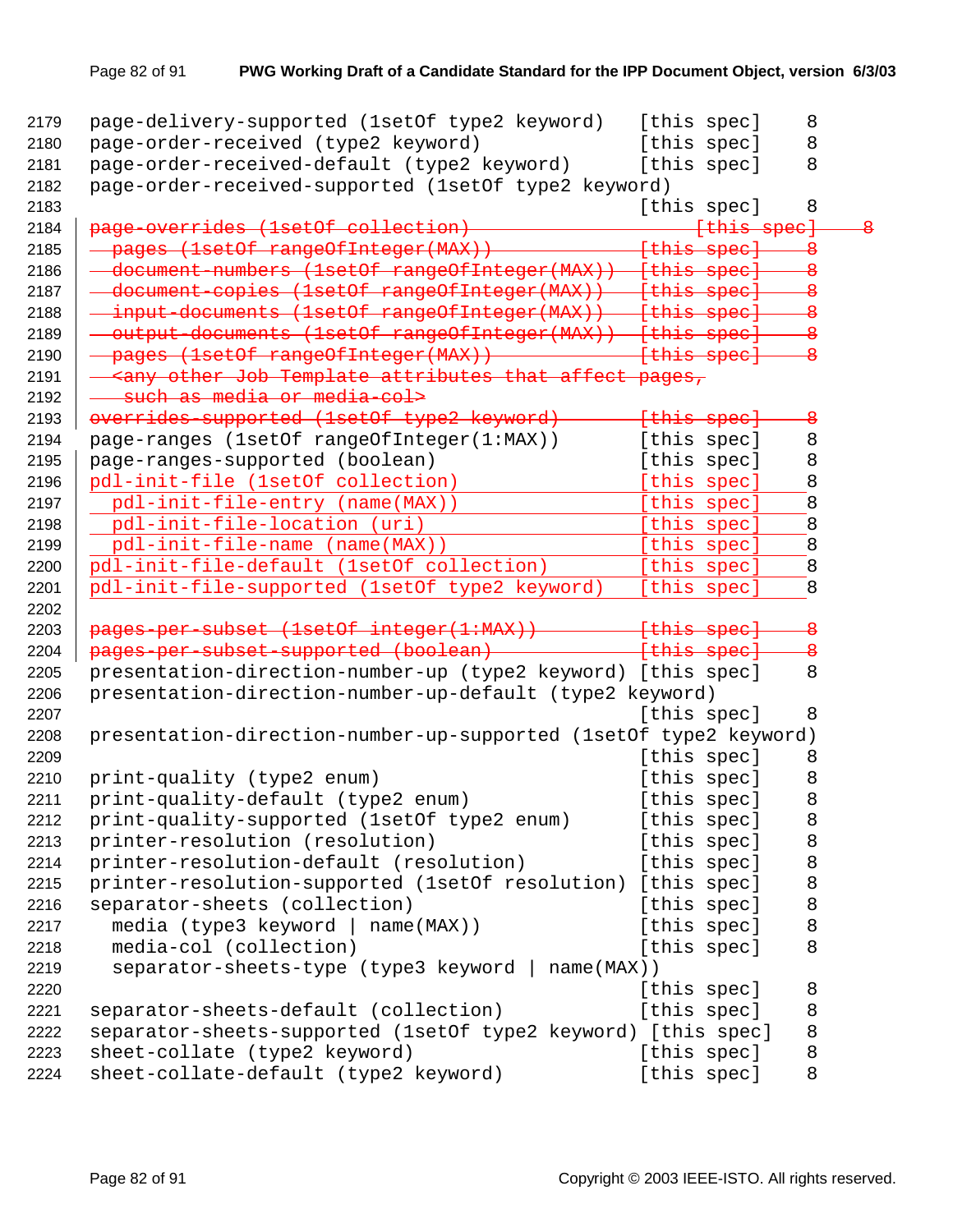| 2225                 | sheet-collate-supported (1setOf type2 keyword)                 | [this spec]              | 8                 |
|----------------------|----------------------------------------------------------------|--------------------------|-------------------|
| 2226                 | sides (type2 keyword)                                          | [this spec]              | 8                 |
| 2227                 | sides-default (type2 keyword)                                  | [this spec]              | 8                 |
| 2228                 | sides-supported (1setOf type2 keyword)                         | [this spec]              | 8                 |
| 2229                 | x-image-position (type2 keyword)                               | [this spec]              | 8                 |
| 2230                 | x-image-position-default (type2 keyword)                       | [this spec]              | 8                 |
| 2231                 | x-image-position-supported (1setOf type2 keyword) [this spec]  |                          | 8                 |
| 2232                 | x-image-shift (integer(MIN:MAX))                               | [this spec]              | 8                 |
| 2233                 | x-image-shift-default (integer(MIN:MAX))                       | [this spec]              | 8                 |
| 2234                 | x-image-shift-supported (rangeOfInteger(MIN:MAX)) [this spec]  |                          | 8                 |
| 2235                 | x-side1-image-shift (integer(MIN:MAX))                         | [this spec]              | 8                 |
| 2236                 | x-side1-image-shift-default (integer(MIN:MAX))                 | [this spec]              | 8                 |
| 2237                 | x-side1-image-shift-supported (rangeOfInteger (MIN:MAX))       |                          |                   |
| 2238                 |                                                                | [this spec]              | 8                 |
| 2239                 | x-side2-image-shift (integer(MIN:MAX))                         | [this spec]              | 8                 |
| 2240                 | x-side2-image-shift-default (integer(MIN:MAX))                 | [this spec]              | 8                 |
| 2241                 | x-side2-image-shift-supported (rangeOfInteger (MIN:MAX))       |                          |                   |
| 2242                 |                                                                | [this spec]              | 8                 |
| 2243                 | y-image-position (type2 keyword)                               | [this spec]              | 8                 |
| 2244                 | y-image-position-default (type2 keyword)                       | [this spec]              | 8                 |
| 2245                 | y-image-position-supported (1setOf type2 keyword) [this spec]  |                          | 8                 |
| 2246                 | y-image-shift (integer(MIN:MAX))                               | [this spec]              | 8                 |
| 2247                 | y-image-shift-default (integer(MIN:MAX))                       | [this spec]              | 8                 |
| 2248                 | y-image-shift-supported (rangeOfInteger (MIN:MAX)) [this spec] |                          | 8                 |
| 2249                 | y-sidel-image-shift (integer(MIN:MAX))                         | [this spec]              | 8                 |
| 2250                 | y-side1-image-shift-default (integer(MIN:MAX))                 | [this spec]              | 8                 |
| 2251                 | y-side1-image-shift-supported (rangeOfInteger (MIN:MAX))       |                          |                   |
| 2252                 |                                                                | [this spec]              | 8                 |
| 2253                 | y-side2-image-shift (integer(MIN:MAX))                         | [this spec]              | 8                 |
| 2254                 | y-side2-image-shift-default (integer(MIN:MAX))                 | [this spec]              | 8                 |
| 2255                 | y-side2-image-shift-supported (rangeOfInteger (MIN:MAX))       |                          |                   |
| 2256                 |                                                                | [this spec]              | 8                 |
| 2257                 |                                                                |                          |                   |
| 2258                 |                                                                |                          |                   |
| 2259                 |                                                                |                          |                   |
| 2260                 | Printer Description attributes:                                |                          |                   |
| 2261                 | document-creation-attributes-supported (1setOf type2 keyword)  |                          |                   |
| 2262                 |                                                                | [this spec]              | 10.1              |
| 2263                 |                                                                |                          |                   |
| 2264                 | Operation attributes:                                          |                          |                   |
| 2265                 | document message (text(MAX))                                   | <del>[this spec] -</del> | <del>9.1.18</del> |
| 2266                 |                                                                |                          |                   |
| $\sim$ $\sim$ $\sim$ | 47.2                                                           |                          |                   |

**17.2 Keyword attribute values** 

2268 ACTION (Tom) - Need to list the keyword attribute values. Do so by reference to the values registered for<br>2269 corresponding attributes. corresponding attributes.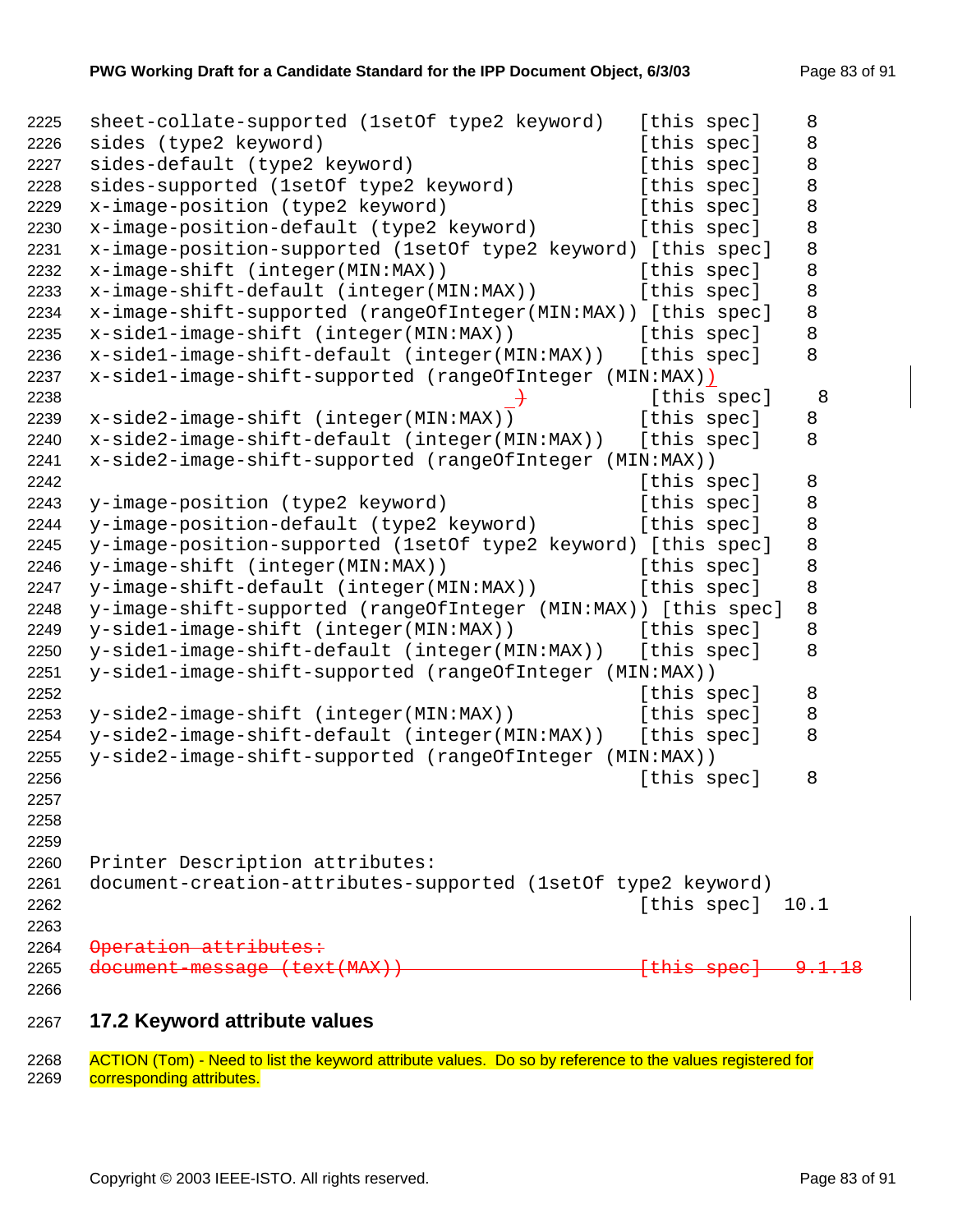## **17.3 Enum Attribute Values**

2271 The following table lists all the new enum attribute values defined in this document as additional type2 enum values. 2272 These are to be registered according to the procedures in RFC 2911 [rfc2911] section 6.1.

| 2274 | Value  |            | Name                                      | Reference            | Section:  |
|------|--------|------------|-------------------------------------------|----------------------|-----------|
| 2275 |        |            |                                           |                      |           |
| 2276 |        |            | document-state (type1 enum)               | [this spec] $9.1.23$ |           |
| 2277 | 3      | pending    |                                           | [this spec] $9.1.23$ |           |
| 2278 | 5      | processing |                                           | [this spec] $9.1.23$ |           |
| 2279 | 7      | canceled   |                                           | [this spec] $9.1.23$ |           |
| 2280 | 8      | aborted    |                                           | [this spec] $9.1.23$ |           |
| 2281 | 9      | completed  |                                           | [this spec] $9.1.23$ |           |
| 2282 |        |            |                                           |                      |           |
| 2283 |        |            |                                           |                      |           |
| 2284 |        |            | operations-supported (1setOf type2 enum)- |                      | [rfc2911] |
| 2285 | 4.4.15 |            |                                           |                      |           |
| 2286 | 0x0033 |            | Cancel-Document                           | [this spec] 4.5      |           |
| 2287 | 0x0034 |            | Get-Document-Attributes                   | [this spec] 4.3      |           |
| 2288 | 0x0035 |            | Get-Documents                             | [this spec] 3.3      |           |
| 2289 | 0x0036 |            | Delete-Document                           | [this spec] 5.4      |           |
| 2290 | 0x0037 |            | Set-Document-Attributes                   | [this spec] 4.4      |           |

#### 

### **17.4 Operations**

2293 The following table lists all of the operations defined in this document. These are to be registered according to the 2294 procedures in RFC 2911 [rfc2911] section 6.4. 

| 2296 | Operations              | Reference       | Section |
|------|-------------------------|-----------------|---------|
| 2297 |                         |                 |         |
| 2298 | Cancel-Document         | [this spec] 4.5 |         |
| 2299 |                         |                 |         |
| 2300 | Delete-Document         | [this spec] 5.4 |         |
| 2301 | Get-Document-Attributes | [this spec] 4.3 |         |
| 2302 | Get-Documents           | [this spec] 3.3 |         |
| 2303 |                         |                 |         |
| 2304 | Set-Document-Attributes | [this spec] 4.4 |         |
| 2305 |                         |                 |         |

## **17.5 Attribute Group tags**

2307 The following table lists all the attribute group tags defined in this specification. These are to be registered according 2308 to the procedures in RFC 2911 [rfc2911] section 6.5.

| 2309 | Value   | Name                    | Reference      | Section |
|------|---------|-------------------------|----------------|---------|
| 2310 | _______ |                         |                |         |
| 2311 | 0x09    | document-attributes-tag | [this spec] 12 |         |
| 2312 |         |                         |                |         |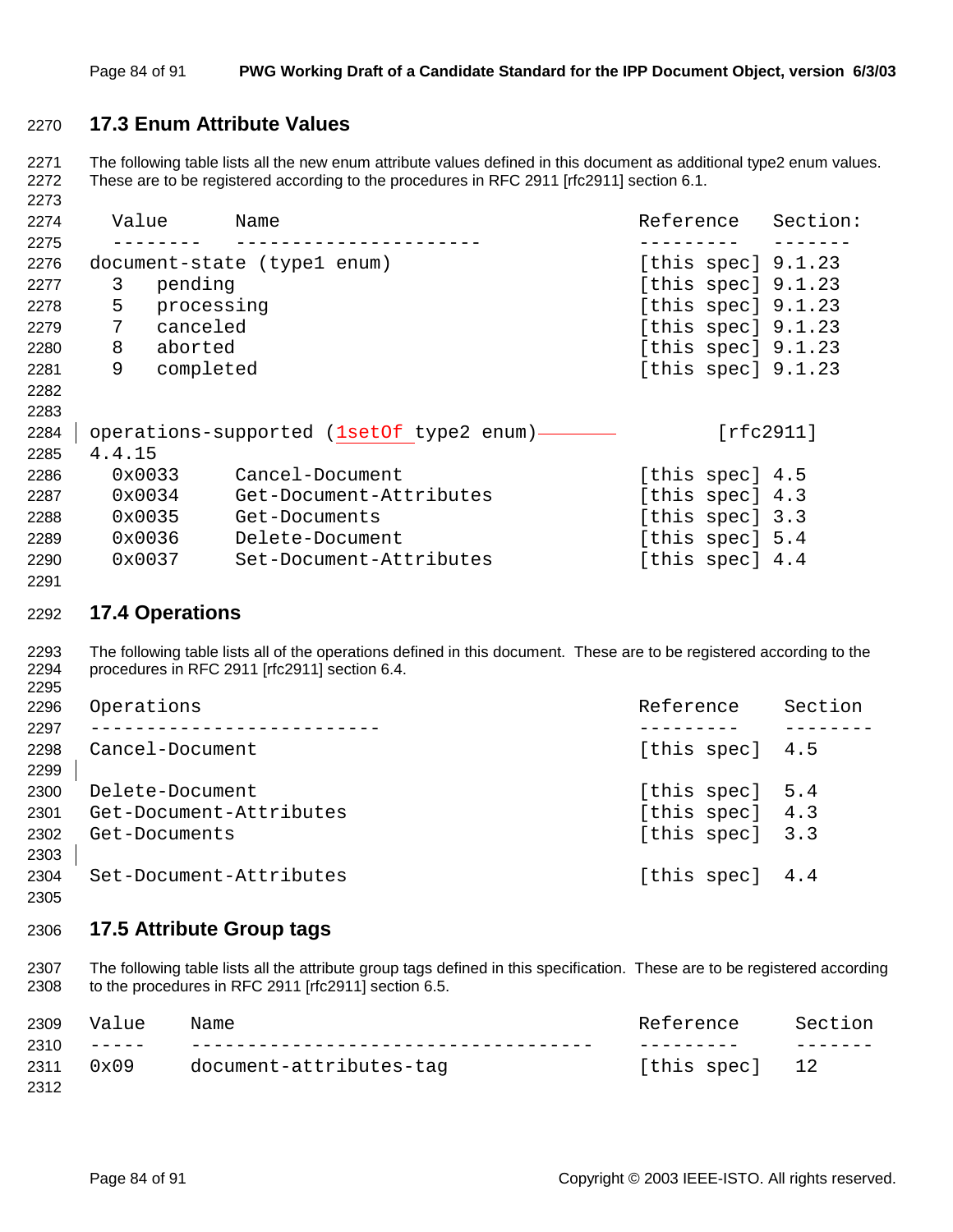## 2313 **17.6 Status codes**

2314 The following table lists all the status codes defined in this specification. These are to be registered according to the 2315 procedures in RFC 2911 [rfc2911] section 6.6.

| 2316 | Value           | Status Code Name                 | Reference   | Section |
|------|-----------------|----------------------------------|-------------|---------|
| 2317 |                 |                                  |             |         |
| 2318 |                 | $0x0500:0x05FF - Server Error$ : |             |         |
| 2319 | $0 \times 050B$ | server-error-too-many-jobs       | [this spec] | 13.1    |
| 2320 | 0x050C          | server-error-too-many-documents  | [this spec] | 13.2    |
| 2321 |                 |                                  |             |         |

## 2322 **17.7 Attribute Group name Registrations**

2323 The following table lists the one new attribute group name defined in this document. This is to be registered 2324 according to the procedures in RFC 2911 [rfc2911] section 6.2.

| 2325 | Attribute Group name | Reference Section |  |
|------|----------------------|-------------------|--|
| 2326 |                      |                   |  |
| 2327 | document-template    | [this spec] 4.3   |  |

# 2328 **18 Internationalization Considerations**

2329 The internationalization considerations for this extension for handling the Document object are the same as for 2330 handling the Job object in [rfc2911].

# 2331 **19 Security Considerations**

2332 The Document object should provide no more increased security considerations than the Job object. The Printer 2333 MUST provide the same access control for Document objects as for Job objects.

2334 The Printer implementer needs to consider counter measures for denial of service attacks for the Create-Job 2335 operation. For example, a rogue client could issue repeated Create-Job and/or Send-Document/Send-URI requests 2336 in an attempt to exceed the capacity of the Printer to absorb such requests and thereby deny Job Creation and 2337 Document Creation requests from other clients. For example, a Printer might avoid a fixed set of allocations for Jobs 2338 and Documents and a-Also be able to detect when an excessive number of Create-Job and Send-Document/Send-2339 URI requests have been supplied. In such a case, the Printer would return either a 'server-error-too-many-jobs' 2340 status- code (see section 13.1) or a 'server-error-too-many-documents' status- code (see section 13.2).

## 2341 **20 Contributors**

- 2342 Dennis Carney, IBM
- 2343 Don Fullman, Xerox
- 2344 Harry Lewis, IBM
- 2345 Ira McDonald, High North
- 2346 Michael Sweet, Easy Software Products
- 2347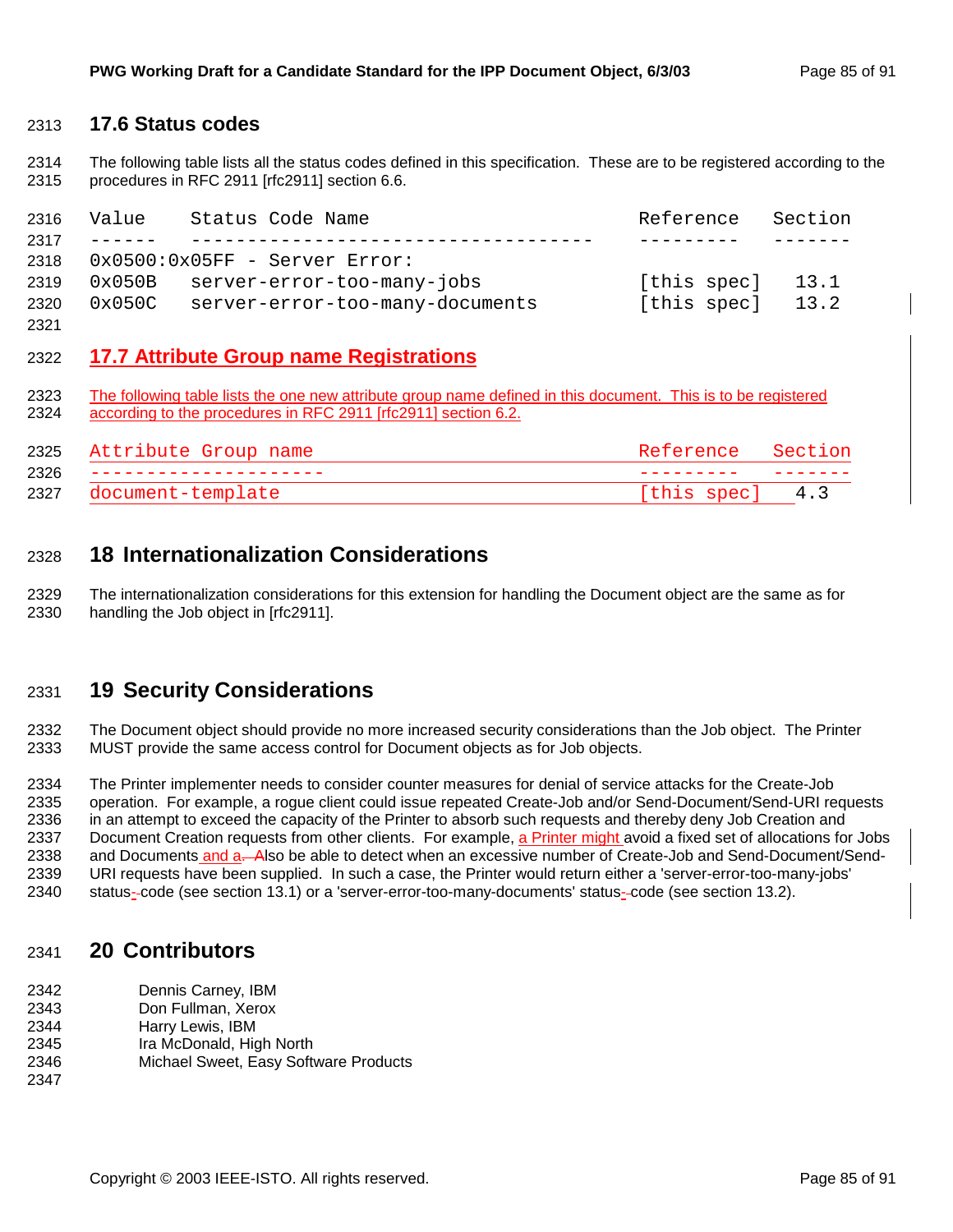# 2348 **21 Acknowledgments**

# 2349 **22 Author's Address**

| 2350 | Tom Hastings                       |
|------|------------------------------------|
| 2351 | <b>Xerox Corporation</b>           |
| 2352 | 737 Hawaii St.                     |
| 2353 | El Segundo, CA 90245               |
| 2354 |                                    |
| 2355 | Phone: 310 333-6413                |
| 2356 | Fax: 310 333-5514                  |
| 2357 | e-mail: hastings@cp10.es.xerox.com |
| 2358 |                                    |
| 2359 | Peter Zehler                       |
| 2360 | <b>Xerox Corporation</b>           |
| 2361 | MS: 0128-30E                       |
| 2362 | 800 Phillips Road                  |
| 2363 | Webster, NY 14580-9701             |
| 2364 |                                    |
| 2365 | Phone: 585 265-8755                |
| 2366 | Fax: 585 422-7961                  |
| 2367 | e-mail: PZehler@crt.xerox.com      |

# 2368 **23 Appendix A: Document operations compared to Job operations DMC**  2369 **Editorial14: Do you have to say "Normative" or "Informative" in this title?**

2370 This appendix compares the Document operations with the existing Job operations to show the parallelism.

2371 Table 16 compares the Job and Document operations. The two Conf. columns indicate the conformance 2372 requirements (REQUIRED = REQ, OPTIONAL = OPT) for the Job and Document operations respectively. A "REQ" 2373 in the Document Conformance column means if the Document object is supported. Whether a Document operation 2374 is a method on the Job object or the Document object depends on the modeling regime and is not an essential part 2375  $\parallel$  of the semantics described here, since these semantics are intended to apply to both to object-oriented and object-2376 based protocols, APIs, and implementations.

#### 2377 **Table 16 - Document operations compared to Job operations**

| Job operations            | Job        | Document operations                                             | Doc           |
|---------------------------|------------|-----------------------------------------------------------------|---------------|
|                           | Conf.      |                                                                 | Conf.         |
|                           |            |                                                                 |               |
| <b>Cancel-Current-Job</b> | <b>OPT</b> | N/A, can only cancel a document explicitly by document number   | <b>OPT</b>    |
|                           |            | and explicit job id-                                            |               |
| Cancel-Job                | <b>REQ</b> | <b>Cancel-Document</b>                                          | <b>REQ</b>    |
|                           |            |                                                                 |               |
| Get-Job-Attributes        | <b>REQ</b> | <b>Get-Document-Attributes</b>                                  | <b>REQ</b>    |
| Get-Jobs                  | <b>REQ</b> | <b>Get-Documents</b>                                            | <b>REQ</b>    |
| Hold-Job                  |            | N/A, can only hold an entire job.                               |               |
| Print-Job                 | <b>REQ</b> | Send-Document (existing operation - see [rfc2911] with an       | <b>OPTREC</b> |
|                           |            | additional Document attributes group defined in section 4.1)    |               |
| <b>Print-URI</b>          | <b>OPT</b> | Send-URI (existing operation - see [rfc2911] with an additional | <b>OPT</b>    |
|                           |            | Document attributes group defined in section 4.2)               |               |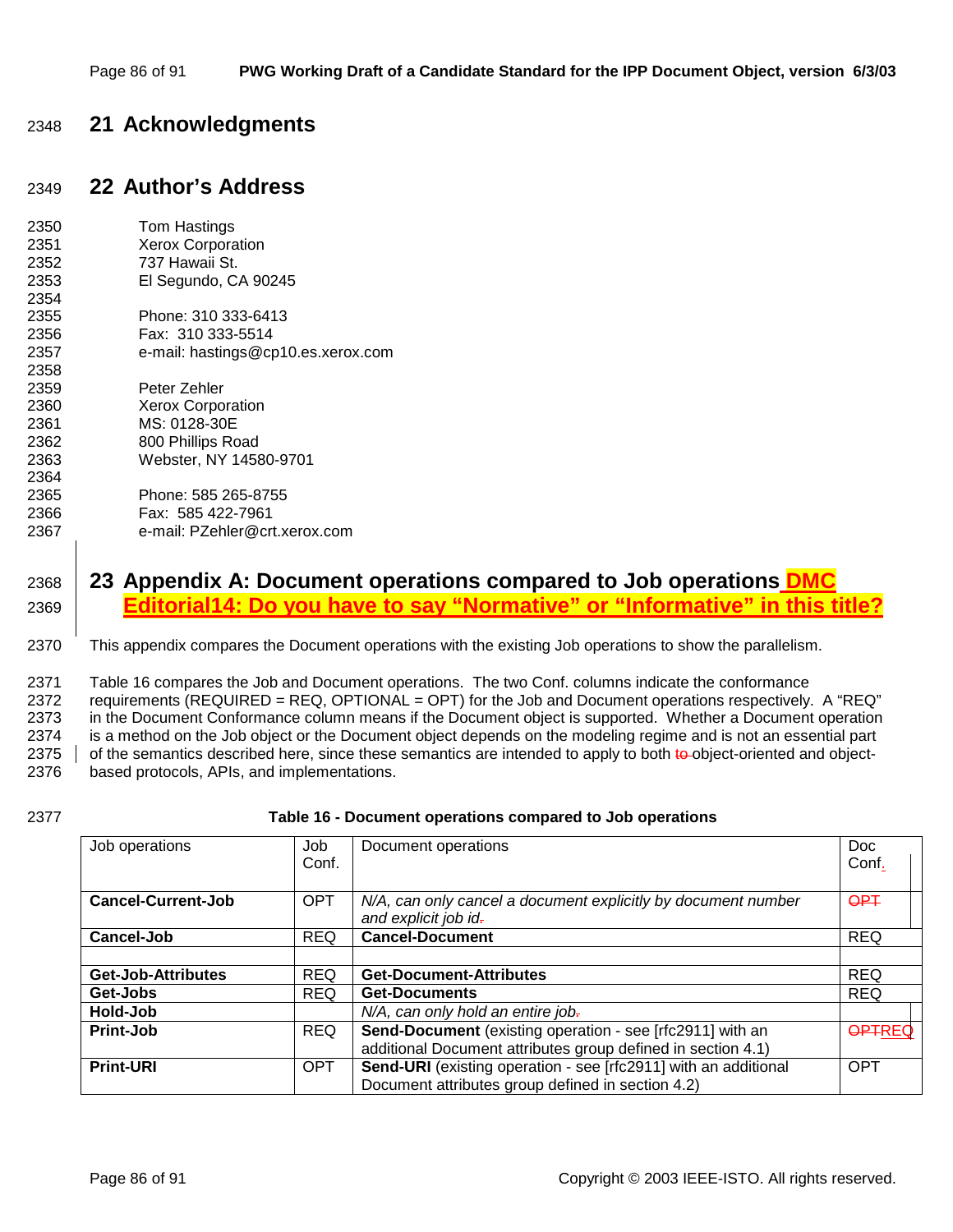| Job operations             | Job        | Document operations                                             | Doc        |
|----------------------------|------------|-----------------------------------------------------------------|------------|
|                            | Conf.      |                                                                 | Conf.      |
|                            |            |                                                                 |            |
|                            |            |                                                                 |            |
| Promote-Job                | <b>OPT</b> | N/A, can only promote an entire job                             |            |
| Purge-Jobs                 | <b>OPT</b> | <b>Delete-Document</b>                                          | <b>OPT</b> |
| Release-Held-New-Jobs      | <b>OPT</b> | N/A, can only release entire jobs                               |            |
| Release-Job                | <b>OPT</b> | N/A, can only release an entire job                             |            |
| Reprocess-Job              | <b>OPT</b> | N/A, can only reprocess an entire job                           |            |
| Restart-Job                | <b>OPT</b> | N/A, can only restart an entire job                             |            |
| Resume-Job                 | <b>OPT</b> | N/A, can only resume an entire job                              |            |
| Schedule-Job-After         | <b>OPT</b> | N/A, can only schedule an entire job                            |            |
| <b>Set-Job-Attributes</b>  | <b>OPT</b> | <b>Set-Document-Attributes</b>                                  | <b>OPT</b> |
| <b>Suspend-Current-Job</b> | <b>OPT</b> | N/A, can only suspend an entire job in order to run another one |            |
| Validate-Job               | <b>REQ</b> | N/A, use Validate-Job to validate a single document or each     |            |
|                            |            | document in a multi-document job-                               |            |

2378 2379

# 2380 **24 Annex B: IEEE-ISTO 5100.4-2001 Document Overrides (informative)**

2381 With the introduction of the Document Object, there is no longer a need for the "document-overrides" (1setOf 2382 collection) attribute [pwg5100.4-2001] as an Operation attribute or a Job Template attribute. A new Overrides 2383 document [OvrRide] without the "document-overrides" attribute will be published. With the introduction of the 2384 Document object, the client simply supplies the Document Template attributes (see Table 10) for each Document 2385 Creation request (in a new Document Template attribute group). There is no longer a need for the "document-2386 overrides" attribute.

2387 Page Overrides will be specified in a new document [OvrRide] that replaces the obsolete [pwg5100.4-2001]. Other 2388 [pwg5100.4-2001] features such as Subset Processing and Error/Warning counts have been moved to other 2389 specifications.

# 2390 **25 Annex CB: Change Log (informative)**

- 2391 The following summaries of the changes in chronological order:
- 2392 Version 0.3, 9 September 2002:
- 2393 1. Reformatted as an IEEE-ISTO standard and added the usual sections for a standard.
- 2394 2. Added "original-requesting-user-name" Operation attribute to Table 8.
- 2395 3. Added "y" to "output-bin" in Table 10 so it MAY be a Document Template attribute.
- 2396 4. Clarified the \* and in Table 11 Job and Document Description attributes.
- 2397 5. Added section 9.1.1 all of the Printer attributes defined In any IPP standard.
- 2398 6. Allocated operation-id enums in section 11 to the 7 Document operations.
- 2399 7. Added the conformance section 14
- 2400 8. Completed the IANA Considerations section 0.
- 2401
- 2402 Version 0.4, 14 October 2002:
- 2403 1. Added the operation specifications.
- 2404 2. Added the Create-Document and Send-Data to be more parallel with Jobs and support PWG PSI.
- 2405 3. Resolved the 15 issues in version 0.3 as discussed on the mailing list.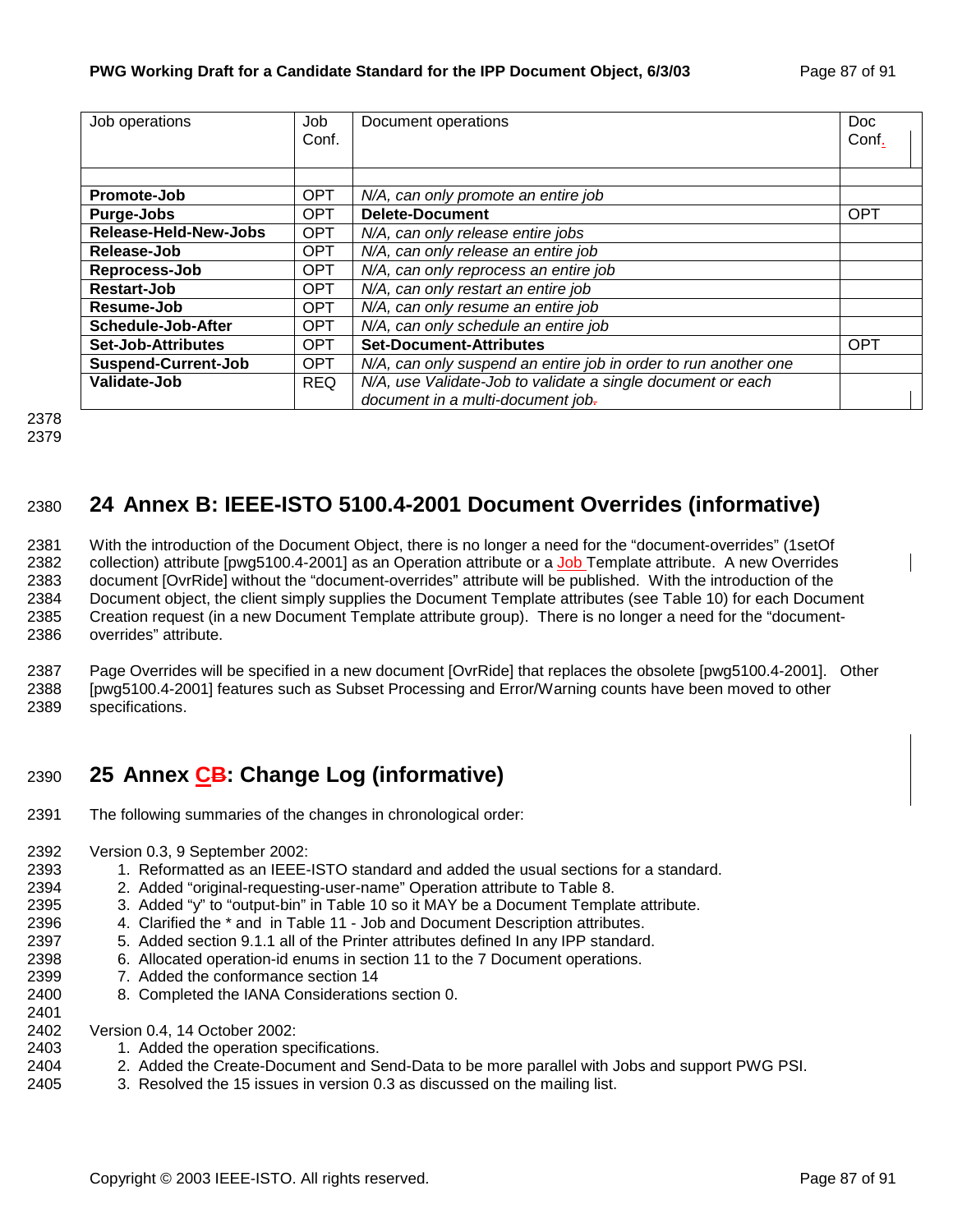#### Page 88 of 91 **PWG Working Draft of a Candidate Standard for the IPP Document Object, version 6/3/03**

- 2406 4. Added the Attribute Precedence section 6.
- 2407 5. Added [ippsave] attributes.

2410

2408 6. Added job-mandatory-attributes, job-cover-back, job-cover-front, job-copies, job-finishings, job-finishings-col. 2409 document-id-uri, and redirect-uri.

2411 Version 0.5, 25 October 2002, as a result of the PWG Semantic Model telecon, October 24, 2002:

- 2412 1. Fixed the title to say "Proposed Standard" and removed the 5100.n number until the document is approved by 2413 the PWG Last Call to progress as a Draft Standard.
- 2414 2. Changed Cancel-Document from OPTIONAL to REQUIRED.
- 2415 3. Added Table 4 and Table 5 to show the request and response signatures of the Document Creation and 2416 Validation operations.
- 2417 4. Renamed the "document-number" Operation attribute to "input-document-number", to agree with [pwg5100.4- 2418 2001] and because the Document object is really the Input Document (as opposed to the Output Document). 2419 The Printer copies this value to the Document's "document-number" Document Description attribute.
- 2420 5. Clarified that the Printer MUST reject a Create-Document request if the "document-number" already exists.
- 2421 6. Clarified that the client cannot supply Subscription attributes in any Document Creation requests.
- 2422 7. Added "document-message" (text(127)) Operation attribute to the Document Creation requests to go with the 2423 "document-message" agreement (see point #15 ).
- 2424 8. Fixed Create-Document response to return Job status attributes in Group 3 and Document status attributes in 2425 Group 4.
- 2426 9. Required the Printer to return just the "document-number" and "document-id-uri" (uri) Document Description 2427 attribute in a Document Creation response.
- 2428 10. Added the "document-mandatory-attributes" Operation attribute.
- 2429 11. Separated the returned Job status attributes and the Document status attributes into two groups, one Job 2430 Attributes and the other Document attributes.
- 2431 12. Allowed the client to supply or omit the "document-uri" Operation attribute in a Validate-Job request.
- 2432 13. Clarified that the "document-number" Operation attribute MUST follow the Printer and Job Target in Group 1.
- 2433 14. Changed the Get-Documents response when there is no "requested-attributes" to simply "document-number" 2434 and "document-id-uri" to be parallel with the Get-Jobs operation.
- 2435 15. Changed the "message" Operation attribute in Cancel-Document and Cancel-Current-Document to 2436 "document-message" Operation attribute which the Printer copies to the "document-message" Document 2437 Description attribute for use both by the user and the operator.
- 2438 16. Clarified that the "document-state-reasons" values never affect Job scheduling.
- 2439 17. Made Job Level page override programming higher precedence than Document level Document object 2440 attributes.
- 2441 18. Clarified PDL document data precedence and its relationship to Job Template attributes ending with "- 2442 requested".
- 2443 19. In Table 8, flagged the Operation attributes that the Printer copies to the corresponding Job and Document 2444 Description attributes in Document Creations operations.
- 2445 20. Fixed "job-mandatory-attributes" Operation attribute so its only supplied at Job level, now that we have 2446 "document-mandatory-attributes" Operation attribute.
- 2447 21. Clarified that "ipp-attribute-fidelity" can be supplied at both the Job and Document Levels and how it interacts 2448 with "job-mandatory-attributes" and "document-mandatory-attributes" Operation attributes.
- 2449 22. Disallowed "output-bin" at the Document Level (and Page Level). It subsets the single stream of Input-Pages 2450 across Input-Documents.
- 2451 23. Disallowed "page-ranges" at the Page Level.
- 2452 24. Disallowed "pages-per-subset" at the Document level (and Page Level).
- 2453 25. Disallowed "separator-sheets" at the Page Level.
- 2454 26. Added "document-printer-up-time" Document Description attribute for Get-Documents and Get-Document-2455 Attributes responses that the Printer MUST support, just like "job-printer-up-time" Operation attribute for Get-2456 Jobs and Get-Job-Attributes.

2458 Version 0.6, 13 January 2003, agreements from New Orleans October PWG meeting and subsequent telecons:

- 2459 1. Deleted the Cancel-Current-Document and Validate-Document operations.
- 2460 2. Deprecated the "input-document-number" Operation attribute from the Document Creation operations.

2457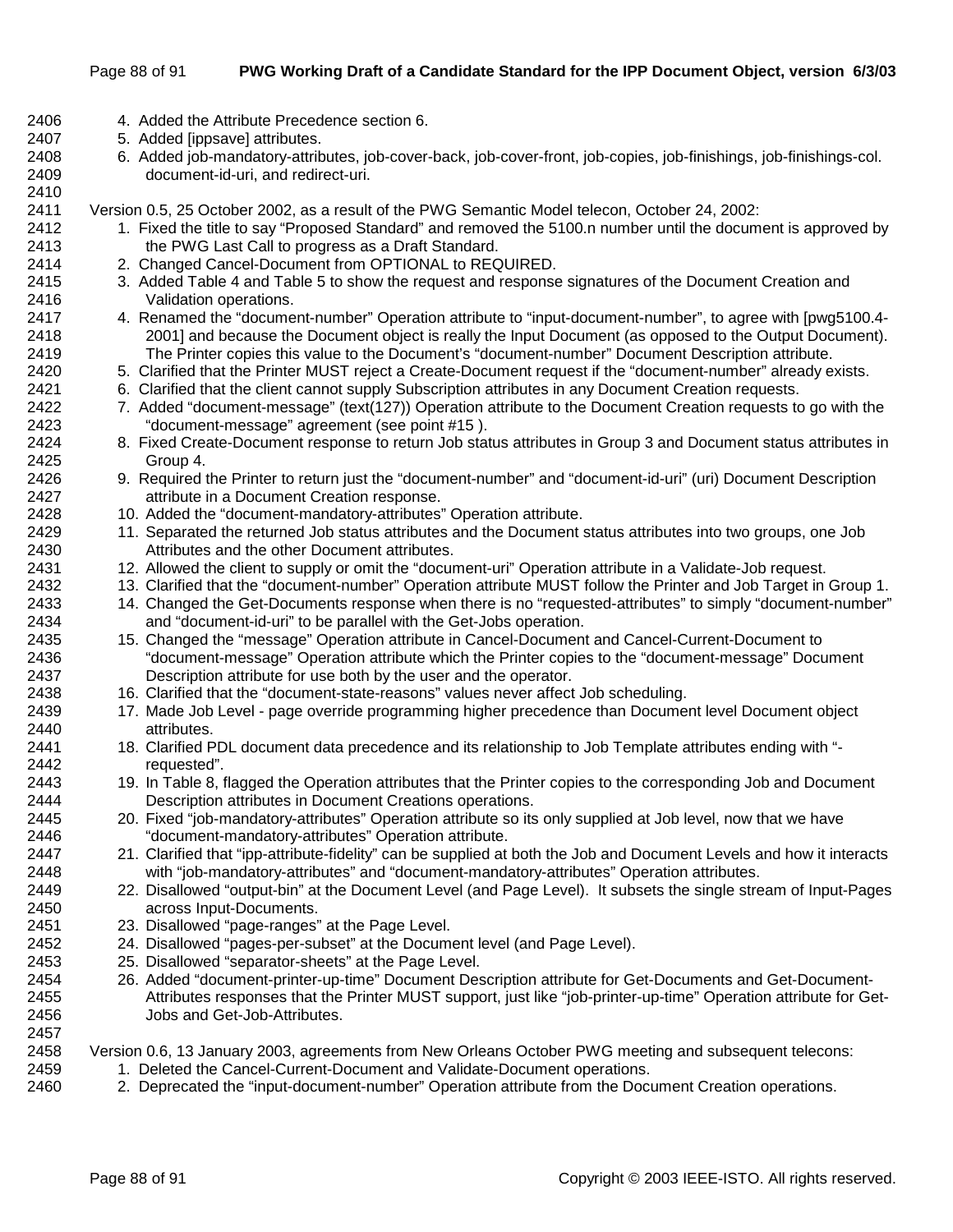| 2461         | 3. Deleted the "document-mandatory-attributes" Operation attribute to align with the PWG Semantic model. So                                                                       |
|--------------|-----------------------------------------------------------------------------------------------------------------------------------------------------------------------------------|
| 2462<br>2463 | both specifications have only the "job-mandatory-attributes" Operation attribute. The client can only supply<br>at the Job Level. The Document Level inherits from the Job Level. |
| 2464         | 4. Increased "document-message" Operation attribute length from 127 to MAX (1023) octets.                                                                                         |
| 2465         | 5. Clarified that "ipp-attribute-fidelity" and "job-mandatory-attributes" can only be supplied at the Job Level; the                                                              |
| 2466         | Document level inherits their values.                                                                                                                                             |
| 2467         | 6. Added "ipp-attribute-fidelity" and "job-mandatory-attributes" Job Description attributes.                                                                                      |
| 2468         | 7. Added the "media-size-name" as a member attribute of "media-col" and as a separate Job Template attribute                                                                      |
| 2469         | as used by UPnPv1 and UPnPv2.                                                                                                                                                     |
| 2470         | 8. Added the "media-type" as a Job and Document Template attribute on its own as used by UPnPv1 and                                                                               |
| 2471         | UPnPv2 (as well as leaving it as a member attribute of the "media-col" Job and Document Template                                                                                  |
| 2472         | attributes).                                                                                                                                                                      |
| 2473         | 9. Renamed "document-printer-up-time" Document Description attribute to simply "printer-up-time".                                                                                 |
| 2474         | 10. Added the following Job Description attributes: "ipp-attribute-fidelity", and "job-mandatory-attributes".                                                                     |
| 2475         | 11. Removed the following Document Description attributes: "ipp-attribute-fidelity".                                                                                              |
| 2476         | 12. Added the following Document Description attributes: "document-format-detail", "document-format-detected",                                                                    |
| 2477         | "job-id", "job-printer-uri", "job-uri", "output-device-assigned".                                                                                                                 |
| 2478         | 13. Defined all of the Document Description attributes, often with references to other specifications, so that they                                                               |
| 2479         | appear in the table of contents.                                                                                                                                                  |
| 2480         |                                                                                                                                                                                   |
| 2481         | Version 0.7, 14 March 2003, agreements from the Maui January PWG meeting and subsequent telecons:                                                                                 |
| 2482         | 1. Fixed up the file naming and numbering to agree with the latest PWG process agreements.                                                                                        |
| 2483         | Updated the Abstract and Introduction to reflect the additions.<br>2.                                                                                                             |
| 2484         | Fixed cross references to use the standard numbers as agreed, rather than mnemonic references.<br>3.                                                                              |
| 2485<br>2486 | Deprecated the "input-document-number" Operation attribute ([pwg5100.4-2001] section 9.2.1 in the Create-<br>4.<br><b>Document Requests</b>                                       |
| 2487         | Renamed Send-Data to Send-Document-Data to more clearly reflect the scope of the operation.<br>5.                                                                                 |
| 2488         | Added the REQUIRED Close-Job operation to close a job that contains Document objects. Using "last-<br>6.                                                                          |
| 2489         | document" still works too and the Printer MUST support both ways.                                                                                                                 |
| 2490         | 7. Retained the idea that the Printer MUST NOT copy down any attributes supplied in the Job Creation                                                                              |
| 2491         | operation to the Document object as observable in Document object query responses. Document objects                                                                               |
| 2492         | inherit that effect from the Job object.                                                                                                                                          |
| 2493         | Added the following operation and Document Description attributes: document-container-summary<br>8.                                                                               |
| 2494         | (collection), document-creator-application-name (name(MAX)), document-creator-application-version                                                                                 |
| 2495         | (text(127)), document-creator-os-name (name(40)), document-creator-os-version (text(40)), document-                                                                               |
| 2496         | format-device-id (text(127)), document-format-version (text(127). The "document-container-summary"                                                                                |
| 2497         | collection attribute may contain them, plus "document-format" and "document-natural-language".                                                                                    |
| 2498         | 9. REQUIRED Printers to support "document-format-version" Document Description.                                                                                                   |
| 2499         | 10. Deprecated "document-overrides" and indicated that the agreement is to re-issue [pwg5100.4-2001] without                                                                      |
| 2500         | "document-overrides".                                                                                                                                                             |
| 2501         | 11. Prefixed the following three Document Description attributes that are copies of Job Description attributes with                                                               |
| 2502         | "document-" so that no Document attribute has a "job-" prefix: "job-printer-uri" becomes "document-job-                                                                           |
| 2503         | printer-uri", "job-uri" becomes "document-job-uri", and "job-id" becomes "document-job-id".                                                                                       |
| 2504         | 12. Added the encoding for the "document-attributes-tag" as 0x09.                                                                                                                 |
| 2505         | 13. Updated the IANA Registration section, but still needs more work.                                                                                                             |
| 2506         |                                                                                                                                                                                   |
| 2507<br>2508 | Version 0.8, 24 March 2003, agreements from the March 20 telecon:<br>1. Changed the name of the Send-Document-Data back to Send-Data to keep the name short. There wasn't         |
| 2509         | support for keeping the name of the object affected in the name of the operation.                                                                                                 |
| 2510         | 2. Changed "job-mandatory-attributes" operation/Job Description attribute so that a Printer MUST support it.                                                                      |
| 2511         | 3. Changed the name of the collection attribute back to "document-format-details".                                                                                                |
| 2512         | 4. Removed the Operation attributes and Document Description attributes that were already in the member                                                                           |
| 2513         | attributes of "document-format-details" so that any details must use the "document-format-details" (1setOf                                                                        |

2513 attributes of "document-format-details", so that any details must use the "document-format-details" (1setOf 2514 collection).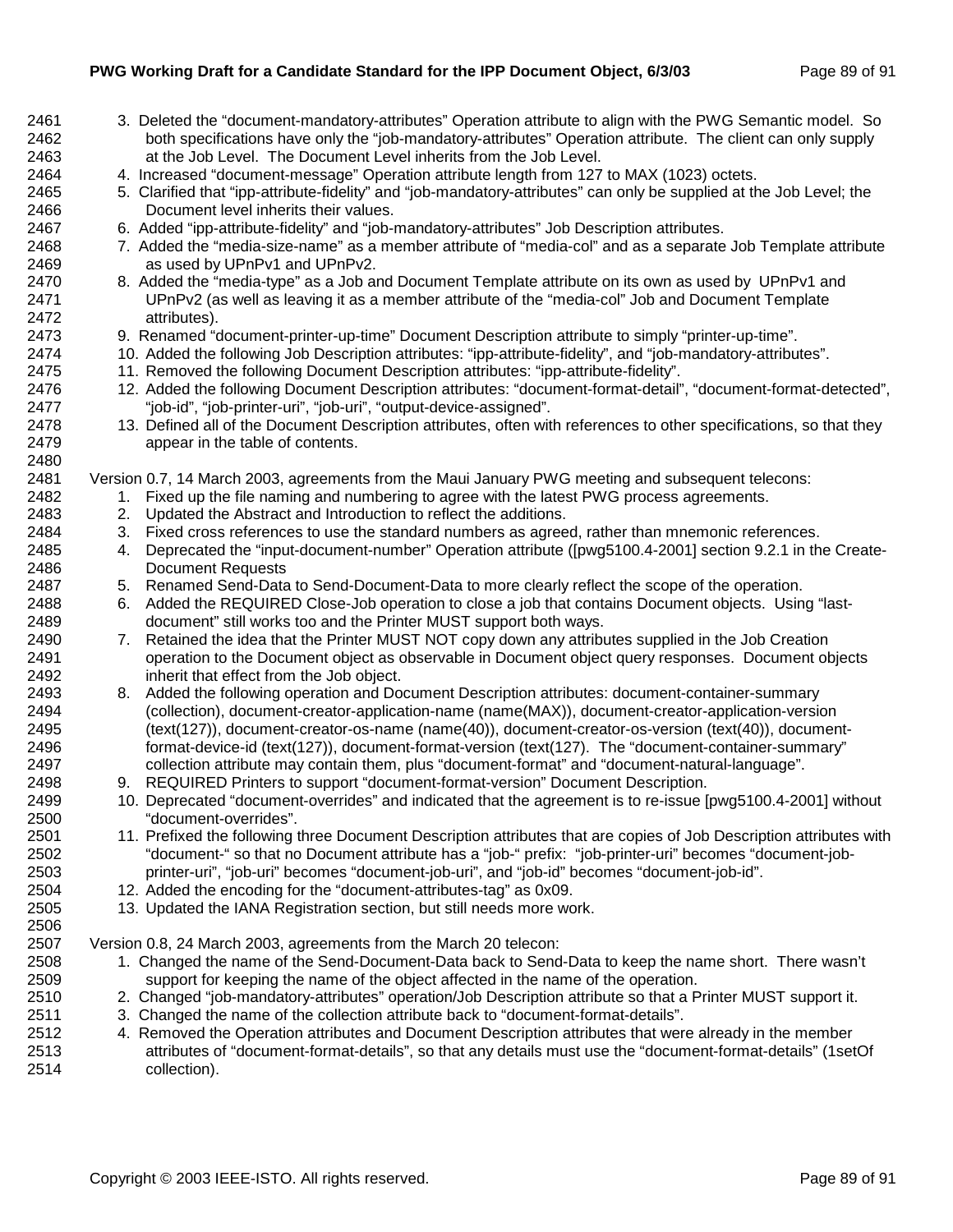| 2515 | 5. Clarified that with the removal of "document-overrides", that the client can achieve subset finishing using        |
|------|-----------------------------------------------------------------------------------------------------------------------|
| 2516 | "pages-per-subset" and "page-overrides".                                                                              |
| 2517 | 6. Clarified that a Printer that supports "page-overrides" Document Template attribute MUST also support it as        |
| 2518 | an Operation attribute in Send-Document and Send-URI, but not Create-Document, for backward                           |
| 2519 | compatibility.                                                                                                        |
| 2520 | 7. Clarified that containers may contain containers, but that the "document-format-details" MUST be flattened, if     |
| 2521 | present.                                                                                                              |
| 2522 | 8. Clarified that the collection values MAY describe the container format itself, in which case, it must be the first |
| 2523 | collection value.                                                                                                     |
| 2524 | 9. Added "document-format-details-detected (1setOf collection) Document Description attribute.                        |
| 2525 | 10. Clarified that "document-natural-language" identifies the primary or first language if a Document contains        |
| 2526 | more than one language.                                                                                               |
| 2527 | 11. Added document-format-details-supported (1setOf type2 keyword) Printer Description attribute.                     |
| 2528 | 12. Added document-format-details-implemented (1setOf collection) Printer Description attribute.                      |
| 2529 | 13. Clarified that a Printer MUST support the "document-creation-attributes-supported" (1setOf type2 keywords)        |
| 2530 | Printer Description attribute.                                                                                        |
| 2531 |                                                                                                                       |
| 2532 | Version 0.9, 7 April 2003, agreements from the April 3 telecon:                                                       |
| 2533 | Added "document-charset" (charset), "document-digital-signature" (type2 keyword), "document-format-<br>1.             |
| 2534 | version" (text(127)), and "document-natural-language" (naturalLanguage) Operation and Document                        |
| 2535 | Description attributes and corresponding "xxx-default" and "xxx-supported" Printer Description attributes.            |
| 2536 | Changed the "document-natural-language" member attribute of "document-format-details" (1setOf collection)<br>2.       |
| 2537 | operation attribute to be 1setOf, but kept the top level "document-natural-language" Operation attribute as           |
| 2538 | single-valued.                                                                                                        |
| 2539 | 3. Added Summary Table 2 of new Operation/Document Description attributes.                                            |
| 2540 | Defined CONDITIONALLY REQUIRED and CMUST Conformance Terms.<br>4.                                                     |
| 2541 | 5. Deleted the "document-id-uri" Operation attribute no longer needed by PSI.                                         |
| 2542 | 6. Changed "ipp-attribute-fidelity" so it doesn't affect operation attributes, so it is the same as in [rfc2911].     |
| 2543 | Clarified the operation attributes supplied at the Job Level in Print-Job and Print-URI versus Create-Job by<br>7.    |
| 2544 | introducing the "p" notation in Table 8.                                                                              |
| 2545 | 8. Added columns to Table 8 to show the corresponding Document Description attributes and the "xxx-default"           |
| 2546 | and "xxx-supported" Printer Description attributes.                                                                   |
| 2547 | Clarified that all of the new Operation attributes are hints, except "document-charset" and "document-format"<br>9.   |
| 2548 | and that the client can turn them into Must Honor by supplying their keyword attribute names in the "job-             |
| 2549 | mandatory-attributes Operation attribute.                                                                             |
| 2550 | 10. Add the unique lang prefix from the Printer MIB to all "document-format-version" values, so that they can all     |
| 2551 | be in a single flat list for the Printer's "document-format-version-supported" Printer Description attribute.         |
| 2552 |                                                                                                                       |
| 2553 | Version 0.10, May 1, 2003, agreements from the May 1 telecon:                                                         |
| 2554 | 1. Removed the conformance language from the Abstract.                                                                |
| 2555 | 2. Clarified that the "job-mandatory-attributes" can include keywords that the Printer doesn't support. The           |
| 2556 | rejection occurs only if the client actually supplies the unsupported Template attribute in a request.                |
| 2557 | 3. Clarified that a Print-Job is indistinguishable to Create-Job and one Send-Document.                               |
| 2558 | 4. Added that the Printer MUST reject a redundant Close-Job.                                                          |
| 2559 | 5. Clarified that the Printer MUST validate Create-Document in the context of the Job as a whole, including           |
| 2560 | previous Documents in the same Job.                                                                                   |
| 2561 | 6. Split Table 7 of Operation Attributes into two. Show the syntaxes for the "xxx-default" and "xxx-supported"        |
| 2562 | attributes in the first table.                                                                                        |
| 2563 | 7. Split the Print-Job/Print-URI from the Create-Job into two columns.                                                |
| 2564 | 8. Added "output-device-requested" Operation attribute.                                                               |
| 2565 | 9. Added the Printer options (reject, hold, ignore) when the client supplies unsupported values in the Operation      |
| 2566 | attributes for all but "compression", "document-charset", "document-format".                                          |
| 2567 | 10. Use the 'application/vnd.PWG-XXX' for unregistered Printer MIB printer languages.                                 |

- 
- 2568 11. Added "output-device-requested (name(127) Operation/Job Description attribute for Job Creation operations.